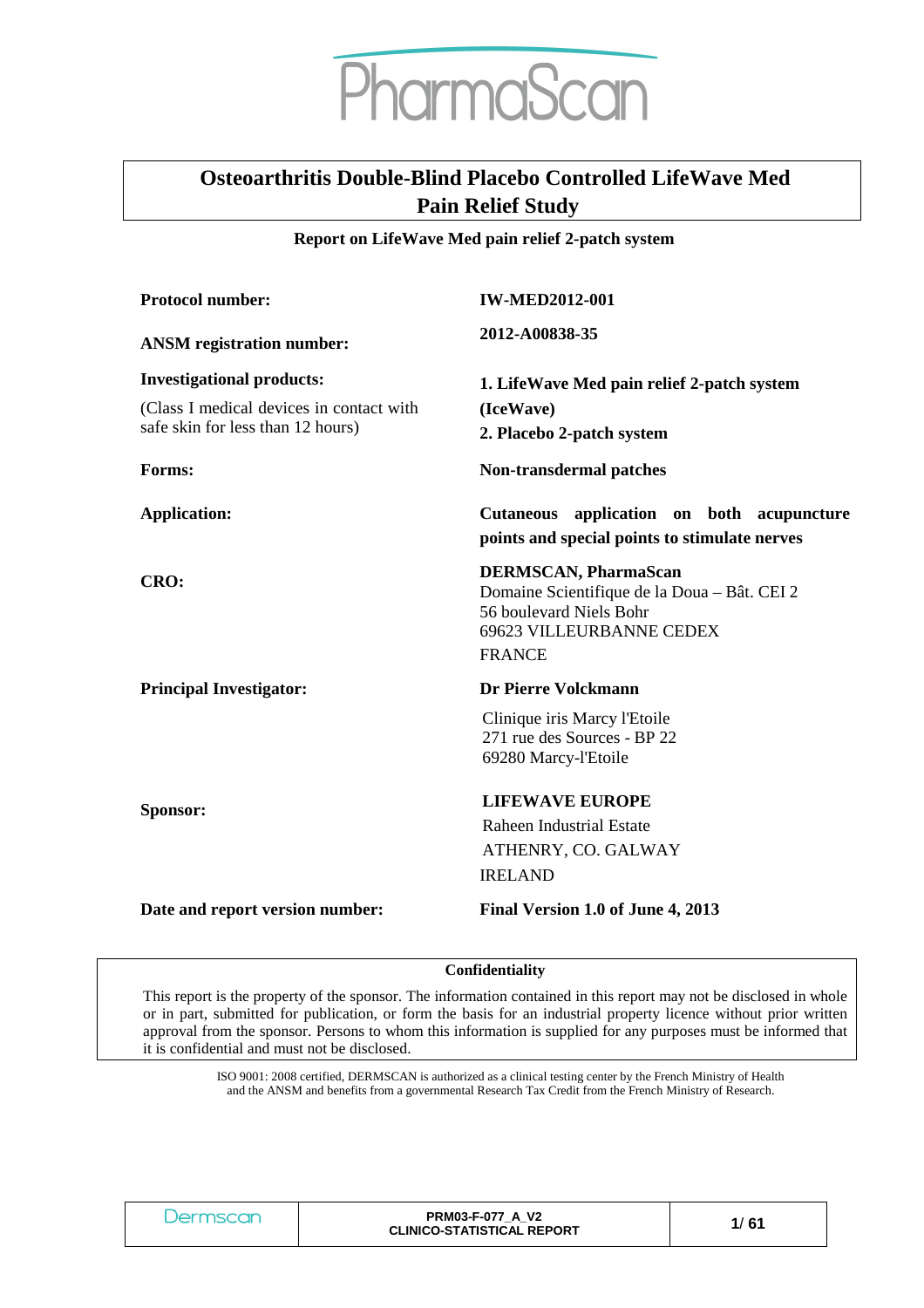| <b>LIFEWAVE</b><br><b>EUROPE</b> | Test product: LifeWave Med pain<br>relief 3-patch system<br><b>Study #12E1421</b> | <b>Final Report version 1.0</b><br>Date: June 4, 2013 | Confidential |
|----------------------------------|-----------------------------------------------------------------------------------|-------------------------------------------------------|--------------|
|                                  |                                                                                   |                                                       |              |

## PROTOCOL #: IW-MED2012-001

ANSM #: 2012-A00838-35

## TITLE OF THE PROTOCOL:

Osteoarthritis Double-Blind Placebo Controlled LifeWave Med Pain Relief Study

## SPONSOR SIGNATURES IN ACCORDANCE WITH THE REPORT

## **SPONSOR**

**Colman DILLON** General Manager

Date

Signature

## CRO AND COORDINATING INVESTIGATOR SIGNATURES IN ACCORDANCE WITH THE REPORT

Dr Pierre VOLCKMANN Principal Investigator

Dr Pierre VOLCKMANN Directeur Médical Mégecine Physique et Réadaptation N°69 11 3856 4 - FINESS 69 0803044 LR.LS. **BP 22 MARCY L'ETOILE** 

Date

June 4, 2013

Signature

**Audrey NATALIZIO** Project manager

June 4, 2013

Date

Valalizio

Signature

**Cédric JUNG Biostatistician** 

June 4, 2013

Date

íatúre

| $16 - 20$ | V <sub>2</sub><br>PRM03-F-077<br>A.<br>- -<br><b>CLINICO-STATISTICAL REPORT</b> | . .<br>o.<br>£., |
|-----------|---------------------------------------------------------------------------------|------------------|
|           | ___________________                                                             |                  |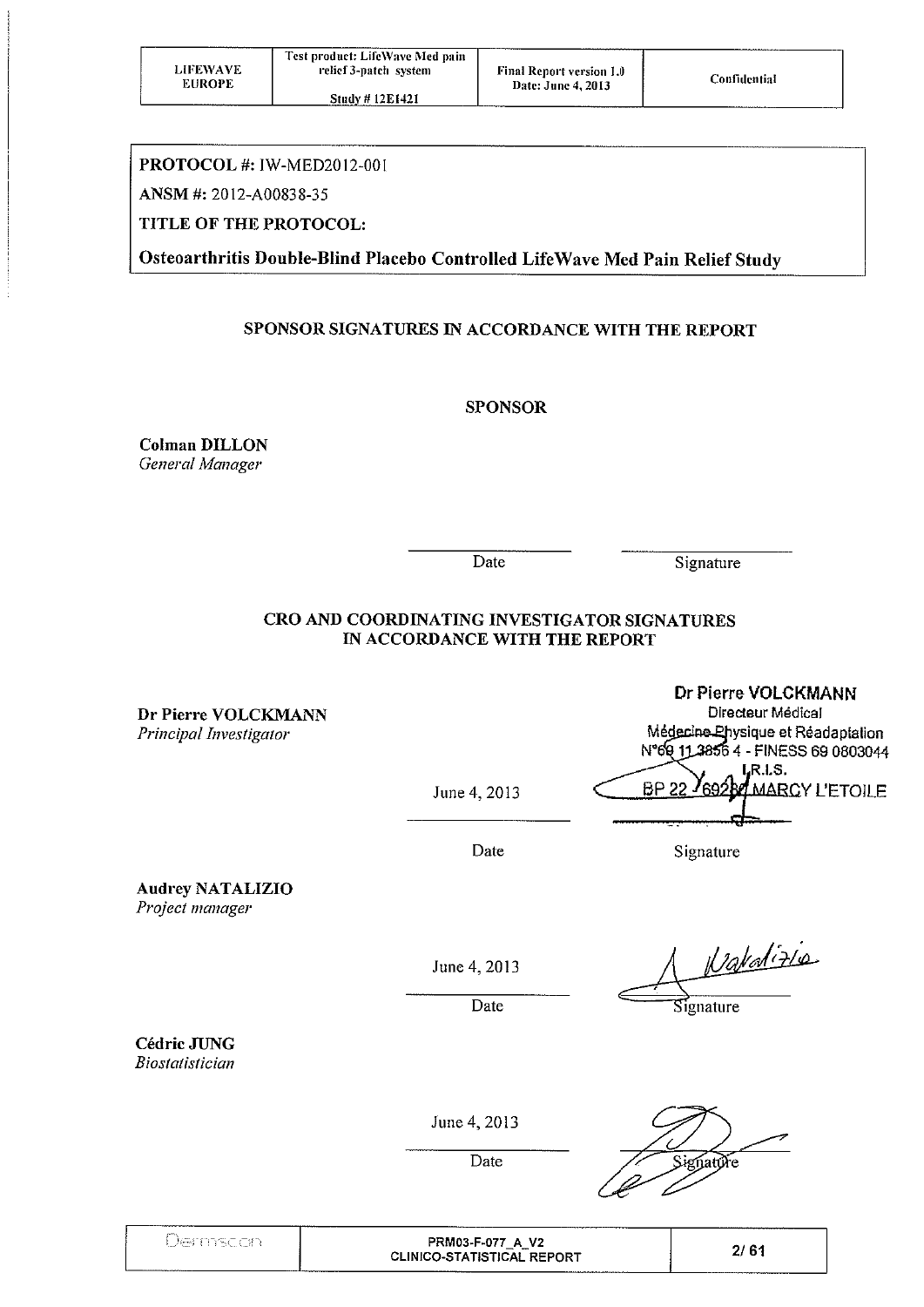| <b>LIFEWAVE</b><br><b>EUROPE</b> | Test product: LifeWave Med pain<br>relief 2-patch system<br><b>Study #12E1421</b> | <b>Final Report version 1.0</b><br>Date: June 4, 2013 | Confidential |
|----------------------------------|-----------------------------------------------------------------------------------|-------------------------------------------------------|--------------|
|----------------------------------|-----------------------------------------------------------------------------------|-------------------------------------------------------|--------------|

## **2 SYNOPSIS**

| <b>ANSM</b> registration #:                                   | 2012-A00838-35                                                                                                                                                                                                                                                                                                                                                                                                                                                                                                                                                                                                                                                                                        |
|---------------------------------------------------------------|-------------------------------------------------------------------------------------------------------------------------------------------------------------------------------------------------------------------------------------------------------------------------------------------------------------------------------------------------------------------------------------------------------------------------------------------------------------------------------------------------------------------------------------------------------------------------------------------------------------------------------------------------------------------------------------------------------|
| <b>Study number:</b>                                          | <b>IW-MED2012-001</b>                                                                                                                                                                                                                                                                                                                                                                                                                                                                                                                                                                                                                                                                                 |
| <b>Protocol Title:</b>                                        | Osteoarthritis Double-Blind Placebo Controlled LifeWave Med<br><b>Pain Relief Study</b>                                                                                                                                                                                                                                                                                                                                                                                                                                                                                                                                                                                                               |
| Sponsor:                                                      | <b>LIFEWAVE EUROPE</b>                                                                                                                                                                                                                                                                                                                                                                                                                                                                                                                                                                                                                                                                                |
| Objectives:                                                   | Main Objective:<br>The objective of this study was to evaluate, compared to placebo,<br>patients with nociceptive pain experienced the reduction in pain<br>within minutes of application of active LifeWave Med pain relief 2-<br>patch system patches.                                                                                                                                                                                                                                                                                                                                                                                                                                              |
| Design:                                                       | This was a multicentric, double-blind, placebo controlled study, in<br>two parallel groups:<br>LifeWave Med pain relief 2-patch system (IceWave)<br>Placebo of 2-patch system                                                                                                                                                                                                                                                                                                                                                                                                                                                                                                                         |
| <b>Sample Size:</b>                                           | Analyzed sample size: 100 subjects divided in two groups of 50 (one<br>group with the active patches and the other group with placebo<br>patches).                                                                                                                                                                                                                                                                                                                                                                                                                                                                                                                                                    |
| <b>Number of centers:</b>                                     | 5 centers                                                                                                                                                                                                                                                                                                                                                                                                                                                                                                                                                                                                                                                                                             |
| <b>Inclusion criteria:</b>                                    | Male or females<br>a.<br>30-70 years of age<br>b.<br>Nociceptive pain<br>$\mathbf{c}$ .<br>Absence of cognitive impairment<br>d.<br>Absence of cutaneous pathology<br>e.<br>Absence of hypoesthesia<br>f.<br>Subjects must have a baseline EVA scale score of 50 mm or<br>g.<br>greater to be included (scale between 0 and 100 mm)<br>Subject, psychologically able to understand the study related<br>h.<br>information and to give a written informed consent.<br>Subject having given freely and expressly her informed consent.<br>1.<br>Subject able to comply with protocol requirements, as defined in<br>j.<br>the protocol.<br>Subject affiliated to a health social security system.<br>k. |
| <b>Exclusion criteria:</b><br><b>Investigational product:</b> | a. Women who are pregnant or nursing a child (negative urinary<br>pregnancy test at the inclusion for women able to procreate)<br>b. Allergy or sensitivity to medical adhesives<br>c. Any individual who does not meet the inclusion criteria<br>d. Subject who had been deprived of their freedom by administrative<br>or legal decision or who is under guardianship.<br>e. Subject in an emergency situation.                                                                                                                                                                                                                                                                                     |
| Name / code:<br><b>Galenic form:</b>                          | LifeWave Med pain relief 2-patch system (IceWave)<br>Non-transdermal 2-patch system (Class I medical device)                                                                                                                                                                                                                                                                                                                                                                                                                                                                                                                                                                                          |
| <b>Placebo</b><br>Name / code:<br>Galenic form:               | Placebo of 2-patch system<br>Non-transdermal 2-patch system (Class I medical device)                                                                                                                                                                                                                                                                                                                                                                                                                                                                                                                                                                                                                  |

| Jermscan | <b>PRM03-F-077 A V2</b><br><b>CLINICO-STATISTICAL REPORT</b> | 3/61 |
|----------|--------------------------------------------------------------|------|
|----------|--------------------------------------------------------------|------|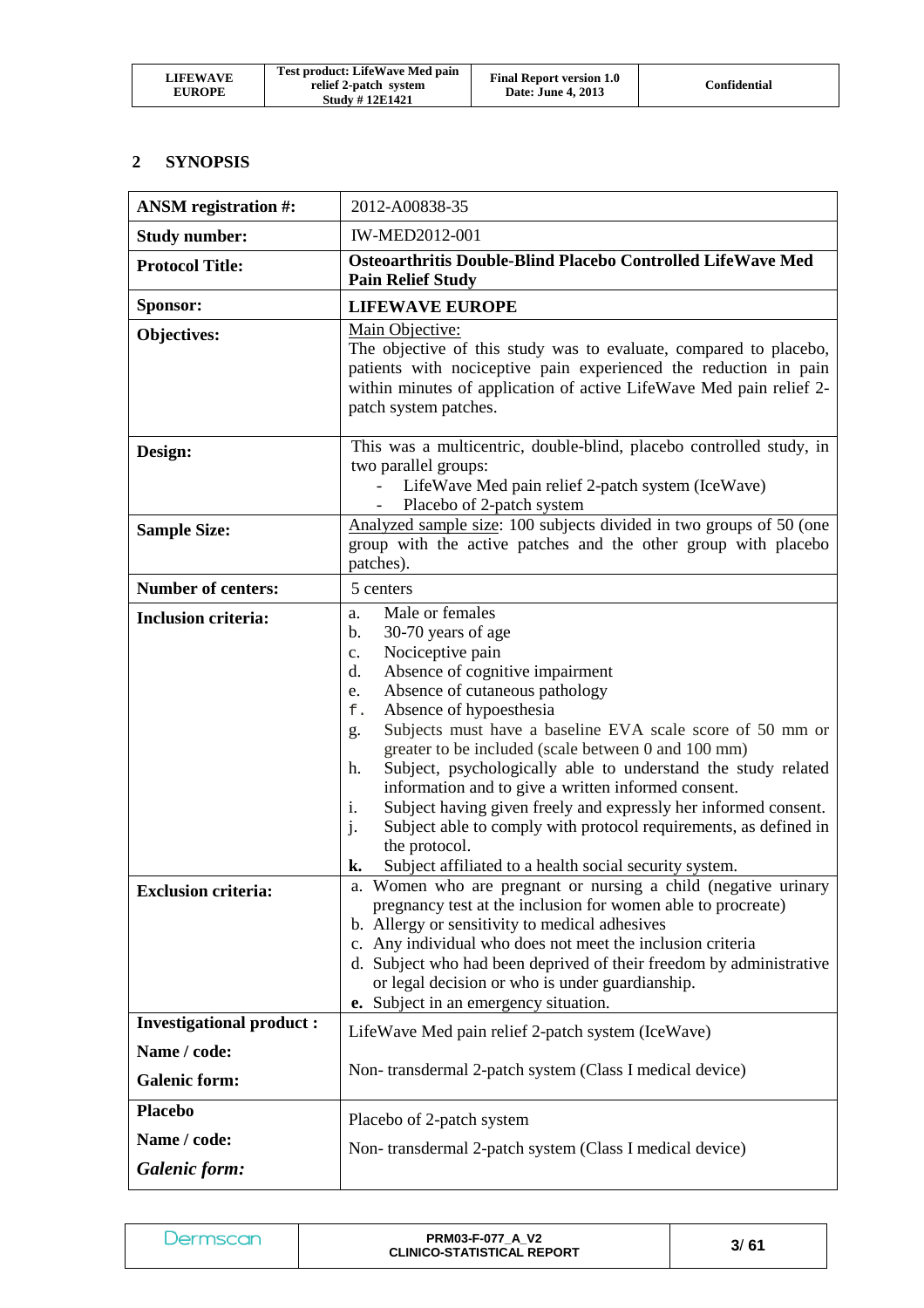| LIFEWAVE<br><b>EUROPE</b> | Test product: LifeWave Med pain<br>relief 2-patch system<br><b>Study #12E1421</b> | <b>Final Report version 1.0</b><br>Date: June 4, 2013 | Confidential |
|---------------------------|-----------------------------------------------------------------------------------|-------------------------------------------------------|--------------|
|---------------------------|-----------------------------------------------------------------------------------|-------------------------------------------------------|--------------|

| Dosage:                      | <b>NA</b>                                                                                                                                                                                                                                                                               |
|------------------------------|-----------------------------------------------------------------------------------------------------------------------------------------------------------------------------------------------------------------------------------------------------------------------------------------|
| <b>Duration:</b>             | One application during one hour                                                                                                                                                                                                                                                         |
| <b>Administration route:</b> | Cutaneous application on acupuncture points (non-transdermal                                                                                                                                                                                                                            |
|                              | patches)                                                                                                                                                                                                                                                                                |
| <b>Safety Parameters:</b>    | Analysis of adverse events and adverse reactions.                                                                                                                                                                                                                                       |
| <b>Efficacy Parameters:</b>  | Subjective evaluation of pain with a 0-100 mm Scale EVA                                                                                                                                                                                                                                 |
| <b>Study Procedures:</b>     | Screening visit                                                                                                                                                                                                                                                                         |
|                              | $^{+}$                                                                                                                                                                                                                                                                                  |
|                              | Pain evaluation before patches application and 5 minutes, 15 minutes<br>and 1 hour after patches application.                                                                                                                                                                           |
| <b>Statistics:</b>           | <b>Main objective analysis</b>                                                                                                                                                                                                                                                          |
|                              | First line analysis:                                                                                                                                                                                                                                                                    |
|                              | To test whether the difference between both groups (product vs<br>placebo for the 2-patch system) is at least greater than 15 millimeter,<br>a one-tailed t-test (against value 15) for unpaired data was applied on<br>each change from baseline (ti-t0) $_{\text{with}}$ i= t1h.      |
|                              | Second line analysis:                                                                                                                                                                                                                                                                   |
|                              | To test whether the difference between both groups (product vs<br>placebo for the 2-patch system) is at least greater than 15 millimeter,<br>a one-tailed t-test (against value 15) for unpaired data was applied on<br>each change from baseline (ti-t0) $_{\text{with}}$ i= 5, 15 min |
|                              | Comparison between both groups (product vs placebo for the 2-patch<br>system).                                                                                                                                                                                                          |
|                              | For each comparison on measurement of pain reduction using<br>scale EVA, an ANOVA model for repeated measures was fitted<br>to the raw data.                                                                                                                                            |
|                              | A chi-squared test was used to compare at t5min, t15min and t1<br>hour, on the proportion of volunteers with a decrease of pain<br>(evaluated with scale EVA) from baseline (t0).                                                                                                       |
| <b>Study Duration:</b>       | Beginning of study: December 2012<br>End of study: April 2013<br>Global duration of the study: 6 months<br>Study duration by subject: approximately 2 hours                                                                                                                             |

| Dermscan | <b>PRM03-F-077 A V2</b><br><b>CLINICO-STATISTICAL REPORT</b> | 4/61 |
|----------|--------------------------------------------------------------|------|
|----------|--------------------------------------------------------------|------|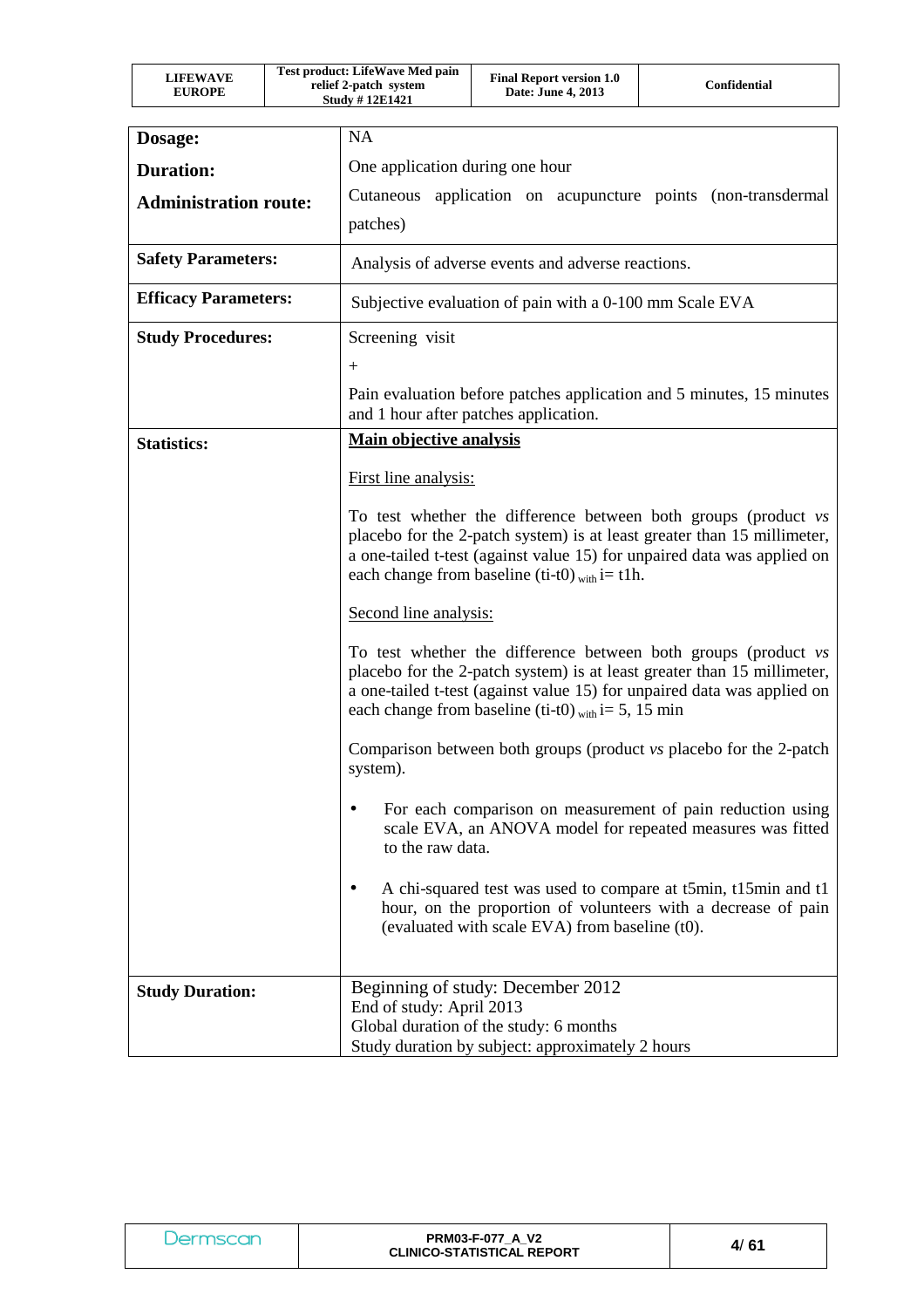| LIFEWAVE<br><b>EUROPE</b> | <b>Test product: LifeWave Med pain</b><br>relief 2-patch system<br><b>Study #12E1421</b> | <b>Final Report version 1.0</b><br>Date: June 4, 2013 | Confidential |
|---------------------------|------------------------------------------------------------------------------------------|-------------------------------------------------------|--------------|
|---------------------------|------------------------------------------------------------------------------------------|-------------------------------------------------------|--------------|

 $\overline{\phantom{a}}$ 

| <b>Results- Conclusion</b>         | 5 minutes after patch application, IceWave patches induced a slight<br>pain reduction, but which was equivalent to the one observed with<br>placebo patches (about 10 mm decrease on the 0-100 mm EVA<br>scale). 15 minutes and one hour after patch application, the pain<br>continued to decrease with the active patches, whereas it stayed<br>stable with the placebo patches. From 15 minutes of application, the<br>difference between active and placebo patches was statistically<br>significant. One hour after application, the difference of pain<br>improvement between both products was the highest (41% of<br>difference between both products, so about 28 mm on the EVA<br>scale). Indeed, the active patches induced a 65% pain decrease (about<br>41 mm on the 0-100 mm EVA scale) versus only 23% of pain<br>decrease with the placebo patches (about 13 mm on the 0-100 mm<br>EVA scale). The primary end point has then been reached (difference<br>of pain reduction of at least 15mm between active and placebo<br>patches at t1hour) and the effect of active patches versus the placebo<br>ones can be considered as clinically relevant. One hour after patch<br>application, 94% of the subjects felt a pain improvement with the<br>active patches, versus only 48% of the subjects with the placebo<br>patches. |
|------------------------------------|-----------------------------------------------------------------------------------------------------------------------------------------------------------------------------------------------------------------------------------------------------------------------------------------------------------------------------------------------------------------------------------------------------------------------------------------------------------------------------------------------------------------------------------------------------------------------------------------------------------------------------------------------------------------------------------------------------------------------------------------------------------------------------------------------------------------------------------------------------------------------------------------------------------------------------------------------------------------------------------------------------------------------------------------------------------------------------------------------------------------------------------------------------------------------------------------------------------------------------------------------------------------------------------------------------------------------------------------------|
|                                    | Moreover, the patches were very well tolerated as no adverse reaction<br>was observed during one hour of contact with the skin.                                                                                                                                                                                                                                                                                                                                                                                                                                                                                                                                                                                                                                                                                                                                                                                                                                                                                                                                                                                                                                                                                                                                                                                                               |
|                                    | The IceWave patches are non-transdermal patches that do not put any<br>chemicals or drugs into the body. These patches are a new method of<br>improving pain control by stimulating specific points on the body<br>with a combination of pressure and infrared energy. This approach of<br>pain control would allow avoiding the long term toxic effects of<br>currently available pain medications. The safety and efficacy results<br>obtained in this study show that IceWave patches could be a very<br>interesting approach to pain control, without any secondary effects,<br>allowing immediate and durable pain improvement.                                                                                                                                                                                                                                                                                                                                                                                                                                                                                                                                                                                                                                                                                                          |
| Date and report version<br>number: | Final Version 1.0 of June 4, 2013                                                                                                                                                                                                                                                                                                                                                                                                                                                                                                                                                                                                                                                                                                                                                                                                                                                                                                                                                                                                                                                                                                                                                                                                                                                                                                             |

|  | <b>PRM03-F-077 A V2</b><br><b>CLINICO-STATISTICAL REPORT</b> | 5/61 |
|--|--------------------------------------------------------------|------|
|--|--------------------------------------------------------------|------|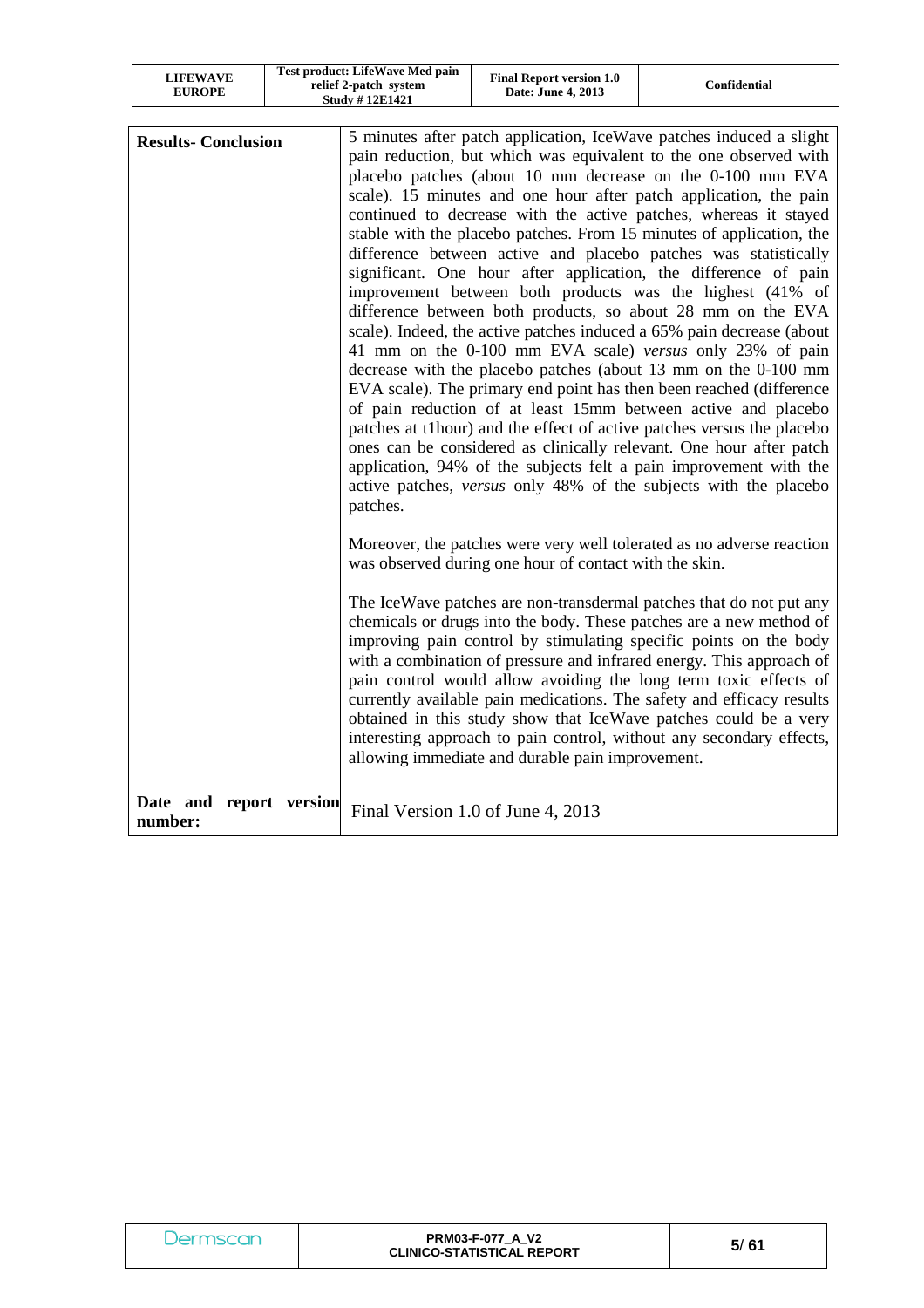| <b>LIFEWAVE</b><br><b>EUROPE</b> | Test product: LifeWave Med pain<br>relief 2-patch system<br><b>Study #12E1421</b> | <b>Final Report version 1.0</b><br>Date: June 4, 2013 | Confidential |
|----------------------------------|-----------------------------------------------------------------------------------|-------------------------------------------------------|--------------|
|----------------------------------|-----------------------------------------------------------------------------------|-------------------------------------------------------|--------------|

## **3 TABLE OF CONTENTS**

| $\boldsymbol{I}$ |                |                                                                                                                                                                         | -1  |
|------------------|----------------|-------------------------------------------------------------------------------------------------------------------------------------------------------------------------|-----|
| $\overline{2}$   |                |                                                                                                                                                                         |     |
| 3                |                |                                                                                                                                                                         |     |
| $\boldsymbol{4}$ |                |                                                                                                                                                                         |     |
| 5                |                | <b>ETHICS</b><br>$\overline{\phantom{a}11}$                                                                                                                             |     |
|                  | 5.1            | Independent Ethics Committee and Competent Authority _______________________11                                                                                          |     |
|                  | 5.2            |                                                                                                                                                                         |     |
|                  | 5.3            |                                                                                                                                                                         |     |
| 6                |                | INVESTIGATORS AND STUDY ADMINISTRATIVE STRUCTURE _________ 12                                                                                                           |     |
| $\mathcal{I}$    |                |                                                                                                                                                                         |     |
|                  | 7.1            |                                                                                                                                                                         |     |
|                  |                | Scientific background and rationale of the study ________________________________13                                                                                     |     |
|                  | 7.2            | Identification and description of the experimental product(s) ___________________ 14                                                                                    |     |
| 8                |                |                                                                                                                                                                         |     |
|                  | 8.1            |                                                                                                                                                                         |     |
|                  | 8.2            | Secondary objective(s) 15                                                                                                                                               |     |
| 9                |                |                                                                                                                                                                         |     |
|                  | 9.1            |                                                                                                                                                                         |     |
|                  | 9.2            |                                                                                                                                                                         |     |
|                  | 9.3            |                                                                                                                                                                         |     |
|                  | 9.3.1          |                                                                                                                                                                         |     |
|                  | 9.3.2          |                                                                                                                                                                         |     |
|                  | 9.3.3          |                                                                                                                                                                         | 17  |
|                  |                | Criteria and modalities of premature end of treatment or subject exclusion from the study<br>9.3.4.1<br>17<br>9.3.4.2<br>Modalities for the follow-up of these subjects |     |
|                  |                | 9.3.4.3                                                                                                                                                                 | 17  |
|                  | 9.4            |                                                                                                                                                                         | -18 |
|                  | 9.4.1          |                                                                                                                                                                         |     |
|                  | 9.4.2<br>9.4.3 |                                                                                                                                                                         |     |
|                  | 9.5            |                                                                                                                                                                         |     |
|                  | 9.5.1          |                                                                                                                                                                         |     |
|                  |                | 9.5.1.1                                                                                                                                                                 |     |
|                  |                | 9.5.1.2                                                                                                                                                                 |     |
|                  | 9.5.2          |                                                                                                                                                                         |     |
|                  | 9.5.3          |                                                                                                                                                                         |     |
|                  |                | Administration route and recommendation(s) 19<br>9.5.3.1                                                                                                                |     |
|                  |                |                                                                                                                                                                         | 22  |
|                  |                | 9.5.3.3<br>Storage conditions                                                                                                                                           | 22  |
|                  | 9.5.4          | 9.5.3.4                                                                                                                                                                 |     |
|                  | 9.5.5          |                                                                                                                                                                         | 22  |
|                  |                |                                                                                                                                                                         |     |

| Dermscan | <b>PRM03-F-077 A V2</b><br><b>CLINICO-STATISTICAL REPORT</b> | 6/61 |
|----------|--------------------------------------------------------------|------|
|----------|--------------------------------------------------------------|------|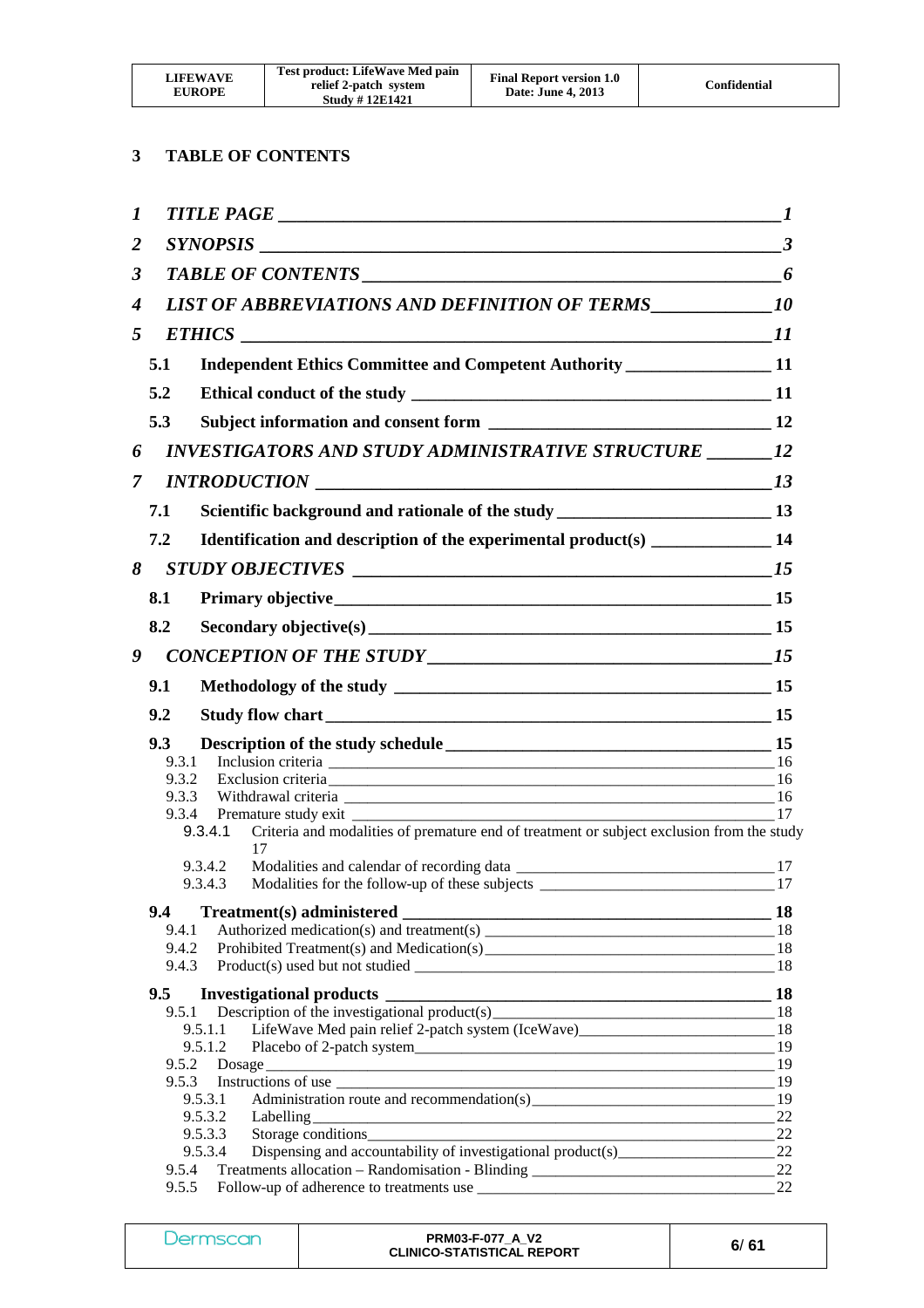| LIFEWAVE<br><b>EUROPE</b> | Test product: LifeWave Med pain<br>relief 2-patch system<br><b>Study #12E1421</b> | <b>Final Report version 1.0</b><br>Date: June 4, 2013 | Confidential |
|---------------------------|-----------------------------------------------------------------------------------|-------------------------------------------------------|--------------|
|---------------------------|-----------------------------------------------------------------------------------|-------------------------------------------------------|--------------|

| 9.6         |                                                                                                                                                                                                                                      | 23  |
|-------------|--------------------------------------------------------------------------------------------------------------------------------------------------------------------------------------------------------------------------------------|-----|
|             |                                                                                                                                                                                                                                      | 23  |
| 9.6.1.1     |                                                                                                                                                                                                                                      | 23  |
|             | 9.6.1.2                                                                                                                                                                                                                              | 23  |
|             |                                                                                                                                                                                                                                      | 23  |
|             | 9.6.2.1                                                                                                                                                                                                                              | 23  |
|             | Method and calendar for measure, collect and analyze the efficacy parameters ______ 23<br>9.6.2.2                                                                                                                                    |     |
| 9.6.3       |                                                                                                                                                                                                                                      | 24  |
| 9.6.4       | Measures to be taken to guarantee safety in case of failure of the MD included isolated dysfunction                                                                                                                                  |     |
|             |                                                                                                                                                                                                                                      | 24  |
| 9.6.5       |                                                                                                                                                                                                                                      | 24  |
| 9.7         |                                                                                                                                                                                                                                      | 24  |
| 9.7.1       |                                                                                                                                                                                                                                      | 24  |
| 9.7.2       |                                                                                                                                                                                                                                      | 24  |
| 9.7.3       |                                                                                                                                                                                                                                      | 25  |
| 9.8         |                                                                                                                                                                                                                                      | 25  |
| 9.8.1       |                                                                                                                                                                                                                                      | 25  |
| 9.8.2       |                                                                                                                                                                                                                                      | 25  |
| 9.8.3       |                                                                                                                                                                                                                                      | 25  |
|             |                                                                                                                                                                                                                                      |     |
| 9.9         |                                                                                                                                                                                                                                      | 25  |
| 9.9.1       | Description of the statistical methods envisaged, and if applicable, of the interim analysis' calendar<br>25                                                                                                                         |     |
| 9.9.2       |                                                                                                                                                                                                                                      | 26  |
| 9.9.3       | Statistical significance degree ___________                                                                                                                                                                                          | 27  |
| 9.9.4       | Procedure for accounting missing, unused, and spurious data                                                                                                                                                                          | 27  |
| 9.9.5       |                                                                                                                                                                                                                                      | 27  |
| 9.9.6       | Choice and definition of the population to be analyzed___________________________                                                                                                                                                    | 28  |
| 9.10        |                                                                                                                                                                                                                                      | 28  |
| 9.10.1      |                                                                                                                                                                                                                                      | 28  |
| 9.10.2      |                                                                                                                                                                                                                                      | 28  |
| 9.10.3      |                                                                                                                                                                                                                                      | 28  |
| 9.10.4      |                                                                                                                                                                                                                                      | -28 |
| 9.10.5      |                                                                                                                                                                                                                                      | 28  |
| 9.10.6      | Publication <b>Publication</b>                                                                                                                                                                                                       | 28  |
|             |                                                                                                                                                                                                                                      | 29  |
| 10.1        |                                                                                                                                                                                                                                      | 29  |
| 10.2        |                                                                                                                                                                                                                                      | 29  |
| 10.2.1      |                                                                                                                                                                                                                                      |     |
| 10.2.2      |                                                                                                                                                                                                                                      | 29  |
| 10.2.3      |                                                                                                                                                                                                                                      | 29  |
| 10.2.4      |                                                                                                                                                                                                                                      | 29  |
| 10.2.5      |                                                                                                                                                                                                                                      | 29  |
|             |                                                                                                                                                                                                                                      | 30  |
| <b>11.1</b> | Data sets analysed <b>the contract of the contract of the contract of the contract of the contract of the contract of the contract of the contract of the contract of the contract of the contract of the contract of the contra</b> | 30  |
| 11.2        |                                                                                                                                                                                                                                      |     |
| 11.2.1      | General characteristics of the studied population _______________________________                                                                                                                                                    | 30  |
| 11.2.2      |                                                                                                                                                                                                                                      |     |
| 11.2.2.1    |                                                                                                                                                                                                                                      |     |
| 11.2.2.2    | Pain origin                                                                                                                                                                                                                          |     |
|             |                                                                                                                                                                                                                                      |     |
|             | 11.2.2.4                                                                                                                                                                                                                             |     |
| 11.2.3      |                                                                                                                                                                                                                                      |     |
|             |                                                                                                                                                                                                                                      |     |
| <b>11.3</b> |                                                                                                                                                                                                                                      | 32  |

Dermscan **PRM03-F-077\_A\_V2 CLINICO-STATISTICAL REPORT 7**/ **61**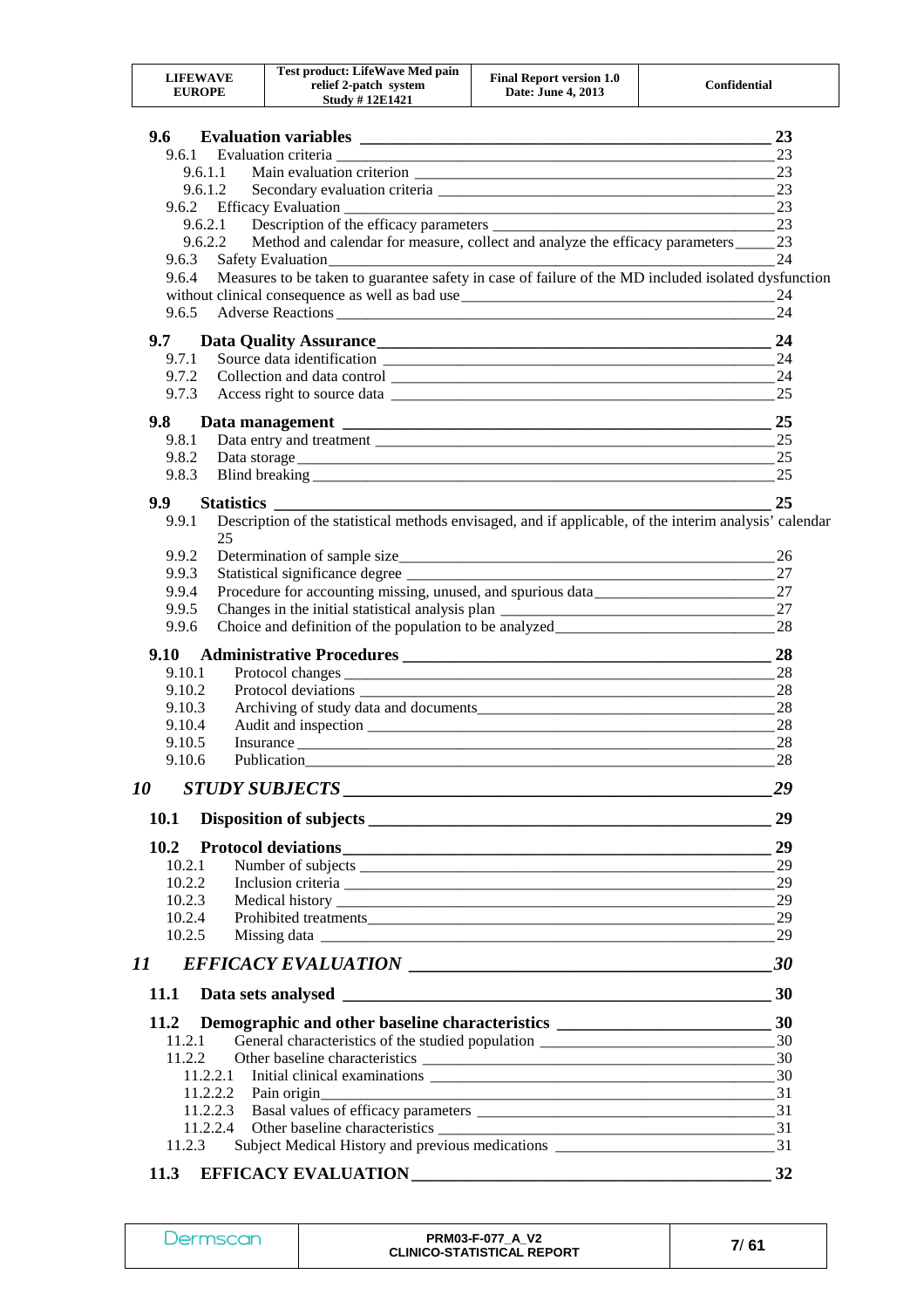| <b>LIFEWAVE</b><br><b>EUROPE</b>                   |           | Test product: LifeWave Med pain<br>relief 2-patch system<br><b>Study #12E1421</b>                  | <b>Final Report version 1.0</b><br>Date: June 4, 2013 | Confidential |
|----------------------------------------------------|-----------|----------------------------------------------------------------------------------------------------|-------------------------------------------------------|--------------|
| 11.3.1<br>11.3.2<br>11.3.3<br>11.3.3.1<br>11.3.3.2 |           |                                                                                                    |                                                       | 34           |
| 12                                                 |           |                                                                                                    |                                                       |              |
| 12.1                                               |           |                                                                                                    |                                                       |              |
| 12.2                                               |           |                                                                                                    |                                                       |              |
| 12.3                                               |           | Deaths, Other Serious Adverse Events, and Other Significant Adverse Events 35                      |                                                       |              |
| 12.4                                               |           |                                                                                                    |                                                       |              |
| 12.5                                               |           | Vital Signs, Physical Findings, and Other Observations Related to Safety _____ 35                  |                                                       |              |
| 12.6                                               |           |                                                                                                    |                                                       |              |
|                                                    |           |                                                                                                    |                                                       |              |
| 13                                                 |           |                                                                                                    |                                                       |              |
| 14                                                 |           | TABLES, FIGURES AND GRAPHS REFFERED TO BUT NOT INCLUDED IN                                         |                                                       | 37           |
| 15                                                 |           |                                                                                                    |                                                       |              |
| 15.1                                               |           |                                                                                                    |                                                       |              |
| 15.2                                               |           |                                                                                                    |                                                       |              |
| 15.3                                               |           | Investigational product(s) $\frac{1}{2}$ 37                                                        |                                                       |              |
| 16                                                 |           |                                                                                                    |                                                       |              |
|                                                    |           | 16.1 General description of the study<br><u>16.1</u> S8                                            |                                                       |              |
| 16.1.1                                             |           |                                                                                                    |                                                       |              |
| 16.1.2                                             |           | Blank Case Report Form                                                                             |                                                       | 38           |
| 16.1.3                                             | 38        | List of CPP (or IRB) with the name of the president if required by the competent authority         |                                                       |              |
| 16.1.4                                             |           | Blank information and consent form                                                                 |                                                       | 38           |
| 16.1.5                                             |           | List and identification of the investigators and important personal participating in the study     |                                                       |              |
| 16.1.6                                             | 38        |                                                                                                    |                                                       |              |
| 16.1.7                                             |           |                                                                                                    |                                                       |              |
|                                                    | 39        |                                                                                                    |                                                       |              |
| 16.1.8                                             |           | Listing of subjects receiving investigational product(s) from specific batches where more than one |                                                       |              |
|                                                    |           |                                                                                                    |                                                       |              |
| 16.1.10                                            |           |                                                                                                    |                                                       |              |
|                                                    |           |                                                                                                    |                                                       |              |
|                                                    | 16.1.11.1 |                                                                                                    |                                                       | 42           |
|                                                    |           |                                                                                                    |                                                       |              |
|                                                    |           |                                                                                                    |                                                       |              |
|                                                    |           |                                                                                                    |                                                       |              |
|                                                    |           |                                                                                                    |                                                       |              |
|                                                    |           | 16.1.11.4.1 Change from baseline for within each group __________________________ 46               |                                                       |              |
|                                                    |           |                                                                                                    |                                                       | 46           |
| 16.1.12                                            |           | Documentation of inter-laboratory standardisation methods and quality assurance procedures if used |                                                       |              |
| 16.1.13                                            | 47        |                                                                                                    |                                                       |              |
| 16.2                                               |           |                                                                                                    |                                                       | 47           |
| 16.2.1                                             |           |                                                                                                    |                                                       | 47           |

| <b>Dermscan</b> | <b>PRM03-F-077 A V2</b><br><b>CLINICO-STATISTICAL REPORT</b> | 8/61 |
|-----------------|--------------------------------------------------------------|------|
|-----------------|--------------------------------------------------------------|------|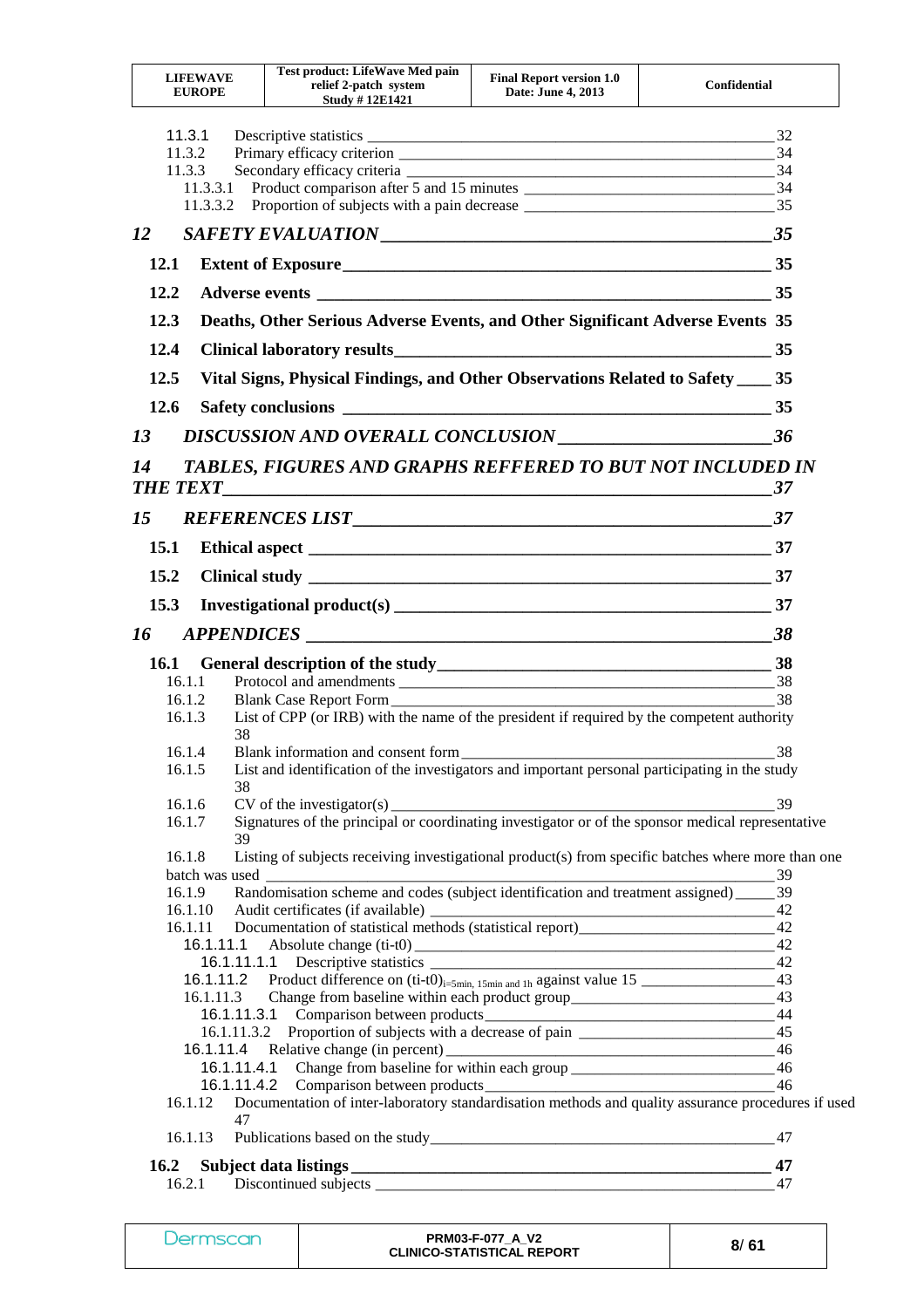| LIFEWAVE<br><b>EUROPE</b> | <b>Test product: LifeWave Med pain</b><br>relief 2-patch system<br><b>Study #12E1421</b> | <b>Final Report version 1.0</b><br>Date: June 4, 2013 | Confidential |
|---------------------------|------------------------------------------------------------------------------------------|-------------------------------------------------------|--------------|
|---------------------------|------------------------------------------------------------------------------------------|-------------------------------------------------------|--------------|

| 16.2.2 |                                                                                                               | 47  |
|--------|---------------------------------------------------------------------------------------------------------------|-----|
| 16.2.3 |                                                                                                               |     |
| 16.2.4 |                                                                                                               | 47  |
|        |                                                                                                               |     |
|        |                                                                                                               | 50  |
|        |                                                                                                               |     |
|        | 16.2.4.4 Final patch location and time for pain improvement________________________________58                 |     |
| 16.2.5 | Data on treatment adherence or on drug concentration (if available) _______________________60                 |     |
| 16.2.6 |                                                                                                               |     |
|        |                                                                                                               |     |
|        | 16.2.7.1 Adverse event listing 61.2.7.1 61.2.7.1 Adverse event listing 61.2.2.7.1 Adverse event listing 61.2. |     |
|        |                                                                                                               |     |
| 16.2.8 | Listing of individual laboratory measurements by subject, when required by regulatory authorities             |     |
|        | 61                                                                                                            |     |
|        | 16.2.9 Case report forms                                                                                      | -61 |
|        | 16.2.9.1 CRFs of deaths, other serious adverse events and withdrawals for AE 61                               |     |
|        |                                                                                                               | -61 |
|        |                                                                                                               |     |

**16.3 Other Individual subject data listings (US Archival Listings) \_\_\_\_\_\_\_\_\_\_\_\_\_\_ 61**

## **LIST OF TABLES**

## **LIST OF FIGURES**

Figure 1 - Study flow chart ......................................................................................................................... 15

## **LIST OF GRAPHS**

| Dermscan | <b>PRM03-F-077 A V2</b><br><b>CLINICO-STATISTICAL REPORT</b> | 9/61 |
|----------|--------------------------------------------------------------|------|
|----------|--------------------------------------------------------------|------|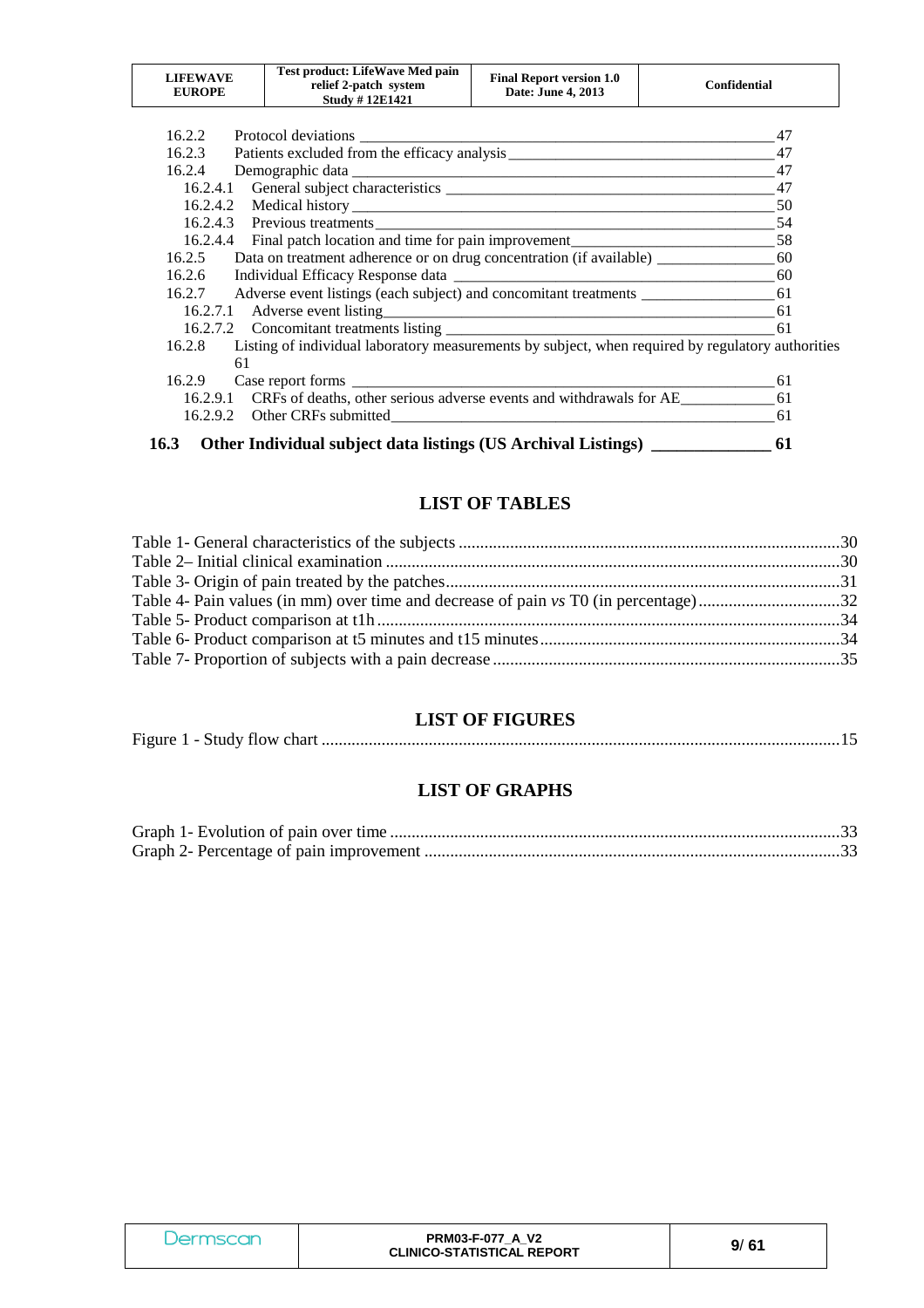| LIFEWAVE<br><b>EUROPE</b> | Test product: LifeWave Med pain<br>relief 2-patch system<br><b>Study #12E1421</b> | <b>Final Report version 1.0</b><br><b>Date: June 4, 2013</b> | Confidential |
|---------------------------|-----------------------------------------------------------------------------------|--------------------------------------------------------------|--------------|
|---------------------------|-----------------------------------------------------------------------------------|--------------------------------------------------------------|--------------|

# **4 LIST OF ABBREVIATIONS AND DEFINITION OF TERMS**

| AE          | <b>Adverse Event</b>                                                |
|-------------|---------------------------------------------------------------------|
| <b>ANSM</b> | Agence Nationale de Sécurité du Médicament et des produits de santé |
| CA          | <b>Competent Authority</b>                                          |
| C.N.I.L     | Commission Nationale de l'Informatique et des Libertés              |
| <b>CRF</b>  | <b>Case Report Form</b>                                             |
| <b>CRA</b>  | <b>Contract Research Associate</b>                                  |
| C.R.O       | <b>Contract Research Organization</b>                               |
| C.S.P       | Code de la Santé Publique                                           |
| EC          | <b>Ethics Committee</b>                                             |
| <b>EVA</b>  | Echelle Visuelle Analogique (Visual Analogical Scale)               |
| <b>FVFS</b> | <b>First Visit First Subject</b>                                    |
| <b>GCP</b>  | <b>Good Clinical Practice</b>                                       |
| I.C.H       | International Conference on Harmonisation                           |
| <b>ICF</b>  | <b>Informed Consent Form</b>                                        |
| <b>LVLS</b> | Last Visit Last Subject                                             |
| <b>MD</b>   | <b>Medical Device</b>                                               |
| MV          | <b>Missing Value</b>                                                |
| <b>NA</b>   | Not Applicable                                                      |
| PAS         | <b>Systolic Arterial Pressure</b>                                   |
| <b>PAD</b>  | <b>Diastolic Arterial Pressure</b>                                  |
| <b>SAE</b>  | Serious Adverse Event                                               |
| <b>SD</b>   | <b>Standard Deviation</b>                                           |
| <b>SEM</b>  | Standard Error on the Mean                                          |

| <i><u>Jermscar</u></i> | <b>PRM03-F-077 A V2</b><br><b>CLINICO-STATISTICAL REPORT</b> | 10/61 |
|------------------------|--------------------------------------------------------------|-------|
|                        |                                                              |       |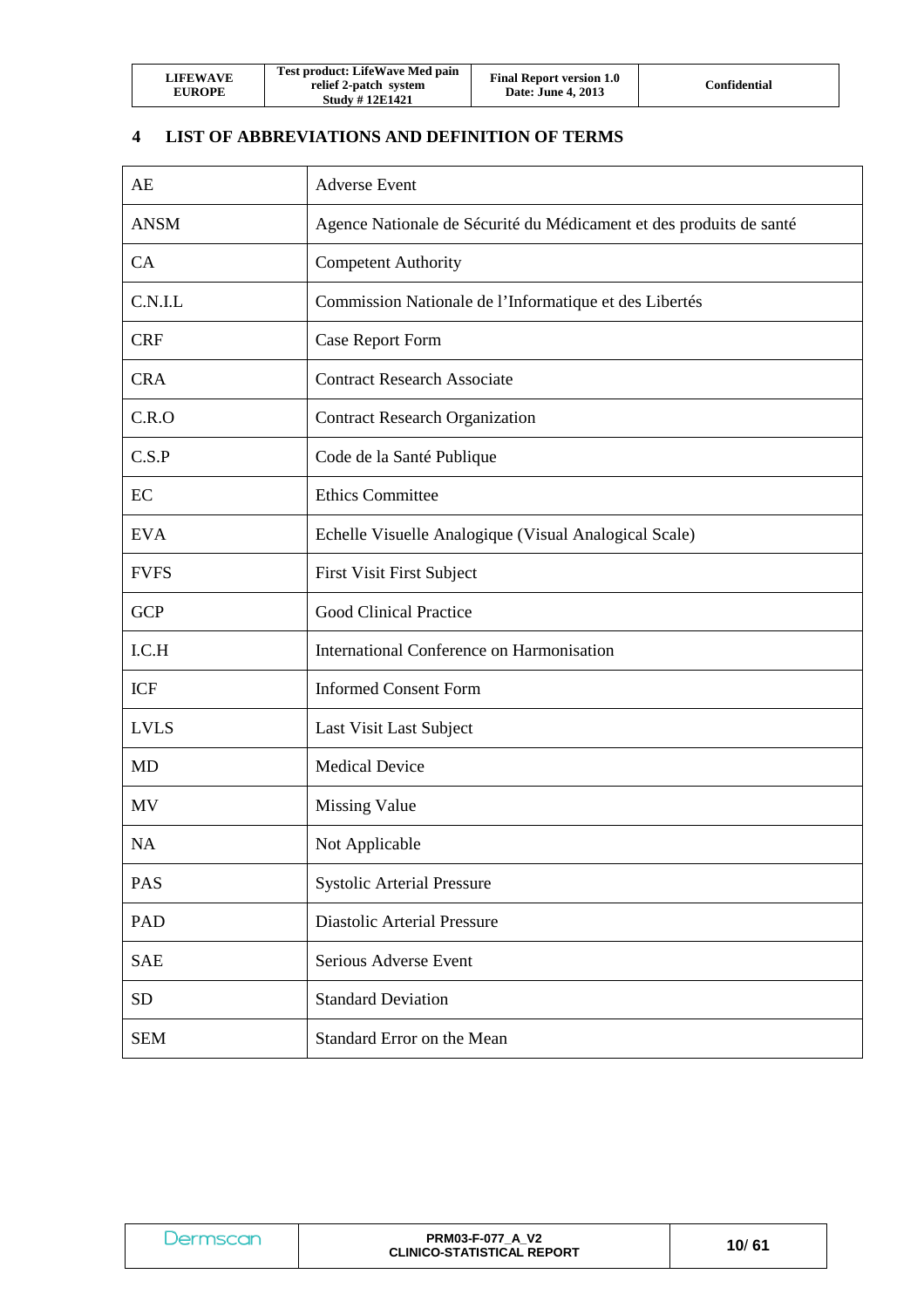| <b>LIFEWAVE</b><br><b>EUROPE</b> | Test product: LifeWave Med pain<br>relief 2-patch system<br><b>Study #12E1421</b> | <b>Final Report version 1.0</b><br>Date: June 4, 2013 | Confidential |
|----------------------------------|-----------------------------------------------------------------------------------|-------------------------------------------------------|--------------|
|----------------------------------|-----------------------------------------------------------------------------------|-------------------------------------------------------|--------------|

## **5 ETHICS**

## **5.1 Independent Ethics Committee and Competent Authority**

The protocol was reviewed and approved by an Independent Ethics Committee (Comité de Protection des Personnes [CPP]) of "Centre Léon Bérard – Sud Est IV- Lyon - France", on September 4, 2012 and was authorized by the french competent authority (ANSM) on July 27, 2012.

All modifications of the protocol asked by these authorities have obtained the agreement of the principal investigator and the sponsor before being submitted again for approbation.

## **5.2 Ethical conduct of the study**

#### **Declaration of HELSINKI(1)**

The current revision of the Declaration of Helsinki is the accepted basis for clinical study ethics, and must be fully followed and respected by all engaged in research on human beings. Any exceptions must be justified and stated in the protocol. Independent insurance that subjects are protected can only be provided by an ethics committee and freely obtained informed consent.

#### Good Clinical Practice<sup>(2)</sup>

Good clinical practice is a standard for clinical studies, which encompasses the design, conduct, monitoring, termination, audit, analyses, reporting and documentation of the studies. It ensures the studies are ethically justified and scientifically sound, and that the clinical properties of the diagnostic/therapeutic/prophylactic product under investigation are properly documented.

#### **Ethics Committee and Competent Authority**(3)

It is the responsibility of the sponsor or its legal representative to submit a copy of the protocol and detailed patient information sheet and consent form to an ethics committee/institutional review board in order to obtain independent approval to conduct the study. Ethics committee/institutional review board approval must be obtained before the study is started. The approval of the ethics committee/institutional review board must be sent in writing, to the sponsor or its legal representative. The Ethics Committee approval letter must mention the Ethics Committee members and their function.

In parallel or after the Ethics Committee submission, the sponsor or its legal representative must address an authorization request to the French authorities.

Any clinical trial cannot been performed without having obtained the agreement of the Ethics Committee and the inherent authorization of the French authority in a regulatory delay of 60 days beginning at the reception of the file by the French authority.

#### **« Informatique et libertés » Law**(4)

The medical data collected close to the patients during the study, are saved in informatics files which are analysed for or by the sponsor in order to evaluate the benefit of the treatment.

These confidential data (each subject is assigned with an anonymous identification code) may be transmitted, if requested, to health authorities.

In accordance with the French law « informatique et libertés », the patient may have an access to his/her data and has the right to correct them close to the CRO, at any moment.

| Dermscan | <b>PRM03-F-077 A V2</b><br><b>CLINICO-STATISTICAL REPORT</b> | 11/61 |
|----------|--------------------------------------------------------------|-------|
|----------|--------------------------------------------------------------|-------|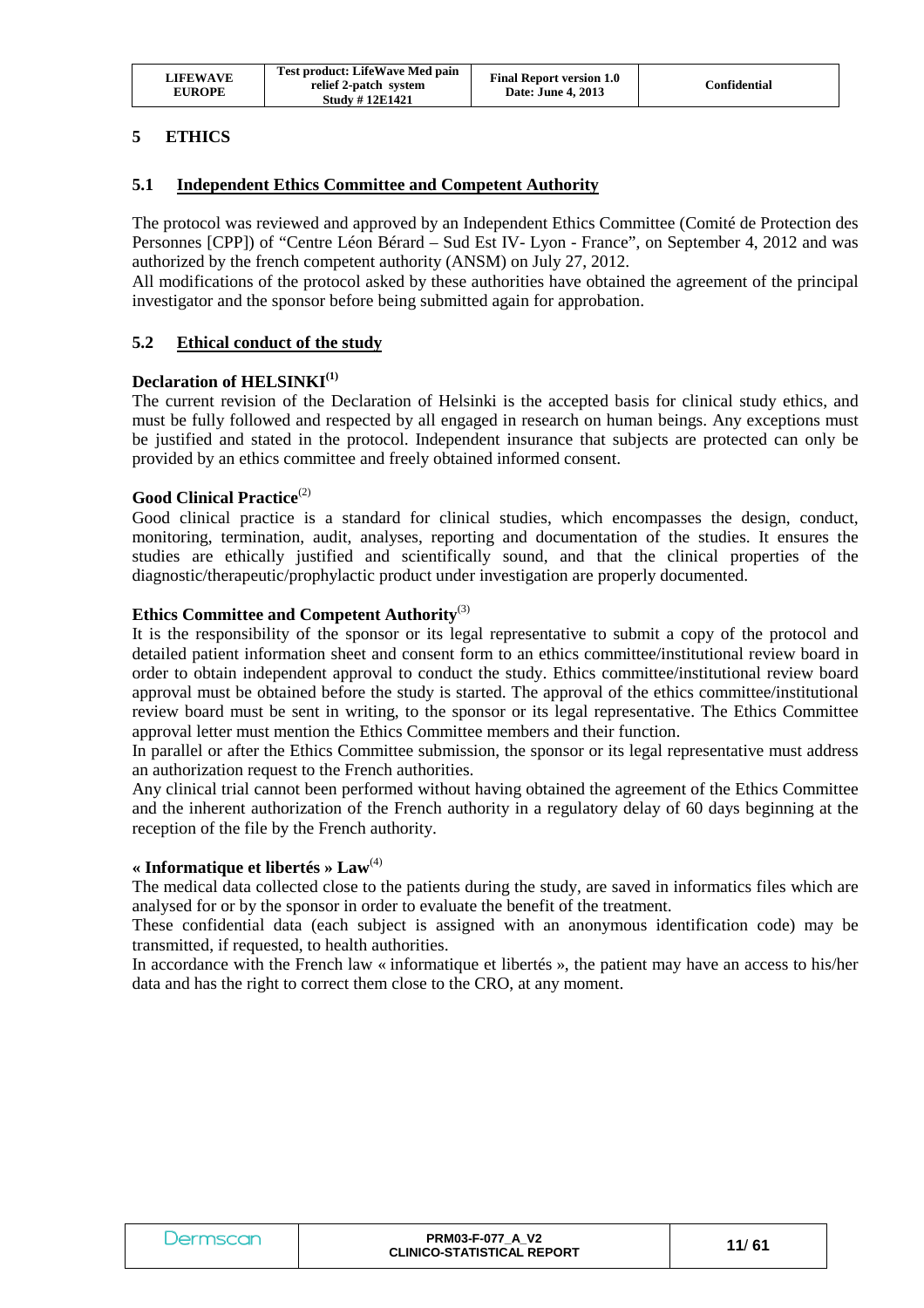| <b>LIFEWAVE</b><br><b>EUROPE</b> | Test product: LifeWave Med pain<br>relief 2-patch system<br><b>Study #12E1421</b> | <b>Final Report version 1.0</b><br>Date: June 4, 2013 | Confidential |
|----------------------------------|-----------------------------------------------------------------------------------|-------------------------------------------------------|--------------|
|----------------------------------|-----------------------------------------------------------------------------------|-------------------------------------------------------|--------------|

## **5.3 Subject information and consent form**

It was the responsibility of the investigator(s) to obtain informed consent from each subject participating in the study, after explanation of the aims, methods, benefits and potential hazards of the study.

It was completely and unambiguously clear to each subject that she/he was free to refuse to participate in the study, or that she/he could withdraw her/his consent at any time and for any reason, without incurring any penalty or withholding of treatment on the part of the investigator.

The consent obtaining was done under such conditions that permit to the subject to consider in the best way the ratio benefits/ risks associated to his/her participation in the study.

The investigator insured that the content of the information and consent form was appropriate to the study and that the process for obtaining the consent was in conformity with the applicable regulation.

In the frame of this study, the consent has been obtained before any study-specific procedures were performed, and thus in accordance with the Helsinki declaration.

No subject could be included and/or randomized before having signed the consent form, written in an understandable language.

Each subject received oral and written information concerning the studied product(s), its nature, the duration and the conditions of the study. The consent was personally signed and dated by the subject in two exemplars and by the person in charge of the consent obtaining.

Each subject received an original of the information sheet and consent form, dated and signed. The second original of the signed and dated consent form was archived in the investigator file.

#### **6 INVESTIGATORS AND STUDY ADMINISTRATIVE STRUCTURE**

The study was planned to be conducted in the following centers:

Center 1 : CMPR Iris 271 rue des Sources - BP 22 69280 Marcy-l'Etoile/ 25, rue André Lwoff 69800 Saint Priest/ 63 bis rue Maryse Bastié 69008 Lyon

Center 2 : CMPR du Bourget 7 rue Rigaud 93 350 Le Bourget

Center 3 : CSSR Choisy 9 bis rue Ledru Rollin 94 600 Choisy-le-Roi

Center 4 : CMPR Rosemond 61-67 avenue des Goumiers 13 008 Marseille

| Dermscar | <b>PRM03-F-077 A V2</b><br><b>CLINICO-STATISTICAL REPORT</b> | 12/61 |
|----------|--------------------------------------------------------------|-------|
|          |                                                              |       |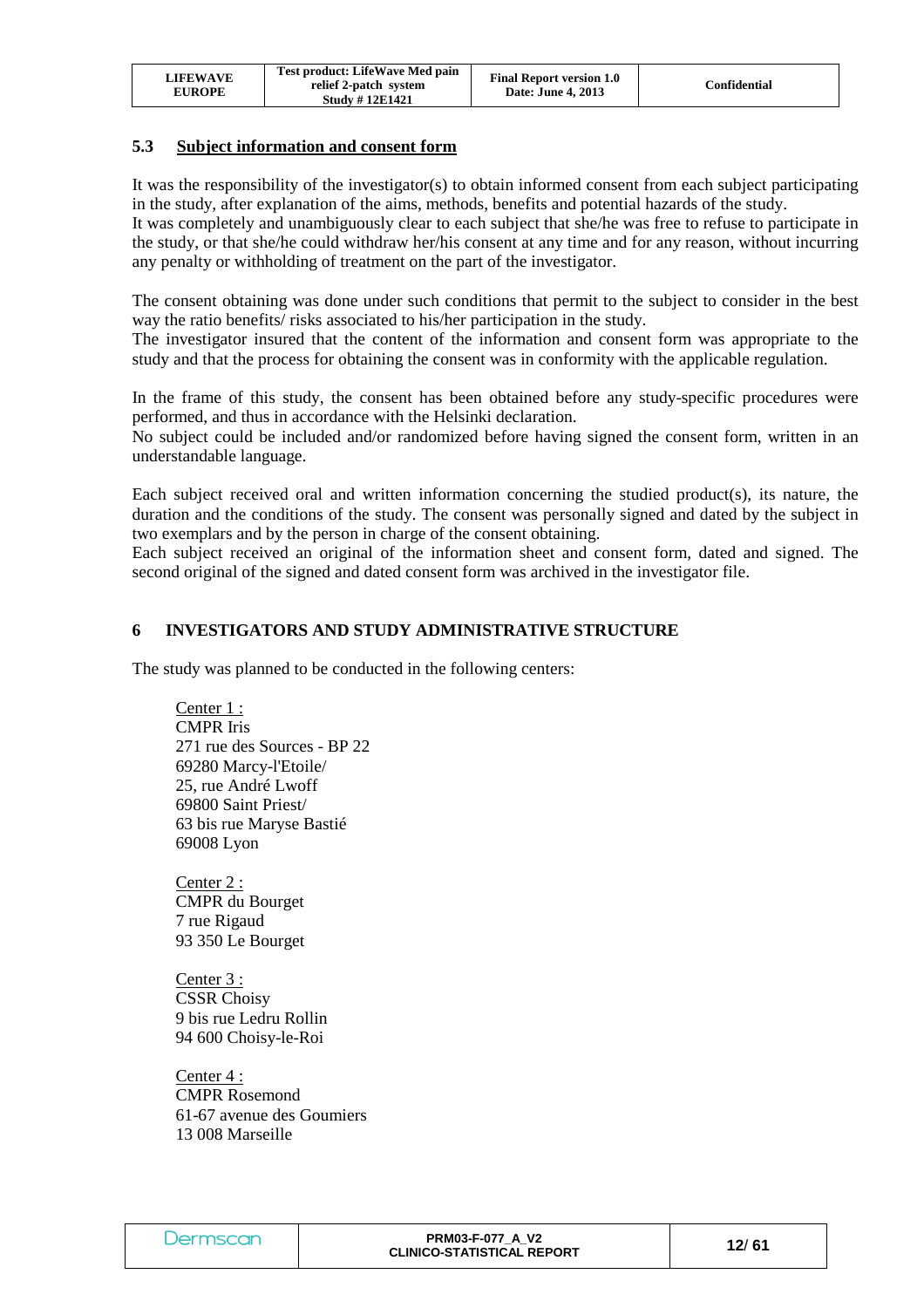| LIFEWAVE<br><b>EUROPE</b> | Test product: LifeWave Med pain<br>relief 2-patch system<br><b>Study #12E1421</b> | <b>Final Report version 1.0</b><br>Date: June 4, 2013 | Confidential |
|---------------------------|-----------------------------------------------------------------------------------|-------------------------------------------------------|--------------|
|---------------------------|-----------------------------------------------------------------------------------|-------------------------------------------------------|--------------|

Center 5 : CMPR Le Floride, Avenue Thalassa 66421 Le Barcares

The list of the main participants in the study is presented in Appendix 16.1.4.

## **7 INTRODUCTION**

#### **7.1 Scientific background and rationale of the study**

Pain, as defined by the International Association for the Study of Pain, is "an unpleasant sensory and emotional experience usually associated with actual or potential tissue damage, or described in terms of such damage". In 2001, the Joint Commission on Accreditation of Healthcare Organization (JCAHO) recommended pain as the fifth vital sign (in addition to patient's temperature, blood pressure, heart rate, and respiratory rate). In the medical, as well as Physical Medicine and Rehabilitation (PM&R) settings, pain is one of the most common reasons for patients seeking care. In North America, the estimated costs of chronic pain, including direct medical expenses, lost income, lost productivity, compensation payments, and legal charges, are approximately \$90 billion a year [Tan, 2005].

It is clear from this brief description that pain is a significant problem worthy of study and that safe and effective treatment of pain can be beneficial for both the patient and society. Chronic musculoskeletal pain could consist of categories such as chronic low back pain, non-inflammatory arthritis (e.g., osteoarthritis), inflammatory arthritis (e.g., rheumatoid arthritis), fibromyalgia and myofacial pain syndrome. Chronic pain treatments include TENS, acupuncture, thermal therapies, lasers, and drugs such as antidepressants, NSAIDS, opioids, and other medications [Tan, 2005]. Therapies involving infrared heat, non-thermal infrared treatments with low energy lasers, acupuncture and electronic modalities, such as microcurrent devices, are all accepted treatments for musculoskeletal pain. Most people who have pain will typically choose either nonprescription analgesics or use prescribed medications for pain control. However, the long term use of nonprescription analgesic medications and prescribed anti-inflammatory drugs and narcotics will cause serious side effects in a significant number of people. The issue of long term toxic effects to all currently available pain medications makes investigation of nontoxic approaches a valuable pursuit. For medical personnel, the relief of pain is both a moral and professional responsibility. It has been shown in multiple double-blind-placebo-controlled clinical studies that LifeWave pain patches reduce pain and provide a thermoregulating effect to the body, promoting the parasympathetic nervous system activity.

The parasympathetic nervous system is one of the main divisions of the autonomic nervous system (ANS). The ANS, in turn, is the component of the nervous system that is responsible for balancing and regulating all of the internal organs and glands, which occurs unconsciously. The parasympathetic system specifically is responsible for controlling the processes of the body that occur when the body is at rest. Activating the parasympathetic nervous system has a cooling and relaxing effect which, in turn elicits the desirable physiological response helping with different physiological functions [Nazeran et al, 2005; Clark, 2005; Budzynski et al, 2008; Nazeran, 2007].

Previous studies have already shown a positive effect of IceWave patches on pain reduction using VAS. One study was conducted on 30 subjects with pain of different origins. Results of this study showed that a significant pain improvement was observed within minutes of patch application. However, this study was not placebo controlled. Another double-blind placebo-controlled clinical study on 60 subjects with knee pain was conducted with application of IceWave patches during 2 days. This study demonstrated that both active and placebo patches induced a pain improvement with an effect significantly more important with the active on the second day. However, no double-blind placebo controlled study evaluated the immediate effect of IceWave patches (in the first hour).

| <b>PRM03-F-077 A V2</b><br><b>Jermscar</b><br><b>CLINICO-STATISTICAL REPORT</b> | 13/61 |
|---------------------------------------------------------------------------------|-------|
|---------------------------------------------------------------------------------|-------|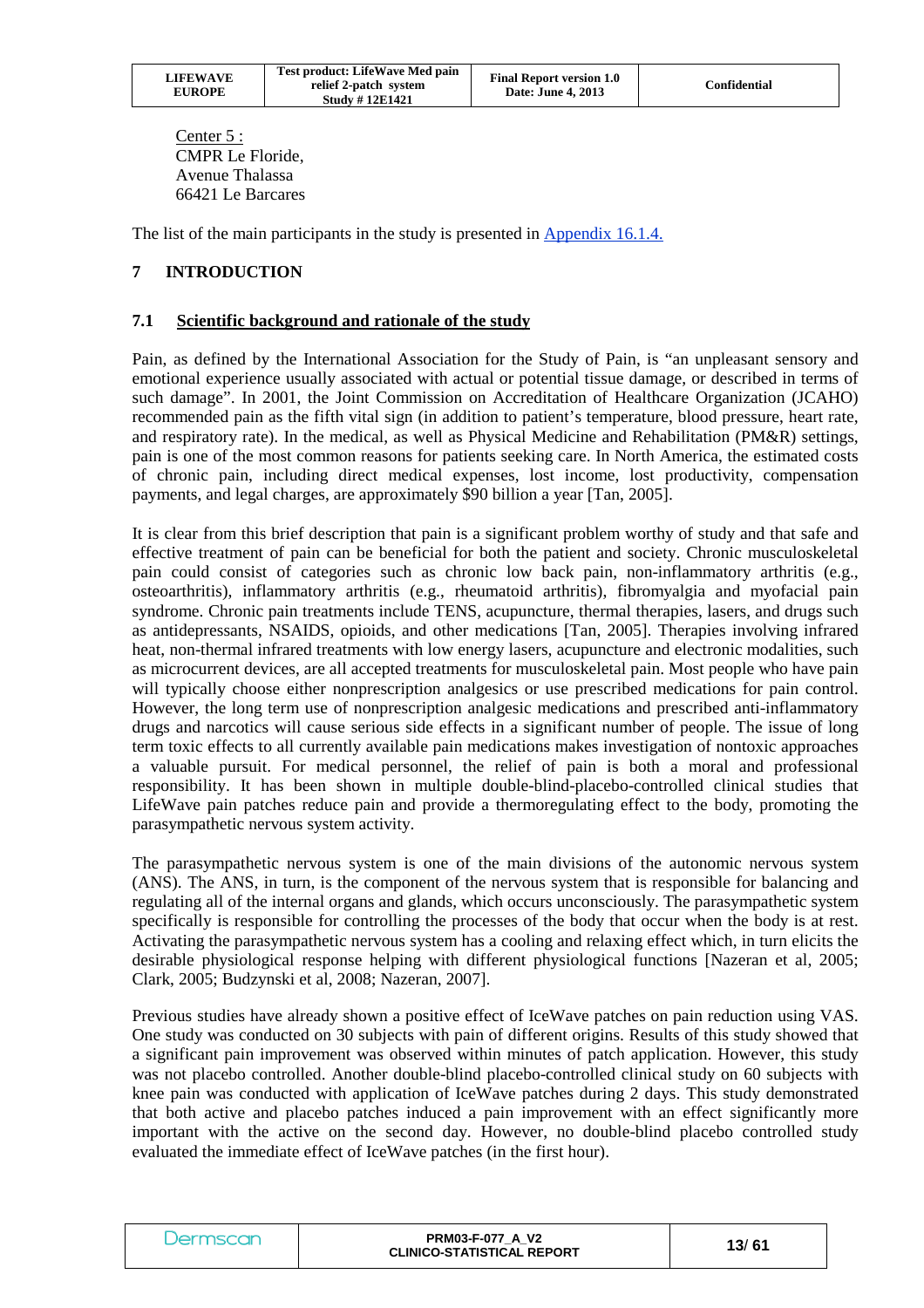| <b>LIFEWAVE</b><br><b>EUROPE</b> | <b>Test product: LifeWave Med pain</b><br>relief 2-patch system<br><b>Study #12E1421</b> | <b>Final Report version 1.0</b><br>Date: June 4, 2013 | Confidential |
|----------------------------------|------------------------------------------------------------------------------------------|-------------------------------------------------------|--------------|
|----------------------------------|------------------------------------------------------------------------------------------|-------------------------------------------------------|--------------|

#### **7.2 Identification and description of the experimental product(s)**

The LifeWave Med pain relief 2-patch system patches are non-transdermal patches that do not put any chemicals or drugs into the body. These patches are a new method of improving pain control by stimulating either points on the skin or acupuncture points by reflecting specific wavelengths of visible and infrared light. In short, this is a new method of phototherapy.

#### **Acupressure Mechanism**

A textbook definition of acupuncture is the "stimulation of points and channels". The stimulation can be produced by various modalities including needling and or pressure (acupressure) (O'Connor, 1981).Evidence obtained from clinical trials in both acupuncture studies with needles and acupressure studies has determined that point location is important. For example, in studies of nausea using either needle acupuncture or acupressure of the acupoint known as Pericardium 6 (P6) have shown that stimulation of a nearby area has little effect on nausea and is primarily a placebo. Real P6 acupuncture or acupressure shows a consistent 60-70% response rate, whereas sham acupuncture or sham acupressure on a nearby area only a 25-30% response rate, consistent with it being primarily a placebo (Dundee et al., 1992; Bayreuther et al., 1994).

LifeWave Med pain relief 2-patch system patches are a safe and effective, new technology capable of gently stimulating acupuncture points without the use of needles. LifeWave Med's pain relief 2-patch system patches utilize this innovative technology to stimulate acupuncture points on the body for improving the flow of energy in the acupuncture meridians. The patches are designed to stimulate acupuncture points by several mechanisms that involve both acupressure and energetic principles. The self-adhesive patches utilize the principles of Oriental medicine and needleless acupuncture to gently stimulate points on the body that have been used to balance and improve the flow of energy in the human body for thousands of years. Because the patches are non transdermal, the use of these patches results in a natural way of improving the quality of life without any chemicals, drugs or stimulants or sedatives entering the body.

#### **Energetic Mechanism**

LifeWave Med pain relief 2-patch system patches reflect energy back into the body and do not have internal power sources that generate energy. The non-toxic materials in the patches act like frequency specific reflectors (narrow-band) as compared to the ceramic fibers found in infrared products, which are broadband reflectors. Placing a LifeWave patch on the skin will allow the patch to trap and passively absorb wide-band infrared energy and re-emit narrow-band infrared energy back into the body. By way of example, infrared wraps contain inorganic ceramic fibers. These inorganic fibers absorb infrared energy from the body and then re-emit the energy across a wide energy band. LifeWave patches contain materials, which mirror back the energy that the body is already emitting. The difference between the LifeWave Med pain relief 2-patch system patches and infrared products is that the LifeWave patches only mirror back a very narrow band of frequencies depending on the patch product selected. In summary, LifeWave patches are designed to deliver infrared wavelengths to enhance the electrical conductivity of the skin and are a new method of stimulating acupuncture points.

#### **Phototherapy**

Phototherapy is a scientifically proven light therapy that has been used for decades for benefits such as pain relief and reducing wrinkles. It refers to the stimulation of points on the skin through the use of light. The company has designed an entirely new patch technology around this method that is inexpensive and convenient to use. Our patches are composed of non-toxic organic crystals that are activated by body heat to reflect specific wavelengths of light that affect points on the body when applied to the skin.

| Dermscan | <b>PRM03-F-077 A V2</b><br><b>CLINICO-STATISTICAL REPORT</b> | 14/61 |
|----------|--------------------------------------------------------------|-------|
|----------|--------------------------------------------------------------|-------|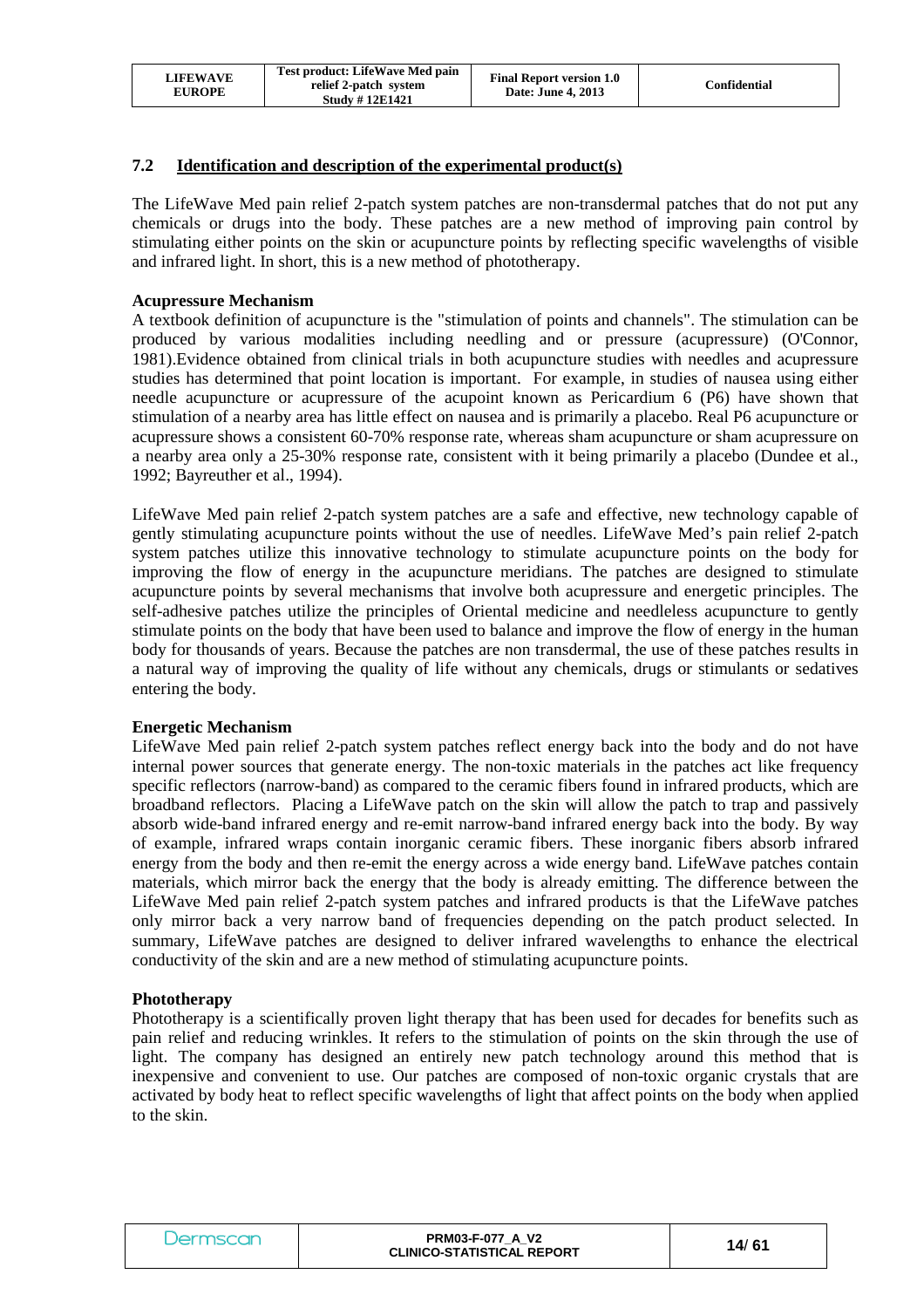| <b>LIFEWAVE</b><br><b>EUROPE</b> | <b>Test product: LifeWave Med pain</b><br>relief 2-patch system<br><b>Study #12E1421</b> | <b>Final Report version 1.0</b><br>Date: June 4, 2013 | Confidential |
|----------------------------------|------------------------------------------------------------------------------------------|-------------------------------------------------------|--------------|
|----------------------------------|------------------------------------------------------------------------------------------|-------------------------------------------------------|--------------|

## **8 STUDY OBJECTIVES**

#### **8.1 Primary objective**

The objective of this study was to show that when compared to placebo, patients with nociceptive pain experienced a reduction in pain within minutes of application of active LifeWave Med pain relief 2-patch system patches.

#### **8.2 Secondary objective(s)**

Not applicable.

## **9 CONCEPTION OF THE STUDY**

#### **9.1 Methodology of the study**

The study was:

- ♦ double-blind,
- randomized.
- ♦ in parallel groups,
- ♦ versus placebo
- ♦ multicentric,
- on patients with nociceptive pain.

## **9.2 Study flow chart**

## **Figure 1 - Study flow chart**

| <b>Procedure</b>         | Screening/<br><b>Baseline</b> | 5 min. post-<br>application | 15 min. post-<br>application | 1 hour post<br>application |
|--------------------------|-------------------------------|-----------------------------|------------------------------|----------------------------|
| <b>Informed Consent</b>  | X                             |                             |                              |                            |
| Medical examination,     | X                             |                             |                              |                            |
| medical<br>history,      |                               |                             |                              |                            |
| previous or concomitant  |                               |                             |                              |                            |
| medications              |                               |                             |                              |                            |
| Urinary pregnancy test   | X                             |                             |                              |                            |
| Inclusion/Exclusion      | X                             |                             |                              |                            |
| Randomization            | X                             |                             |                              |                            |
| Pain<br>Subjective       | X                             | X                           | X                            | X                          |
| Assessment               |                               |                             |                              |                            |
| <b>Safety Assessment</b> |                               |                             |                              | X                          |
| Exit from Study          |                               |                             |                              | X                          |

## **9.3 Description of the study schedule**

- Patients presenting with nociceptive pain established qualification for inclusion and for establishment of the baseline pain measurement. The information was evaluated by the clinical investigators to determine the relevance and appropriateness of the participant. The study investigator obtained consent prior to participation and qualified the patient for participation based

| Jermscan | <b>PRM03-F-077 A V2</b><br><b>CLINICO-STATISTICAL REPORT</b> | 15/61 |  |
|----------|--------------------------------------------------------------|-------|--|
|----------|--------------------------------------------------------------|-------|--|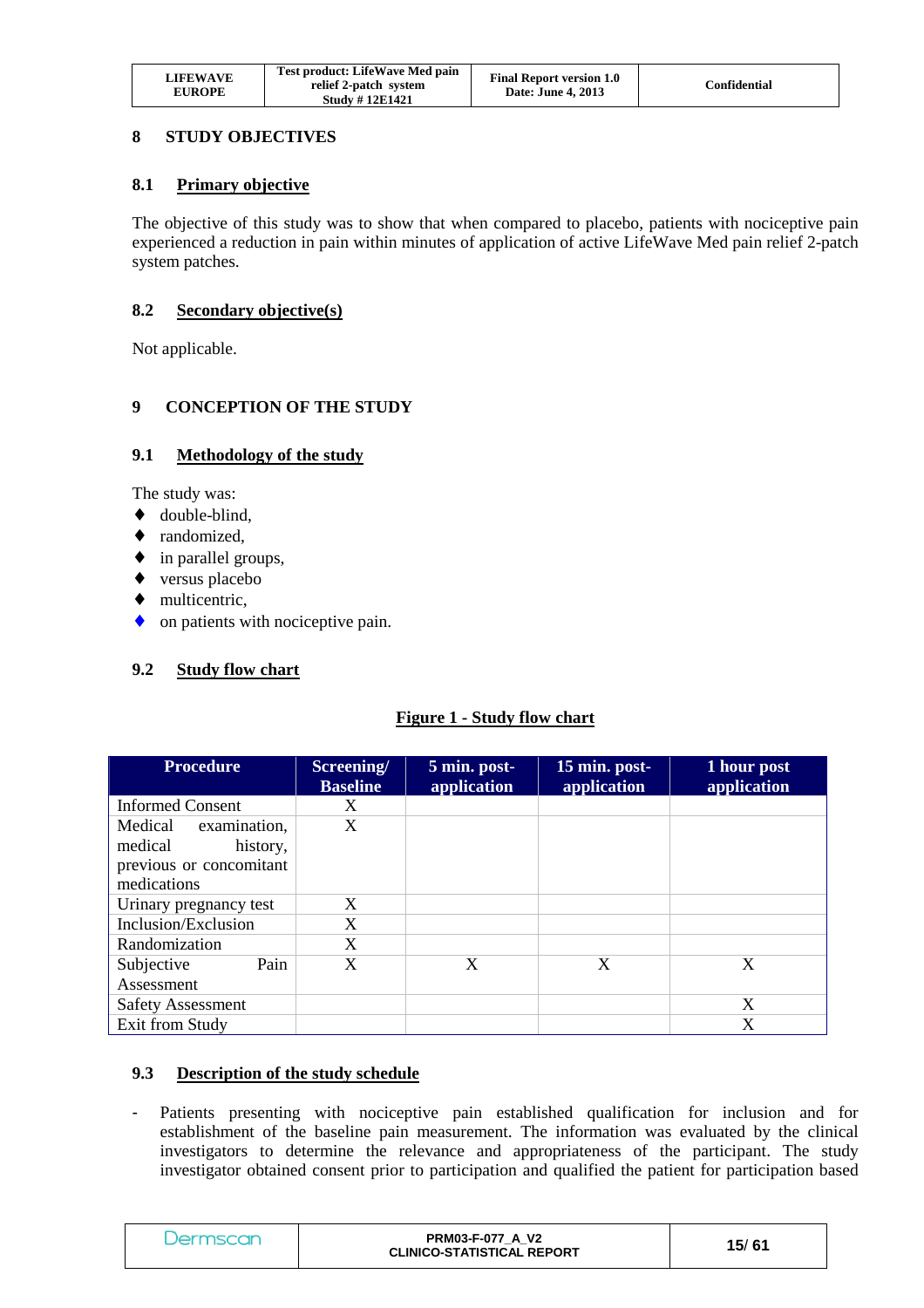| LIFEWAVE<br><b>EUROPE</b> | Test product: LifeWave Med pain<br>relief 2-patch system<br><b>Study #12E1421</b> | <b>Final Report version 1.0</b><br>Date: June 4, 2013 | Confidential |
|---------------------------|-----------------------------------------------------------------------------------|-------------------------------------------------------|--------------|
|---------------------------|-----------------------------------------------------------------------------------|-------------------------------------------------------|--------------|

on the patient meeting requirements of inclusion and exclusion criteria. A clinical examination was made and medical history and concomitant treatments were collected in the CRF. Qualified patients must have had pain level of at least 50 mm on a 0-100mm **Scale EVA.** For women able to procreate, urinary pregnancy test (payable by the Sponsor) must have been negative.

- Once subjects were screened, enrolled, and assigned to a treatment group in a random way. They were patched with LifeWave Med pain relief 2-patch system patches or corresponding placebo patches by the Investigator. All subjects were patched by the same trained person whatever the investigation site.
- Subjects were asked to remain close-by for the evaluations. The investigator worked with the subject to determine which locations were most effective. Once the final location was located and the patches were applied, as directed by the investigator, a stop watch recorded how long it took for the subject begin to experience pain relief. The final patch location was noted on the case report form, as well as how long it took, if prior to the first post-patch evaluation.
- Assessments of pain on Scale EVA were completed at 5 minutes, 15 minutes and 1 hour **starting after application of the patches in their final location.**

## **9.3.1 Inclusion criteria**

- Male or females
- 30-70 years of age
- Nociceptive pain
- Absence of cognitive impairment
- Absence of cutaneous pathology
- Absence of hypoesthesia
- Subjects must have a baseline EVA scale score of 50 mm or greater to be included (scale from 0 to 100 mm)
- Subject, psychologically able to understand the study related information and to give a written informed consent.
- Subject having given freely and expressly her informed consent.
- Subject able to comply with protocol requirements, as defined in the protocol.
- Subject affiliated to a health social security system.

## **9.3.2 Exclusion criteria**

- Women who are pregnant or nursing a child (negative urinary pregnancy test at the inclusion for women able to procreate).
- Allergy or sensitivity to medical adhesives
- Any individual who does not meet the inclusion criteria
- Subject who had been deprived of their freedom by administrative or legal decision or who is under guardianship.
- Subject in an emergency situation.

## **9.3.3 Withdrawal criteria**

Any deviation to the protocol that can affect:

- the primary evaluation criterion,
- the adherence of the subjects to the study schedule,
- the adherence relative to the products use.
- the inclusion / exclusion criteria,

| Dermscan | <b>PRM03-F-077 A V2</b><br><b>CLINICO-STATISTICAL REPORT</b> | 16/61 |
|----------|--------------------------------------------------------------|-------|
|----------|--------------------------------------------------------------|-------|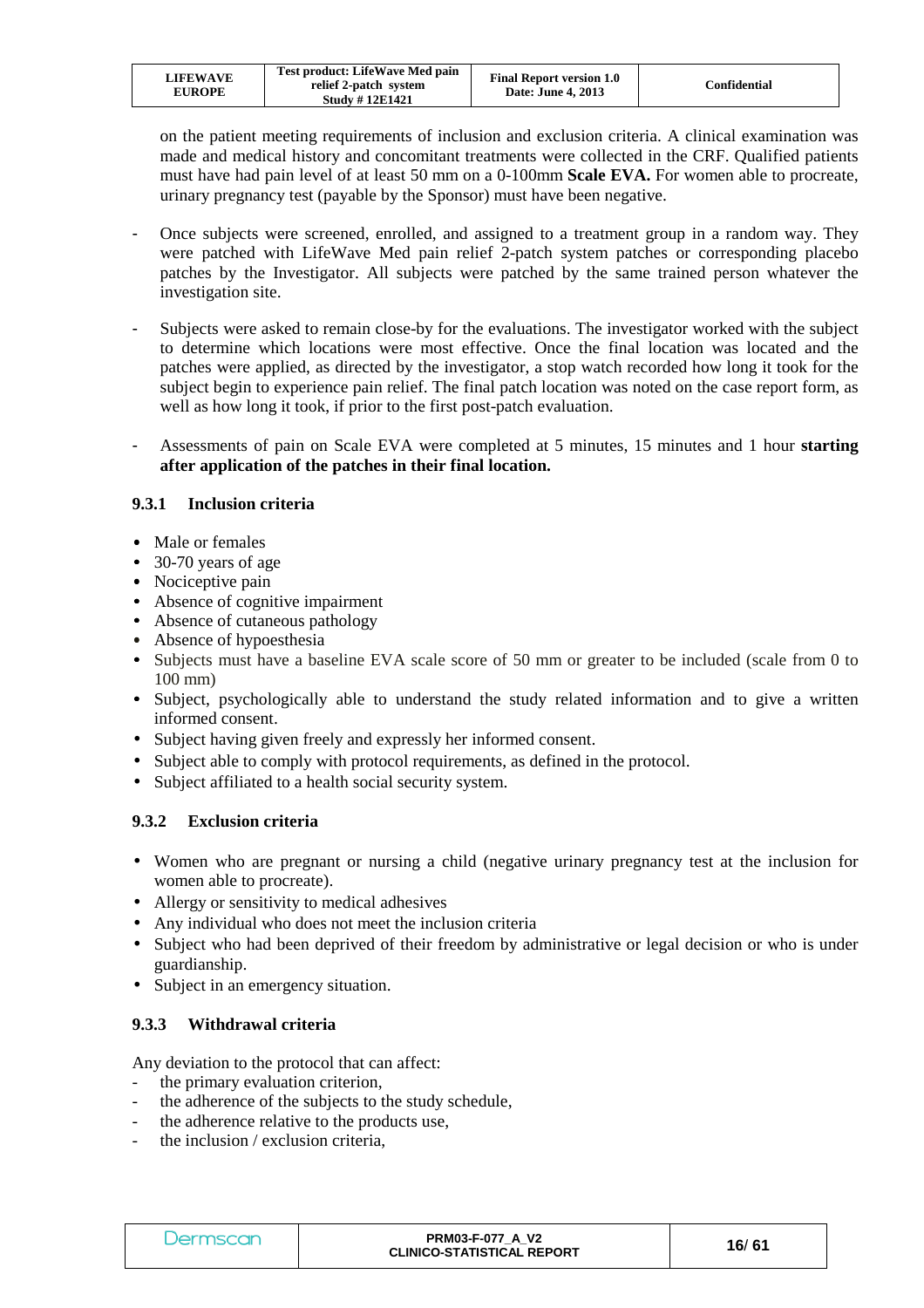| <b>LIFEWAVE</b><br><b>EUROPE</b> | Test product: LifeWave Med pain<br>relief 2-patch system<br><b>Study #12E1421</b> | <b>Final Report version 1.0</b><br>Date: June 4, 2013 | Confidential |
|----------------------------------|-----------------------------------------------------------------------------------|-------------------------------------------------------|--------------|
|----------------------------------|-----------------------------------------------------------------------------------|-------------------------------------------------------|--------------|

can be considered as an exclusion criterion. Before any exclusion of the subject from the study, each case will be discussed with the sponsor who will make the final decision if the subject must be excluded from the study.

## **9.3.4 Premature study exit**

#### 9.3.4.1 *Criteria and modalities of premature end of treatment or subject exclusion from the study*

Subjects were free to withdraw from the study at any time if they wish so and for any reason, without having to provide any justification to the investigator.

The investigator had the right to withdraw a subject for any reason, for subject's best interests, including illness or adverse events.

The sponsor may decide to withdraw subjects for major deviation to the protocol, for administrative reasons or for any other valuable reason ethically justified.

Subjects may discontinue the study for the following reasons:

- *1. Subject consent withdrawal:* subjects had the right to exit from the study at any time and for any motive, without their right to treatment being affected.
- *2. Medical reasons or adverse events:* the investigator had the right to withdraw a subject in case of intercurrent illness or adverse events or if in the investigator's opinion, continuation in the study would be detrimental to the subject's well-being.
- *3. Appearance of an exclusion criterion.*
- *4. Failure to follow-up:* if a subject did not come to the scheduled visits, several attempts had to be done to try to contact him/her; to obtain the reasons for non-attendance.
- *5. Violations and deviations from the protocol.*
- 6. *Administrative reasons.*

#### *9.3.4.2 Modalities and calendar of recording data*

Withdrawal due to intercurrent disease or adverse event must be fully documented in the case report form and should include any available and/or appropriate complementary information.

In all cases, the reason for withdrawal was recorded in the case report form. The subject was followed up to state the reason for withdrawal and to establish whether the reason was an adverse event. Since the moment the investigator knew the early termination or exclusion, the withdrawal of the subject was formalized by a visit. If possible, all examinations scheduled for the final study day were to be performed on all subjects who received the investigational product but do not complete the study according to protocol.

The investigator should make every effort to contact subjects who dropped-out of the study early. In the case where no visit was possible, this withdrawal should be recorded by the investigator in the case report form and the source data documentation, and, if necessary, the registered letter with acknowledgement of receipt, to the subject. All the documentation concerning that subject should be as complete as possible.

#### *9.3.4.3 Modalities for the follow-up of these subjects*

When the premature exit was due to an adverse event, the subject must be followed until the resolution or the stabilization of the symptoms.

| Dermscan | <b>PRM03-F-077 A V2</b><br><b>CLINICO-STATISTICAL REPORT</b> | 17/61 |
|----------|--------------------------------------------------------------|-------|
|----------|--------------------------------------------------------------|-------|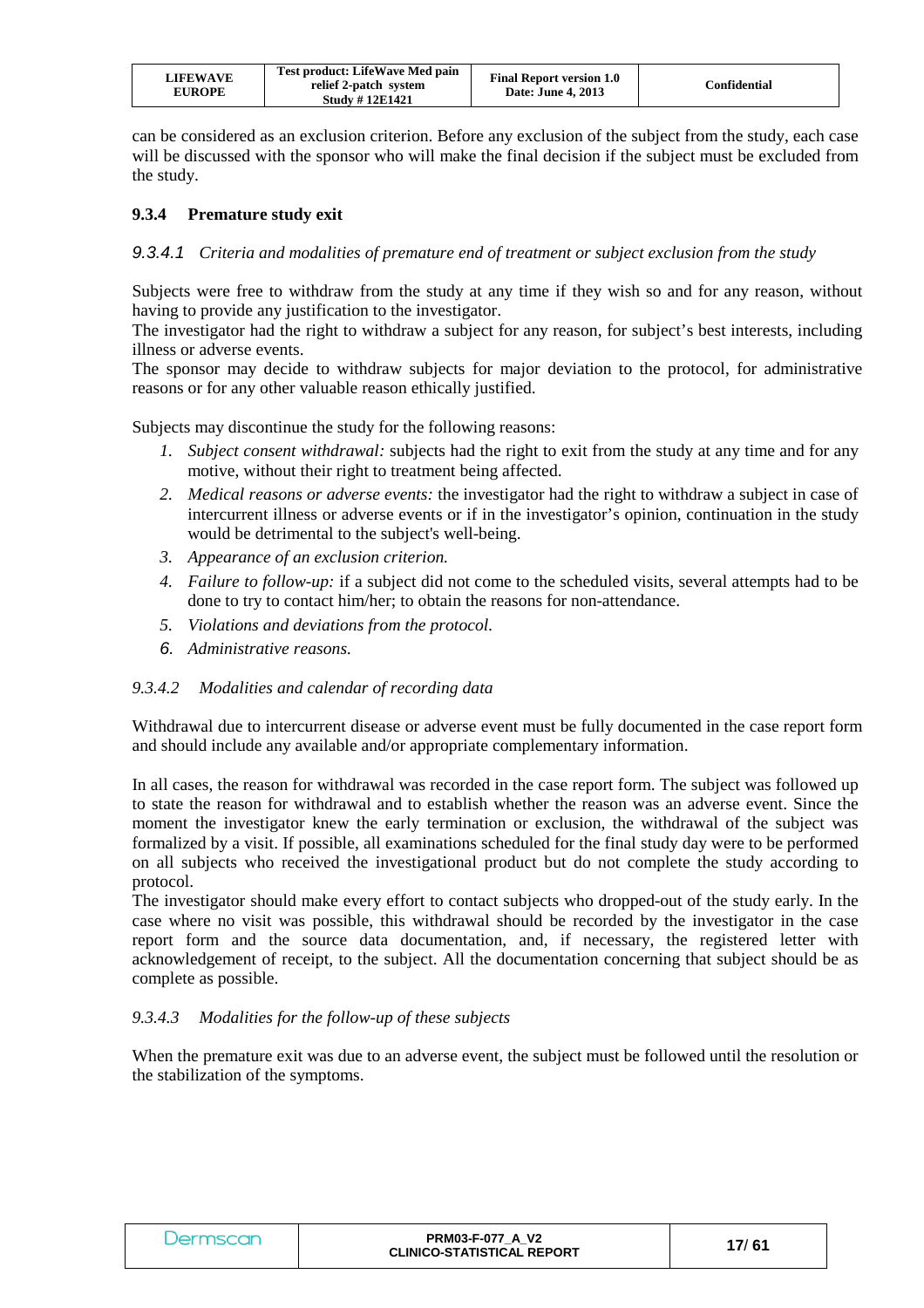| <b>LIFEWAVE</b><br><b>EUROPE</b> | Test product: LifeWave Med pain<br>relief 2-patch system<br><b>Study #12E1421</b> | <b>Final Report version 1.0</b><br><b>Date: June 4, 2013</b> | Confidential |
|----------------------------------|-----------------------------------------------------------------------------------|--------------------------------------------------------------|--------------|
|----------------------------------|-----------------------------------------------------------------------------------|--------------------------------------------------------------|--------------|

## **9.4 Treatment(s) administered**

#### **9.4.1 Authorized medication(s) and treatment(s)**

Any concomitant medication at inclusion of the subject into the study must be reported in the study CRF at the initial visit and was taken into consideration by the Investigator deeming study eligibility. Any modification on these medications during the study *must* be reported in the study CRF. Use of any concomitant medication during the study was recorded in the CRF with the following information:

- Indication for use of the treatment;
- Name of the drug, type of formulation, and unit strength;
- Dose administered;
- Duration of treatment (start and stop date).

#### **9.4.2 Prohibited Treatment(s) and Medication(s)**

No antalgic medication was authorized during the study duration.

More generally, subjects were not allowed, during the study, to take any medication which might interfere with the performance or interpretation of the study end point evaluations specified in this protocol, unless the subject elects to withdraw from the study.

The data from subjects who repeatedly violate these medication restrictions were excluded from efficacy analysis.

#### **9.4.3 Product(s) used but not studied**

Not applicable.

## **9.5 Investigational products**

#### **9.5.1 Description of the investigational product(s)**

#### *9.5.1.1 LifeWave Med pain relief 2-patch system (IceWave)*



Figure 1. Picture of LifeWave Med pain relief 2-patch system

Set of LifeWave Med pain relief 2-patch system consists of one white (positive polarity) and one dark (negative polarity).

LifeWave Med pain relief 2-patch system consists in two non-transdermal patches: one white (positive polarity) and one dark (negative polarity) (IceWave patches).

The LifeWave Med pain relief 2-patch system patches are disposable nontransdermal patches. The LifeWave patches contain a polyester pad, which is sealed within a polyethylene shell. The top side of

| <b>PRM03-F-077 A V2</b><br><b>Dermscan</b><br>18/61<br><b>CLINICO-STATISTICAL REPORT</b> |  |
|------------------------------------------------------------------------------------------|--|
|------------------------------------------------------------------------------------------|--|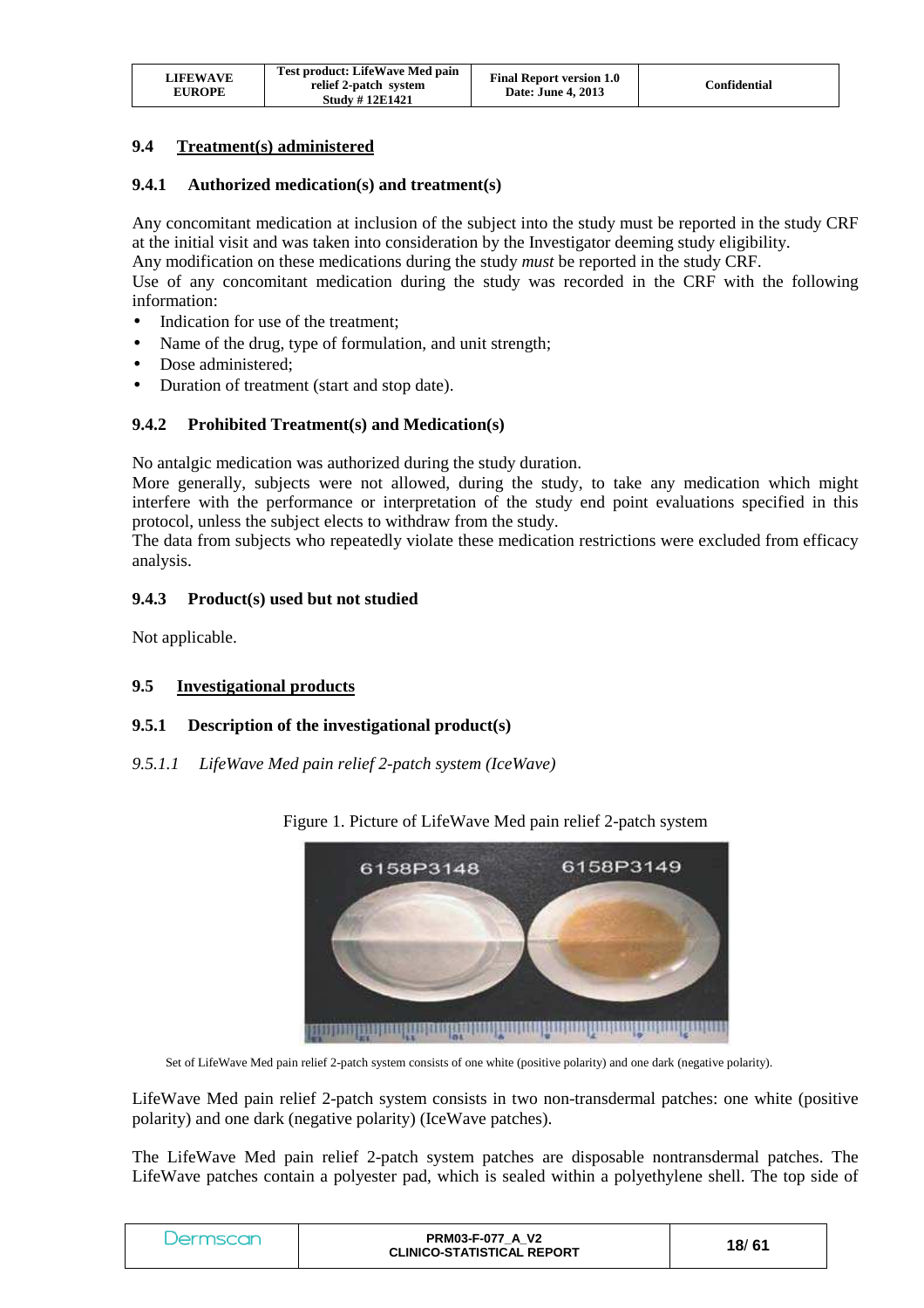| <b>LIFEWAVE</b><br><b>EUROPE</b> | Test product: LifeWave Med pain<br>relief 2-patch system<br><b>Study #12E1421</b> | <b>Final Report version 1.0</b><br>Date: June 4, 2013 | Confidential |
|----------------------------------|-----------------------------------------------------------------------------------|-------------------------------------------------------|--------------|
|----------------------------------|-----------------------------------------------------------------------------------|-------------------------------------------------------|--------------|

the patch is composed of water- resistant polyethylene film made by the 3M Corporation (Part No. A19- 48G) that is sealed to the bottom portion that is composed of water-resistant single coated Medical-grade polyethylene tape also made by the 3M Corporation (Part No. 1525L). The bottom side of the Medicalgrade polyethylene tape that attaches the IceWave patches to the body is coated with a hypoallergenic pressure sensitive Acrylate adhesive that allows the patch to adhere to the body. Because of the nature of construction none of the materials in the IceWave patches enter into the body making the LifeWave IceWave patches non-transdermal patches.

## *9.5.1.2 Placebo of 2-patch system*

Both the white and dark placebo patches are constructed as follows : The top side of the patch is composed of water-resistant polyethylene film made by the 3M Corporation (Part No. A19-48G) that is sealed to the bottom portion that is composed of water-resistant single coated Medical-grade polyethylene tape also made by the 3M Corporation (Part No. 1525L). The bottom side of the Medicalgrade polyethylene tape that attaches the patches to the body is coated with a hypoallergenic pressure sensitive Acrylate adhesive that allows the patch to adhere to the body. Placebo patches do not contain the polyester pad or any solution.

## **9.5.2 Dosage**

Each patch system was in contact with the skin during one hour.

## **9.5.3 Instructions of use**

#### *9.5.3.1 Administration route and recommendation(s)*

- 1. The LifeWave patches are removed from the package.
- 2. The liner is removed from the adhesive backing
- 3. The LifeWave patches are applied to the skin, using the medical grade adhesive side of the patch to secure patch placement. All patches were applied by the same trained person, whatever the investigation site.

#### **SCRIPT FOR PATCHING SUBJECTS AND DETERMINING BEST AND FINAL LOCATION:**

Tell the subject: "*This is an 'electrical method' of pain control so it can work very quickly in reducing pain if the patches are placed in a helpful location. I am going to move the patches around to different locations and I want you to tell me each time I move the patches if the pain has changed and by how much compared to before the patches were placed there*."

INVESTIGATOR: The ideal scenario is to remove the pain completely. If at any placement, the pain has completely subsided, remove the masking tape, remove the paper from the patches and affix to body. Record the EVA scale score.

You only have to wait 20 seconds to ask if the pain has changed, if the pain has not changed move to the next position.

#### The clock method

First, have the person point with one finger to the location where the pain is most intense. This will be considered the center of a clock and the dark patch will be placed on this location using a strip of medical tape to temporarily keep the dark patch in position.

1. For position #1 put the white patch, using a strip of medical tape, 2,5 to 5 cm above the dark patch at the 12 O'clock position. Ask the subject is there a decrease in pain? Investigator: Is the decrease at least 80% from baseline? If not, continue to next position. If yes, then note the

| mscar<br>. Jerr | <b>PRM03-F-077 A V2</b><br><b>CLINICO-STATISTICAL REPORT</b> | 19/ 61 |
|-----------------|--------------------------------------------------------------|--------|
|-----------------|--------------------------------------------------------------|--------|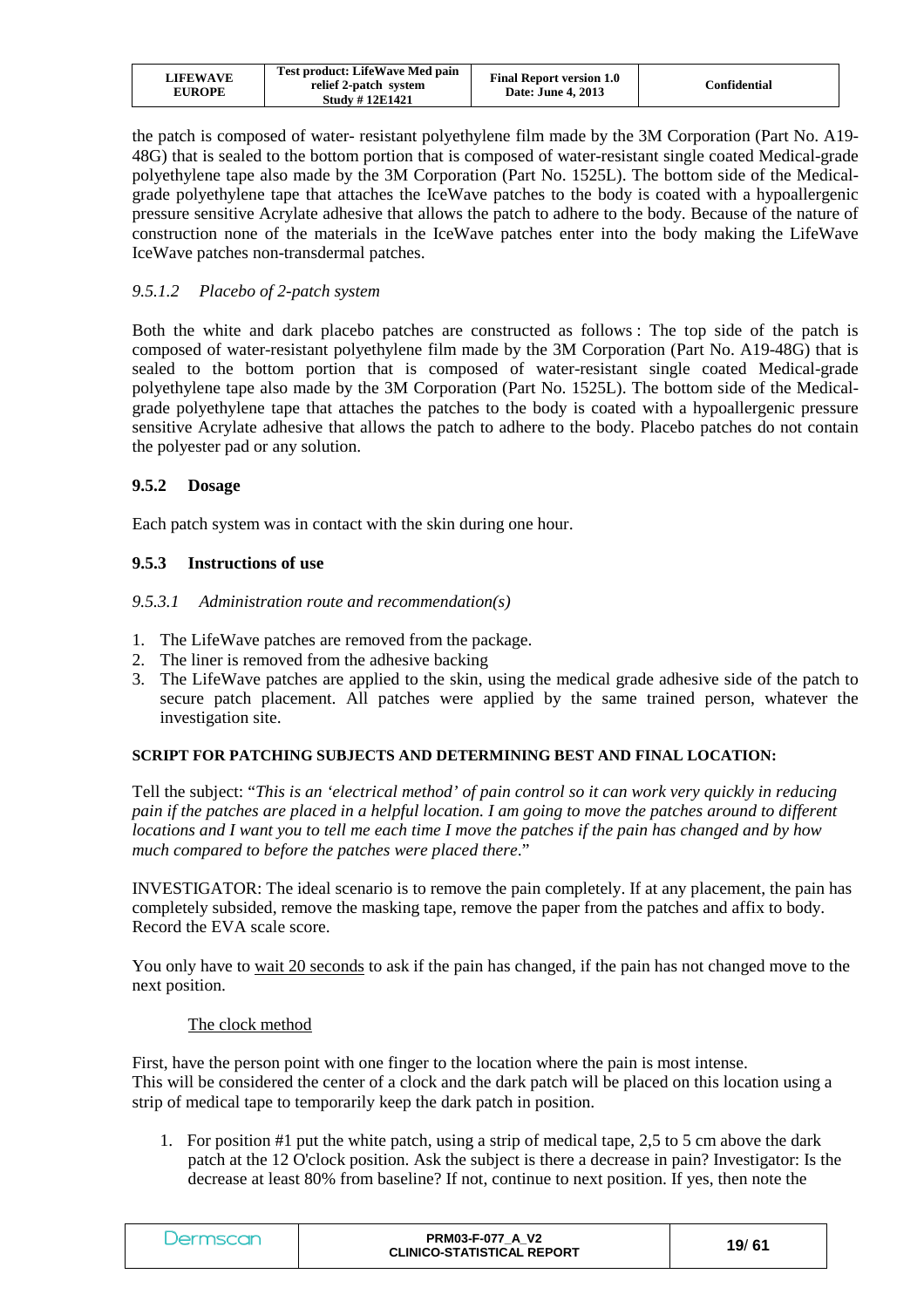| <b>LIFEWAVE</b><br><b>EUROPE</b> | Test product: LifeWave Med pain<br>relief 2-patch system<br><b>Study #12E1421</b> | <b>Final Report version 1.0</b><br><b>Date: June 4, 2013</b> | Confidential |
|----------------------------------|-----------------------------------------------------------------------------------|--------------------------------------------------------------|--------------|
|----------------------------------|-----------------------------------------------------------------------------------|--------------------------------------------------------------|--------------|

amount of decrease in pain, but continue to next position. If the pain is completely resolved take the backing off of the patches and apply the patches to the skin in the identified positions.

- 2. For position #2 leave the dark patch on the pain and only move the white patch using a strip of medical tape to the bottom of the clock at the 6 O'clock position. Ask the subject is there a decrease in pain? Investigator: Is the decrease at least 80% from baseline? If not, continue to next position. If yes, then note the amount of decrease in pain, but continue to next position. If the pain is completely resolved take the backing off of the patches and apply the patches to the skin in the identified positions.
- 3. For position #3 leave the dark patch on the pain and only move the white patch using a strip of medical tape to the right side of the clock at the 3 O'clock position. Ask the subject is there a decrease in pain? Investigator: Is the decrease at least 80% from baseline? If not, continue to next position. If yes, then note the amount of decrease in pain, but continue to next position. If the pain is completely resolved take the backing off of the patches and apply the patches to the skin in the identified positions.
- 4. For position #4 leave the dark patch on the pain and only move the white patch using a strip of medical tape to the left side of the clock at the 9 O'clock position. Ask the subject is there a decrease in pain? Investigator: Is the decrease at least 80% from baseline? If not, continue to next position. If yes, then note the amount of decrease in pain, but continue to next position. If the pain is completely resolved take the backing off of the patches and apply the patches to the skin in the identified positions.
- 5. For position #5 leave the dark patch on the pain and draw an imaginary line thru the body to the opposite side of the body and put the white patch there using a strip of medical tape. For instance if it is low back pain the line going thru the body would end up on the lower abdomen. If it is shoulder pain and the dark patch is on the back of the shoulder then only move the white patch to the front side of the shoulder. Ask the subject is there a decrease in pain? Investigator: Is the decrease at least 80% from baseline? If not, continue to next position. If yes, then note the amount of decrease in pain, but continue to next position. If the pain is completely resolved take the backing off of the patches and apply the patches to the skin in the identified positions.



## The bracketing method

6. For position #6 again have the person point with one finger to the location where the pain is most intense. Now you will try to "bracket " the pain, which for position #6 means you will put the patches above and below the pain. Place the white patch using a strip of medical tape 2.5 to 5 cm above the area of pain and the dark patch 2.5 to 5 cm below the area of pain. Ask the subject is there a decrease in pain? Investigator: Is the decrease at least 80% from baseline? If not, continue to next position. If yes, then note the amount of decrease in pain, but continue to next position. If

| iscar<br>Jermsc | <b>PRM03-F-077 A V2</b><br><b>CLINICO-STATISTICAL REPORT</b> | 20/61 |  |
|-----------------|--------------------------------------------------------------|-------|--|
|-----------------|--------------------------------------------------------------|-------|--|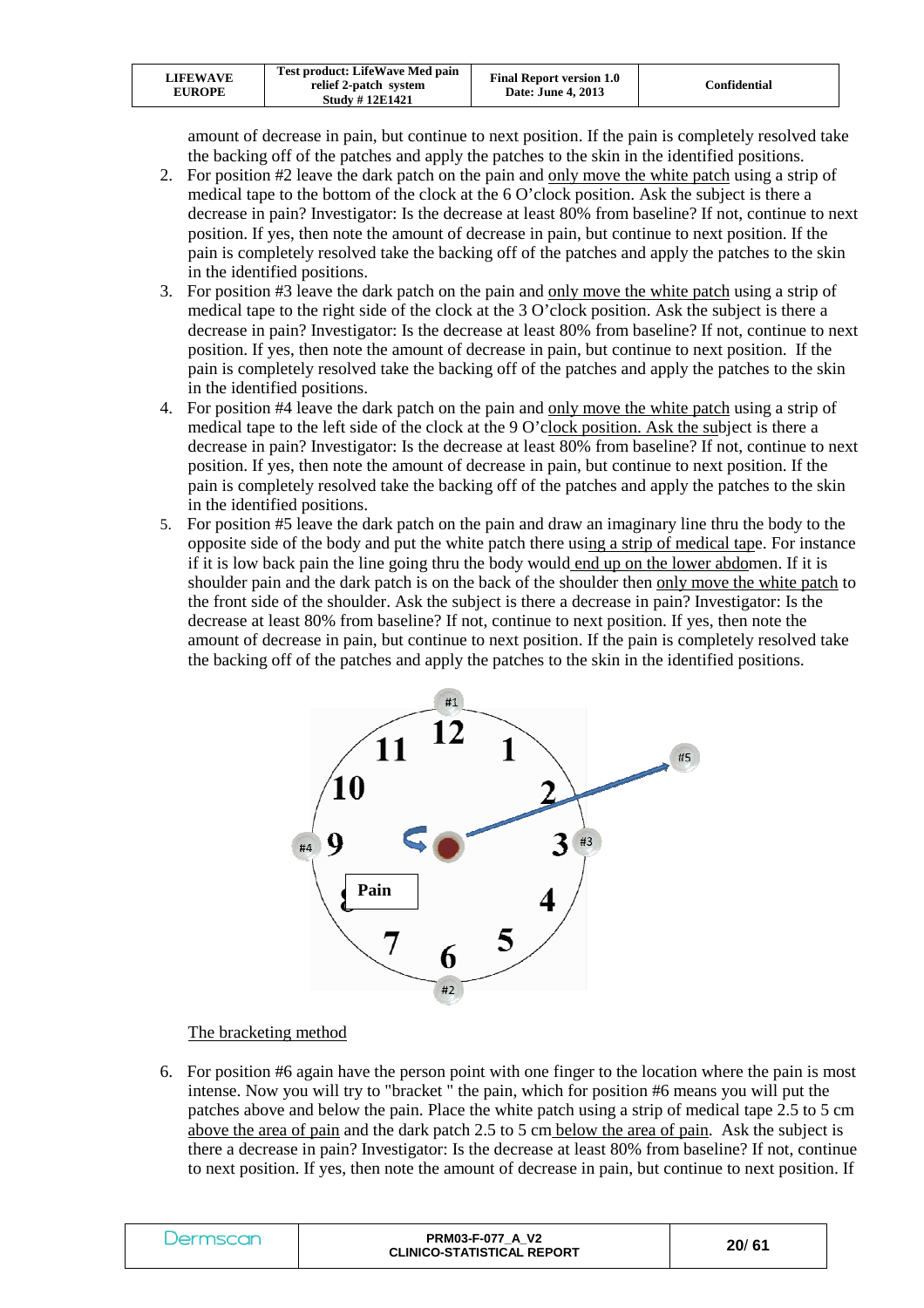| LIFEWAVE<br><b>EUROPE</b> | Test product: LifeWave Med pain<br>relief 2-patch system<br><b>Study #12E1421</b> | <b>Final Report version 1.0</b><br>Date: June 4, 2013 | Confidential |
|---------------------------|-----------------------------------------------------------------------------------|-------------------------------------------------------|--------------|
|---------------------------|-----------------------------------------------------------------------------------|-------------------------------------------------------|--------------|

the pain is completely resolved take the backing off of the patches and apply the patches to the skin in the identified positions.

- 7. For position #7 again you will try to "bracket " the pain, which for position #7 means you will place the white patch using a strip of medical tape 2.5 to 5 cm to the right of the area of pain and the dark patch 2.5 to 5 cm to the left of the area of pain. Ask the subject is there a decrease in pain? Investigator: Is the decrease at least 80% from baseline? If not, continue to next position. If yes, then note the amount of decrease in pain, but continue to next position. If the pain is completely resolved take the backing off of the patches and apply the patches to the skin in the identified positions.
- 8. For position #8 again you will try to "bracket " the pain, which for position #8 means you will place the white patch using a strip of medical tape 2.5 to 5 cm below the area of pain and the dark patch 2.5 to 5 cm above the area of pain. Ask the subject is there a decrease in pain? Investigator: Is the decrease at least 80% from baseline? If not, continue to next position. If yes, then note the amount of decrease in pain, but continue to next position. If the pain is completely resolved take the backing off of the patches and apply the patches to the skin in the identified positions.
- 9. For position #9 again you will try to "bracket " the pain, which for position #9 means you will place the white patch using a strip of medical tape 2.5 to 5 cm to the left of the area of pain and the dark patch 2.5 to 5 cm to the right of the area of pain. Ask the subject is there a decrease in pain? Investigator: Is the decrease at least 80% from baseline? If not, continue to next position. If yes, then note the amount of decrease in pain, but continue to next position.. If the pain is completely resolved take the backing off of the patches and apply the patches to the skin in the identified positions. If the pain is not significantly reduced by at least 80% from baseline move to position #10.



#### Whole body method

- 10. For position #10 place a WHITE patch on the bottom of right foot using a strip of medical tape, and the dark patch on bottom of left foot (on the acupuncture position named Kidney 1). Ask the subject is there a decrease in pain? Investigator: Is the decrease at least 80% from baseline? If not, continue to next position. If yes, then note the amount of decrease in pain, but continue to next position. If the pain is completely resolved take the backing off of the patches and apply the patches to the skin in the identified positions. If pain has not been reduced in 20 seconds, go back to the location that felt like it had the most effect and affix there. Remove all adhesive and stick firmly to skin.
- **11.** Position #11 (may not be applicable): If at any time the pain gets worse, switch the location of the patches. Move the white patch using a strip of medical tape to the location where the dark patch was placed and move the dark patch to the location where the white patch had been placed.

| mscan<br>er | <b>PRM03-F-077 A V2</b><br><b>CLINICO-STATISTICAL REPORT</b> | 21/61 |
|-------------|--------------------------------------------------------------|-------|
|-------------|--------------------------------------------------------------|-------|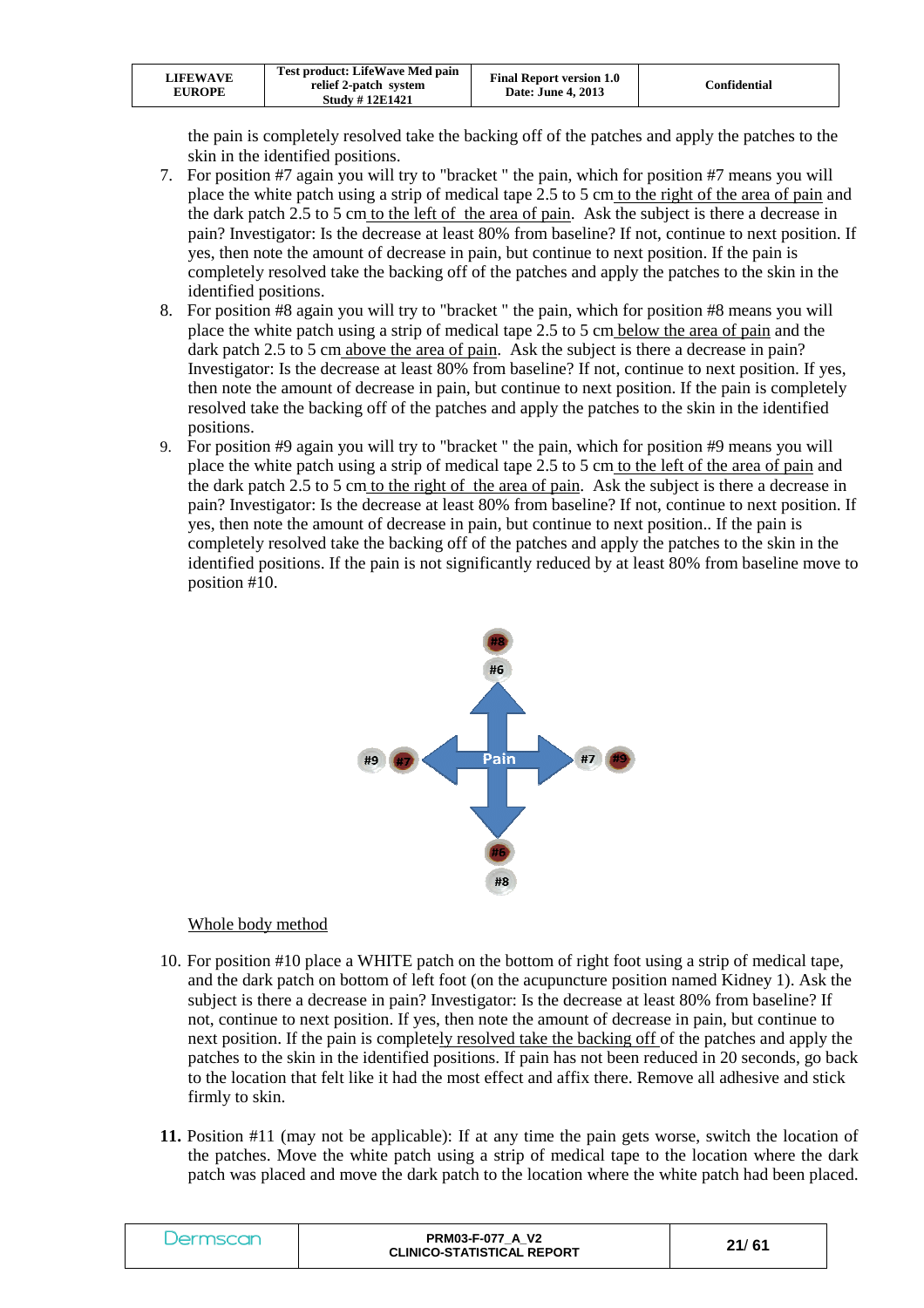| LIFEWAVE<br><b>EUROPE</b> | Test product: LifeWave Med pain<br>relief 2-patch system<br><b>Study #12E1421</b> | <b>Final Report version 1.0</b><br>Date: June 4, 2013 | Confidential |
|---------------------------|-----------------------------------------------------------------------------------|-------------------------------------------------------|--------------|
|---------------------------|-----------------------------------------------------------------------------------|-------------------------------------------------------|--------------|

Then ask the subject is there any change in a decrease in pain? Investigator: Is the decrease at least 80% from baseline? If not, continue to next position. If yes, then note the amount of decrease in pain, but continue to next position. If the pain is completely resolved take the backing off of the patches and apply the patches to the skin in the identified positions.

If pain has not been reduced by at least 80% by any of the patch placements, then use the location that had the best effect as the final position. If there was no change at any patch placement use, Kidney 1 (soles of feet) as final position.

## *9.5.3.2 Labelling*

Study articles were coded to distinguish between active and placebo, but the code was kept blind for the investigators until the code break is requested.

Example of labelling

The labelling of the products was realized by the Sponsor.

- Coordinating Investigator name: Dr. Pierre Volckmann
- **Emergency phone number :**
- Study number : **IW-MED2012-001**
- Product code :
- Batch number :
- Storage conditions : Store in a cool dark place away from x-ray machines and other diagnostic equipment.
- Expiration date : To use before………….
- Legal mention :For clinical trail only. To use under strict medical supervision. Keep out of reach of children

## *9.5.3.3 Storage conditions*

Study articles were kept away from prolonged exposure to sunlight and extreme temperatures, kept out of reach of children and stored in a cool dark place away from x-ray machines and other diagnostic equipment.

## *9.5.3.4 Dispensing and accountability of investigational product(s)*

The tested products were only be dispensed under the supervision of a physician approved for the study. The investigator was responsible for dispensing the study products to the subjects who were included in the study.

## **9.5.4 Treatments allocation – Randomisation - Blinding**

Each product was allocated in a random way to each subject. The randomization list is presented in Appendix 16.1.9.

## **9.5.5 Follow-up of adherence to treatments use**

The subject's participation in the study did not exceed 2 hours, so subject compliance was not expected to be an issue. Subjects were asked to remain on-site until after the one hour evaluation.

| Jermscan | <b>PRM03-F-077 A V2</b><br><b>CLINICO-STATISTICAL REPORT</b> | 22/61 |
|----------|--------------------------------------------------------------|-------|
|----------|--------------------------------------------------------------|-------|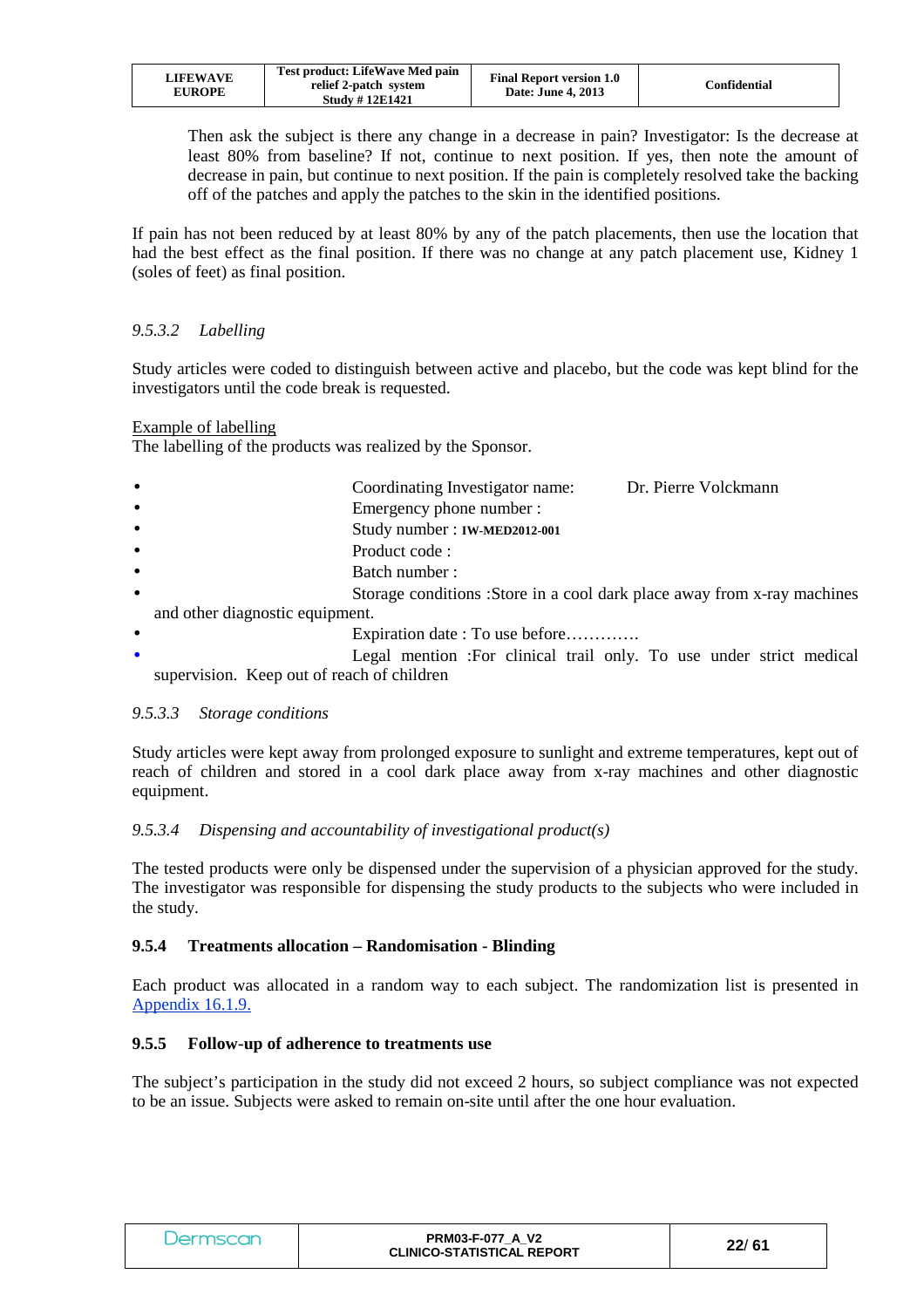| LIFEWAVE<br><b>EUROPE</b> | Test product: LifeWave Med pain<br>relief 2-patch system<br><b>Study #12E1421</b> | <b>Final Report version 1.0</b><br><b>Date: June 4, 2013</b> | Confidential |
|---------------------------|-----------------------------------------------------------------------------------|--------------------------------------------------------------|--------------|
|---------------------------|-----------------------------------------------------------------------------------|--------------------------------------------------------------|--------------|

## **9.6 Evaluation variables**

#### **9.6.1 Evaluation criteria**

#### *9.6.1.1 Main evaluation criterion*

Primary endpoint was measured by a minimum of 15 millimeter reduction on the EVA pain scale in the post-baseline pain assessments in the active patch groups when compared to the placebo treatment groups, after one hour of patches application.

#### *9.6.1.2 Secondary evaluation criteria*

Secondary endpoint was measured by

- a minimum of 15 millimeter reduction on the EVA pain scale in the post-baseline pain assessments in the active patch groups when compared to the placebo treatment groups, after 5 and 15 minutes of patches application
- a reduction in pain levels for the duration of the one-hour period.

#### **9.6.2 Efficacy Evaluation**

#### *9.6.2.1 Description of the efficacy parameters*

The **Scale EVA** is a commonly used pain scale in France. It consists of a 100mm horizontal line with verbal anchors indicating a continuum from "no pain" at one end to "severe pain" ("pain as bad as it could be") at the other end. The patient is asked to mark on the line the pain he or she is now experiencing (e.g., how bad is your pain?).

The **Scale EVA** is simple to use, sensitive to changes in pain intensity; also with good sensitivity to treatment effects. The **Scale EVA** gives reproducible results and it has positive association with other self-report measures. Also, it can be used to reassess pain in the same patient at different times.



#### *9.6.2.2 Method and calendar for measure, collect and analyze the efficacy parameters*

Pain evaluation with Scale EVA occured at baseline, before patches application. The Scale EVA was repeated at 5 minutes, 15 minutes and 1 hour after either the placebo or active LifeWave Med pain relief 2-patch system patches were applied.

| Jermscar | <b>PRM03-F-077 A V2</b><br><b>CLINICO-STATISTICAL REPORT</b> | 23/61 |
|----------|--------------------------------------------------------------|-------|
|----------|--------------------------------------------------------------|-------|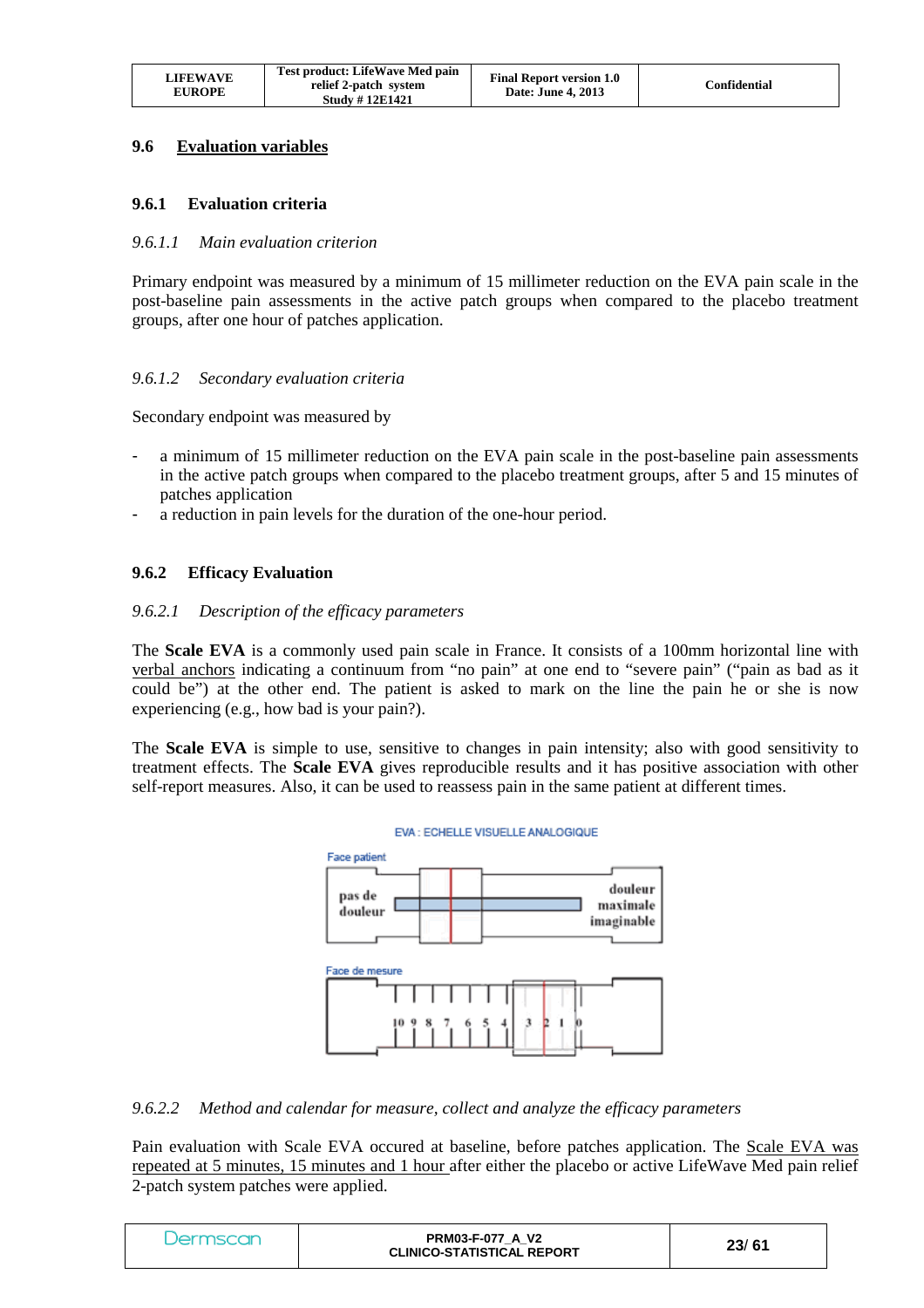| LIFEWAVE<br><b>EUROPE</b> | Test product: LifeWave Med pain<br>relief 2-patch system<br><b>Study #12E1421</b> | <b>Final Report version 1.0</b><br>Date: June 4, 2013 | Confidential |
|---------------------------|-----------------------------------------------------------------------------------|-------------------------------------------------------|--------------|
|---------------------------|-----------------------------------------------------------------------------------|-------------------------------------------------------|--------------|

#### **9.6.3 Safety Evaluation**

The subject's exposure to the study article was limited to less than two hours. A safety check, i.e., a review of whether or not one of the anticipated adverse events listed in the risk assessment has occurred, was recorded at the completion of the subject's participation. An adverse event form was completed for any reported reactions. For serious adverse events, the Principal Investigator followed-up with the subject within a week to obtain another statement and discover if symptoms worsened, reduced, or subsided. This was reported to the Sponsor within 48 if the event has become serious. Otherwise, regular reporting procedures were followed.

Safety assessment occured after the patches have been removed, at the completion of the subject's participation.

#### **9.6.4 Measures to be taken to guarantee safety in case of failure of the MD included isolated dysfunction without clinical consequence as well as bad use**

Non applicable

#### **9.6.5 Adverse Reactions**

Expected adverse reactions are listed below.

*Redness and swelling* – The only known risks to wearing the LifeWave patches are allergic skin reactions in people who are allergic to adhesives found on medical tapes. The only contact between the patch device and the body is an adhesive layer; this is made by 3M and is hypoallergenic; 1 in 10,000 people are allergic to this adhesive

*Itching* – some itching may occur, but this is relatively rare.

*Inflammation* – no inflammation has occurred with the patch as long as it is not worn more than 24 hours at a time, and as long as the patch is placed on a different place each day.

The potential health risks from participation in this study were very minimal and are essentially limited to allergic skin rashes caused by the FDA approved medical adhesive, which is made by the 3M Company. If the adhesive used in the patches does cause significant irritation to skin at the location of application, the patches were removed and the skin area washed with soap and water and the participant discontinued their participation in the study.

## **9.7 Data Quality Assurance**

## **9.7.1 Source data identification**

All clinical data in the protocol and collected by the investigator were notified in the subjects Case Report Form.

#### **9.7.2 Collection and data control**

The case report forms were designed to identify each subject by a subject number and, where appropriate, subject's initials. One Case Report Form existed for each subject participating in the study. The case report form was completed legibly, using a black ballpoint pen. Erroneous values and/or text were not erased. Instead, the error was crossed out with a single line, the correct value/text added, and the correction signed, initialled and dated by the investigator(s).

| Jermscan | <b>PRM03-F-077 A V2</b><br><b>CLINICO-STATISTICAL REPORT</b> | 24/61 |
|----------|--------------------------------------------------------------|-------|
|----------|--------------------------------------------------------------|-------|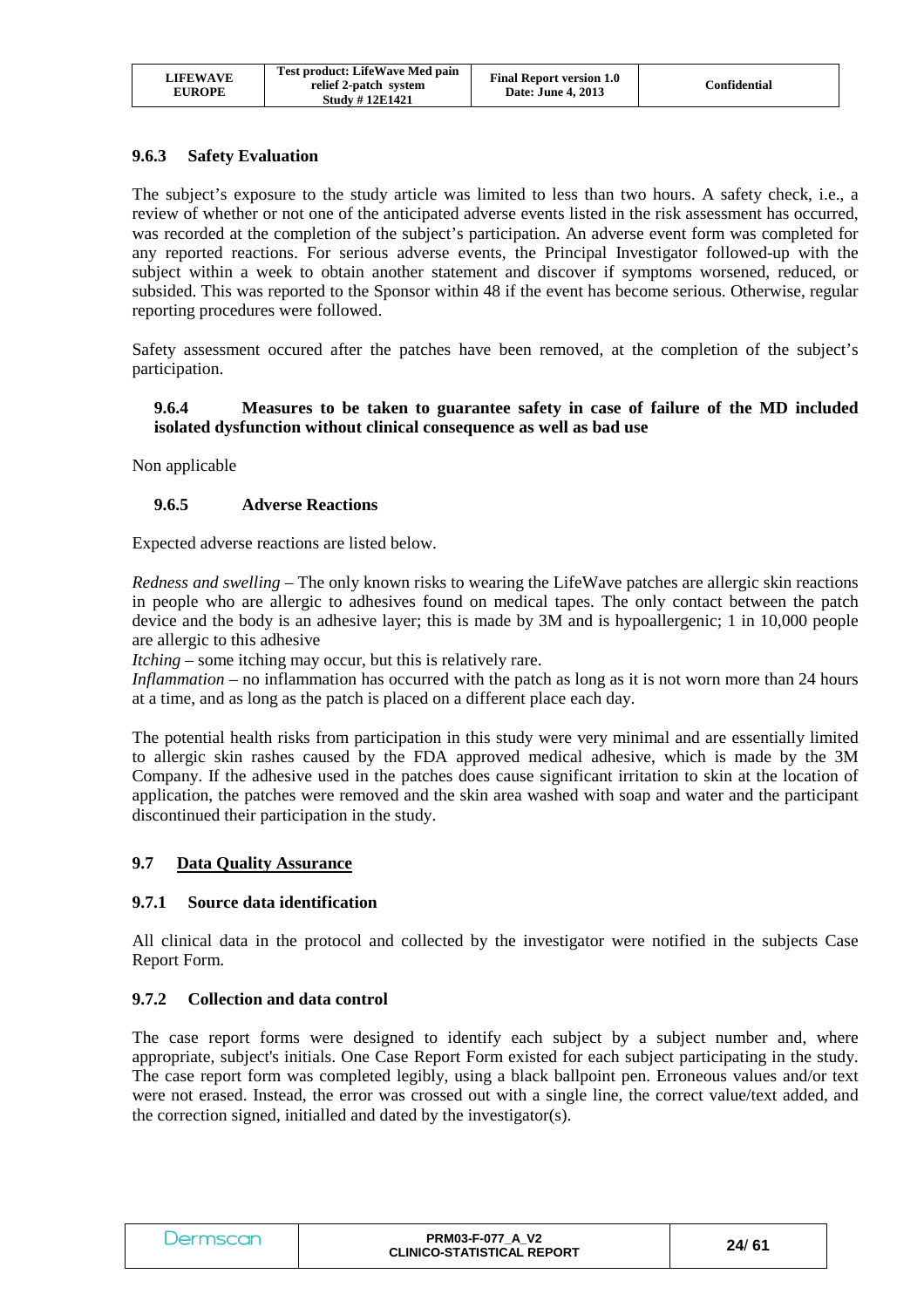| LIFEWAVE<br><b>EUROPE</b> | Test product: LifeWave Med pain<br>relief 2-patch system<br><b>Study #12E1421</b> | <b>Final Report version 1.0</b><br>Date: June 4, 2013 | Confidential |
|---------------------------|-----------------------------------------------------------------------------------|-------------------------------------------------------|--------------|
|---------------------------|-----------------------------------------------------------------------------------|-------------------------------------------------------|--------------|

## **9.7.3 Access right to source data**

In accordance with good clinical practices and the standards of the data protection law, data obtained in the course of a biomedical research has to be treated confidentially to guarantee the subjects' privacy.

The investigator agreed that, subject to local regulations and ethical considerations, the sponsor representatives designee and/or any regulatory agency may have direct access to all study records, CRFs, corresponding subject medical records, study drug dispensing records and study drug storage area, and any other documents considered source documentation. The investigator also agreed to assist the representative, if required.

## **9.8 Data management**

#### **9.8.1 Data entry and treatment**

Case report forms data were entered in specific data bases MS Excel.

Then a quality control of 10% of the CRF was realized by the Project Manager. The project manager or either person mandated by him ensures the coherency between captured data on computer and written data in the CRF.

When all case report forms were captured and that all check-out of data was done the database was put on read-access.

#### **9.8.2 Data storage**

Informatics' data sheets as well as their updates were saved according to Dermscan SOP and stayed at the disposal of anyone requiring a see them.

#### **9.8.3 Blind breaking**

Unblinding of the assigned treatments occured after the completion of the following steps:

- 1. All CRF data were entered into the computer;
- 2. All data clarifications, if any, were resolved;
- 3. Major deviations or intercurrent events, if any, were defined and identified;
- 4. All information necessary to analyze the data was integrated into the data base;
- 5. The database was formally locked.

## **9.9 Statistics**

The statistical analysis was performed by the biostatistician of Dermscan.

#### **9.9.1 Description of the statistical methods envisaged, and if applicable, of the interim analysis' calendar**

#### **Data description:**

Data of pain measured with a scale EVA was summarized in tabular form with descriptive statistics (mean, median, standard deviation, standard error of the mean, minimum and maximum values, number of valid values and number of missing values) computed at each time points (t0 (baseline), t5min, t15min and t1 hour) and for the absolute changes ( $\Delta_i = ti - t0$ ) and the relative changes (( $\Delta_{i\%} = (ti - t0)/t0*100$ ) from baseline (t0) with i=5min, 15min, and 1h, for each studied group  $(3 \text{ and } 4)$ .

| Jermscar | <b>PRM03-F-077 A V2</b><br><b>CLINICO-STATISTICAL REPORT</b> | 25/61 |
|----------|--------------------------------------------------------------|-------|
|----------|--------------------------------------------------------------|-------|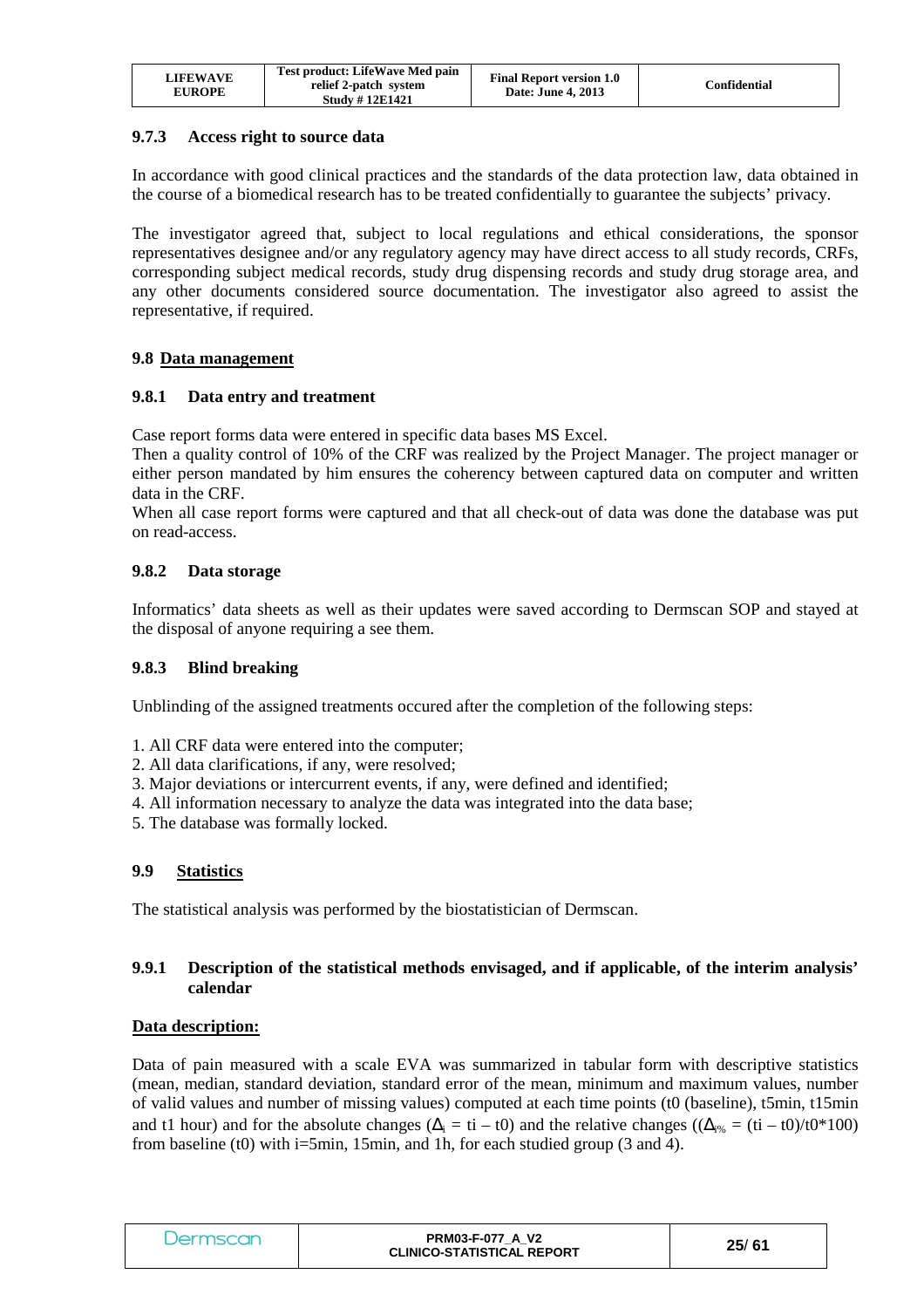| LIFEWAVE<br><b>EUROPE</b> | Test product: LifeWave Med pain<br>relief 2-patch system<br><b>Study #12E1421</b> | <b>Final Report version 1.0</b><br>Date: June 4, 2013 | Confidential |
|---------------------------|-----------------------------------------------------------------------------------|-------------------------------------------------------|--------------|
|---------------------------|-----------------------------------------------------------------------------------|-------------------------------------------------------|--------------|

Data of proportion of volunteer with a decrease from baseline (t0) of pain were summarized in tabular form with counts and percentage at t5min, t15min and t1 hour.

#### **First line analysis:**

To test whether the difference between both groups at least greater than 15 millimeter, a one-tailed t-test (against value 15) was applied on each change from baseline (ti-t0) with  $i=$  t1h.

#### **Second line analysis:**

- To test whether the difference between both groups was at least greater than 15 millimeter, a onetailed t-test (against value 15) was applied on each change from baseline (ti-t0) with i=5min,15min
- On the absolute change (ti-t0):

For the comparison between groups on measurement of pain reduction using scale EVA, an ANOVA model for repeated measures was fitted to the raw data with:

- within subject effect : time with 4 levels
- between subject effect : product with 2 levels

Specific contrasts of interest were constructed to assess:

- the change between each  $(ii)_{with i=5min, 15min, and 1h}$  from baseline (t0) within each group
- whether the difference between group  $3/\text{group } 4$  is significant in term of change from baseline (ti-t0)i=5min,15min or t1h.
- A chi-squared test was used to compare: at t5min, t15min and t1 hour, the proportion of volunteer with a decrease of pain (evaluated with scale EVA) from baseline (t0)

For all the analyses, assumptions underlying the model were checked. In case of strong deviation, alternative modelling approach, (*e.g.* non parametric tests) or appropriate data transformations were investigated.

#### **9.9.2 Determination of sample size**

The primary end point of this study was to detect a difference at least 15 mm one hour after patch application between the group "product" and the group "placebo" in term of reduction of pain.

**Review of data generated in previous studies using similar scale EVA suggest that 15 mm is a good estimation of the standard deviation for the distribution of the change assessed with scale EVA for each group of treatment** (see Khwaja SM, Minnerop M, Singer AJ. Comparison of ibuprofen, cyclobenzaprine or both in patients with acute cervical strain: a randomized controlled trial. CJEM. 2010 Jan;12(1):39-44).

The table below presents the sample size required to detect a difference of 15 mm between product and placebo groups, with a power of 95% using a one t-test at the 5% significance level.

Calculation was performed using the PROC POWER procedure (option *twosamplemeans*) of the statistical software SAS 9.2 for windows. The parameters used were:

- $\Delta$ =10 or15
- $SD = 15$
- Power : 70 to 95% by 0.05

| Jermscar | <b>PRM03-F-077 A V2</b><br><b>CLINICO-STATISTICAL REPORT</b> | 26/61 |
|----------|--------------------------------------------------------------|-------|
|----------|--------------------------------------------------------------|-------|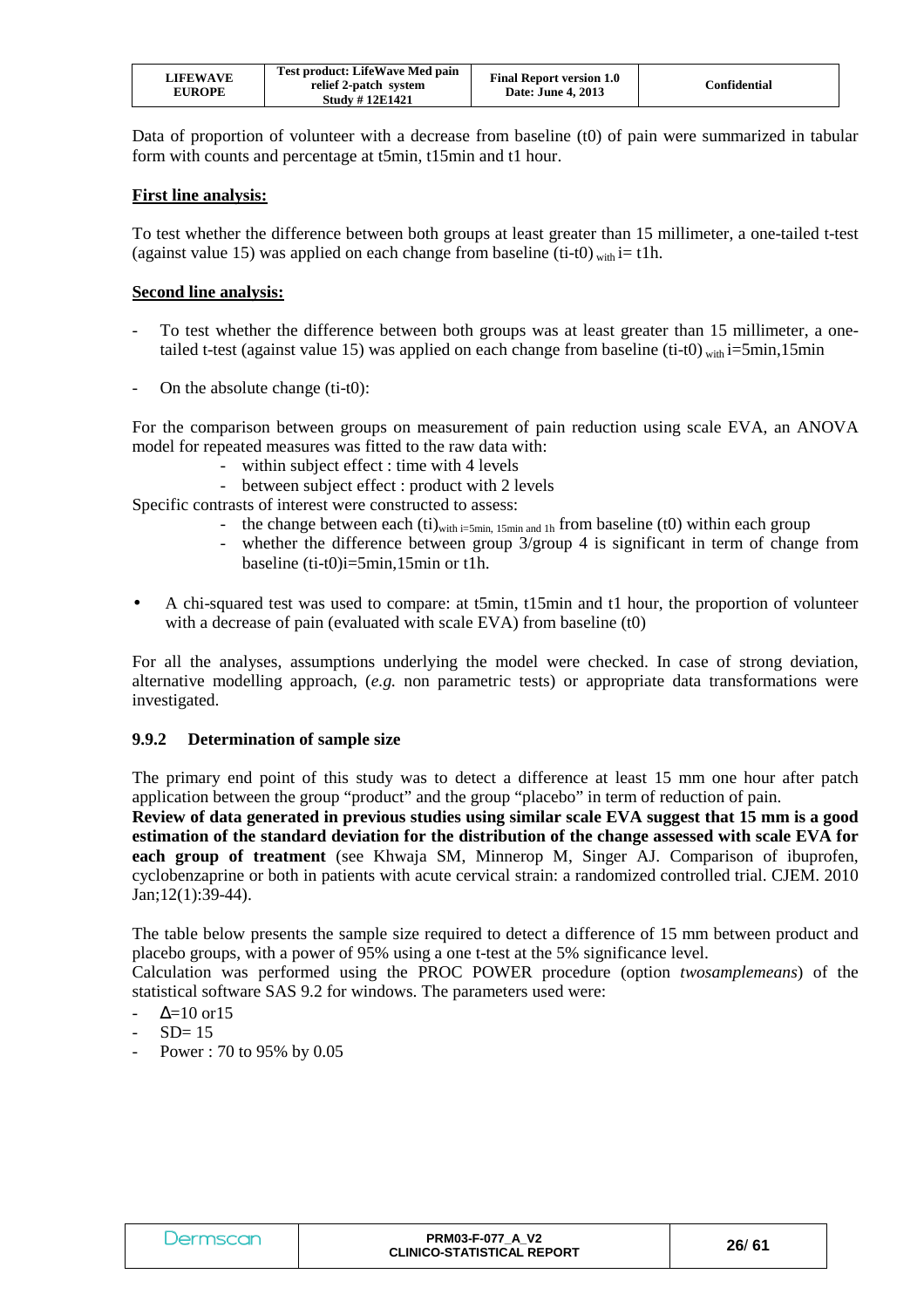|  | <b>LIFEWAVE</b><br><b>EUROPE</b> | Test product: LifeWave Med pain<br>relief 2-patch system<br><b>Study #12E1421</b> | <b>Final Report version 1.0</b><br>Date: June 4, 2013 | Confidential |
|--|----------------------------------|-----------------------------------------------------------------------------------|-------------------------------------------------------|--------------|
|--|----------------------------------|-----------------------------------------------------------------------------------|-------------------------------------------------------|--------------|

| <b>Computed N Per Group</b> |                   |                                |                               |                |  |
|-----------------------------|-------------------|--------------------------------|-------------------------------|----------------|--|
| <b>Index</b>                | Mean <sub>2</sub> | <b>Nominal</b><br><b>Power</b> | <b>Actual</b><br><b>Power</b> | N Per<br>Group |  |
| 1                           | 10                | 0.70                           | 0.702                         | 22             |  |
| $\overline{2}$              | 10                | 0.75                           | 0.751                         | 25             |  |
| 3                           | 10                | 0.80                           | 0.806                         | 29             |  |
| $\overline{\mathbf{4}}$     | 10                | 0.85                           | 0.859                         | 34             |  |
| 5                           | 10                | 0.95                           | 0.952                         | 50             |  |
| 6                           | 15                | 0.70                           | 0.732                         | 11             |  |
| 7                           | 15                | 0.75                           | 0.767                         | 12             |  |
| 8                           | 15                | 0.80                           | 0.824                         | 14             |  |
| 9                           | 15                | 0.85                           | 0.868                         | 16             |  |
| 10                          | 15                | 0.95                           | 0.955                         | 23             |  |

Moreover, a pilot study carried out in 30 subjects has shown that application of LifeWave pain relief patches (IceWave patches) had a highly significant ( $p < 0.001$ ) effect in attenuating the intensity and perception of severity of pain. The statistical power considering the effect size (% reduction in pain, sample number, and level of significance) from these pilot data was at least 90%. Based upon this pilot study, and the calculation of sample size above, a sample size of 75 subjects per group should be sufficient to show a difference of 15 mm between product and placebo group if this is a real difference.

## **9.9.3 Statistical significance degree**

All statistical tests were assessed at  $\alpha = 5\%$  level of significance in a bilateral approach, except for the comparisons with the theoretical value of 15 mm, which were made using a one-tailed t-test.

## **9.9.4 Procedure for accounting missing, unused, and spurious data**

No strategy for taking in charge missing data has been defined. Data that are not valid or missing were considered and treated as missing data.

## **9.9.5 Changes in the initial statistical analysis plan**

The following analysis was added:

#### On the relative change in  $[(\text{ti-t0})-\text{t0*100}]$ :

For the comparison between groups on measurement of pain reduction using scale EVA, an ANOVA model for repeated measures was fitted to the relative change outcome with:

- within subject effect : time with 3 levels
- between subject effect : product with 2 levels

Specific contrasts of interest were constructed to assess:

- the relative change between each  $(ii)_{with i=5min, 15min, and 1h}$  from baseline (t0) within each group
	- whether the difference between groups is significant in term of relative change from baseline [(ti-t0)-t0\*100]i=5min,15min or t1h.

| <i><b>Jermscan</b></i> | <b>PRM03-F-077 A V2</b><br><b>CLINICO-STATISTICAL REPORT</b> | 27/61 |
|------------------------|--------------------------------------------------------------|-------|
|------------------------|--------------------------------------------------------------|-------|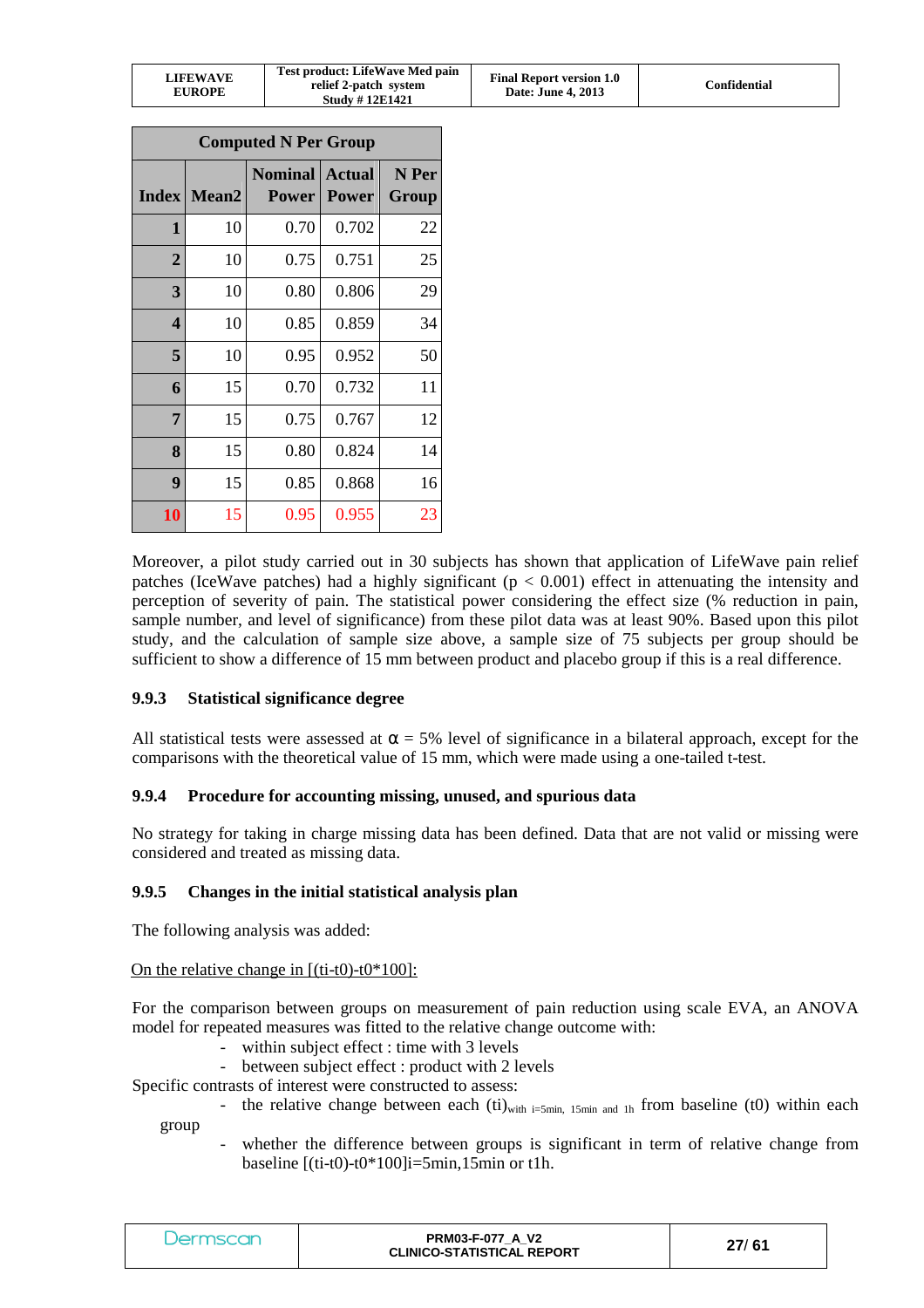| <b>LIFEWAVE</b><br><b>EUROPE</b> | Test product: LifeWave Med pain<br>relief 2-patch system<br><b>Study #12E1421</b> | <b>Final Report version 1.0</b><br>Date: June 4, 2013 | Confidential |
|----------------------------------|-----------------------------------------------------------------------------------|-------------------------------------------------------|--------------|
|----------------------------------|-----------------------------------------------------------------------------------|-------------------------------------------------------|--------------|

## **9.9.6 Choice and definition of the population to be analyzed**

Only the Full Analysis Set (FAS) was considered for the statistical analysis. FAS (Full Analysis Set): any subject included and randomized in the study with at least a basal value. The whole randomized population was used for safety analysis.

## **9.10 Administrative Procedures**

#### **9.10.1 Protocol changes**

**During the study, the following change to the protocol was implemented: it was decided to include all types of nociceptive pains and not only pains related to degenerative osteoarthritis as initially planned, because of recruitment issue. Moreover, all types of nociceptive pains are likely to be treated by IceWave patches and degenerative osteoarthritis origin was finally found to be too restrictive.** 

#### **9.10.2 Protocol deviations**

All protocol deviations are listed in this clinical report in paragraph 10.2.

## **9.10.3 Archiving of study data and documents**

The sponsor should archive the protocol, documentation, approvals and all other essential documents related to the study, including certificates that satisfactory audit and inspection procedures have been carried out, for 15 years. DERMSCAN will archive all documents (including ICF and CRFs) concerning the study as detailed below:

- All documents must be archived in a secure place and treated as confidential material.
- All the documents relating to this study will be archived for one year maximum at Dermscan before being sent to the society LOCARCHIVES (Parc Industriel de la Plaine de l'Ain, Allée des Cèdres, 01150 SAINT-VULBAS - FRANCE).
- Data will be archived securely as digital and paper version for 15 years from the date of dispatch of the final report's acceptance.

At the end of this period, the study archives will be destroyed only when stipulated in writing by the sponsor.

#### **9.10.4 Audit and inspection**

No audit and inspection occurred during the study.

#### **9.10.5 Insurance**

The sponsor has subscribed an insurance contract to cover the liability of the investigators, the sponsor himself and anyone involved in the study.

The copy of the insurance certificate is presented separately in the EC and CA submission file.

#### **9.10.6 Publication**

The sponsor reserves the right to review all the manuscript(s) and abstract(s) before their submission for publication or presentation. Publication of data will be at the discretion of the sponsor

This is not intended to restrict or hinder publication or presentation, but to allow the sponsor to protect proprietary information and to provide comments based on information that may not yet be available to the investigator(s).

| <b>PRM03-F-077 A V2</b><br>Jermscar<br><b>CLINICO-STATISTICAL REPORT</b> | 28/61 |
|--------------------------------------------------------------------------|-------|
|--------------------------------------------------------------------------|-------|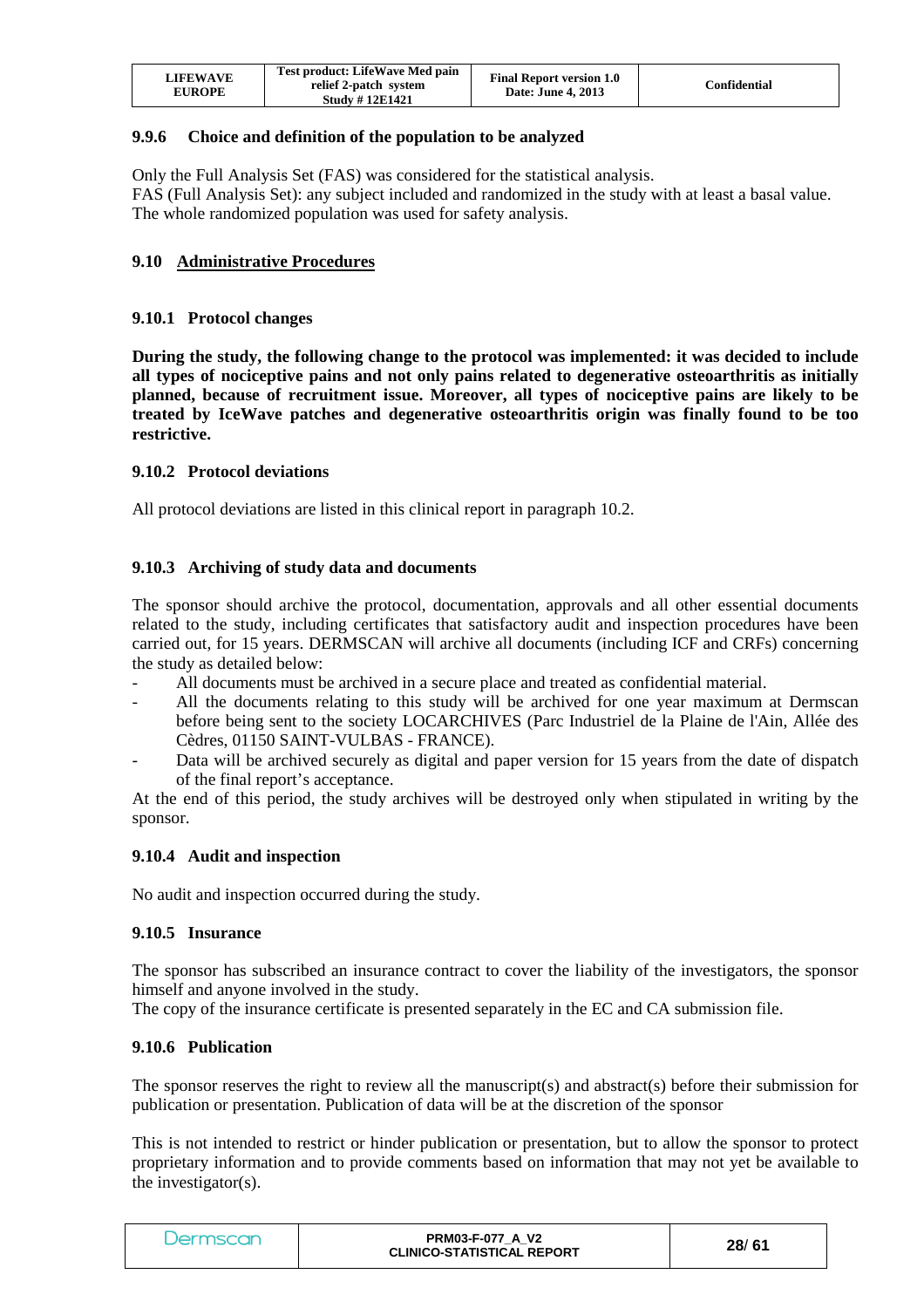| <b>LIFEWAVE</b><br><b>EUROPE</b> | Test product: LifeWave Med pain<br>relief 2-patch system<br><b>Study #12E1421</b> | <b>Final Report version 1.0</b><br>Date: June 4, 2013 | Confidential |
|----------------------------------|-----------------------------------------------------------------------------------|-------------------------------------------------------|--------------|
|----------------------------------|-----------------------------------------------------------------------------------|-------------------------------------------------------|--------------|

#### **10 STUDY SUBJECTS**

#### **10.1 Disposition of subjects**

The table below presents a global synthesis of the recruited population in this study:

|                                        | Number (n)                         |
|----------------------------------------|------------------------------------|
|                                        | 100                                |
| <b>Randomised subjects</b>             | (50 active patches and 50 placebo) |
| Subjects who ended the study normally  | 100                                |
|                                        | (50 active patches and 50 placebo) |
| Subjects included in the data analysis | 100                                |
|                                        | (50 active patches and 50 placebo) |

#### **Table 1- Number of subjects included and analysed**

#### **10.2 Protocol deviations**

#### **10.2.1 Number of subjects**

The number of subjects included was below the planned sample size (100 subjects instead of 150 subjects) because of recruitment problems. However, according to the sample size calculation presented in paragraph 9.9.2., a sample size of 50 subjects by group (so, a total of 100 subjects) could be considered as enough to show significant differences.

#### **10.2.2 Inclusion criteria**

None deviation was observed.

#### **10.2.3 Medical history**

As explained in paragraph 9.10.1, the pain origin was not only degenerative osteoarthritis but all nociceptive pains (cf Appendix 15.2.4.1).

#### **10.2.4 Prohibited treatments**

No deviation.

#### **10.2.5 Missing data**

No missing data.

| Dermscan | <b>PRM03-F-077 A V2</b><br><b>CLINICO-STATISTICAL REPORT</b> | 29/61 |
|----------|--------------------------------------------------------------|-------|
|----------|--------------------------------------------------------------|-------|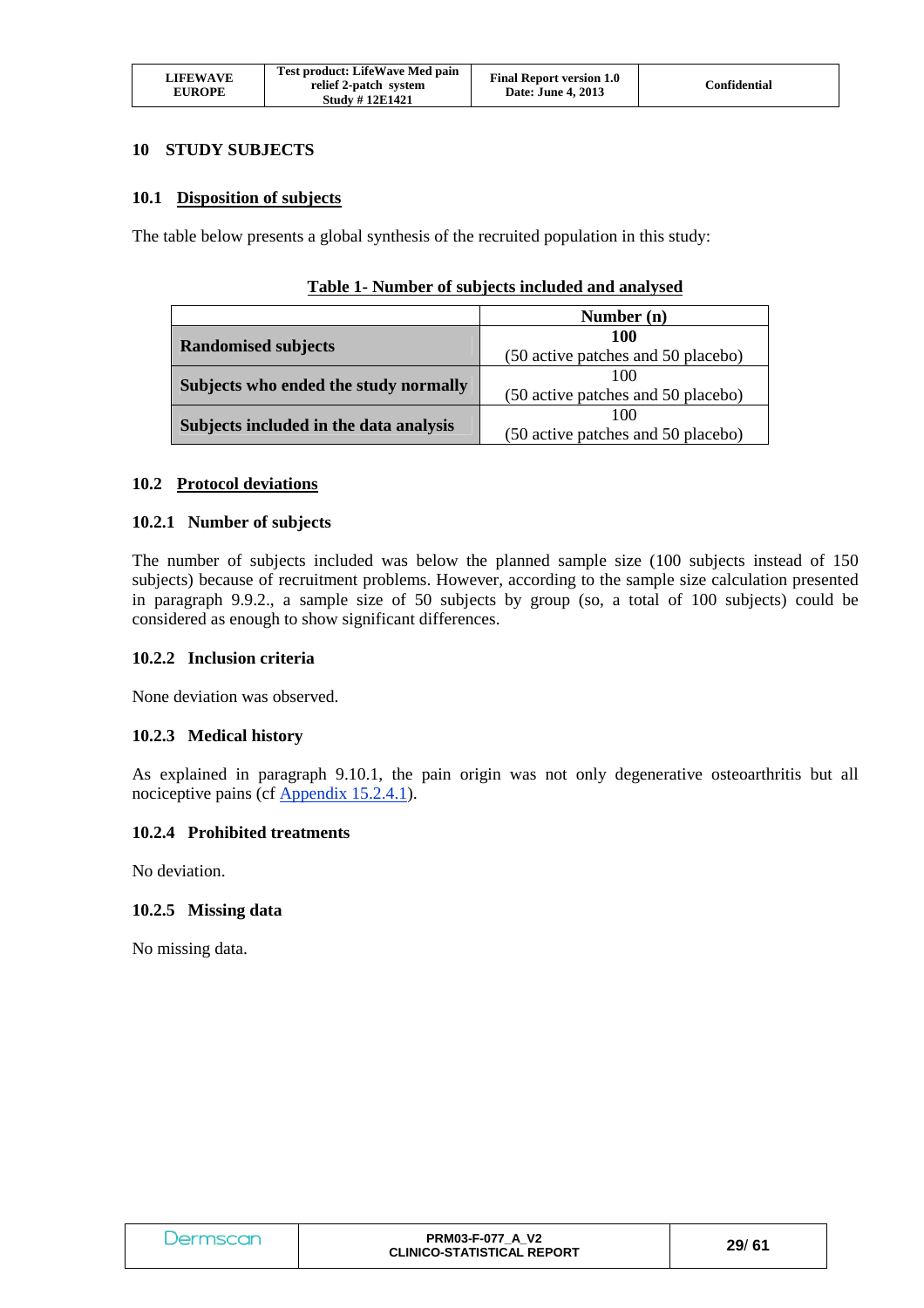| LIFEWAVE<br><b>EUROPE</b> | Test product: LifeWave Med pain<br>relief 2-patch system<br><b>Study #12E1421</b> | <b>Final Report version 1.0</b><br>Date: June 4, 2013 | Confidential |
|---------------------------|-----------------------------------------------------------------------------------|-------------------------------------------------------|--------------|
|---------------------------|-----------------------------------------------------------------------------------|-------------------------------------------------------|--------------|

## **11 EFFICACY EVALUATION**

## **11.1 Data sets analysed**

All subjects randomized were analyzed.

Then, the analysis population consisted in 50 subjects for active patches and 50 subjects for placebo patches.

## **11.2 Demographic and other baseline characteristics**

#### **11.2.1 General characteristics of the studied population**

The observations concerning all included subjects are presented in Appendix 16.2.4.1. The table below presents a synthesis of these data.

| <b>Product</b>                           | <b>Number</b><br>of<br>subject<br>analyzed | Number of<br>subject by<br>center                                                  | <b>Gender</b>           | Age                                            | Height                                                           | Weight                                        |
|------------------------------------------|--------------------------------------------|------------------------------------------------------------------------------------|-------------------------|------------------------------------------------|------------------------------------------------------------------|-----------------------------------------------|
| <b>Active patches</b><br>(RDEYH36-FR)    | 50                                         | Center $1:45$<br>Center $2:0$<br>Center $3:0$<br>Center $4:5$<br>Center $5:0$      | 33 F<br>17 <sub>M</sub> | $59 \pm 1$ years<br>(between 31)<br>and $70$ ) | $1.67 \pm 0.01$ m<br>(between $1,50$ )<br>and $1,83 \text{ m}$ ) | $71 \pm 2$ kg<br>(between 43<br>and $118kg$ ) |
| <b>Placebo patches</b><br>$(RDEYH38-FR)$ | 50                                         | <b>Center 1:45</b><br>Center $2:0$<br>Center $3:0$<br>Center $4:5$<br>Center $5:0$ | 40 F<br>10 <sub>M</sub> | $59 \pm 2$ years<br>(between 31)<br>and $70$ ) | $1.65 \pm 0.01$ m<br>(between $1,50$ )<br>and $1,82 \text{ m}$ ) | $72 \pm 2$ kg<br>(between 46<br>and $120kg$ ) |

## **Table 2- General characteristics of the subjects**

*Legend :F : female, M : male*

**The group having received the active patches and the group having received the placebo patches were homogeneous in term of age and physical characteristics (height and weight). A little more men were included for the active patches than for the placebo patches (17 versus 10). Because of recruitment issues, the majority of the subjects were included in Center 1.** 

## **11.2.2 Other baseline characteristics**

#### *11.2.2.1 Initial clinical examinations*

The table below presents the result synthesis of the initial clinical examination (PAS, PAD and pulse rate).

| <b>Product</b>         | <b>PAS</b>                 | <b>PAD</b>          | <b>Pulse rate</b>    |
|------------------------|----------------------------|---------------------|----------------------|
| <b>Active patches</b>  | $126 \pm 2$ mm Hg          | $71 \pm 1$ mm Hg    | $71 \pm 0.4$ bpm/min |
| $(RDEYH36-FR)$         | (between $100$ and $150$ ) | (between 60 and 80) | (between 70 and 80)  |
| <b>Placebo patches</b> | $126 \pm 2$ mm Hg          | $70 \pm 1$ mm Hg    | $72 \pm 1$ bpm/min   |
| $(RDEYH38-FR)$         | (between $100$ and $150$ ) | (between 50 and 90) | (between 60 and 90)  |

#### **Table 3– Initial clinical examination**

All clinical examinations were judged as normal by the investigators.

| Dermscan | <b>PRM03-F-077 A V2</b><br><b>CLINICO-STATISTICAL REPORT</b> | 30/61 |
|----------|--------------------------------------------------------------|-------|
|----------|--------------------------------------------------------------|-------|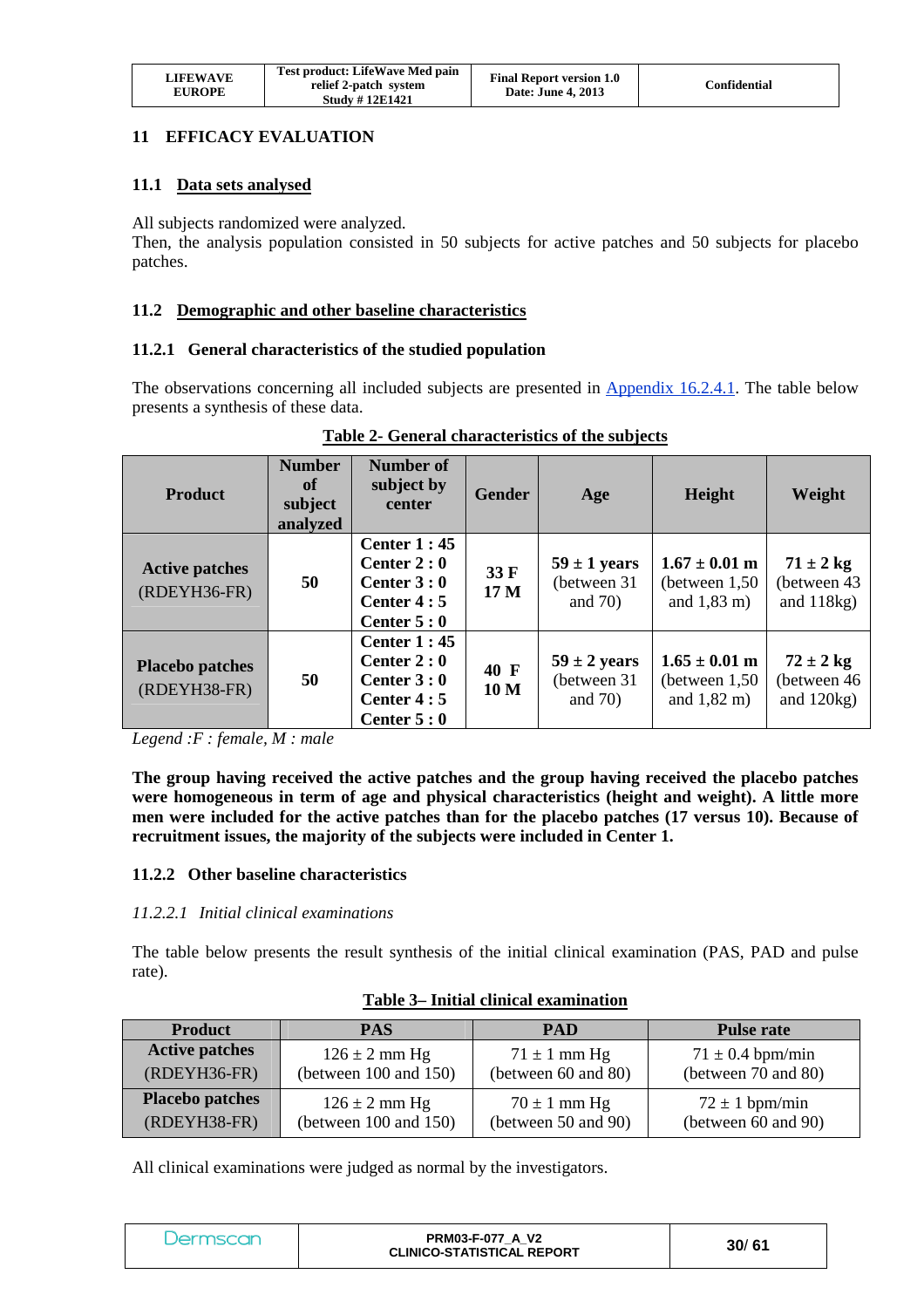| LIFEWAVE<br>EUROPE | Test product: LifeWave Med pain<br>relief 2-patch system<br><b>Study #12E1421</b> | <b>Final Report version 1.0</b><br>Date: June 4, 2013 | Confidential |
|--------------------|-----------------------------------------------------------------------------------|-------------------------------------------------------|--------------|
|--------------------|-----------------------------------------------------------------------------------|-------------------------------------------------------|--------------|

## *11.2.2.2 Pain origin*

**Placebo** 

The origin of the nociceptive pain treated by the patches was classified into three different categories: arthrosis (and associated pathologies), surgery and traumatology. The repartition of these three categories is summarized in the table below. The individual data are presented in Appendix 16.2.4.1.

|               |                                                      | Table 4- Origin of pain treated by the patches |                          |
|---------------|------------------------------------------------------|------------------------------------------------|--------------------------|
| Product       | <b>Arthrosis</b>                                     | <b>Surgery</b>                                 | <b>Traumatology</b>      |
| <b>Active</b> | $\bigcap_{n=1}^{\infty}$ if $\bigcup_{n=1}^{\infty}$ | 11 1! 10001                                    | $-1$ $-1$ $-1$ $-1$ $-1$ |

**patches** 32 subjects (64%) 11 subjects (22%) 7 subjects (14%)

**patches** 22 subjects (44%) 24 subjects (48%) 4 subjects (8%)

#### *11.2.2.3 Basal values of efficacy parameters*

Before patch application, the average pain value (evaluated on the 0-100 mm EVA scale) was  $64 \pm 2$  mm (between 50 and 100 mm) for the "active patches group" and  $59 \pm 2$  mm (between 50 and 90 mm) for the "placebo patches group".

#### *11.2.2.4 Other baseline characteristics*

The final patch location and the time necessary to obtain pain improvement if inferior to 5 minutes, are described in Appendix 16.2.4.4.

#### **11.2.3 Subject Medical History and previous medications**

Tables in Appendix 16.2.4.2 and 16.2.4.3 present the medical history and previous medications of all subjects at inclusion.

| Jermscan | <b>PRM03-F-077 A V2</b><br><b>CLINICO-STATISTICAL REPORT</b> | 31/61 |
|----------|--------------------------------------------------------------|-------|
|----------|--------------------------------------------------------------|-------|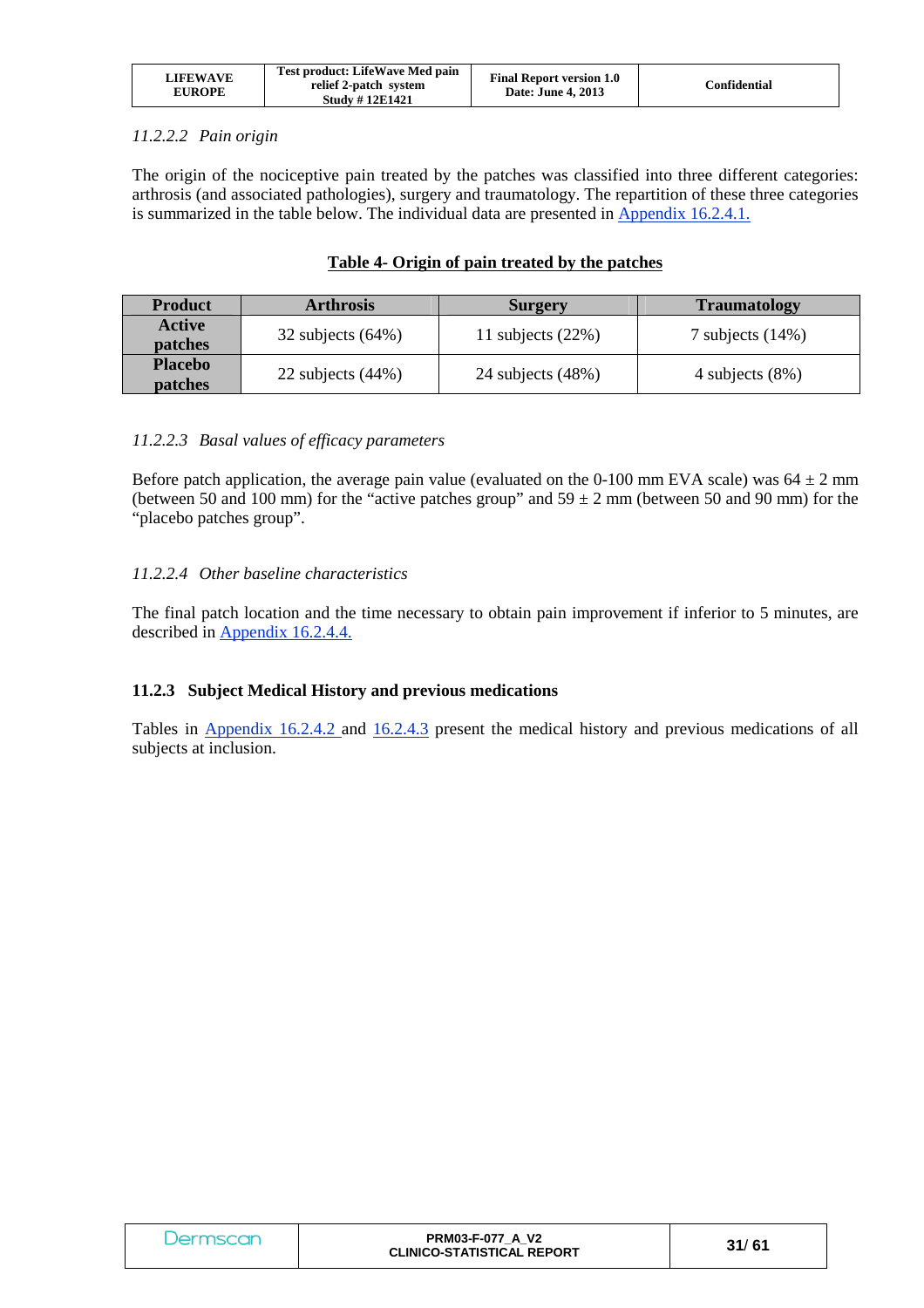| LIFEWAVE<br><b>EUROPE</b> | Test product: LifeWave Med pain<br>relief 2-patch system<br><b>Study #12E1421</b> | <b>Final Report version 1.0</b><br>Date: June 4, 2013 | Confidential |
|---------------------------|-----------------------------------------------------------------------------------|-------------------------------------------------------|--------------|
|---------------------------|-----------------------------------------------------------------------------------|-------------------------------------------------------|--------------|

## **11.3 EFFICACY EVALUATION**

The individual data are presented in Appendix 16.2.6. The details of the statistical analysis are presented in Appendix 16.1.11. A synthesis of the results is presented below.

#### **11.3.1 Descriptive statistics**

The table and graphs below show, for both products, the evolution of the average pain (in mm on the EVA scale) over time, as well as the pain reduction in mm and percentage for each product.

| <b>Product</b>         | <b>Time</b><br>point | Pain value<br>$(in \, mm)$<br>Mean $\pm$<br><b>SEM</b> | Decrease of<br>pain vs T <sub>0</sub><br>$(in \, mm)$<br>Mean $\pm$<br><b>SEM</b> | <b>Statistical</b><br>result<br>(Ti vs T0) | Decrease of<br>pain $vs$ T $0$<br>$(in \frac{6}{6})$<br>Mean $\pm$<br><b>SEM</b> |
|------------------------|----------------------|--------------------------------------------------------|-----------------------------------------------------------------------------------|--------------------------------------------|----------------------------------------------------------------------------------|
|                        | T <sub>0</sub>       | $64.0 \pm 2.0$                                         | NA.                                                                               | NA.                                        | NA.                                                                              |
| <b>Active patches</b>  | T5min                | $53.6 \pm 2.6$                                         | $-10.4 \pm 1.7$                                                                   | p<.0001                                    | $-17 \pm 4\%$                                                                    |
| (RDEYH36-FR)           | T15min               | $37.2 + 2.4$                                           | $-26.8 \pm 2.0$                                                                   | p<.0001                                    | $-42 \pm 4\%$                                                                    |
|                        | T1h                  | $22.6 \pm 2.7$                                         | $-41.4 \pm 2.8$                                                                   | p<.0001                                    | $-65 \pm 4\%$                                                                    |
|                        | T0                   | $59.3 \pm 1.7$                                         | N <sub>A</sub>                                                                    | <b>NA</b>                                  | <b>NA</b>                                                                        |
| <b>Placebo patches</b> | T5min                | $49.8 \pm 2.4$                                         | $-9.5 \pm 1.8$                                                                    | p<.0001                                    | $-16 \pm 4\%$                                                                    |
| (RDEYH38-FR)           | T15min               | $47.9 \pm 2.8$                                         | $-11.4 \pm 2.2$                                                                   | p<.0001                                    | $-20 \pm 4\%$                                                                    |
|                        | T1h                  | $46.0 \pm 3.3$                                         | $-13.3 \pm 2.7$                                                                   | p<.0001                                    | $-23 \pm 4\%$                                                                    |

**Table 5- Pain values (in mm) over time and decrease of pain** *vs* **T0 (in mm and percentage)** 

**From 5 minutes to one hour after patch application, both products (active and placebo patches) induced a significant pain improvement.**

**5 minutes after patch application, IceWave and placebo patches induced quite the same pain**  decrease  $(-10.4 \pm 1.7 \text{ mm}$  on the EVA scale for IceWave *versus*  $-9.5 \pm 1.8 \text{ mm}$  for placebo). **However, 15 minutes and one hour after patch application, the pain reduction improved with active patches, whereas the pain reduction stayed quite stable over time with placebo patches. After one hour of patch application, the difference between active and placebo patches was the**  biggest: active patches induced a significant  $65\%$  pain decrease  $(-23 \pm 3 \text{ mm})$  on the EVA scale), whereas placebo patches induced only a  $23\%$  pain decrease  $(-13 \pm 3 \text{ mm})$  on the EVA scale).

|  | <b>PRM03-F-077 A V2</b><br><b>CLINICO-STATISTICAL REPORT</b> | 32/61 |
|--|--------------------------------------------------------------|-------|
|--|--------------------------------------------------------------|-------|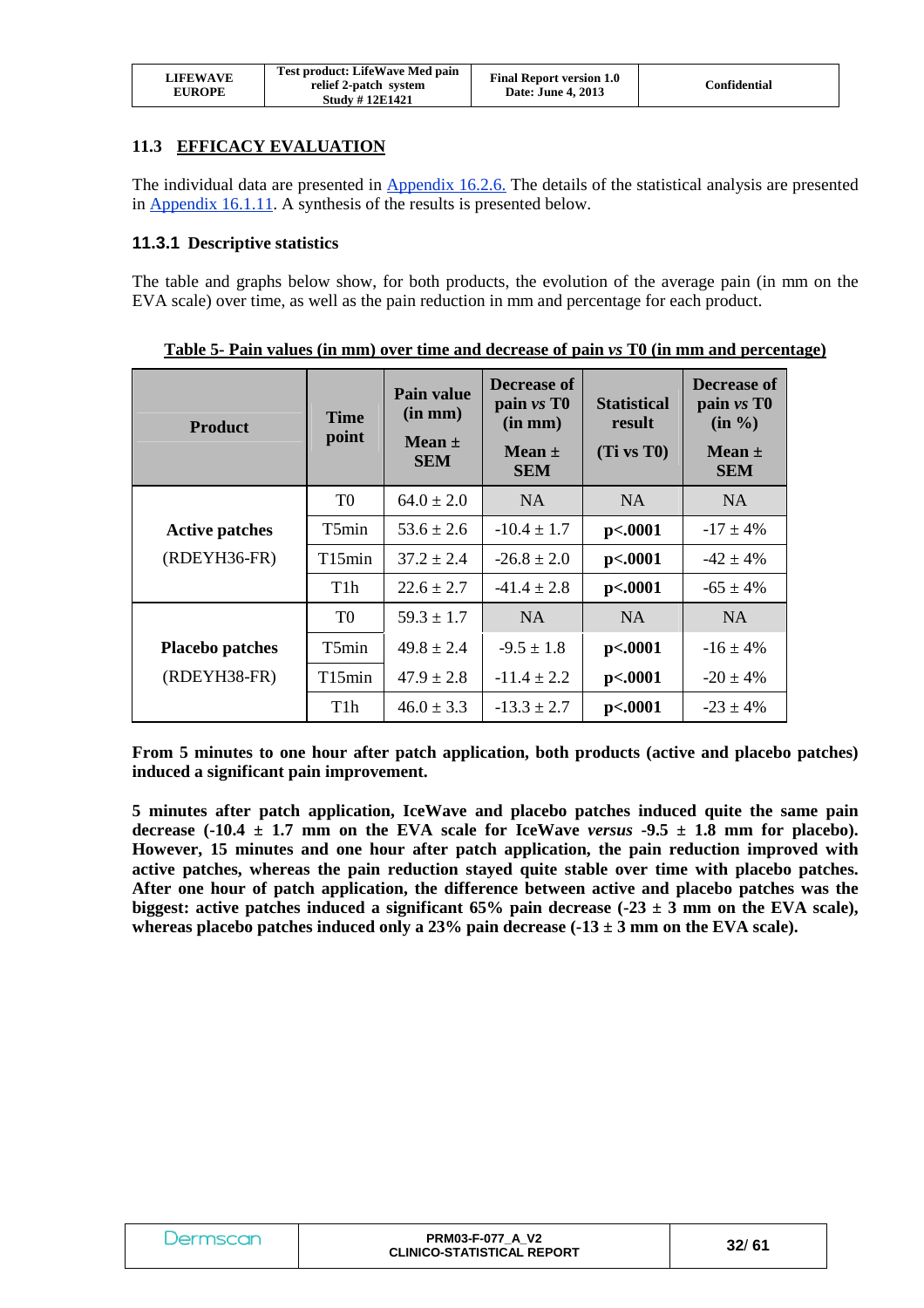| <b>LIFEWAVE</b><br><b>EUROPE</b> | Test product: LifeWave Med pain<br>relief 2-patch system<br><b>Study #12E1421</b> | <b>Final Report version 1.0</b><br>Date: June 4, 2013 | Confidential |
|----------------------------------|-----------------------------------------------------------------------------------|-------------------------------------------------------|--------------|
|----------------------------------|-----------------------------------------------------------------------------------|-------------------------------------------------------|--------------|



# **Graph 2- Percentage of pain improvement**



| Jermscan | <b>PRM03-F-077 A V2</b><br><b>CLINICO-STATISTICAL REPORT</b> | 33/61 |
|----------|--------------------------------------------------------------|-------|
|----------|--------------------------------------------------------------|-------|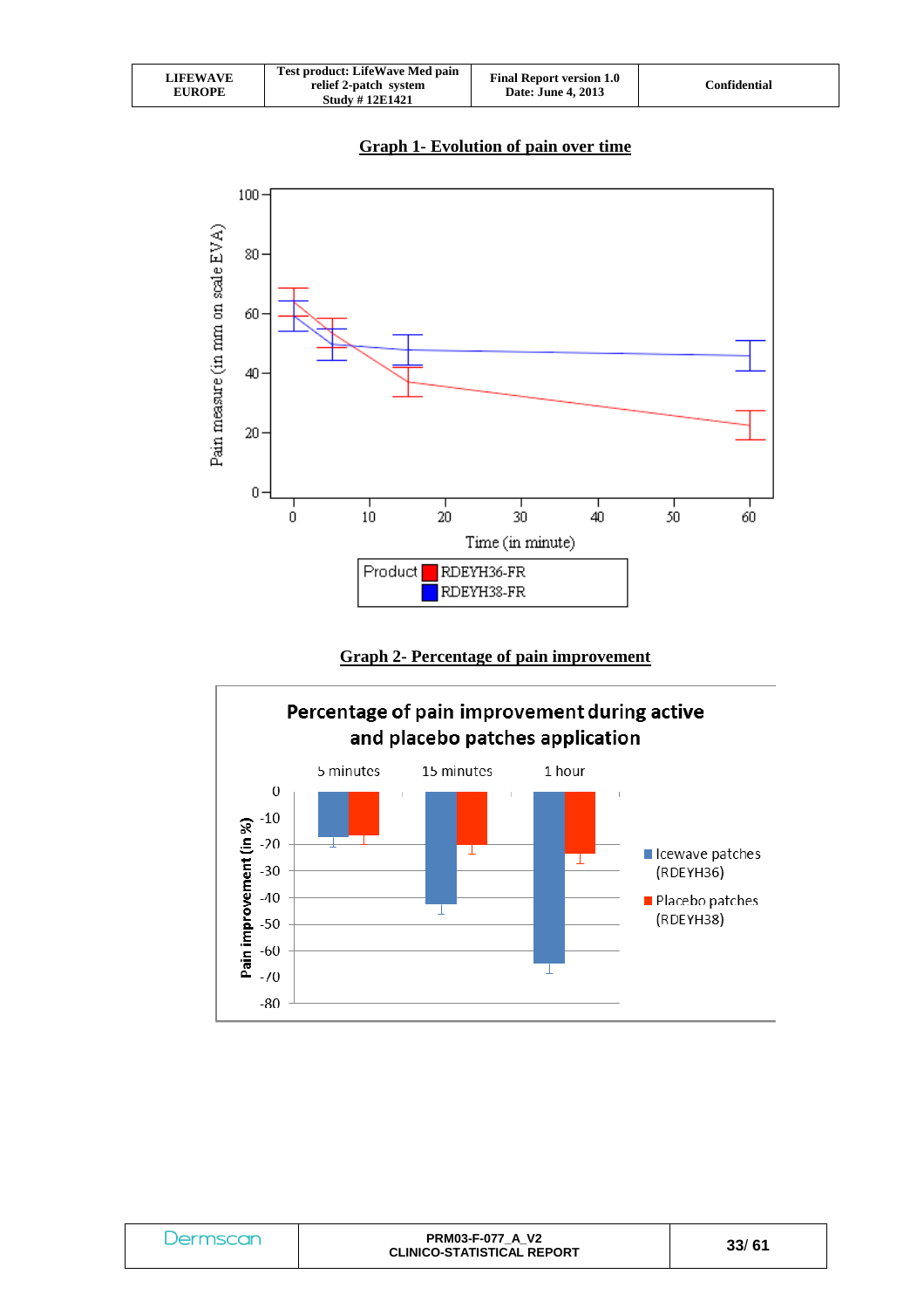| LIFEWAVE<br><b>EUROPE</b> | Test product: LifeWave Med pain<br>relief 2-patch system<br><b>Study #12E1421</b> | <b>Final Report version 1.0</b><br>Date: June 4, 2013 | Confidential |
|---------------------------|-----------------------------------------------------------------------------------|-------------------------------------------------------|--------------|
|---------------------------|-----------------------------------------------------------------------------------|-------------------------------------------------------|--------------|

#### **11.3.2 Primary efficacy criterion**

The primary efficacy criterion was to evaluate if the pain decrease in the active patch group was superior of minimum 15 millimeter on the EVA pain scale when compared to the placebo patch group, after one hour of patch application.

The statistical results are presented in the table below.

|  |  | Table 6- Product comparison at t1h |
|--|--|------------------------------------|
|--|--|------------------------------------|

| <b>Comparison</b>                                                                          | <b>Time</b><br>point | Difference of<br>pain reduction<br>between both<br>products (in mm)<br>$Mean \pm SEM$ | <b>Statistical</b><br>results<br><i>(comparison</i><br><b>between</b><br>products) | <b>Statistical</b><br>results<br>(comparison<br>against value<br><b>15</b> ) | Difference of<br>pain reduction<br>between both<br>products (in $\%$ )<br>$Mean \pm SEM$ |
|--------------------------------------------------------------------------------------------|----------------------|---------------------------------------------------------------------------------------|------------------------------------------------------------------------------------|------------------------------------------------------------------------------|------------------------------------------------------------------------------------------|
| <b>Active patches</b><br>$(RDEYH36-FR)$<br>VS.<br><b>Placebo patches</b><br>$(RDEYH38-FR)$ | $T1h-T0$             | $-28.1 \pm 3.9$                                                                       | $p<0.0001^8$                                                                       | $p<0.0006^{\circ}$                                                           | $-41 \pm 5 \%$                                                                           |

§: contrasts from linear model for repeated measures

°: p-value obtained from one-tailed unpaired t-test against value (-15)

**After one hour of patch application, the difference of pain reduction between both products was**  significantly higher than 15 mm ( $-28.1 \pm 3.9$  mm,  $p=0.0006$ ). The active patches induced a pain **improvement higher than the placebo patches: this difference was of 41% between both products.**

#### **11.3.3 Secondary efficacy criteria**

#### *11.3.3.1 Product comparison after 5 and 15 minutes*

| Table 7- Product comparison at t5 minutes and t15 minutes |  |  |
|-----------------------------------------------------------|--|--|
|                                                           |  |  |

| <b>Comparison</b>                                    | <b>Time</b><br>points | Difference of pain<br>reduction<br>between both<br>products (in mm)<br>$Mean \pm SEM$ | <b>Statistical</b><br>results<br><i>(comparison)</i><br><b>between</b><br>products) | <b>Statistical</b><br>results<br><i>(comparison</i><br>against<br>value 15) | Difference of<br>pain reduction<br>between both<br>products (in $\%$ )<br>$Mean \pm SEM$ |
|------------------------------------------------------|-----------------------|---------------------------------------------------------------------------------------|-------------------------------------------------------------------------------------|-----------------------------------------------------------------------------|------------------------------------------------------------------------------------------|
| <b>Active patches</b><br>$(RDEYH36-FR)$<br><i>vs</i> | $T5min-T0$            | $-0.9 \pm 3.0$                                                                        | $p=0.7676^{\frac{8}{3}}$                                                            | $p=1.0000$ °                                                                | $-1 \pm 5 \%$                                                                            |
| <b>Placebo patches</b><br>$(RDEYH38-FR)$             | $T15min-T0$           | $-15.4 \pm 3.0$                                                                       | $p<0.0001^8$                                                                        | $p=0.4468$ °                                                                | $-22 \pm 5 \%$                                                                           |

§: contrasts from linear model for repeated measures

°: p-value obtained from one-tailed unpaired t-test against value (-15)

**After 5 minutes of patch application, there was not any significant difference between active and placebo patches (p=0.7676). After 15 minutes of patch application, the difference between active and placebo patches was statistically significant (with a pain improvement higher for active**  patches). This difference was not different from 15 mm  $: -15.4 \pm 3.0$  mm  $(22 \pm 5)$ % of difference **between both products).**

| Jermscan | <b>PRM03-F-077 A V2</b><br><b>CLINICO-STATISTICAL REPORT</b> | 34/61 |  |
|----------|--------------------------------------------------------------|-------|--|
|----------|--------------------------------------------------------------|-------|--|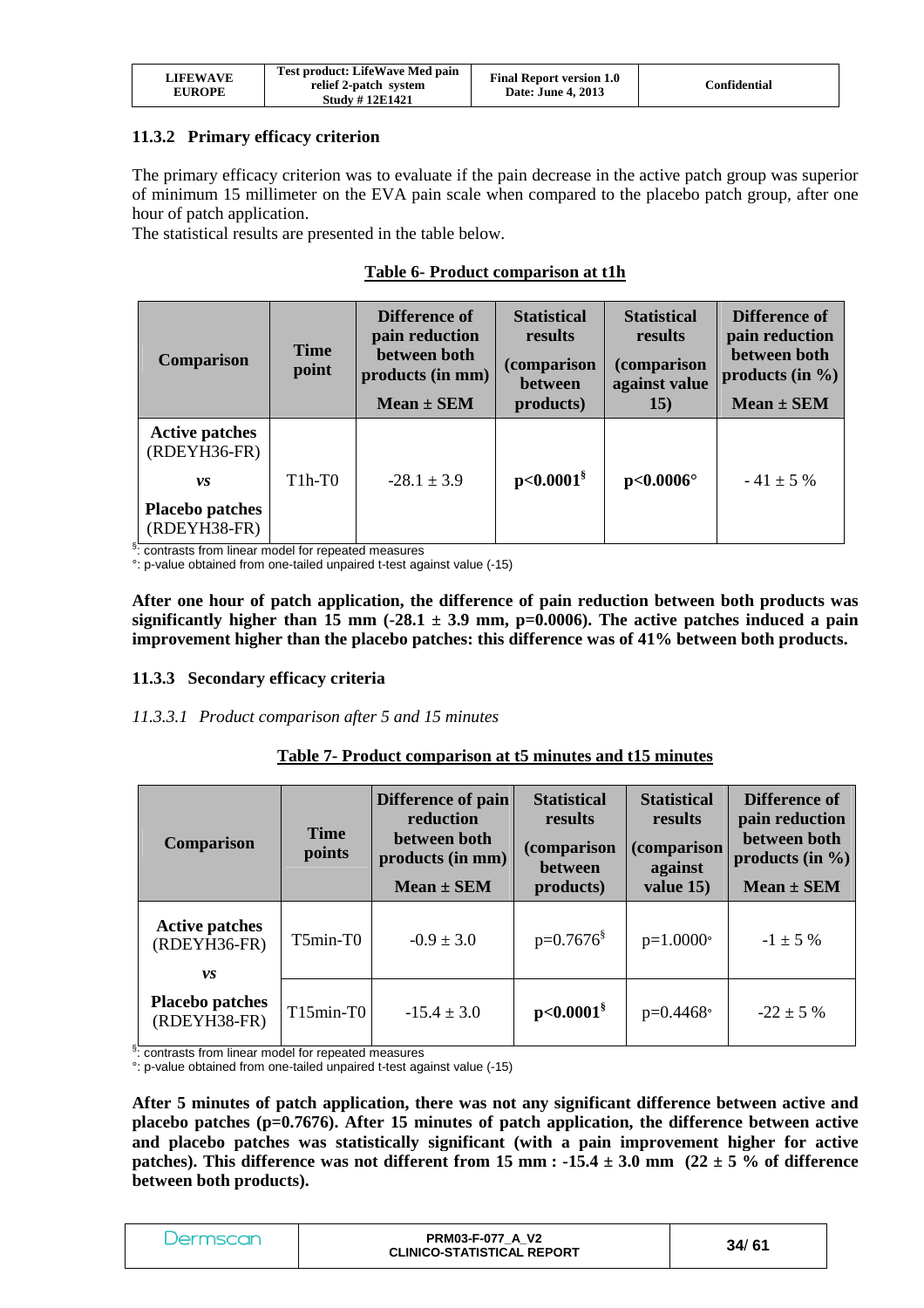| LIFEWAVE<br><b>EUROPE</b> | Test product: LifeWave Med pain<br>relief 2-patch system<br><b>Study #12E1421</b> | <b>Final Report version 1.0</b><br><b>Date: June 4, 2013</b> | Confidential |
|---------------------------|-----------------------------------------------------------------------------------|--------------------------------------------------------------|--------------|
|---------------------------|-----------------------------------------------------------------------------------|--------------------------------------------------------------|--------------|

## *11.3.3.2 Proportion of subjects with a pain decrease*

The table below presents the proportion of subjects with a pain decrease at t5min, t15min and t1h after patch application, for each product, with the statistical comparison of both products.

| Time points | <b>Active patches</b><br>$(RDEYH36-FR)$ | <b>Placebo patches</b><br>(RDEYH38-FR) | <b>Statistical results</b><br>(comparison between<br>products) |
|-------------|-----------------------------------------|----------------------------------------|----------------------------------------------------------------|
| $T5min-T0$  | 56%                                     | 48%                                    | $0.4233*$                                                      |
| T15min-T0   | 92%                                     | 50%                                    | $< 0.0001*$                                                    |
| $T1h-T0$    | 94%                                     | 48%                                    | $< 0.0001*$                                                    |

## **Table 8- Proportion of subjects with a pain decrease**

\*: Chi-square test

**After 5 minutes of patch application, the proportion of subjects with a pain improvement was not**  different between the active and placebo patches (respectively 56% and 48%, p=0.4233). **However, after 15 minutes and 1 hour of patch application, the proportion of subjects with a pain improvement was significantly higher with the active patches than with the placebo patches :** 

- **at t15min : 92% versus 50% (p<0.0001)**
- **at t1h : 94% versus 48% (p<0.0001)**

#### **12 SAFETY EVALUATION**

## **12.1 Extent of Exposure**

No subject stopped the patch application following intolerance reactions. All the subjects were in contact the patches during one hour.

## **12.2 Adverse events**

No adverse event or adverse reaction occurred during the study.

#### **12.3 Deaths, Other Serious Adverse Events, and Other Significant Adverse Events**

No death was reported. No serious adverse event was reported.

#### **12.4 Clinical laboratory results**

Not applicable.

## **12.5 Vital Signs, Physical Findings, and Other Observations Related to Safety**

Not applicable.

#### **12.6 Safety conclusions**

**The patches were considered as very well tolerated as none adverse reaction was observed during one hour of application.**

| Jermscan | <b>PRM03-F-077 A V2</b><br><b>CLINICO-STATISTICAL REPORT</b> | 35/61 |
|----------|--------------------------------------------------------------|-------|
|----------|--------------------------------------------------------------|-------|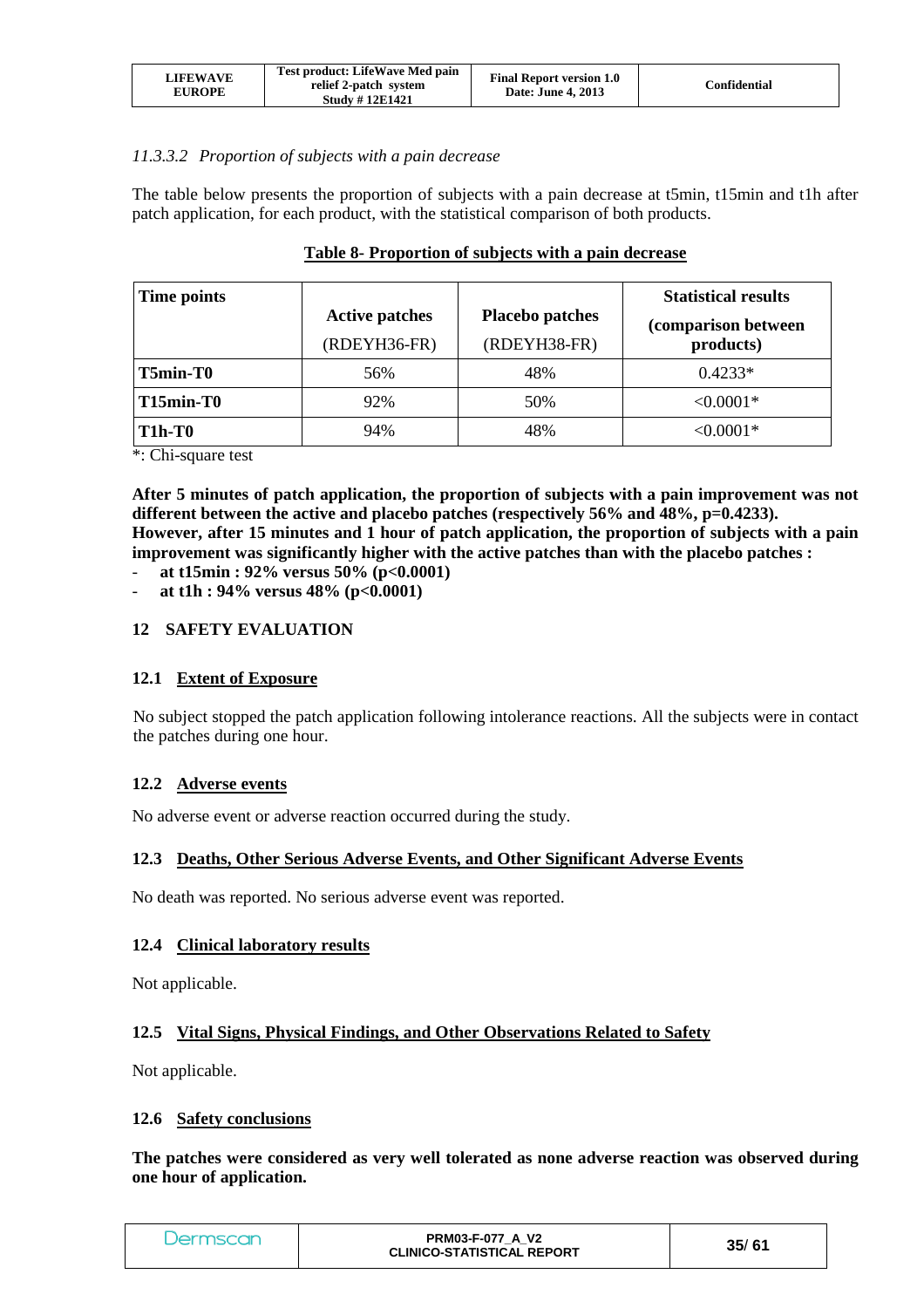| LIFEWAVE<br><b>EUROPE</b> | Test product: LifeWave Med pain<br>relief 2-patch system<br><b>Study #12E1421</b> | <b>Final Report version 1.0</b><br>Date: June 4, 2013 | Confidential |
|---------------------------|-----------------------------------------------------------------------------------|-------------------------------------------------------|--------------|
|---------------------------|-----------------------------------------------------------------------------------|-------------------------------------------------------|--------------|

## **13 DISCUSSION AND OVERALL CONCLUSION**

The objective of this study was to show that, compared to placebo, patients with nociceptive pain experienced a reduction in pain within minutes of application of active LifeWave Med pain relief 2-patch system patches.

100 subjects were analyzed: 50 received the active patches and 50 subjects received the placebo patches. Assessments of pain on Scale EVA were completed before patch application and then, at 5 minutes, 15 minutes and 1 hour starting after application of the patches in their final location.

All the patches were applied in blind by the same trained person.

5 minutes after patch application, IceWave patches induced a slight pain reduction, but which was equivalent to the one observed with placebo patches (about 10 mm decrease on the 0-100 mm EVA scale). 15 minutes and one hour after patch application, the pain continued to decrease with the active patches, whereas it stayed stable with the placebo patches. From 15 minutes of application, the difference between active and placebo patches was statistically significant. One hour after application, the difference of pain improvement between both products was the highest (41% of difference between both products, so about 28 mm on the EVA scale). Indeed, the active patches induced a 65% pain decrease (about 41 mm on the 0-100 mm EVA scale) *versus* only 23% of pain decrease with the placebo patches (about 13 mm on the 0-100 mm EVA scale). The primary end point has then been reached (difference of pain reduction of at least 15mm between active and placebo patches at t1hour) and the effect of active patches versus the placebo ones can be considered as clinically relevant. One hour after patch application, 94% of the subjects felt a pain improvement with the active patches, *versus* only 48% of the subjects with the placebo patches.

Moreover, the patches were very well tolerated as no adverse reaction was observed during one hour of contact with the skin.

The IceWave patches are non-transdermal patches that do not put any chemicals or drugs into the body. These patches are a new method of improving pain control by stimulating specific points on the body with a combination of pressure and infrared energy. This approach of pain control would allow avoiding the long term toxic effects of currently available pain medications. The safety and efficacy results obtained in this study show that IceWave patches could be a very interesting approach to pain control, without any secondary effects, allowing immediate and durable pain improvement.

| Dermscan | <b>PRM03-F-077 A V2</b><br><b>CLINICO-STATISTICAL REPORT</b> | 36/61 |
|----------|--------------------------------------------------------------|-------|
|----------|--------------------------------------------------------------|-------|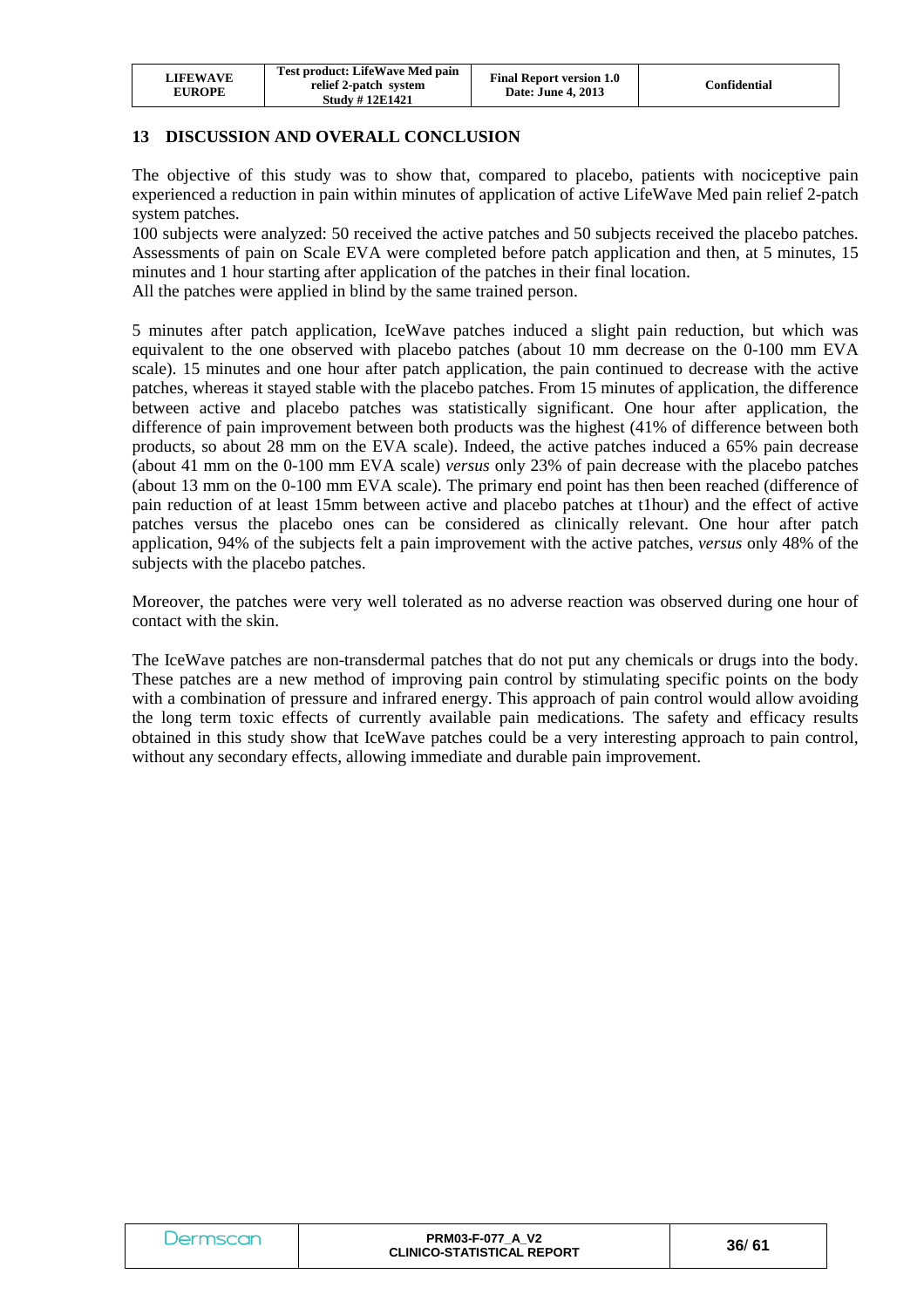| <b>LIFEWAVE</b><br><b>EUROPE</b> | Test product: LifeWave Med pain<br>relief 2-patch system<br><b>Study #12E1421</b> | <b>Final Report version 1.0</b><br>Date: June 4, 2013 | Confidential |
|----------------------------------|-----------------------------------------------------------------------------------|-------------------------------------------------------|--------------|
|----------------------------------|-----------------------------------------------------------------------------------|-------------------------------------------------------|--------------|

## **14 TABLES, FIGURES AND GRAPHS REFFERED TO BUT NOT INCLUDED IN THE TEXT**

Not applicable.

#### **15 REFERENCES LIST**

#### **15.1 Ethical aspect**

1 - WORLD MEDICAL ASSOCIATION DECLARATION OF HELSINKI/ Ethical Principles for Medical Research Involving Human Subjects- Helsinki Declaration (1964) and its successive updates

2 - ICH TOPIC E6/ Note for guidance on Good Clinical Practice- CPMP / ICH / 135 / 95, January 1997

3 - LOI HURIET SERUSCLAT/ CSP Titre II – Recherches Biomédicales- n°88-138 du 20 décembre 1988 modifié par la loi française 2004-806 du 9 août 2004, concernant la santé publique

4 - LOI "INFORMATIQUE ET LIBERTES"/ Loi n°78-17 du 6 janvier 1978 relative à l'informatique, aux fichiers et aux libertés mise à jour par la loi n°2004-801 du 6 août 2004 concernant la protection des personnes pour la déclaration à la CNIL.

#### **15.2 Clinical study**

5- SPRIET A., DUPIN-SPRIET T., SIMON P. Méthodologie des essais cliniques des médicaments Basel : Karger; 3ème ed. 1993.

#### **15.3 Investigational product(s)**

1- Budzynski, T et al, Heart Rate Variability Enhancement Through Nanotechnology: A Double-Blind Randomized-Control Pilot Study, Journal of Neurotherapy, Vol. 12(1), pp 45-55, 2008.

2- Clark, D et al, Summary of IceWave Clinical Research Study – Infrared Imaging, http://www.lifewave.com/research.asp.

3 - Nazeran H, Chatlapalli S, Krishnam R "Effects of Novel Nanoscale Energy Patches on Spectral and Nonlinear Dynamic Features of Heart Rate Variability Signals in Healthy Individuals during Rest and Exercise", Proceedings of the IEEE-Engineering in Medicine and Biology Society (EMBS), 27th Annual International Conference, Shanghai, China, September 1-4, 2005

4 - Nazeran H, "Heart Rate Variability Signal Parameters Quantify Skin cooling Effect of Energy Patches During Rest and Exercise in Young Healthy Individuals", Biomedical Engineering Recent Developments, Editors: Otto Wilson, Binh Tran, Jafar Vossoughi, pp 13-19, 2007.

5 - Tan J C, Practical Manual of Physical Medicine and Rehabilitation, 2nd Edition. St. Louis, Missouri: Mosby, 2005.

6 - Bayreuther J, Lewith GT, Pickering R. Acupressure for early morning sickness: a double blind, randomized controlled crossover study. Comp Ther Med 1994;2(2):70-4.

7 - Boyers D.G. Tiller W.A. Corona Discharge Photography. J of Applied Physics, 1973, 44, 3102-3112.

8 - Dundee JW, McMillan CM. P6 acupressure and postoperative vomiting. BrJAnaes 1992;68:225-6.

9 - O'Connor J, Bensky D: *Acupuncture, a comprehensive text* Chicago: Eastland Press; 1981.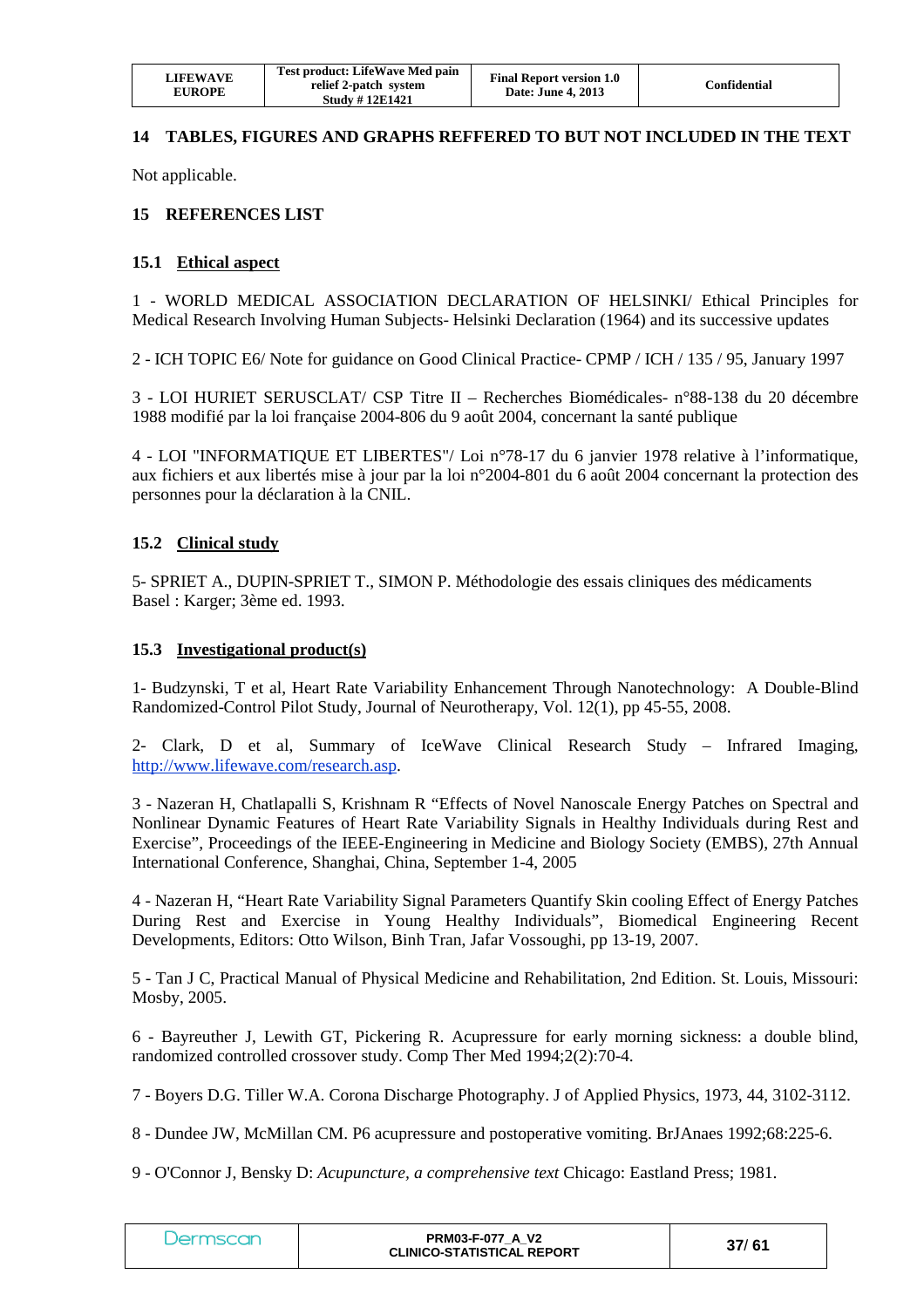| <b>LIFEWAVE</b><br><b>EUROPE</b> | Test product: LifeWave Med pain<br>relief 2-patch system<br><b>Study #12E1421</b> | <b>Final Report version 1.0</b><br>Date: June 4, 2013 | Confidential |
|----------------------------------|-----------------------------------------------------------------------------------|-------------------------------------------------------|--------------|
|----------------------------------|-----------------------------------------------------------------------------------|-------------------------------------------------------|--------------|

#### **16 APPENDICES**

#### **16.1 General description of the study**

#### **16.1.1 Protocol and amendments**

Not included.

#### **16.1.2 Blank Case Report Form**

Not included.

#### **16.1.3 List of CPP (or IRB) with the name of the president if required by the competent authority**

Not included.

#### **16.1.4 Blank information and consent form**

Not included.

## **16.1.5 List and identification of the investigators and important personal participating in the study**

| Name and address of the investigation | Name of the investigators of each center |  |
|---------------------------------------|------------------------------------------|--|
| sites                                 |                                          |  |
| Center 1 :<br><b>CMPR</b> Iris        |                                          |  |
| 271 rue des Sources - BP 22           |                                          |  |
| 69280 Marcy-l'Etoile/                 | Dr Pierre Volckmann/ Dr Didier Lechemia  |  |
| 25, rue André Lwoff                   |                                          |  |
| 69800 Saint Priest/                   |                                          |  |
| 63 bis rue Maryse Bastié              |                                          |  |
| 69008 Lyon                            |                                          |  |
| Center 2:                             |                                          |  |
| <b>CMPR</b> du Bourget                | Dr Emmanuel Chevrillon/ Dr Didier        |  |
| 7 rue Rigaud                          | Lechemia                                 |  |
| 93 350 Le Bourget                     |                                          |  |
| Center 3:                             |                                          |  |
| <b>CSSR Choisy</b>                    | Dr Marc Pucheault/ Dr Didier Lechemia    |  |
| 9 bis rue Ledru Rollin                |                                          |  |
| 94 600 Choisy-le-Roi                  |                                          |  |
| Center 4:                             |                                          |  |
| <b>CMPR Rosemond</b>                  | Dr Patrick Rolland/ Dr Didier Lechemia   |  |
| 61-67 avenue des Goumiers             |                                          |  |
| 13 008 Marseille                      |                                          |  |
| Center $5:$                           |                                          |  |
| CMPR Le Floride,                      | Dr Jean Raynaud/ Dr Didier Lechemia      |  |
| <b>Avenue Thalassa</b>                |                                          |  |
| 66421 Le Barcares                     |                                          |  |
| Patch application on all centers :    | Thierry Garcia                           |  |

| Dermscan | <b>PRM03-F-077 A V2</b><br><b>CLINICO-STATISTICAL REPORT</b> | 38/61 |
|----------|--------------------------------------------------------------|-------|
|----------|--------------------------------------------------------------|-------|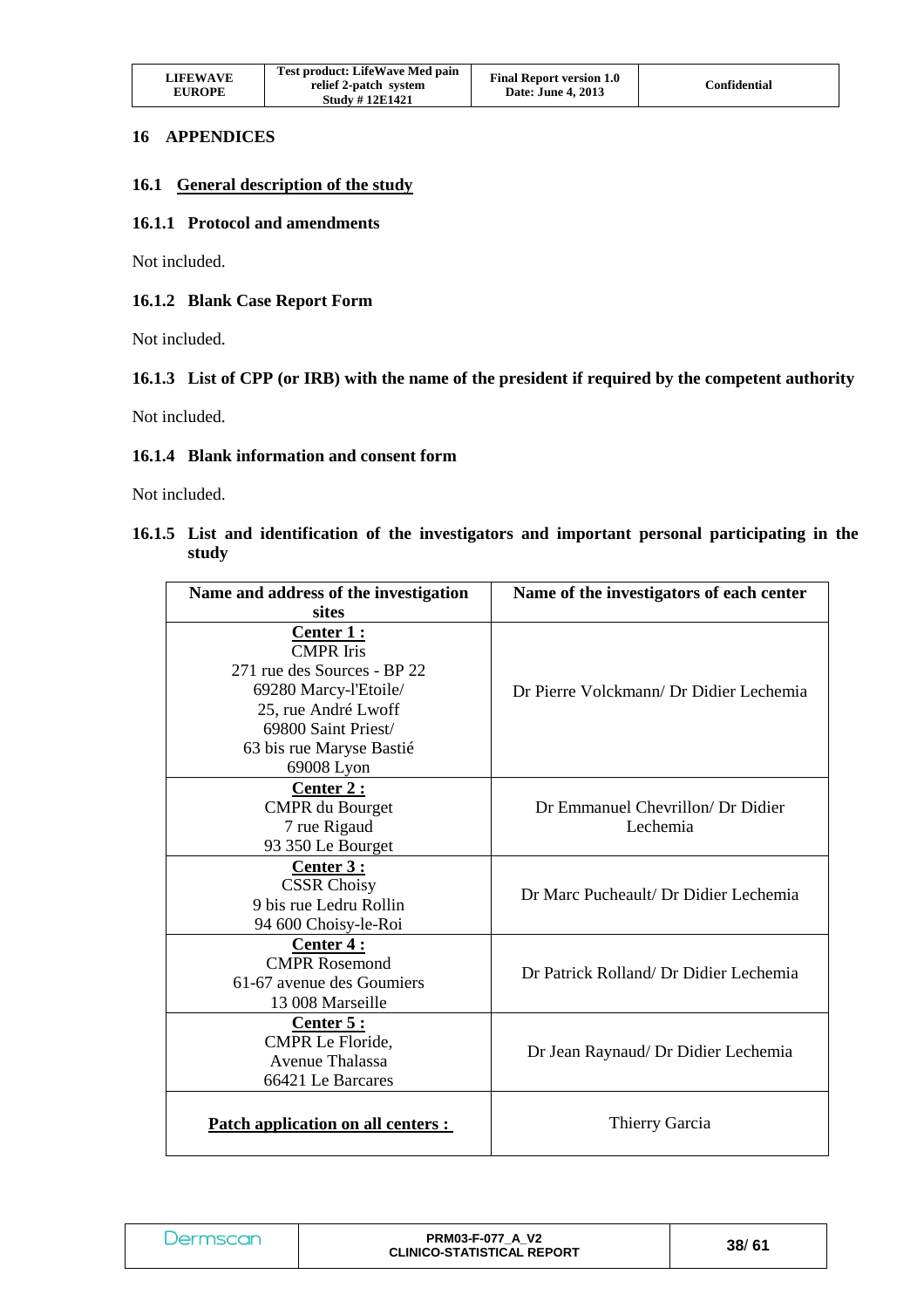| Test product: LifeWave Med pain<br><b>LIFEWAVE</b><br>relief 2-patch system<br><b>EUROPE</b><br><b>Study #12E1421</b> | <b>Final Report version 1.0</b><br>Confidential<br>Date: June 4, 2013 |
|-----------------------------------------------------------------------------------------------------------------------|-----------------------------------------------------------------------|
|-----------------------------------------------------------------------------------------------------------------------|-----------------------------------------------------------------------|

#### **16.1.6 CV of the investigator(s)**

Not included.

**16.1.7 Signatures of the principal or coordinating investigator or of the sponsor medical representative** 

See page 2.

**16.1.8 Listing of subjects receiving investigational product(s) from specific batches where more than one batch was used** 

Not applicable.

#### **16.1.9 Randomisation scheme and codes (subject identification and treatment assigned)**

Legend:

RDEYH36-FR: LifeWave Med pain relief 2-patch system

RDEYH38-FR: Placebo of 2-patch system

| <i>J</i> ermscan | <b>PRM03-F-077 A V2</b><br><b>CLINICO-STATISTICAL REPORT</b> | 39/61 |
|------------------|--------------------------------------------------------------|-------|
|------------------|--------------------------------------------------------------|-------|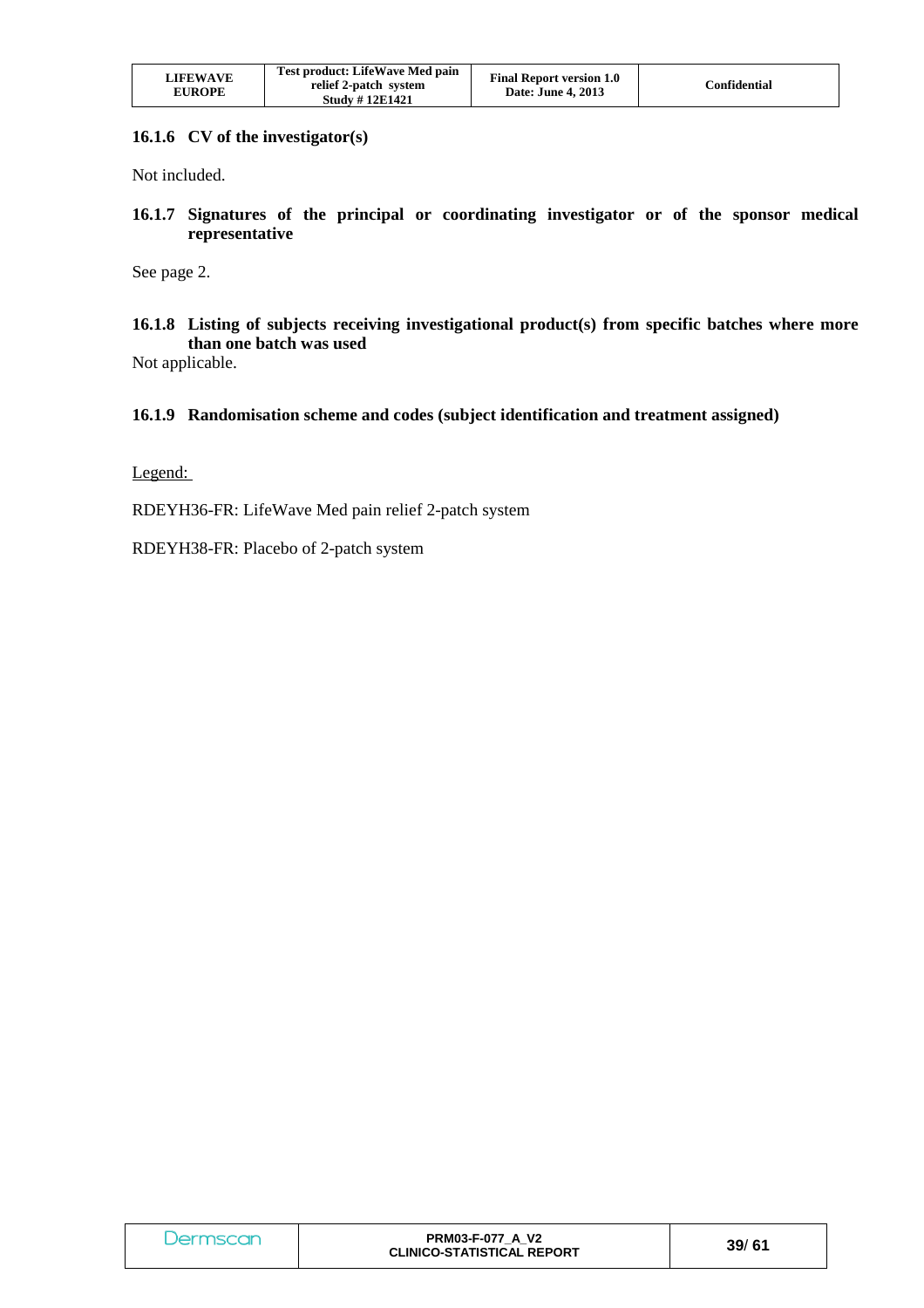| Test product: LifeWave Med pain<br>LIFEWAVE<br>relief 2-patch system<br><b>EUROPE</b><br><b>Study #12E1421</b> | <b>Final Report version 1.0</b><br>Date: June 4, 2013 | Confidential |
|----------------------------------------------------------------------------------------------------------------|-------------------------------------------------------|--------------|
|----------------------------------------------------------------------------------------------------------------|-------------------------------------------------------|--------------|

| Investigator<br>centre               | <b>Screening</b><br>number | Randomization<br>number | <b>Batch number</b><br>v |
|--------------------------------------|----------------------------|-------------------------|--------------------------|
| Lyon 8                               | 01-701                     | $01 - 201$              | RDEYH38-FR               |
| Lyon 8                               | 01-702                     | 01-202                  | RDEYH36-FR               |
| Lyon 8                               | 01-703                     | 01-203                  | RDEYH36-FR               |
| Lyon 8                               | 01-704                     | 01-204                  | RDEYH38-FR               |
| Marcy                                | $01 - 721$                 | 01-221                  | RDEYH36-FR               |
| Marcy                                | 01-722                     | 01-222                  | RDEYH36-FR               |
| Marcy                                | 01-723                     | 01-223                  | RDEYH36-FR               |
| Marcy                                | 01-724                     | 01-224                  | RDEYH36-FR               |
| Marcy                                | 01-725                     | $01 - 225$              | RDEYH38-FR               |
|                                      | 01-726                     | 01-226                  | RDEYH38-FR               |
| Marcy                                | 01-727                     |                         |                          |
| Marcy                                |                            | 01-227                  | RDEYH38-FR               |
| Marcy                                | 01-728                     | 01-228                  | RDEYH36-FR               |
| Marcy                                | 01-729                     | 01-229                  | RDEYH36-FR               |
| Marcy                                | 01-730                     | 01-230                  | RDEYH38-FR               |
| Marcy                                | 01-731                     | 01-231                  | RDEYH36-FR               |
| Marcy                                | 01-732                     | 01-232                  | RDEYH36-FR               |
| Marcy                                | 01-733                     | 01-233                  | RDEYH38-FR               |
| Marcy                                | 01-734                     | 01-234                  | RDEYH36-FR               |
| Marcy                                | 01-735                     | 01-235                  | RDEYH36-FR               |
| Marcy                                | 01-736                     | 01-236                  | RDEYH38-FR               |
| Marcy                                | 01-737                     | 01-237                  | RDEYH38-FR               |
| Marcy                                | 01-738                     | 01-238                  | RDEYH36-FR               |
| Marcy                                | 01-739                     | 01-239                  | RDEYH38-FR               |
| Marcy                                | 01-740                     | 01-240                  | RDEYH36-FR               |
| Marcy                                | 01-741                     | $01 - 241$              | RDEYH38-FR               |
| Marcy                                | 01-742                     | 01-242                  | RDEYH36-FR               |
| Marcy                                | 01-743                     | 01-243                  | RDEYH38-FR               |
| Marcy                                | $01 - 744$                 | $01 - 244$              | RDEYH38-FR               |
| Marcy                                | 01-745                     | 01-245                  | RDEYH36-FR               |
| Marcy                                | 01-746                     | 01-246                  | RDEYH36-FR               |
| Marcy                                | 01-747                     | $01 - 247$              | RDEYH38-FR               |
| Marcy                                | 01-748                     | 01-248                  | RDEYH38-FR               |
| Marcy                                | 01-749                     | 01-249                  | RDEYH36-FR               |
| Marcy                                | 01-750                     | 01-250                  | RDEYH36-FR               |
| Marcy                                | $01 - 751$                 | $01 - 251$              | RDEYH36-FR               |
| Marcy<br>Marcy                       | 01-752<br>01-753           | 01-252<br>$01 - 253$    | RDEYH38-FR<br>RDEYH38-FR |
| St Priest                            |                            |                         | RDEYH36-FR               |
| <b>St Priest</b>                     | 01-760<br>01-761           | 01-260<br>01-261        | RDEYH36-FR               |
| <b>St Priest</b>                     | 01-762                     | 01-262                  | RDEYH38-FR               |
| <b>St Priest</b>                     | 01-763                     | 01-263                  | RDEYH38-FR               |
| <b>St Priest</b>                     | 01-764                     | 01-264                  | RDEYH36-FR               |
| <b>St Priest</b>                     | 01-765                     | 01-265                  | RDEYH38-FR               |
| <b>St Priest</b>                     | 01-766                     | 01-266                  | RDEYH38-FR               |
| <b>St Priest</b>                     | 01-767                     | 01-267                  | RDEYH38-FR               |
| <b>St Priest</b>                     | 01-768                     | 01-268                  | RDEYH36-FR               |
| <b>St Priest</b>                     | 01-769                     | 01-269                  | RDEYH38-FR               |
| <b>St Priest</b>                     | 01-770                     | 01-270                  | RDEYH36-FR               |
| <b>St Priest</b>                     | 01-790                     | 01-290                  | RDEYH38-FR               |
| <b>St Priest</b>                     | 01-791                     | 01-291                  | RDEYH38-FR               |
| <b>St Priest</b>                     | 01-792                     | 01-292                  | RDEYH38-FR<br>RDEYH36-FR |
| <b>St Priest</b><br><b>St Priest</b> | 01-793<br>01-794           | 01-293<br>01-294        | RDEYH36-FR               |
| <b>St Priest</b>                     | 01-795                     | 01-295                  | RDEYH36-FR               |
| <b>St Priest</b>                     | 01-796                     | 01-296                  | RDEYH36-FR               |
| <b>St Priest</b>                     | 01-797                     | 01-297                  | RDEYH36-FR               |
| <b>St Priest</b>                     | 01-798                     | 01-298                  | RDEYH36-FR               |

|  | Jermscan |  |  |
|--|----------|--|--|
|  |          |  |  |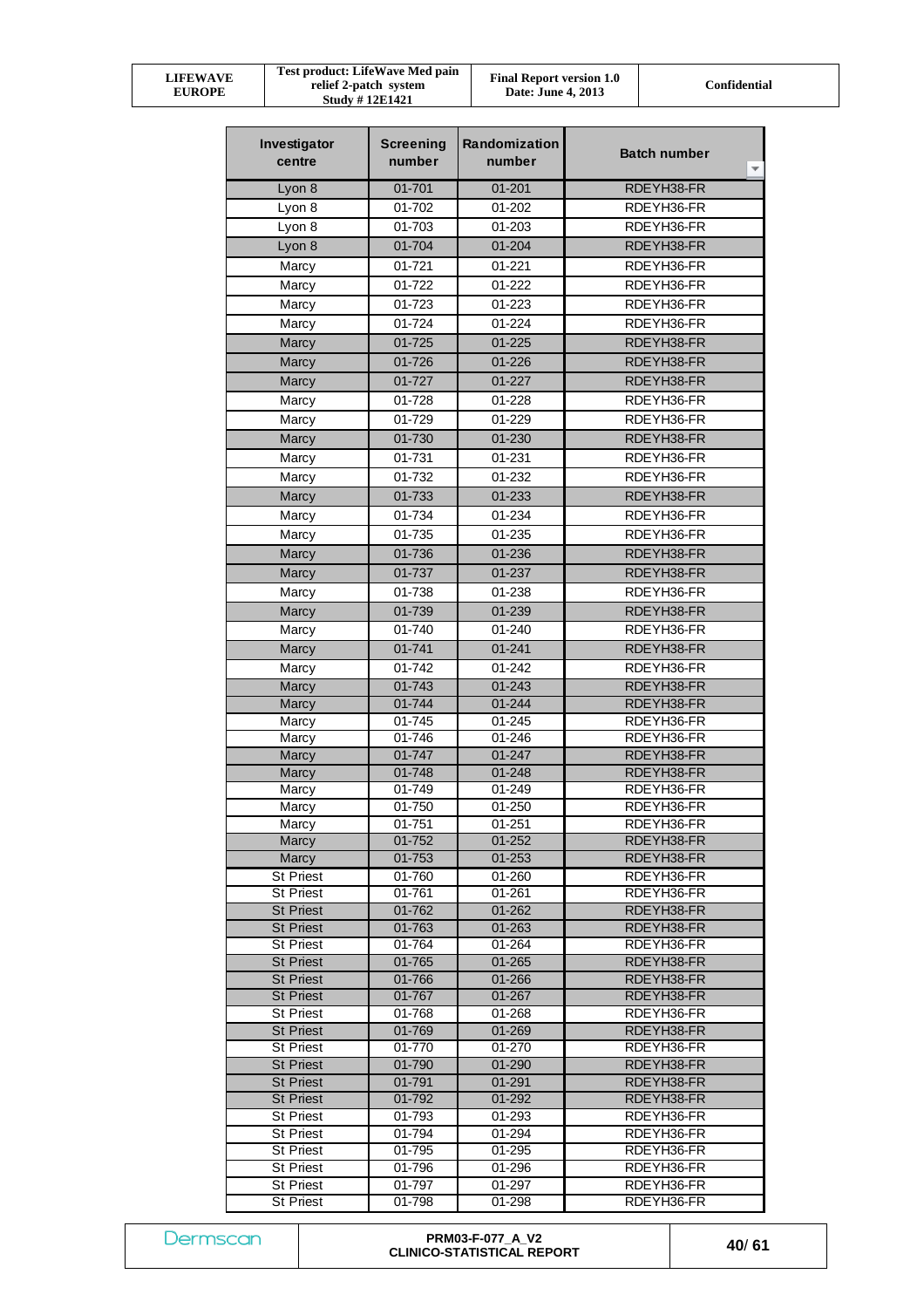| LIFEWAVE<br><b>EUROPE</b> | Test product: LifeWave Med pain<br>relief 2-patch system<br><b>Study #12E1421</b> | <b>Final Report version 1.0</b><br><b>Date: June 4, 2013</b> | Confidential |
|---------------------------|-----------------------------------------------------------------------------------|--------------------------------------------------------------|--------------|
|---------------------------|-----------------------------------------------------------------------------------|--------------------------------------------------------------|--------------|

| Investigator<br>centre | <b>Screening</b><br>number | Randomization<br>number | <b>Batch number</b> |
|------------------------|----------------------------|-------------------------|---------------------|
| <b>St Priest</b>       | 01-799                     | 01-299                  | RDEYH36-FR          |
| Lyon 8ème              | 01-820                     | 01-320                  | RDEYH38-FR          |
| Lyon 8ème              | $01 - 821$                 | $01 - 321$              | RDEYH38-FR          |
| Lyon 8ème              | 01-822                     | 01-322                  | RDEYH38-FR          |
| Lyon 8ème              | 01-823                     | 01-323                  | RDEYH36-FR          |
| Lyon 8ème              | 01-824                     | 01-324                  | RDEYH38-FR          |
| Lyon 8ème              | 01-825                     | 01-325                  | RDEYH38-FR          |
| Lyon 8ème              | 01-826                     | 01-326                  | RDEYH38-FR          |
| Lyon 8ème              | 01-827                     | 01-327                  | RDEYH38-FR          |
| Lyon 8ème              | 01-828                     | 01-328                  | RDEYH38-FR          |
| Lyon 8ème              | 01-829                     | 01-329                  | RDEYH38-FR          |
| Lyon 8ème              | 01-830                     | 01-330                  | RDEYH38-FR          |
| Lyon 8ème              | 01-831                     | 01-331                  | RDEYH36-FR          |
| Lyon 8ème              | 01-832                     | 01-332                  | RDEYH38-FR          |
| Lyon 8ème              | 01-833                     | 01-333                  | RDEYH36-FR          |
| Lyon 8ème              | 01-834                     | 01-334                  | RDEYH36-FR          |
| Lyon 8ème              | 01-835                     | 01-335                  | RDEYH36-FR          |
| Marcy                  | 01-840                     | 01-340                  | RDEYH38-FR          |
| Marcy                  | 01-841                     | 01-341                  | RDEYH36-FR          |
| Marcy                  | 01-842                     | 01-342                  | RDEYH38-FR          |
| Marcy                  | 01-843                     | 01-343                  | RDEYH36-FR          |
| Marcy                  | 01-844                     | 01-344                  | RDEYH36-FR          |
| Marcy                  | 01-845                     | 01-345                  | RDEYH36-FR          |
| Marcy                  | 01-846                     | 01-346                  | RDEYH38-FR          |
| Marcy                  | 01-847                     | 01-347                  | RDEYH36-FR          |
| Marcy                  | 01-849                     | 01-349                  | RDEYH38-FR          |
| Marcy                  | 01-850                     | $01 - 350$              | RDEYH36-FR          |
| Marcy                  | $01 - 851$                 | 01-351                  | RDEYH38-FR          |
| Marcy                  | 01-852                     | 01-352                  | RDEYH38-FR          |
| Marcy                  | 01-853                     | 01-353                  | RDEYH36-FR          |
| Marcy                  | 01-854                     | 01-354                  | RDEYH38-FR          |
| Marcy                  | 01-855                     | $01 - 355$              | RDEYH38-FR          |
| Marcy                  | 01-856                     | 01-356                  | RDEYH36-FR          |
| <b>Marseille</b>       | 04-702                     | 04-102                  | RDEYH38-FR          |
| Marseille              | 04-703                     | 04-103                  | RDEYH38-FR          |
| Marseille              | 04-704                     | 04-104                  | RDEYH36-FR          |
| Marseille              | 04-705                     | 04-105                  | RDEYH38-FR          |
| Marseille              | 04-706                     | 04-106                  | RDEYH36-FR          |
| Marseille              | 04-707                     | 04-107                  | RDEYH36-FR          |
| Marseille              | 04-708                     | 04-108                  | RDEYH36-FR          |
| <b>Marseille</b>       | 04-709                     | 04-109                  | RDEYH38-FR          |
| <b>Marseille</b>       | 04-710                     | 04-110                  | RDEYH38-FR          |
| Marseille              | 04-711                     | 04-111                  | RDEYH36-FR          |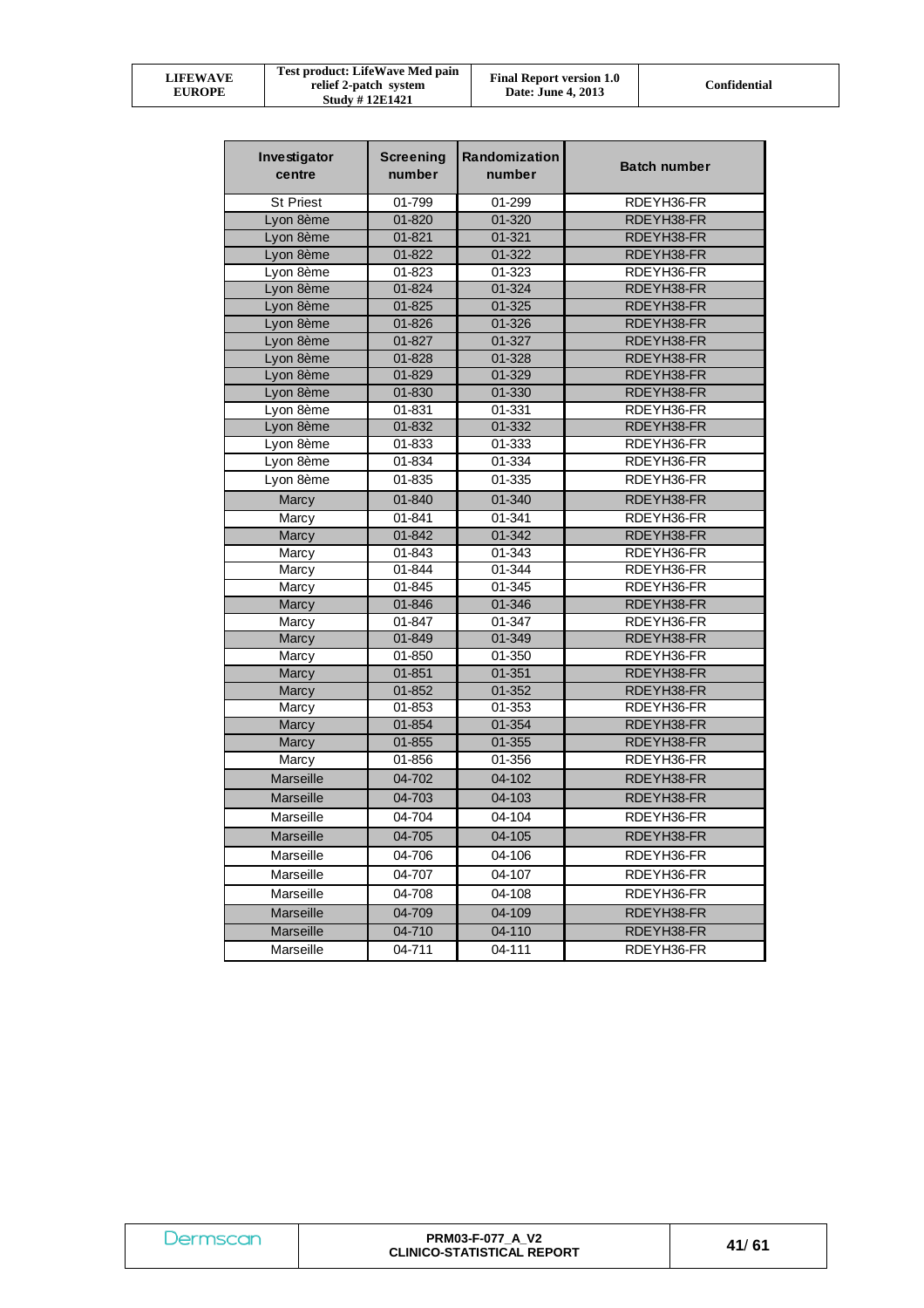| <b>LIFEWAVE</b><br><b>EUROPE</b> | <b>Test product: LifeWave Med pain</b><br>relief 2-patch system<br><b>Study #12E1421</b> | <b>Final Report version 1.0</b><br>Date: June 4, 2013 | Confidential |
|----------------------------------|------------------------------------------------------------------------------------------|-------------------------------------------------------|--------------|
|----------------------------------|------------------------------------------------------------------------------------------|-------------------------------------------------------|--------------|

#### **16.1.10 Audit certificates (if available)**

Not applicable.

## **16.1.11 Documentation of statistical methods (statistical report)**

## 16.1.11.1 *Absolute change (ti-t0)*

#### **16.1.11.1.1 Descriptive statistics**

Below the graph shows the evolution of the average measure of pain (in mm, on the scale EVA) over time for both products.



## **Evolution of pain over time**

| Dermscan | <b>PRM03-F-077 A V2</b><br><b>CLINICO-STATISTICAL REPORT</b> | 42/61 |
|----------|--------------------------------------------------------------|-------|
|----------|--------------------------------------------------------------|-------|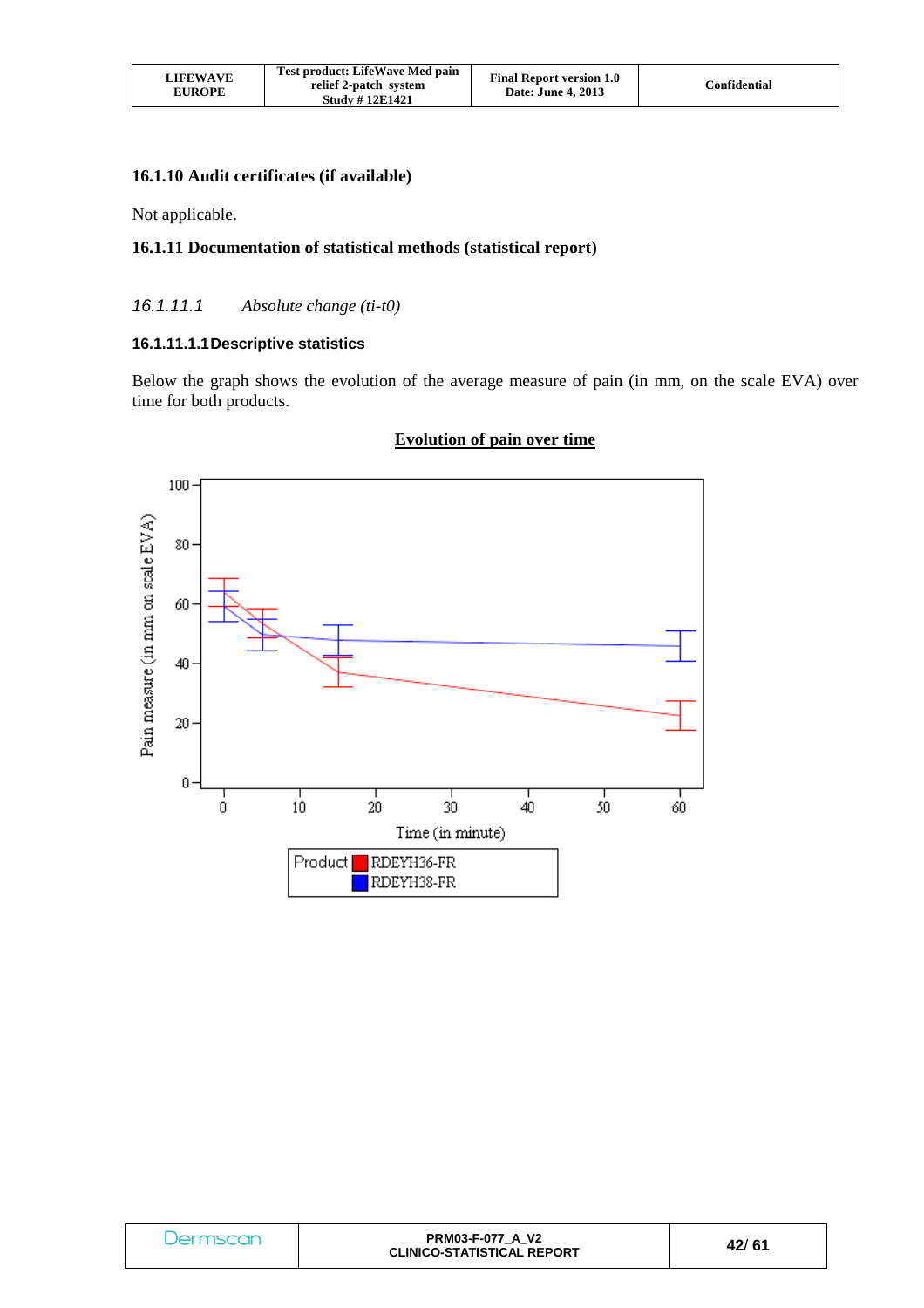| LIFEWAVE<br><b>EUROPE</b> | <b>Test product: LifeWave Med pain</b><br>relief 2-patch system<br><b>Study #12E1421</b> | <b>Final Report version 1.0</b><br>Date: June 4, 2013 | Confidential |
|---------------------------|------------------------------------------------------------------------------------------|-------------------------------------------------------|--------------|
|---------------------------|------------------------------------------------------------------------------------------|-------------------------------------------------------|--------------|

Below, the table shows the descriptive statistics for the pain reduction (in mm) assessed with scale EVA at each time point  $(ii)_{i=0, 5min, 15min, and 1h}$  and for each changes  $(ii-t0)_{i=5min, 15min, and 1h}$ , for product "RDEYH36-FR" and product "RDEYH38-FR".

| <b>Product</b> | <b>Variable</b>                              | <b>Mean</b> | <b>Std</b><br>Dev | <b>SEM</b> | Median  | <b>Minimum</b> | <b>Maximum</b> |
|----------------|----------------------------------------------|-------------|-------------------|------------|---------|----------------|----------------|
| RDEYH36-FR     | Pain_TO                                      | 64.0        | 13.9              | 2.0        | 60.0    | 50.0           | 100.0          |
|                | Pain_T5min                                   | 53.6        | 18.5              | 2.6        | 55.0    | 20.0           | 100.0          |
|                | Pain_T15min                                  | 37.2        | 16.7              | 2.4        | 40.0    | 0.0            | 80.0           |
|                | Pain T1h                                     | 22.6        | 19.2              | 2.7        | 20.0    | 0.0            | 80.0           |
|                | Pain T5min T                                 | $-10.4$     | 12.1              | 1.7        | $-10.0$ | $-50.0$        | 0.0            |
|                | $\Omega$                                     | $-26.8$     | 14.1              | 2.0        | $-30.0$ | $-60.0$        | 0.0            |
|                | Pain_T15min_<br>T0<br>Pain_T1h_T0            | $-41.4$     | 19.9              | 2.8        | $-40.0$ | $-85.0$        | 0.0            |
| RDEYH38-FR     | Pain T <sub>0</sub>                          | 59.3        | 11.9              | 1.7        | 52.5    | 50.0           | 90.0           |
|                | Pain T5min                                   | 49.8        | 16.8              | 2.4        | 50.0    | 10.0           | 90.0           |
|                | Pain_T15min                                  | 47.9        | 20.1              | 2.8        | 50.0    | 0.0            | 100.0          |
|                | Pain T1h                                     | 46.0        | 23.3              | 3.3        | 50.0    | 0.0            | 100.0          |
|                | Pain_T5min_T                                 | $-9.5$      | 12.4              | 1.8        | $0.0\,$ | $-40.0$        | 0.0            |
|                | $\theta$                                     | $-11.4$     | 15.7              | 2.2        | $-5.0$  | $-50.0$        | 10.0           |
|                | Pain T15min<br>T <sub>0</sub><br>Pain T1h T0 | $-13.3$     | 19.3              | 2.7        | 0.0     | $-60.0$        | 10.0           |

## **Evolution of pain over time**

16.1.11.2 *Product difference on (ti-t0)i=5min, 15min and 1h against value 15*

Below, the table summarizes the comparison between the products difference against value 15 for each change (Ti-T0).

| <b>Comparison</b> | change      | <b>Mean</b> | <b>SEM</b> | p-value        |
|-------------------|-------------|-------------|------------|----------------|
| RDEYH36-FR        | $T5im-T0$   | $-9.4467$   | 3.3043     | 0.9525         |
| versus            | $T15min-T0$ | $-14.2733$  | 3.3923     | 0.5847         |
| RDEYH38-FR        | T1h-T0      | $-21.5333$  | 3.4139     | $0.0288^\circ$ |

## **Difference between products against value 15**

°: p-value obtained from one-tailed unpaired t-test against value (-15)

**At t1h from baseline (T0), the data showed that the difference between both products (-21.53±21)**  in terms of reduction of pain was significantly higher than 15 (p=0.0288) There was a higher **improvement in terms of reduction of pain under product "RDEYH36-FR" than under "RDEYH38-FR".** 

#### *16.1.11.3Change from baseline within each product group*

Below, the table presents the comparison between each time point  $(ii)_{i=5min, 15min}$  and  $In an d$  baseline, on the estimated means, for each product.

| <b>PRM03-F-077 A V2</b><br>Dermscan<br>43/61<br><b>CLINICO-STATISTICAL REPORT</b> |  |
|-----------------------------------------------------------------------------------|--|
|-----------------------------------------------------------------------------------|--|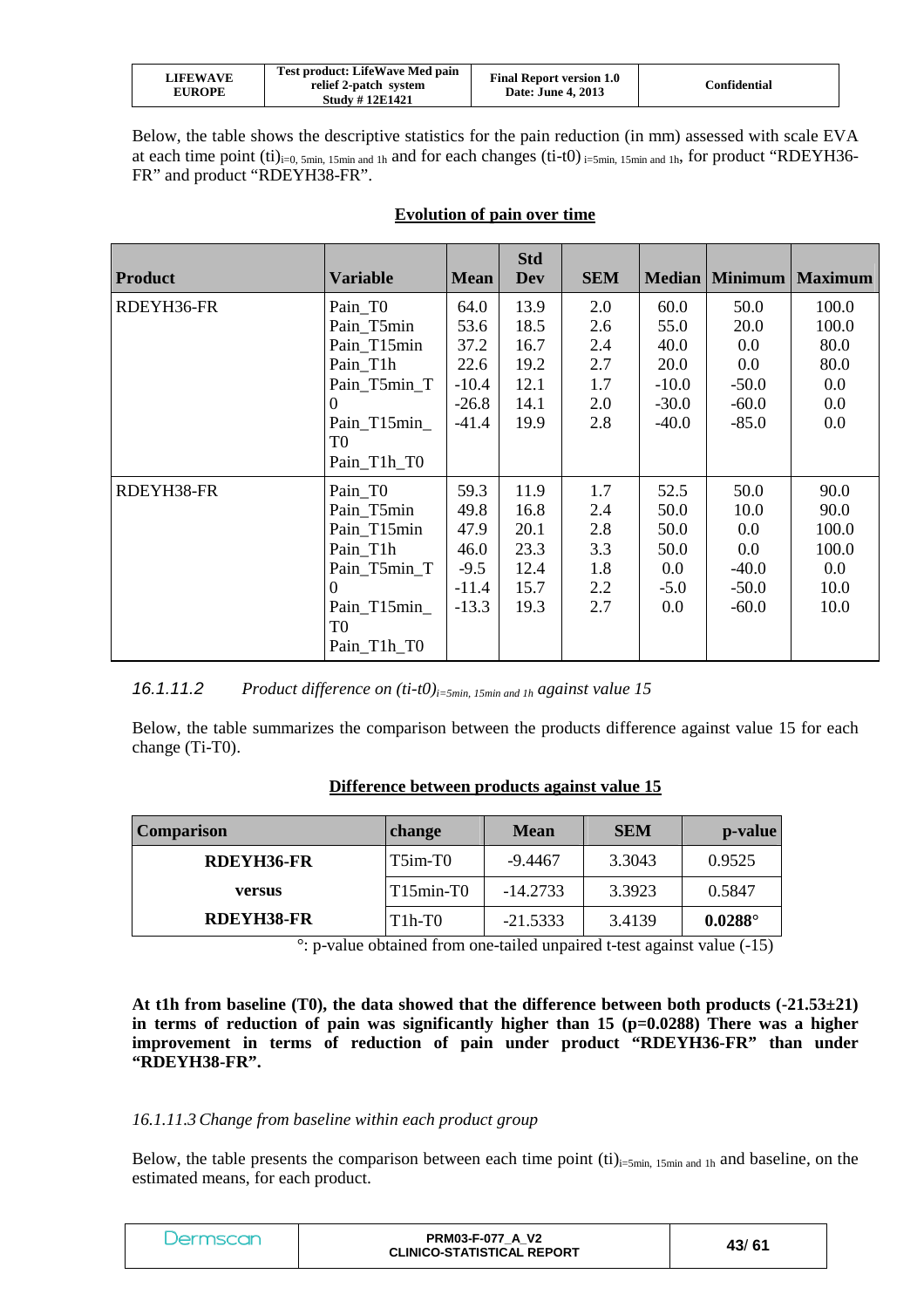| LIFEWAVE<br><b>EUROPE</b> | Test product: LifeWave Med pain<br>relief 2-patch system<br><b>Study #12E1421</b> | <b>Final Report version 1.0</b><br>Date: June 4, 2013 | Confidential |
|---------------------------|-----------------------------------------------------------------------------------|-------------------------------------------------------|--------------|
|---------------------------|-----------------------------------------------------------------------------------|-------------------------------------------------------|--------------|

## **Absolute change of pain**

| <b>Product</b>    | <b>Change</b>    | Estimate*  | $SEM*$ | DF                   | t Value  | p-value <sup>§ </sup> |
|-------------------|------------------|------------|--------|----------------------|----------|-----------------------|
| <b>RDEYH36-FR</b> | $t5min - t0$     | $-10.4000$ | 2.1515 | 29<br>4              | $-4.83$  | $-.0001$              |
|                   | $t15min - t0$    | $-26.8000$ | 2.1515 | 29<br>$\overline{4}$ | $-12.46$ | $-.0001$              |
|                   | $t1h - t0$       | $-41.4000$ | 2.1515 | 29<br>$\overline{4}$ | $-19.24$ | $-.0001$              |
| <b>RDEYH38-FR</b> | $t5min - t0$     | $-9.5000$  | 2.1515 | 29<br>4              | $-4.42$  | $-.0001$              |
|                   | $t15$ min - $t0$ | $-11.4000$ | 2.1515 | 29<br>4              | $-5.30$  | $-.0001$              |
|                   | $t1h - t0$       | $-13.3000$ | 2.1515 | 29<br>4              | $-6.18$  | $-.0001$              |

§ : contrasts from linear model for repeated measures

\*: estimated from LS-Means

#### Whatever the product, the data showed a significant decrease in pain score (p<0.0001) on t5min, **t15min and t1h in comparison with baseline (t0).**

#### **16.1.11.3.1 Comparison between products**

Below, the table summarizes the comparison between the products, on the estimated means, in terms of absolute change from baseline (ti-t0).

#### **Comparison of products on absolute change**

| <b>Comparison</b> | <b>Change</b> | Estimate*  | SEM*   |         | DF t Value  Pr >  t |          |
|-------------------|---------------|------------|--------|---------|---------------------|----------|
|                   | $T5min-t0$    | $-0.9000$  | 3.0426 | 29      | $-0.30$             | 0.7676   |
| <b>RDEYH36-FR</b> |               |            |        | 4       |                     |          |
| VS                | $T15min-t0$   | $-15.4000$ | 3.0426 | 29<br>4 | $-5.06$             | < .0001  |
| <b>RDEYH38-FR</b> | $T1h-t0$      | $-28.1000$ | 3.0426 | 29<br>4 | $-9.24$             | $-.0001$ |

§ : contrasts from linear model for repeated measures

\*: estimated from LS-Means

**The data showed a significant higher improvement of the pain with product "RDEYH36-FR" than with product "RDEYH38-FR" at t15min (-15.4±3, p<0.0001) and t1h (-28±3, p<0.0001).** 

| Dermscan | <b>PRM03-F-077 A V2</b><br><b>CLINICO-STATISTICAL REPORT</b> | 44/61 |
|----------|--------------------------------------------------------------|-------|
|----------|--------------------------------------------------------------|-------|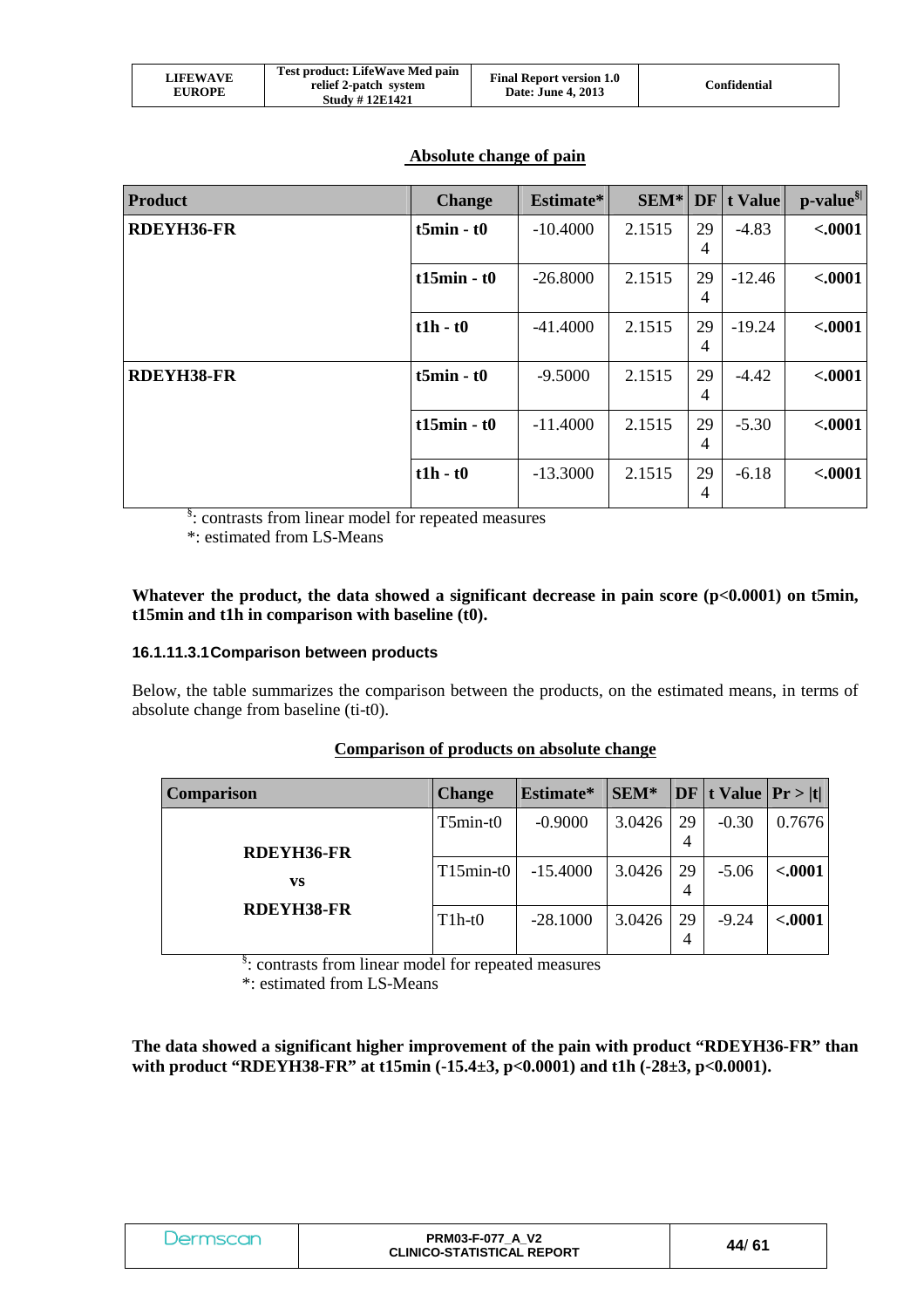| LIFEWAVE<br><b>EUROPE</b> | Test product: LifeWave Med pain<br>relief 2-patch system<br><b>Study #12E1421</b> | <b>Final Report version 1.0</b><br>Date: June 4, 2013 | Confidential |
|---------------------------|-----------------------------------------------------------------------------------|-------------------------------------------------------|--------------|
|---------------------------|-----------------------------------------------------------------------------------|-------------------------------------------------------|--------------|

#### **16.1.11.3.2 Proportion of subjects with a decrease of pain**

Below, the table presents the proportion of subjects with a decrease of pain (on the scale EVA), at t5min, t5h and t1h from baseline (t0) under product.

| <b>Variation</b> | <b>Decrease</b> |             | <b>RDEYH36-FR</b> | <b>RDEYH38-FR</b> |
|------------------|-----------------|-------------|-------------------|-------------------|
| T5min-T0         | Yes             | $\mathbf N$ | 28                | 24                |
|                  |                 | $\%$        | 56.00             | 48.00             |
|                  | N <sub>0</sub>  | $\mathbf N$ | 22                | 26                |
|                  |                 | $\%$        | 44.00             | 52.00             |
| p-value          |                 |             |                   | 0.4233            |
|                  |                 |             |                   |                   |
| T15min-T0        | Yes             | $\mathbf N$ | 46                | 25                |
|                  |                 | $\%$        | 92.00             | 50.00             |
|                  | N <sub>0</sub>  | $\mathbf N$ | $\overline{4}$    | 25                |
|                  |                 | $\%$        | 8.00              | 50.00             |
| p-value          |                 |             |                   | $-.0001$          |
|                  |                 |             |                   |                   |
| <b>T1h-T0</b>    | Yes             | $\mathbf N$ | 47                | 24                |
|                  |                 | $\%$        | 94.00             | 48.00             |
|                  | N <sub>0</sub>  | $\mathbf N$ | 3                 | 26                |
|                  |                 | $\%$        | 6.00              | 52.00             |
| p-value          |                 |             |                   | $-.0001$          |

#### **Proportion of subjects with a decrease of pain**

\*: Chi-square test

**The data showed a significant more important proportion of subjects with a decrease of pain with product "RDEYH36-FR" than with product "RDEYH38-FR":** 

- **At t15min, 46% versus 25% (p<0.0001)** 

- **At t1h, 47% versus 24% (p<0.0001).** 

| Dermscan | <b>PRM03-F-077 A V2</b><br><b>CLINICO-STATISTICAL REPORT</b> | 45/61 |
|----------|--------------------------------------------------------------|-------|
|----------|--------------------------------------------------------------|-------|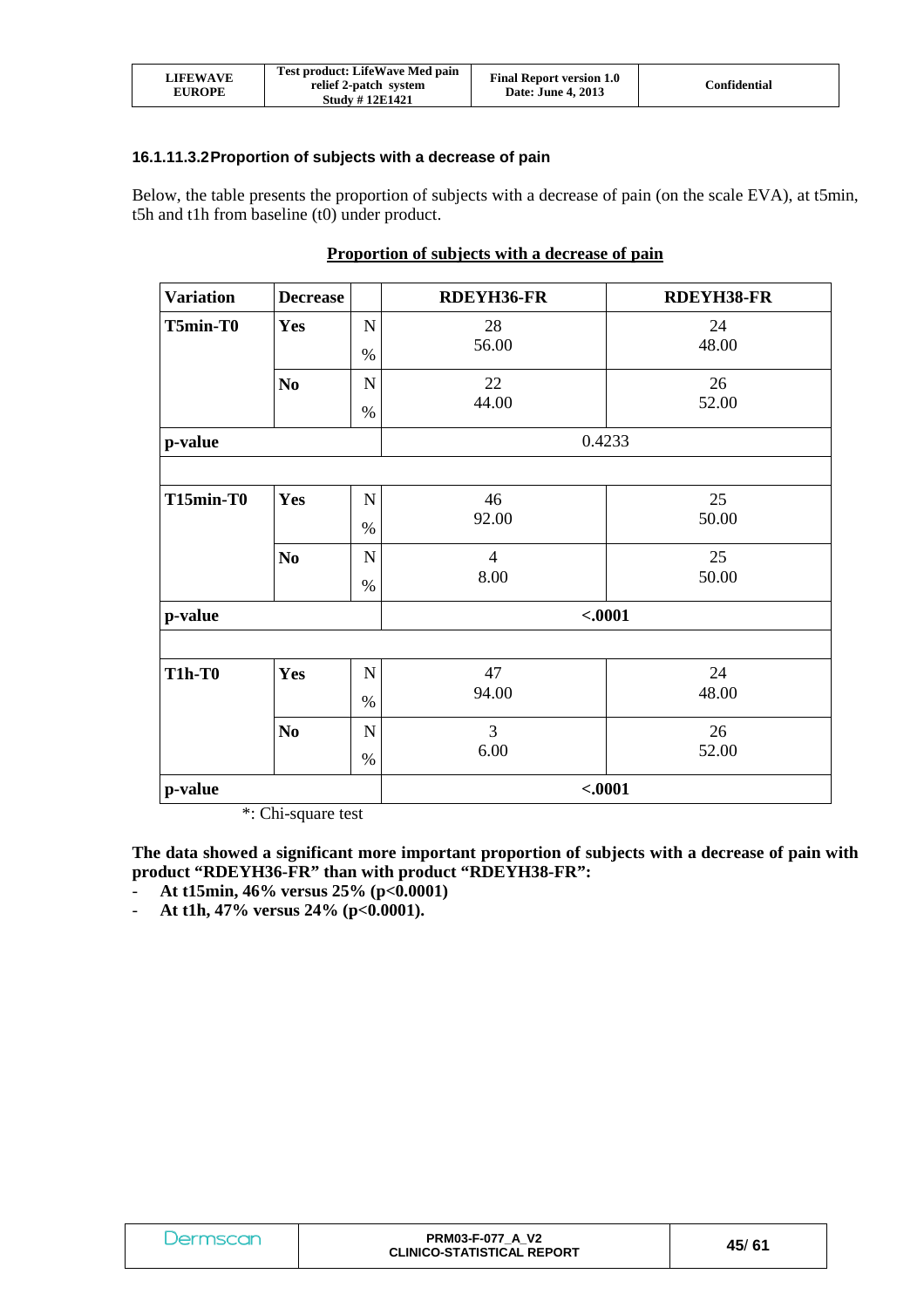| <b>LIFEWAVE</b><br><b>EUROPE</b> | Test product: LifeWave Med pain<br>relief 2-patch system<br><b>Study #12E1421</b> | <b>Final Report version 1.0</b><br>Date: June 4, 2013 | Confidential |
|----------------------------------|-----------------------------------------------------------------------------------|-------------------------------------------------------|--------------|
|----------------------------------|-----------------------------------------------------------------------------------|-------------------------------------------------------|--------------|

#### 16.1.11.4 *Relative change (in percent)*

## **16.1.11.4.1 Change from baseline for within each group**

Below, the table shows the descriptive statistics for the relative reduction of pain (in %) assessed with scale EVA at each time point  $(i)_{i=5min, 15min, and 1h}$ , for product "RDEYH36-FR" and product "RDEYH38-FR".

## **Relative change of pain (in %)**

| <b>Product</b> | Relative change (in %) | Estimate*  | SEM*   | DF  | t Value  | $\mathbf{p}\text{-value}^{\S}$ |
|----------------|------------------------|------------|--------|-----|----------|--------------------------------|
| RDEYH36-FR     | $(T5min - T0)/T0*100$  | $-17.1452$ | 3.6599 | 196 | $-4.68$  | $-.0001$                       |
|                | $(T15min - T0)/T0*100$ | $-42.4365$ | 3.6599 | 196 | $-11.59$ | $-.0001$                       |
|                | $(T1h - T0)/T0*100$    | $-64.8730$ | 3.6599 | 196 | $-17.73$ | $-.0001$                       |
| RDEYH38-FR     | (T5min - T0)/T0*100    | $-16.3987$ | 3.6599 | 196 | $-4.48$  | $-.0001$                       |
|                | (T15min - T0)/T0*100   | $-20.0987$ | 3.6599 | 196 | $-5.49$  | $-.0001$                       |
|                | $(T1h - T0)/T0*100$    | $-23.4448$ | 3.6599 | 196 | $-6.41$  | $-.0001$                       |

§: contrasts from linear model for repeated measures

\*: estimated from LS-Means

Whatever the product, the data showed a significant decrease (p<0.0001) at t5min, t15min and t1h in comparison with baseline (t0), in terms of relative change from baseline (in %).

**At t1h, the percentage of pain decrease observed was:** 

- **-65% for product "RDEYH36-FR"**
- **-23% for product "RDEYH38-FR"**

## **16.1.11.4.2 Comparison between products**

Below, the table summarizes the comparison between the products, on the estimated means, in terms of relative change from baseline (in %).

## **Comparison of products on relative change (in %)**

| <b>Comparison</b> |                                    | Estimate*  | $SEM*$ | <b>DF</b> | t Value $ \Pr> t $ |         |
|-------------------|------------------------------------|------------|--------|-----------|--------------------|---------|
| RDEYH36-FR        | $(T5min - T0)/T0*100$              | $-0.7465$  | 5.1759 | 196       | $-0.14$            | 0.8855  |
| <b>VS</b>         | $\frac{1}{1}$ (T15min - T0)/T0*100 | $-22.3378$ | 5.1759 | 196       | $-4.32$            | < .0001 |
| <b>RDEYH38-FR</b> | $(T1h - T0)/T0*100$                | $-41.4282$ | 5.1759 | 196       | $-8.00$            | < .0001 |

§: contrasts from linear model for repeated measures

\*: estimated from LS-Means

**The data analysis showed a significant higher pain reduction from baseline (t0) with product "RDEYH36-FR" than with product "RDEYH38-FR" 15 minutes (-22%±5, p<0.0001) and 1 hour (- 41%±5, p<0.0001) after the patch application.** 

| Dermscar | <b>PRM03-F-077 A V2</b><br><b>CLINICO-STATISTICAL REPORT</b> | 46/61 |
|----------|--------------------------------------------------------------|-------|
|----------|--------------------------------------------------------------|-------|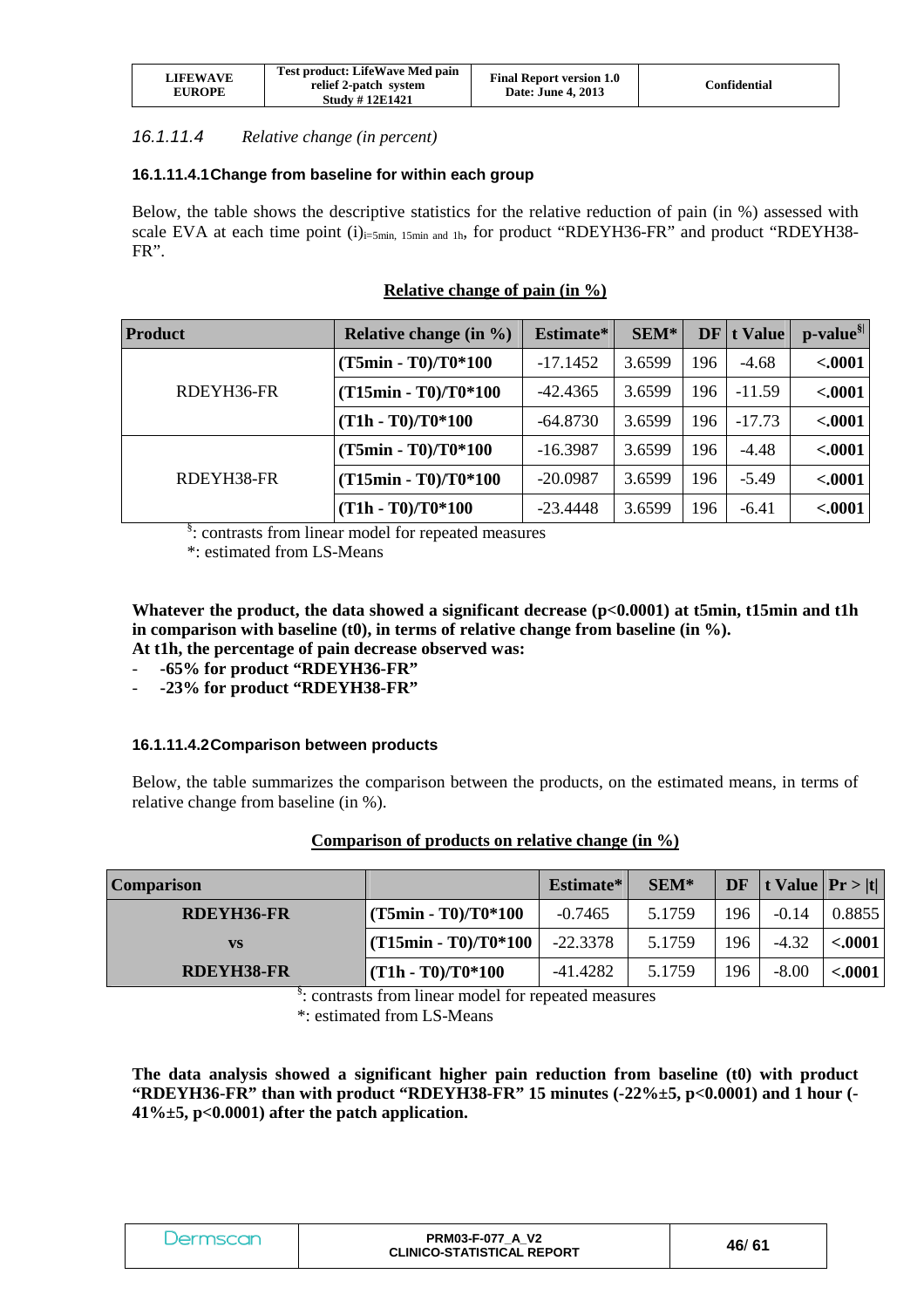| <b>LIFEWAVE</b><br><b>EUROPE</b> | Test product: LifeWave Med pain<br>relief 2-patch system<br><b>Study #12E1421</b> | <b>Final Report version 1.0</b><br>Date: June 4, 2013 | Confidential |
|----------------------------------|-----------------------------------------------------------------------------------|-------------------------------------------------------|--------------|
|----------------------------------|-----------------------------------------------------------------------------------|-------------------------------------------------------|--------------|

## **16.1.12 Documentation of inter-laboratory standardisation methods and quality assurance procedures if used**

Not applicable.

#### **16.1.13 Publications based on the study**

Not applicable.

#### **16.2 Subject data listings**

#### **16.2.1 Discontinued subjects**

See paragraph 10.1 of the report.

#### **16.2.2 Protocol deviations**

See paragraph 10.2 of the report.

# **16.2.3 Patients excluded from the efficacy analysis**

See paragraph 10.2 of the report.

## **16.2.4 Demographic data**

*16.2.4.1 General subject characteristics* 

| Dermscan | <b>PRM03-F-077 A V2</b><br><b>CLINICO-STATISTICAL REPORT</b> | 47/61 |
|----------|--------------------------------------------------------------|-------|
|----------|--------------------------------------------------------------|-------|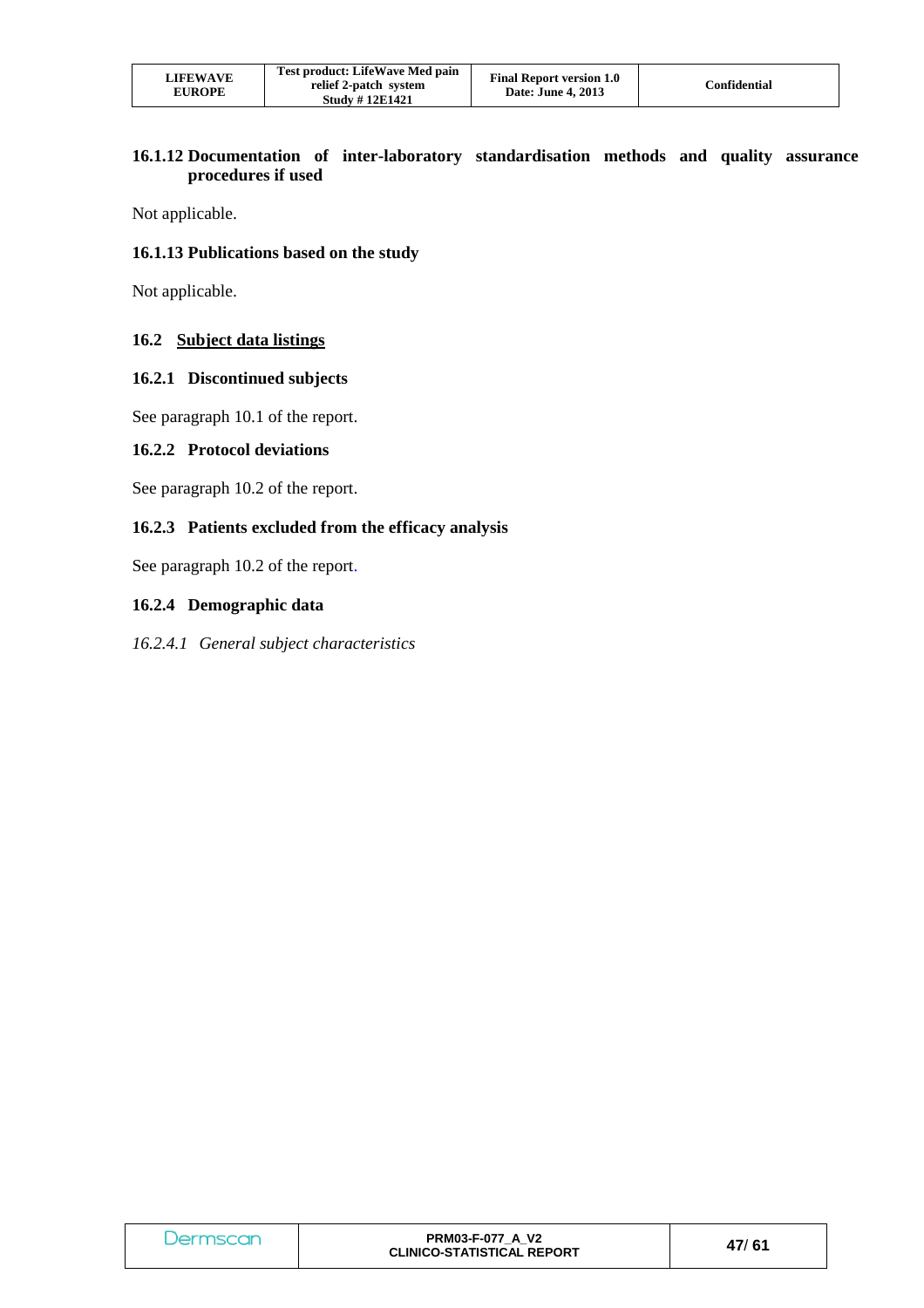| LIFEWAVE<br><b>EUROPE</b> | Test product: LifeWave Med pain<br>relief 2-patch system<br><b>Study #12E1421</b> | <b>Final Report version 1.0</b><br>Date: June 4, 2013 | Confidential |
|---------------------------|-----------------------------------------------------------------------------------|-------------------------------------------------------|--------------|
|---------------------------|-----------------------------------------------------------------------------------|-------------------------------------------------------|--------------|

LifeWave Med pain relief 2-patch system

| Investigator<br>centre               | <b>Screening</b><br>number | Randomization<br>number | <b>Product</b>           | <b>Subject</b><br>initials | Age      | Height<br>(in m) | Weight (in<br>kg)       | PAS        | <b>PAD</b>      | <b>Pulse rate</b><br>(in mm Hg) (in mm Hg) (in bpm/min) | <b>Sex</b> | Origin of the pain<br>treated by the |
|--------------------------------------|----------------------------|-------------------------|--------------------------|----------------------------|----------|------------------|-------------------------|------------|-----------------|---------------------------------------------------------|------------|--------------------------------------|
|                                      |                            |                         |                          |                            |          |                  |                         |            |                 |                                                         | F          | patches                              |
| Lyon 8<br>Lyon 8                     | 01-702<br>01-703           | 01-202<br>$01 - 203$    | RDEYH36-FR<br>RDEYH36-FR | FP<br><b>BA</b>            | 63<br>67 | 1,60<br>1.79     | 59<br>118               | 130<br>120 | 70<br>80        | 70<br>70                                                | M          | surgery                              |
|                                      |                            |                         |                          | LC                         |          |                  |                         |            |                 |                                                         | М          | surgery<br>arthrosis                 |
| Marcy                                | 01-721                     | $01 - 221$              | RDEYH36-FR               |                            | 65       | 1,72             | 78                      | 130        | 70              | 75                                                      | F          | arthrosis                            |
| Marcy                                | 01-722                     | 01-222                  | RDEYH36-FR               | <b>CM</b>                  | 39       | 1,72             | 65                      | 110        | 60              | 70                                                      |            |                                      |
| Marcy                                | 01-723                     | 01-223                  | RDEYH36-FR               | <b>RM</b>                  | 53       | 1.78             | 103                     | 150        | 80              | 75                                                      | M          | arthrosis                            |
| Marcy                                | 01-724                     | 01-224                  | RDEYH36-FR               | MM                         | 65       | 1,67             | 64                      | 120        | 70              | 70                                                      | F          | arthrosis                            |
| Marcy                                | 01-728                     | $01 - 228$              | RDEYH36-FR               | <b>DP</b>                  | 54       | 1,68             | 71                      | 100        | 70              | 70                                                      | F          | arthrosis                            |
| Marcy                                | 01-729                     | 01-229                  | RDEYH36-FR               | <b>BM</b>                  | 61       | 1,63             | 53,5                    | 130        | 70              | 70                                                      | F          | arthrosis                            |
| Marcy                                | $01 - 731$                 | $01 - 231$              | RDEYH36-FR               | <b>MG</b>                  | 63       | 1,72             | 72,5                    | 120        | 80              | 70                                                      | M          | surgery                              |
| Marcy                                | 01-732                     | 01-232                  | RDEYH36-FR               | FJ                         | 60       | 1,68             | 67                      | 120        | 70              | 70                                                      | M          | traumatology                         |
| Marcy                                | 01-734                     | 01-234                  | RDEYH36-FR               | VM                         | 55       | 1,63             | 78                      | 130        | 80              | 70                                                      | F          | surgery                              |
| Marcy                                | 01-735                     | $01 - 235$              | RDEYH36-FR               | GJ                         | 67       | 1.65             | 83                      | 130        | 70              | 70                                                      | M          | arthrosis                            |
| Marcy                                | 01-738                     | 01-238                  | RDEYH36-FR               | GP                         | 61       | 1,83             | 93                      | 130        | 70              | 80                                                      | M          | arthrosis                            |
| Marcy                                | 01-740                     | 01-240                  | RDEYH36-FR               | <b>BM</b>                  | 52       | 1,68             | 82                      | 110        | 60              | 70                                                      | М          | traumatology                         |
| Marcy                                | 01-742                     | 01-242                  | RDEYH36-FR               | PP                         | 65       | 1,65             | 47                      | 120        | 70              | 70                                                      | F          | arthrosis                            |
| Marcy                                | 01-745                     | $01 - 245$              | RDEYH36-FR               | GR                         | 67       | 1,75             | 82                      | 130        | 70              | 70                                                      | M          | arthrosis                            |
| Marcy                                | 01-746                     | 01-246                  | RDEYH36-FR               | <b>GM</b>                  | 68       | 1.50             | 48                      | 130        | 80              | 75                                                      | F          | arthrosis                            |
| Marcy                                | 01-749                     | 01-249                  | RDEYH36-FR               | LA                         | 62       | 1,66             | 55                      | 120        | 70              | 70                                                      | F          | arthrosis                            |
| Marcy                                | 01-750                     | $01 - 250$              | RDEYH36-FR               | FC                         | 52       | 1,67             | 49                      | 120        | 80              | 70                                                      | F          | traumatology                         |
| Marcy                                | $01 - 751$                 | $01 - 251$              | RDEYH36-FR               | LE                         | 65       | 1,67             | 70                      | 140        | 70              | 70                                                      | F          | arthrosis                            |
| <b>St Priest</b>                     | 01-760                     | $01 - 260$              | RDEYH36-FR               | FE<br>VP                   | 70<br>70 | 1.64             | 79                      | 140        | 70<br>70        | 70                                                      | F<br>М     | traumatology                         |
| St Priest                            | 01-761<br>01-764           | $01 - 261$<br>01-264    | RDEYH36-FR<br>RDEYH36-FR | <b>MS</b>                  | 59       | 1,80<br>1,60     | 92<br>88                | 130<br>125 | 70              | 75<br>75                                                | F          | surgery                              |
| <b>St Priest</b><br><b>St Priest</b> | 01-768                     | 01-268                  | RDEYH36-FR               | <b>RE</b>                  | 45       | 1,65             | 66                      | 110        | 60              | 70                                                      | F          | surgery<br>arthrosis                 |
| <b>St Priest</b>                     | 01-770                     | 01-270                  | RDEYH36-FR               | VF                         | 50       | 1,63             | 61                      | 130        | 80              | 70                                                      | F          | arthrosis                            |
| <b>St Priest</b>                     | 01-793                     | 01-293                  | RDEYH36-FR               | <b>MS</b>                  | 32       | 1,70             | 72                      | 110        | 60              | 70                                                      | F          | traumatology                         |
| <b>St Priest</b>                     | 01-794                     | 01-294                  | RDEYH36-FR               | <b>RP</b>                  | 60       | 1.56             | 100                     | 125        | 70              | 70                                                      | F          | surgery                              |
| <b>St Priest</b>                     | 01-795                     | 01-295                  | RDEYH36-FR               | <b>CM</b>                  | 64       | 1,70             | 60                      | 110        | 60              | 70                                                      | F          | arthrosis                            |
| <b>St Priest</b>                     | 01-796                     | 01-296                  | RDEYH36-FR               | VN                         | 52       | 1.60             | 58                      | 120        | 70              | 70                                                      | F          | arthrosis                            |
| <b>St Priest</b>                     | 01-797                     | 01-297                  | RDEYH36-FR               | BC                         | 54       | 1,65             | 61                      | 120        | 70              | 70                                                      | F          | arthrosis                            |
| <b>St Priest</b>                     | 01-798                     | 01-298                  | RDEYH36-FR               | MJ                         | 65       | 1,55             | 43                      | 150        | 80              | 75                                                      | F          | arthrosis                            |
| <b>St Priest</b>                     | 01-799                     | 01-299                  | RDEYH36-FR               | CJ                         | 70       | 1,60             | 49                      | 120        | 70              | 70                                                      | F          | arthrosis                            |
| Lvon 8ème                            | $01 - 823$                 | 01-323                  | RDEYH36-FR               | <b>NM</b>                  | 64       | 1.58             | 58.5                    | 130        | 80              | 70                                                      | F          | arthrosis                            |
| Lyon 8ème                            | 01-831                     | 01-331                  | RDEYH36-FR               | GY                         | 70       | 1,62             | 65                      | 130        | 70              | 70                                                      | F          | arthrosis                            |
| Lyon 8ème                            | 01-833                     | 01-333                  | RDEYH36-FR               | BS                         | 64       | 1,64             | 54                      | 130        | 70              | 70                                                      | F          | arthrosis                            |
| Lyon 8ème                            | 01-834                     | 01-334                  | RDEYH36-FR               | TJ                         | 68       | 1.82             | 86                      | 130        | 80              | 70                                                      | M          | arthrosis                            |
| Lyon 8ème                            | 01-835                     | 01-335                  | RDEYH36-FR               | JJ                         | 67       | 1,59             | 70                      | 130        | 80              | 70                                                      | F          | arthrosis                            |
| Marcy                                | $01 - 841$                 | 01-341                  | RDEYH36-FR               | BV                         | 31       | 1.74             | 59                      | 110        | 60              | 70                                                      | F          | traumatology                         |
| Marcy                                | 01-843                     | 01-343                  | RDEYH36-FR               | GJ                         | 70       | 1.64             | 98                      | 150        | 80              | 80                                                      | F<br>М     | arthrosis<br>arthrosis               |
| Marcy                                | 01-844<br>01-845           | 01-344                  | RDEYH36-FR<br>RDEYH36-FR | MD<br>GC                   | 41<br>57 | 1.74             | 68<br>50                | 110<br>120 | 60<br>60        | 70<br>70                                                | F          | arthrosis                            |
| Marcy<br>Marcy                       | 01-847                     | 01-345<br>01-347        | RDEYH36-FR               | DB                         | 64       | 1,67<br>1,67     | 72                      | 130        | 60              | 70                                                      | M          | arthrosis                            |
| Marcy                                | 01-850                     | 01-350                  | RDEYH36-FR               | GP                         | 70       | 1,75             | 77                      | 140        | 70              | 70                                                      | M          | surgery                              |
| Marcy                                | 01-853                     | 01-353                  | RDEYH36-FR               | YC                         | 47       | 1,68             | 66                      | 125        | 70              | 70                                                      | F          | surgery                              |
| Marcy                                | 01-856                     | 01-356                  | RDEYH36-FR               | VC                         | 48       | 1.62             | 50                      | 120        | 70              | 70                                                      | F          | arthrosis                            |
| Marseille                            | 04-704                     | 04-104                  | RDEYH36-FR               | <b>BP</b>                  | 54       | 1,70             | 75                      | 130        | 75              | 75                                                      | M          | surgery                              |
| Marseille                            | 04-706                     | 04-106                  | RDEYH36-FR               | SJ                         | 62       | 1,57             | 79,5                    | 120        | 70              | 70                                                      | F          | arthrosis                            |
| Marseille                            | 04-707                     | 04-107                  | RDEYH36-FR               | GJ                         | 68       | 1,66             | 75                      | 140        | 80              | 75                                                      | M          | traumatology                         |
| Marseille                            | 04-708                     | 04-108                  | RDEYH36-FR               | DB                         | 69       | 1,62             | 90                      | 130        | 80              | 75                                                      | F          | arthrosis                            |
| Marseille                            | 04-711                     | 04-111                  | RDEYH36-FR               | NJ                         | 46       | 1,66             | 65                      | 140        | 70              | 70                                                      | M          | surgery                              |
|                                      |                            |                         |                          | Mean                       | 59       | 1,67             | 71                      | 126        | $\overline{71}$ | $\overline{71}$                                         | F<br>33    | arthrosis<br>32                      |
|                                      |                            |                         |                          | Median                     | 63       | 1.66             | 69                      | 130        | 70              | 70                                                      | M<br>17    | 11<br>surgery                        |
|                                      |                            |                         |                          | Minimum                    | 31       | 1,50             | 43                      | 100        | 60              | 70                                                      |            | $\overline{7}$<br>traumatology       |
|                                      |                            |                         |                          | Maximum                    | 70       | 1,83             | 118                     | 150        | 80              | 80                                                      |            |                                      |
|                                      |                            |                         |                          | <b>SEM</b>                 | 1        | 0,01             | $\overline{\mathbf{c}}$ | 2          | $\mathbf{1}$    | 0,4                                                     |            |                                      |
|                                      |                            |                         |                          | 95% CI                     | 3        | 0,02             | 5                       | 3          | $\overline{2}$  |                                                         |            |                                      |

| <b>Jermscar</b> | <b>PRM03-F-077 A V2</b><br><b>CLINICO-STATISTICAL REPORT</b> | 48/61 |
|-----------------|--------------------------------------------------------------|-------|
|-----------------|--------------------------------------------------------------|-------|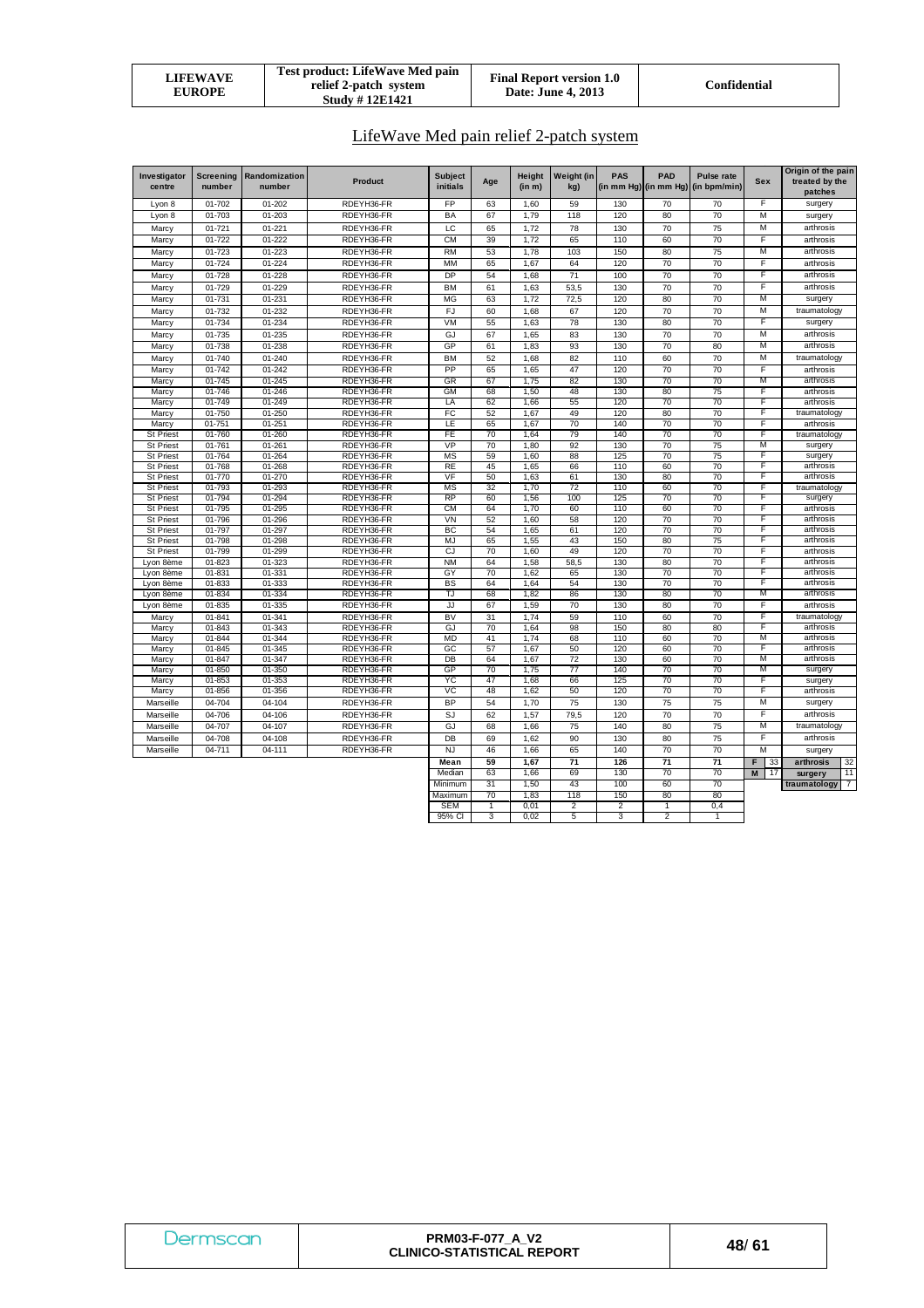| LIFEWAVE<br><b>EUROPE</b> | Test product: LifeWave Med pain<br>relief 2-patch system<br><b>Study #12E1421</b> | <b>Final Report version 1.0</b><br><b>Date: June 4, 2013</b> | Confidential |
|---------------------------|-----------------------------------------------------------------------------------|--------------------------------------------------------------|--------------|
|---------------------------|-----------------------------------------------------------------------------------|--------------------------------------------------------------|--------------|

Placebo of 2-patch system

| Investigator<br>centre               | <b>Screening</b><br>number | Randomization<br>number | <b>Product</b>           | <b>Subject</b><br>initials | Age      | Height<br>(in m) | Weight (in<br>kg) | PAS<br>(in mm Hg) $($ in mm Hg) | <b>PAD</b>              | Pulse rate<br>(in bpm/min) | Sex     | Origin of the pain<br>treated by the<br>patches |
|--------------------------------------|----------------------------|-------------------------|--------------------------|----------------------------|----------|------------------|-------------------|---------------------------------|-------------------------|----------------------------|---------|-------------------------------------------------|
| Lyon 8                               | $01 - 701$                 | $01 - 201$              | RDEYH38-FR               | TJ                         | 67       | 1,63             | 74                | 130                             | 50                      | 70                         | F       | surgery                                         |
| Lyon 8                               | 01-704                     | $01 - 204$              | RDEYH38-FR               | <b>BS</b>                  | 58       | 1,60             | 68                | 120                             | 70                      | 70                         | F       | surgery                                         |
| Marcy                                | $01 - 725$                 | $01 - 225$              | RDEYH38-FR               | ΤE                         | 65       | 1,60             | 55                | 140                             | 70                      | 70                         | F       | arthrosis                                       |
| Marcy                                | 01-726                     | 01-226                  | RDEYH38-FR               | CH                         | 69       | 1,60             | 55                | 140                             | 70                      | 75                         | F       | arthrosis                                       |
| Marcy                                | 01-727                     | 01-227                  | RDEYH38-FR               | <b>SM</b>                  | 68       | 1,63             | 60                | 140                             | 70                      | 75                         | F       | arthrosis                                       |
| Marcy                                | 01-730                     | 01-230                  | RDEYH38-FR               | VM                         | 45       | 1,58             | 79                | 140                             | 70                      | 75                         | F       | arthrosis                                       |
| Marcy                                | 01-733                     | 01-233                  | RDEYH38-FR               | π                          | 35       | 1,72             | 69                | 120                             | 70                      | 70                         | F       | surgery                                         |
| Marcy                                | 01-736                     | 01-236                  | RDEYH38-FR               | GL                         | 67       | 1,59             | 73                | 140                             | 90                      | 80                         | F       | surgery                                         |
| Marcy                                | 01-737                     | 01-237                  | RDEYH38-FR               | CA                         | 66       | 1,65             | 100               | 130                             | 80                      | 80                         | F       | surgery                                         |
| Marcy                                | 01-739                     | 01-239                  | RDEYH38-FR               | BN                         | 65       | 1,76             | 84                | 120                             | 70                      | 70                         | М       | surgery                                         |
| Marcy                                | $01 - 741$                 | $01 - 241$              | RDEYH38-FR               | <b>BZ</b>                  | 68       | 1,58             | 84                | 140                             | 80                      | 75                         | F       | arthrosis                                       |
| Marcy                                | 01-743                     | $01 - 243$              | RDEYH38-FR               | <b>DM</b>                  | 61       | 1,66             | 84                | 130                             | 70                      | $\overline{70}$            | F       | surgery                                         |
| Marcy                                | 01-744                     | 01-244                  | RDEYH38-FR               | GY                         | 69       | 1,56             | 64                | 130                             | 70                      | 75                         | F       | traumatology                                    |
| Marcy                                | 01-747                     | 01-247                  | RDEYH38-FR               | ВC                         | 69       | 1.70             | 75                | 130                             | 70                      | 70                         | F       | arthrosis                                       |
| Marcy                                | 01-748                     | $01 - 248$              | RDEYH38-FR               | <b>RM</b>                  | 51       | 1,65             | 85                | 130                             | 70                      | 70                         | F       | arthrosis                                       |
| Marcy                                | $01 - 752$                 | $01 - 252$              | RDEYH38-FR               | DV                         | 44       | 1,68             | 64                | 120                             | 70                      | 70                         | F       | arthrosis                                       |
| Marcy                                | $01 - 753$                 | $01 - 253$              | RDEYH38-FR               | РC                         | 70       | 1,66             | 57                | 120                             | 70                      | 70                         | F       | arthrosis                                       |
| <b>St Priest</b>                     | 01-762                     | $01 - 262$              | RDEYH38-FR               | BA                         | 70       | 1,58             | 88                | 130                             | 70                      | 70                         | F       | arthrosis                                       |
| <b>St Priest</b>                     | 01-763                     | 01-263                  | RDEYH38-FR               | <b>GB</b>                  | 47       | 1,60             | 120               | 130                             | 70                      | 70                         | F<br>М  | surgery                                         |
| <b>St Priest</b><br><b>St Priest</b> | 01-765<br>01-766           | 01-265<br>01-266        | RDEYH38-FR<br>RDEYH38-FR | AM<br><b>RB</b>            | 49<br>70 | 1,67<br>1,50     | 88<br>83          | 140<br>150                      | 70<br>80                | 80<br>$\overline{75}$      | F       | arthrosis<br>arthrosis                          |
| <b>St Priest</b>                     | 01-767                     | $01 - 267$              | RDEYH38-FR               | BJ                         | 43       | 1,80             | 82                | 130                             | 70                      | 70                         | М       | surgery                                         |
| <b>St Priest</b>                     | 01-769                     | 01-269                  | RDEYH38-FR               | GH                         | 64       | 1.60             | 63.5              | 150                             | 80                      | 90                         | F       | traumatology                                    |
| <b>St Priest</b>                     | 01-790                     | 01-290                  | RDEYH38-FR               | VJ                         | 70       | 1,56             | 82                | 140                             | 70                      | 80                         | F       | surgery                                         |
| St Priest                            | 01-791                     | 01-291                  | RDEYH38-FR               | CA                         | 69       | 1,53             | 57                | 130                             | 75                      | 75                         | F       | arthrosis                                       |
| <b>St Priest</b>                     | 01-792                     | 01-292                  | RDEYH38-FR               | OR                         | 70       | 1,54             | 62                | 130                             | 70                      | 70                         | F       | surgery                                         |
| Lyon 8ème                            | 01-820                     | 01-320                  | RDEYH38-FR               | $_{\rm cc}$                | 51       | 1,69             | 58                | 120                             | 70                      | 70                         | F       | surgery                                         |
| Lyon 8ème                            | $01 - 821$                 | $01 - 321$              | RDEYH38-FR               | FS                         | 70       | 1.60             | 65                | 120                             | 70                      | 75                         | F       | surgery                                         |
| Lyon 8ème                            | 01-822                     | 01-322                  | RDEYH38-FR               | TA                         | 61       | 1,62             | 57                | 140                             | 80                      | 75                         | F       | surgery                                         |
| Lyon 8ème                            | $01 - 824$                 | $01 - 324$              | RDEYH38-FR               | GF                         | 49       | 1,70             | 69                | 100                             | 60                      | 70                         | F       | surgery                                         |
| Lyon 8ème                            | $01 - 825$                 | 01-325                  | RDEYH38-FR               | GM<br>VY                   | 67<br>57 | 1,53             | 46<br>58          | 120                             | 70<br>70                | 70<br>70                   | F<br>F  | surgery                                         |
| Lyon 8ème<br>Lyon 8ème               | 01-826<br>$01 - 827$       | 01-326<br>01-327        | RDEYH38-FR<br>RDEYH38-FR | BB                         | 59       | 1,55<br>1,75     | 105               | 110<br>140                      | 80                      | 70                         | М       | surgery<br>arthrosis                            |
| Lyon 8ème                            | 01-828                     | 01-328                  | RDEYH38-FR               | BA                         | 52       | 1,57             | 75                | 130                             | 70                      | 70                         | F       | surgery                                         |
| Lyon 8ème                            | 01-829                     | 01-329                  | RDEYH38-FR               | GS                         | 64       | 1,65             | 60                | 100                             | 60                      | 70                         | F       | arthrosis                                       |
| Lyon 8ème                            | 01-830                     | 01-330                  | RDEYH38-FR               | LM                         | 67       | 1,74             | 65                | 120                             | 70                      | 70                         | F       | surgery                                         |
| Lyon 8ème                            | 01-832                     | 01-332                  | RDEYH38-FR               | PG                         | 70       | 1.61             | 57                | 110                             | 60                      | 70                         | F       | arthrosis                                       |
| Marcy                                | 01-840                     | 01-340                  | RDEYH38-FR               | MA                         | 69       | 1,65             | 60                | 130                             | 70                      | 70                         | F       | arthrosis                                       |
| Marcy                                | $01 - 842$                 | $01 - 342$              | RDEYH38-FR               | TY                         | 62       | 1,56             | 72                | 110                             | 60                      | 70                         | F       | traumatology                                    |
| Marcy                                | 01-846                     | 01-346                  | RDEYH38-FR               | <b>RC</b>                  | 33       | 1.65             | 60                | 110                             | 60                      | 60                         | F       | surgery                                         |
| Marcy                                | 01-849                     | 01-349                  | RDEYH38-FR               | VP                         | 51       | 1.60             | 60                | 110                             | 60                      | 70                         | F       | arthrosis                                       |
| Marcy                                | $01 - 851$                 | $01 - 351$              | RDEYH38-FR               | TR                         | 53       | 1,74             | 67                | 110                             | 50                      | 70                         | E       | arthrosis                                       |
| Marcy                                | 01-852                     | 01-352                  | RDEYH38-FR               | TG                         | 69       | 1,80             | 73                | 120                             | 70                      | 70                         | М       | arthrosis                                       |
| Marcy                                | 01-854                     | 01-354                  | RDEYH38-FR               | SJ                         | 47       | 1,65             | 75                | 120                             | 70                      | 70                         | F       | arthrosis                                       |
| Marcy                                | 01-855                     | 01-355                  | RDEYH38-FR               | GG                         | 53       | 1,68             | 87,5              | 140                             | 70                      | 80                         | F       | surgery                                         |
| Marseille                            | 04-702                     | 04-102                  | RDEYH38-FR               | ZS                         | 57       | 1,77             | 98                | 120                             | 70                      | 70                         | М       | surgery                                         |
| Marseille                            | 04-703                     | 04-103                  | RDEYH38-FR               | TD                         | 40       | 1,82             | 72                | 120                             | 75                      | 75                         | М       | arthrosis                                       |
| Marseille                            | 04-705                     | 04-105                  | RDEYH38-FR               | <b>SK</b>                  | 31       | 1,70             | 55                | 110                             | 60                      | 60                         | М       | traumatology                                    |
| Marseille                            | 04-709                     | 04-109                  | RDEYH38-FR               | <b>DM</b>                  | 48       | 1,70             | 77                | 120                             | 70                      | 75                         | М       | surgery                                         |
| Marseille                            | 04-710                     | 04-110                  | RDEYH38-FR               | BL                         | 69       | 1,70             | $\overline{72}$   | 130                             | 70                      | $\overline{70}$            | М       | surgery                                         |
|                                      |                            |                         |                          | Mean                       | 59       | 1,65             | 72                | 126                             | 70                      | 72                         | F<br>40 | 22<br>arthrosis                                 |
|                                      |                            |                         |                          | Median                     | 63       | 1,65             | 71                | 130                             | 70                      | 70                         | M<br>10 | 24<br>surgery                                   |
|                                      |                            |                         |                          | Minimum                    | 31       | 1,50             | 46                | 100                             | 50                      | 60                         |         | $\overline{4}$<br>traumatology                  |
|                                      |                            |                         |                          | Maximum<br><b>SEM</b>      | 70<br>2  | 1,82<br>0,01     | 120<br>2          | 150<br>2                        | 90<br>1                 | 90<br>$\overline{1}$       |         |                                                 |
|                                      |                            |                         |                          | 95% CI                     | 3        | 0,02             | 4                 | 3                               | $\overline{\mathbf{c}}$ | $\mathbf{1}$               |         |                                                 |
|                                      |                            |                         |                          |                            |          |                  |                   |                                 |                         |                            |         |                                                 |

| Dermscan | <b>PRM03-F-077 A V2</b><br><b>CLINICO-STATISTICAL REPORT</b> | 49/61 |
|----------|--------------------------------------------------------------|-------|
|----------|--------------------------------------------------------------|-------|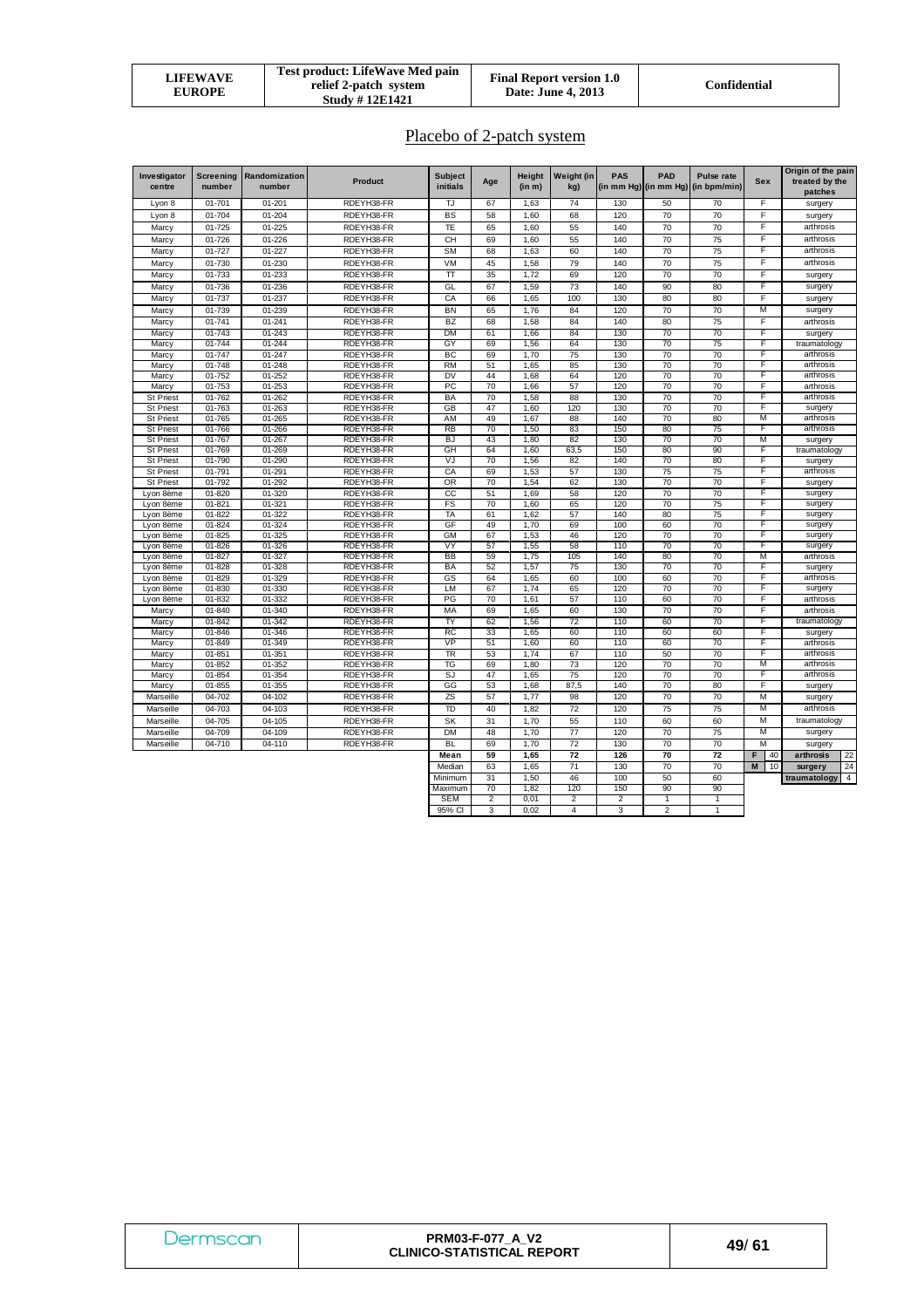| LIFEWAVE<br><b>EUROPE</b> | <b>Test product: LifeWave Med pain</b><br>relief 2-patch system<br><b>Study #12E1421</b> | <b>Final Report version 1.0</b><br>Date: June 4, 2013 | Confidential |
|---------------------------|------------------------------------------------------------------------------------------|-------------------------------------------------------|--------------|
|---------------------------|------------------------------------------------------------------------------------------|-------------------------------------------------------|--------------|

# *16.2.4.2 Medical history*

| <b>Screening</b><br>number | Randomisation<br># | <b>Batch number</b> | Description of the medical history                                    | Date of beginning | Date of end or<br>ongoing |
|----------------------------|--------------------|---------------------|-----------------------------------------------------------------------|-------------------|---------------------------|
|                            |                    |                     | <b>RIGHT KNEE PROTHESIS</b>                                           | 01/10/2010        | 01/10/2010                |
| 01-701                     | $01 - 201$         | RDEYH38-FR          | LEFT KNEE PROTHESIS                                                   | 09/04/2012        | <b>ONGOING</b>            |
|                            |                    |                     | <b>HYPOTHYROIDISM</b>                                                 | 01/01/1992        | <b>ONGOING</b>            |
|                            |                    |                     | <b>HYPERTENSION</b>                                                   | 01/01/2002        | <b>ONGOING</b>            |
|                            |                    |                     | SURGERY OF RIGHT SHOULDER ROTATOR CUFF                                | 01/01/2002        | <b>ONGOING</b>            |
| 01-702                     | 01-202             | RDEYH36-FR          | SECOND SURGERY OF RIGHT SHOULDER ROTATOR CUFF                         | 03/26/2012        | <b>ONGOING</b>            |
|                            |                    |                     | THIRD SURGERY OF RIGHT SHOULDER ROTATOR CUFF                          | 07/07/2012        | <b>ONGOING</b>            |
| 01-703                     | 01-203             | RDEYH36-FR          | SURGERY OF RIGHT HUMERAL FRACTURE (HALF-<br>PROTHESIS)                | 09/30/12          | <b>ONGOING</b>            |
|                            |                    |                     | LEFT MASTECTOMY (CANCER)                                              | 01/01/2007        | <b>ONGOING</b>            |
| 01-704                     | $01 - 204$         | RDEYH38-FR          | LEFT HIP PROTHESIS                                                    | 01/01/2008        | 01/01/2008                |
|                            |                    |                     | RIGHT HIP PROTHESIS (FALL)                                            | 01/01/2009        | <b>ONGOING</b>            |
|                            |                    |                     | RIGHT SHOULDER PAIN (POST-FALL)                                       | 09/01/2012        | <b>ONGOING</b>            |
|                            |                    |                     | NUCLEOUS PULPOSUS HERNIATION L5S1 SURGERY                             | 01/01/1989        | 01/01/1989                |
|                            |                    |                     | NUCLEOUS PULPOSUS HERNIATION L4L5 SURGERY                             | 01/01/1989        | 01/01/1989                |
| 01-721                     | $01 - 221$         | RDEYH36-FR          | DIFFUSE POLYARTHROPATHY AND SEVERE LUMBAR<br>SPONDYLOSIS              | 01/01/2000        | <b>ONGOING</b>            |
|                            |                    |                     | <b>HYPOTHYROIDISM</b>                                                 | 01/01/2002        | <b>ONGOING</b>            |
| 01-722                     | 01-222             | RDEYH36-FR          | CERVICAL ARTHRITIS (HYPERALGESIA)                                     | 01/01/2010        | <b>ONGOING</b>            |
|                            |                    |                     | <b>CERVICAL ARTHRITIS</b>                                             | 01/01/2002        | <b>ONGOING</b>            |
|                            |                    |                     | <b>BILATERAL COXARTHRITIS</b>                                         | 01/01/2009        | <b>ONGOING</b>            |
| 01-723                     | 01-223             | RDEYH36-FR          | DISCOPATHY L4L5 AND L5S1 + LEFT NUCLEOUS<br>PULPOSUS HERNIATION L5S1  | 01/09/2012        | <b>ONGOING</b>            |
| 01-724                     | 01-224             | RDEYH36-FR          | BILATERAL SHOULDER TENDINOPATHY + LEFT SHOULDER<br><b>CAPSULITIS</b>  | 06/01/2012        | <b>ONGOING</b>            |
|                            |                    |                     | LEFT HIP PROTHESIS                                                    | 03/12/2012        | <b>ONGOING</b>            |
| 01-725                     | $01 - 225$         | RDEYH38-FR          | <b>HYPOTHYROIDISM</b>                                                 | 01/01/2011        | <b>ONGOING</b>            |
|                            |                    |                     | ROTATOR CUFF TENDINOPATHY                                             | 01/01/2012        | <b>ONGOING</b>            |
|                            |                    |                     | RIGHT HIP PROTHESIS                                                   | 12/03/2012        | <b>ONGOING</b>            |
| 01-726                     | $01 - 226$         | RDEYH38-FR          | LEFT HALLUX VALGUS SUGERY                                             | 01/01/2010        | 01/01/2010                |
|                            |                    |                     | LEFT GLUTEAL TENDINITIS                                               | 12/01/2011        | <b>ONGOING</b>            |
|                            |                    |                     | <b>RIGHT HIP PROTHESIS</b>                                            | 01/01/2008        | 01/01/2008                |
|                            |                    |                     | <b>RIGHT KNEE PROTHESIS</b>                                           | 01/01/2009        | 01/01/2009                |
| $01 - 727$                 | $01 - 227$         | RDEYH38-FR          | SURGERY OF RIGHT ROTATOR CUFF                                         | 01/01/2010        | 01/01/2010                |
|                            |                    |                     | LEFT KNEE PROTHESIS                                                   | 01/01/2011        | 01/01/2011                |
|                            |                    |                     | PARKINSON'S DISEASE                                                   | 01/01/2008        | <b>ONGOING</b>            |
|                            |                    |                     | POLYARTHROPATY (CERVICAL ARTHRITIS)                                   | 01/01/2008        | <b>ONGOING</b>            |
| 01-728                     | 01-228             | RDEYH36-FR          | RIGHT ANKLE ARTHRITIS                                                 | 01/01/2011        | <b>ONGOING</b>            |
|                            |                    |                     | LEFT HIP COXARTHRITIS                                                 | 02/01/2012        | <b>ONGOING</b>            |
| 01-729                     | 01-229             | RDEYH36-FR          | RIGHT CERVICOBRACHIAL NEURALGIA (CERVICAL<br><b>ARTHRITIS)</b>        | 01/01/2010        | <b>ONGOING</b>            |
|                            |                    |                     | <b>HEART TRANSPLANT</b>                                               | 01/01/2008        | <b>ONGOING</b>            |
|                            |                    |                     | <b>HISTERECTOMY</b>                                                   | 01/01/2011        | 01/01/2011                |
| 01-730                     | 01-230             | RDEYH38-FR          | <b>LEFT CRURALGIA</b>                                                 | 01/01/2011        | <b>ONGOING</b>            |
|                            |                    |                     | <b>DIABETES</b>                                                       | 01/01/2008        | <b>ONGOING</b>            |
|                            |                    |                     | <b>HYPERCHOLESTEROLEMIA</b>                                           | 01/01/2008        | <b>ONGOING</b>            |
|                            |                    |                     | <b>HYPERTENSION</b>                                                   | 01/01/2008        | <b>ONGOING</b>            |
|                            |                    |                     | TOTAL LEFT KNEE PROTHESIS                                             | 01/11/2010        | 01/11/2010                |
| 01-731                     | 01-231             | RDEYH36-FR          | TOTAL RIGHT KNEE PROTHESIS                                            | 11/20/2012        | <b>ONGOING</b>            |
|                            |                    |                     | LEFT CRUCIATE KNEE LIGAMENT SURGERY                                   | 01/01/1981        | 01/01/1981                |
| 01-732                     | 01-232             | RDEYH36-FR          | HEAD AND FACE TRAUMA (6 SURGERIES OF RIGHT HALF<br>FACE) SEVERE ALGIA | 08/21/03          | <b>ONGOING</b>            |
|                            |                    |                     | LEFT AND RIGHT HALLUX VALGUS SUGERY                                   | 01/01/1997        | <b>ONGOING</b>            |
| 01-733                     | 01-233             | RDEYH38-FR          | LEFT CRUCIATE KNEE LIGAMENT SURGERY                                   | 12/09/2012        | <b>ONGOING</b>            |
|                            |                    |                     | TOTAL RIGHT MASTECTOMY (CANCER)                                       | 05/05/2010        | 05/05/2010                |
| 01-734                     | 01-234             | RDEYH36-FR          | RIGHT BREAST RECONSTRUCTION AND LEFT BREAST<br><b>REDUCTION</b>       | 12/03/2012        | <b>ONGOING</b>            |
| 01-735                     | 01-235             | RDEYH36-FR          | RIGHT GONARTHROSIS (HYPERALGIC)                                       | 01/01/2005        | <b>ONGOING</b>            |
|                            |                    | RDEYH38-FR          | TOTAL RIGHT HIP PROTHESIS                                             | 12/03/2012        | <b>ONGOING</b>            |
| 01-736                     | 01-236             |                     | <b>HYPERTENSION</b>                                                   | 01/01/2003        | <b>ONGOING</b>            |

| <b>Dermscan</b> | <b>PRM03-F-077 A V2</b><br><b>CLINICO-STATISTICAL REPORT</b> | 50/61 |
|-----------------|--------------------------------------------------------------|-------|
|-----------------|--------------------------------------------------------------|-------|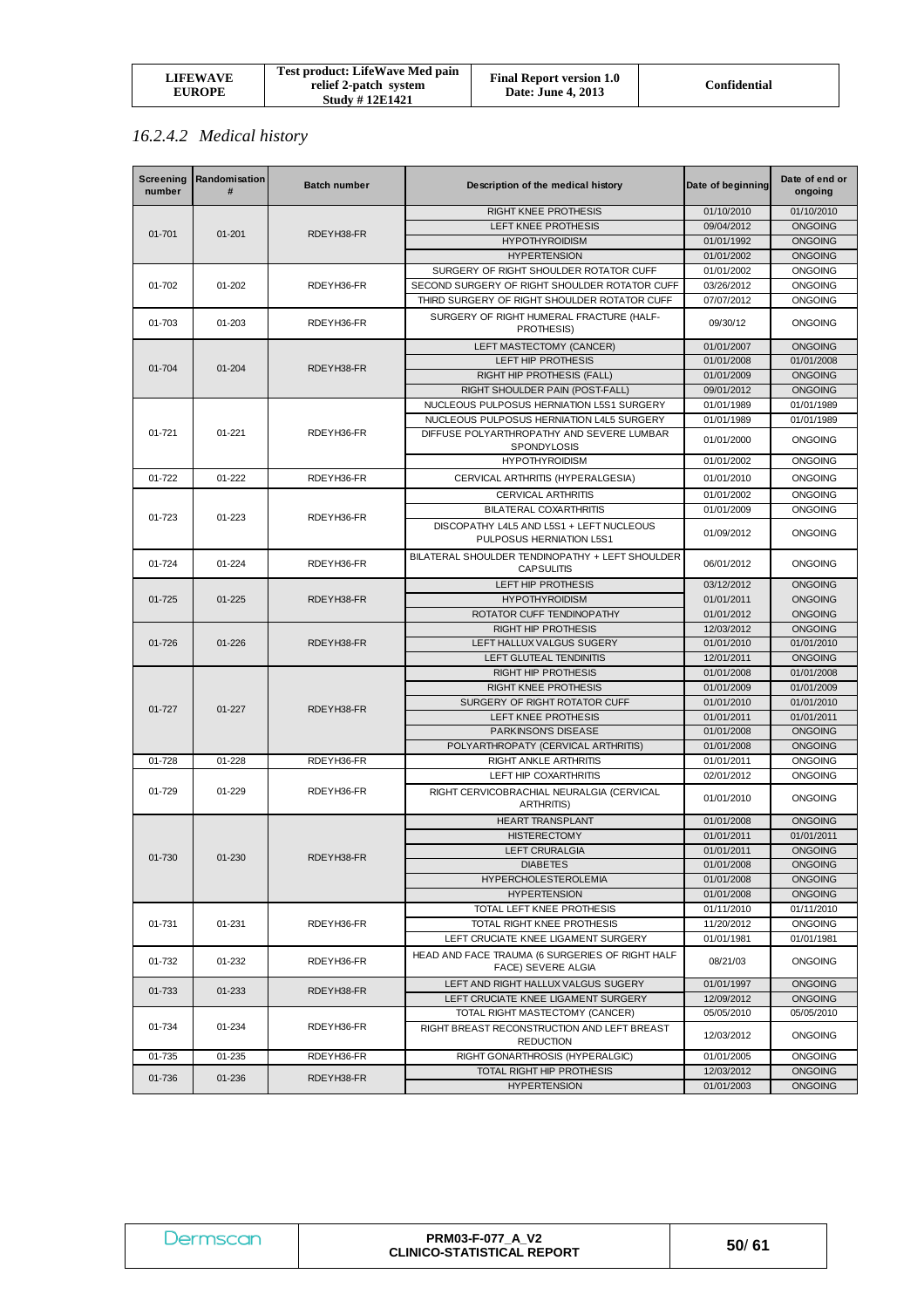| <b>Screening</b><br>number | Randomisation<br># | <b>Batch number</b> | Description of the medical history                                                                | Date of beginning        | Date of end or<br>ongoing        |
|----------------------------|--------------------|---------------------|---------------------------------------------------------------------------------------------------|--------------------------|----------------------------------|
|                            |                    |                     | LEFT KNEE PROTHESIS                                                                               | 01/01/2008               | 01/01/2008                       |
| 01-737                     | 01-237             | RDEYH38-FR          | <b>RIGHT KNEE PROTHESIS</b>                                                                       | 12/03/2012               | <b>ONGOING</b>                   |
|                            |                    |                     | RHIZOMELIC POLYARTHRITIS                                                                          | 01/05/2012               | <b>ONGOING</b>                   |
| 01-738                     | 01-238             | RDEYH36-FR          | RIGHT GONARTHROSIS (HYPERALGIC)                                                                   | 01/02/2011               | <b>ONGOING</b>                   |
|                            |                    |                     | LEFT LUMBAR PAIN + LEFT SCIATICA                                                                  | 01/01/2012               | <b>ONGOING</b>                   |
| 01-739                     | 01-239             | RDEYH38-FR          | LEFT KNEE PROTHESIS                                                                               | 12/03/2012               | <b>ONGOING</b>                   |
|                            |                    |                     | ACUTE LUMBAR PAIN (CAR ACCIDENT ON 2006)                                                          | 01/01/2012               | <b>ONGOING</b>                   |
| 01-740                     | 01-240             | RDEYH36-FR          | CAR ACCIDENT (2006): PELVIS FRACTURE +<br>SPLENECTOMY + LUMBAR AND THORACIC TRAUMA                | 01/01/2006               | <b>ONGOING</b>                   |
|                            |                    |                     | FRACTURE OF LEFT FEMORAL NECK                                                                     | 11/21/2012               | <b>ONGOING</b>                   |
| 01-741                     | $01 - 241$         | RDEYH38-FR          | TUMORECTOMY OF LEFT BREAST                                                                        | 01/01/2011               | 01/01/2011                       |
|                            |                    |                     | RIGHT SHOULDER ARTHRITIS                                                                          | 09/01/2012               | <b>ONGOING</b>                   |
| 01-742                     | 01-242             | RDEYH36-FR          | SEVERE ARTHRITIS LUMBAR (HYPERALGESIA)                                                            | 11/15/2012               | <b>ONGOING</b>                   |
| 01-743                     | 01-243             | RDEYH38-FR          | LEFT ANKLE PROTHESIS                                                                              | 09/18/2012               | <b>ONGOING</b>                   |
|                            |                    |                     | <b>RIGHT KNEE PROTHESIS</b>                                                                       | 01/22/2013               |                                  |
|                            |                    |                     | PAIN LUMBAR (FRACTURE OF L2)                                                                      | 03/27/2012               | <b>ONGOING</b>                   |
| 01-744                     | 01-244             | RDEYH38-FR          | <b>HIATUS HERNIA</b>                                                                              | 07/01/2010               | 07/01/2010                       |
|                            |                    |                     | <b>HYPERTENSION</b>                                                                               | 01/01/2003               | <b>ONGOING</b>                   |
| 01-745                     | 01-245             | RDEYH36-FR          | RIGHT GONARTHROSIS (HYPERALGIC MENISCECTOMY)                                                      | 01/01/1993               | <b>ONGOING</b>                   |
| 01-746                     | 01-246             | RDEYH36-FR          | ATHRITIS AND RIGHT ELBOW TENDINOPATHY                                                             | 12/01/2012               | <b>ONGOING</b>                   |
|                            |                    |                     | <b>HYPERTENSION</b>                                                                               | 01/01/2008               |                                  |
|                            |                    |                     | SEVERE CERVICAL ARTHRITIS                                                                         | 01/01/2013               | <b>ONGOING</b>                   |
| 01-747                     | $01 - 247$         | RDEYH38-FR          | LEFT KNEE PROTHESIS                                                                               | 10/01/2006               | 10/01/2006                       |
|                            |                    |                     | <b>HYPERTENSION</b>                                                                               | 01/01/2002               | <b>ONGOING</b>                   |
|                            |                    |                     | <b>HYPERCHOLESTEROLEMIA</b>                                                                       | 01/01/2002               |                                  |
|                            |                    |                     | BILATERAL TIBIAL OSTEOTOMY                                                                        | 01/01/1983               | 01/01/1983                       |
| 01-748                     | 01-248             | RDEYH38-FR          | BILATERAL HALLUX VALGUS SURGERY                                                                   | 01/01/2004               | 01/01/2004                       |
|                            |                    |                     | <b>BILATERAL GONARTHROSIS</b>                                                                     | 01/01/2006               | <b>ONGOING</b>                   |
| 01-749                     | 01-249             | RDEYH36-FR          | <b>RIGHT HIP TENDINITIS</b>                                                                       | 09/01/2012               | <b>ONGOING</b>                   |
| 01-750                     | 01-250             | RDEYH36-FR          | CERVICAL ARTHRISIS + CERVICOBRACHIAL NEURALGIA                                                    | 01/01/2013               | <b>ONGOING</b>                   |
|                            |                    |                     | RIGHT SHOULDER ARTHRITIS                                                                          | 01/01/2010               | <b>ONGOING</b>                   |
| 01-751                     | $01 - 251$         | RDEYH36-FR          | <b>BILATERAL GONARTHROSIS</b>                                                                     | 01/01/2010               | <b>ONGOING</b>                   |
| 01-752                     | $01 - 252$         | RDEYH38-FR          | <b>OSTEOPOROSIS</b><br><b>BACK ARTHRITIS</b>                                                      | 01/01/2010<br>01/01/2012 | <b>ONGOING</b><br><b>ONGOING</b> |
| 01-753                     | 01-253             | RDEYH38-FR          | POLYARTHROPATY                                                                                    | 01/01/1983               | <b>ONGOING</b>                   |
|                            |                    |                     | LEFT KNEE PROTHESIS                                                                               | 12/04/2012               |                                  |
| 01-760                     | 01-260             | RDEYH36-FR          | RIGHT KNEE PROTHESIS (1st)                                                                        | 01/01/2011               | <b>ONGOING</b>                   |
|                            |                    |                     | RIGHT KNEE PROTHESIS (2nde)                                                                       | 02/01/2012               |                                  |
|                            |                    |                     | LEFT KNEE PROTHESIS                                                                               | 02/20/2013               | <b>ONGOING</b>                   |
| 01-761                     | $01 - 261$         | RDEYH36-FR          | PROSTATIC RESECTION                                                                               | 01/01/2009               | 01/01/2009                       |
|                            |                    |                     | <b>DIABETES</b>                                                                                   | 01/01/2001               | <b>ONGOING</b>                   |
|                            |                    |                     | RIGHT ANKLE FRACTURE : OSTEOSYNTHESIS                                                             | 12/24/2012               |                                  |
| 01-762                     | 01-262             | RDEYH38-FR          | SEVERE CERVICAL ARTHRITIS                                                                         | 01/01/2000               | <b>ONGOING</b>                   |
|                            |                    |                     | BILATERAL PAINFUL SHOULDER (PERIARTHRITIS)                                                        | 02/01/2013               |                                  |
|                            |                    |                     | <b>RIGHT KNEE GONARTHROSIS</b>                                                                    | 01/01/2011               |                                  |
|                            |                    |                     | NARROW LUMBAR CANAL OPERATION + NUCLEUS<br>PULPOSUS HERNIATION L4L5-L5S1 SURGERY                  | 12/19/2007               | 12/19/2007                       |
| 01-763                     | 01-263             | RDEYH38-FR          | RETURN OF NARROW LUMBAR CANAL OPERATION +<br>NUCLEUS PULPOSUS HERNIATION L4L5-L5S1<br>ARTHRODESIS | 12/20/2012               | <b>ONGOING</b>                   |
|                            |                    |                     | LUMBAR SPINE OSTEOSYNTHESIS + NARROW VERTEBRAL                                                    | 02/12/2013               |                                  |
| 01-764                     | 01-264             | RDEYH36-FR          | CANAL                                                                                             |                          | <b>ONGOING</b>                   |
|                            |                    |                     | <b>DIABETES</b><br><b>HYPERCHOLESTEROLEMIA</b>                                                    | 01/01/1999               |                                  |
| 01-765                     | 01-265             | RDEYH38-FR          | <b>CERVICAL ARTHRITIS</b>                                                                         | 01/01/2013               | <b>ONGOING</b>                   |
| 01-766                     | 01-266             | RDEYH38-FR          | <b>RIGHT KNEE PROTHESIS</b><br>12/07/2012                                                         |                          | <b>ONGOING</b>                   |
|                            |                    |                     | <b>DIABETES</b><br>01/01/2005                                                                     |                          |                                  |
| 01-767                     | 01-267             | RDEYH38-FR          | RIGHT PATELLA FRACTURE AND CRUCIATE KNEE<br><b>LIGAMENTS SURGERY</b>                              | 01/25/2013               | ONGOING                          |

| <i><b>Dermscan</b></i> | <b>PRM03-F-077 A V2</b><br><b>CLINICO-STATISTICAL REPORT</b> | 51/61 |
|------------------------|--------------------------------------------------------------|-------|
|------------------------|--------------------------------------------------------------|-------|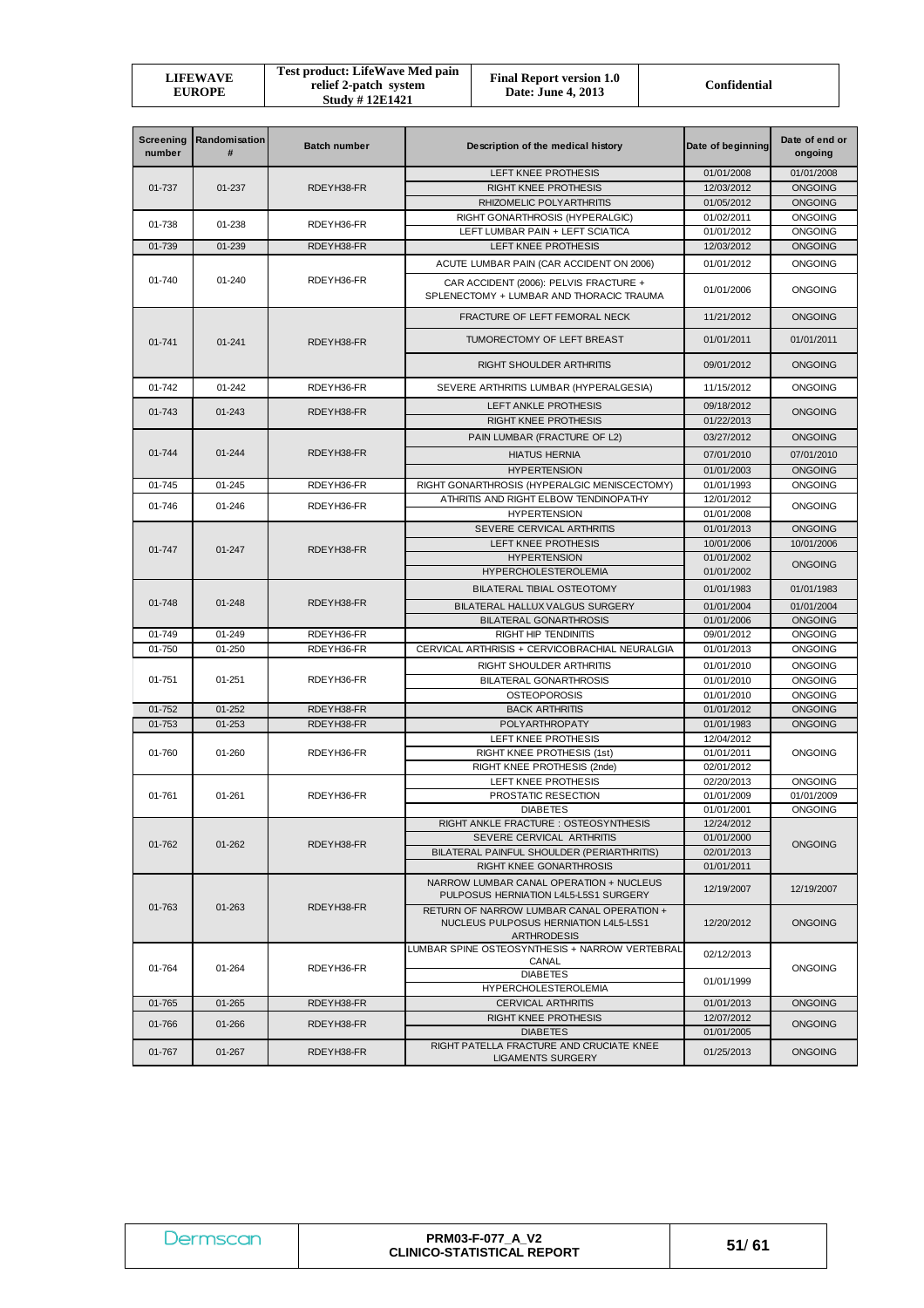| LIFEWAVE<br><b>EUROPE</b> | <b>Test product: LifeWave Med pain</b><br>relief 2-patch system<br><b>Study #12E1421</b> | <b>Final Report version 1.0</b><br>Date: June 4, 2013 | Confidential |
|---------------------------|------------------------------------------------------------------------------------------|-------------------------------------------------------|--------------|
|---------------------------|------------------------------------------------------------------------------------------|-------------------------------------------------------|--------------|

| <b>Screening</b><br>number | Randomisation<br># | <b>Batch number</b> | Description of the medical history                                                                                         | Date of beginning               | Date of end or<br>ongoing        |  |
|----------------------------|--------------------|---------------------|----------------------------------------------------------------------------------------------------------------------------|---------------------------------|----------------------------------|--|
| 01-768                     | 01-268             | RDEYH36-FR          | RHEUMATOID ARTHRITIS                                                                                                       | 01/01/1998                      | <b>ONGOING</b>                   |  |
| 01-769                     | 01-269             | RDEYH38-FR          | SEVERE GIBBOSITY - VERTEBRAL COMPRESSION                                                                                   | 01/01/2000                      | <b>ONGOING</b>                   |  |
| 01-770                     | 01-270             | RDEYH36-FR          | PAINFUL SHOULDER (PERIARTHRITIS)                                                                                           | 11/01/2012                      | <b>ONGOING</b>                   |  |
|                            |                    |                     | CHRONIC DEPRESSION                                                                                                         | 01/01/2000                      |                                  |  |
|                            |                    |                     | <b>RIGHT KNEE PROTHESIS</b>                                                                                                | 01/20/2013                      | <b>ONGOING</b>                   |  |
|                            |                    | LEFT KNEE PROTHESIS | 02/21/2012                                                                                                                 | 02/21/2012                      |                                  |  |
| 01-790                     | $01 - 290$         | RDEYH38-FR          | CATARACT OPERATION                                                                                                         | 01/01/2012                      | 01/01/2012                       |  |
|                            |                    |                     | <b>HYPERTENSION</b>                                                                                                        | 01/01/2000                      |                                  |  |
|                            |                    |                     | <b>DIABETES</b>                                                                                                            | 01/01/2005                      | <b>ONGOING</b>                   |  |
|                            |                    |                     | <b>HYPERCHOLESTEROLEMIA</b>                                                                                                | 01/01/2005                      |                                  |  |
|                            |                    |                     | LEFT PAINFUL SHOULDER                                                                                                      | 01/25/2013                      |                                  |  |
| 01-791                     | $01 - 291$         | RDEYH38-FR          | <b>HYPERTENSION</b>                                                                                                        | 01/01/2009                      | <b>ONGOING</b>                   |  |
|                            |                    |                     | <b>HYPERCHOLESTEROLEMIA</b>                                                                                                | 01/01/2004                      |                                  |  |
|                            |                    |                     | NUCLEUS PULPOSUS HERNIATION L4L5 SURGERY                                                                                   | 02/26/2013                      |                                  |  |
| 01-792                     | 01-292             | RDEYH38-FR          | NUCLEUS PULPOSUS HERNIATION L5S1 SURGERY                                                                                   | 01/01/1998                      | <b>ONGOING</b>                   |  |
|                            |                    |                     | <b>HYPOTHYROIDISM</b>                                                                                                      | 01/01/2000                      |                                  |  |
|                            |                    |                     | <b>HYPERTENSION</b>                                                                                                        | 01/01/2000                      |                                  |  |
| 01-793                     | 01-293             | RDEYH36-FR          | MOTORBIKE ACCIDENT: RIGHT TIBIAL INTERCONDYLAR<br>FRACTURE + RIGHT SHINBONE FRACTURE + CRUCIATE<br><b>LIGAMENT RUPTURE</b> | 06/16/2012                      | <b>ONGOING</b>                   |  |
|                            |                    |                     | LEFT KNEE PROTHESIS SURGERY                                                                                                | 10/22/2012                      | <b>ONGOING</b>                   |  |
| 01-794                     | 01-294             | RDEYH36-FR          | RIGHT KNEE PROTHESIS SURGERY                                                                                               | 05/05/2012                      | 05/05/2012                       |  |
|                            |                    |                     | <b>DIABETES</b>                                                                                                            | 01/01/1998                      | <b>ONGOING</b>                   |  |
|                            |                    |                     | <b>HYPERTENSION</b>                                                                                                        | 01/01/1998                      | <b>ONGOING</b>                   |  |
| 01-795                     | 01-295             | RDEYH36-FR          | SEVERE CERVICAL ARTHRITIS                                                                                                  | 01/01/2010                      | <b>ONGOING</b>                   |  |
|                            |                    |                     | <b>HYPERTENSION</b>                                                                                                        | 01/01/2000                      |                                  |  |
| 01-796                     | 01-296             | RDEYH36-FR          | RHEUMATOID ARTHRITIS                                                                                                       | 01/01/2009                      | <b>ONGOING</b>                   |  |
| 01-797                     |                    |                     |                                                                                                                            | <b>BONE MYELOMA (REMISSION)</b> | 04/01/2012                       |  |
|                            | 01-297             | RDEYH36-FR          | LEFT RIBS FRACTURE                                                                                                         | 03/19/2013                      | <b>ONGOING</b>                   |  |
|                            |                    |                     | DIFFUSE POLYARTHROPATHY                                                                                                    | 01/01/2010                      |                                  |  |
| 01-798                     | 01-298             | RDEYH36-FR          | SEVERE POLYARTHROPATHY                                                                                                     | 01/01/2000                      | <b>ONGOING</b>                   |  |
|                            |                    |                     | MENINGIOMA IN D12 OPERATION                                                                                                | 04/01/2000                      |                                  |  |
|                            |                    |                     | CERVICAL ARTHROSIS + LEFT CERVICOBRACHIAL                                                                                  | 03/01/2013                      |                                  |  |
| 01-799                     | 01-299             | RDEYH36-FR          | <b>NEURALGIA</b>                                                                                                           |                                 | <b>ONGOING</b>                   |  |
|                            |                    |                     | <b>HYPERTENSION</b>                                                                                                        | 01/01/2011                      |                                  |  |
| 01-820                     | 01-320             | RDEYH38-FR          | SURGERY ON RIGHT CARPAL TUNNEL (RESIDUAL PAIN)                                                                             | 02/13/2007                      | <b>ONGOING</b><br><b>ONGOING</b> |  |
|                            |                    |                     | RIGHT DUPUYTREN SURGERY (RESIDUAL PAIN)<br>LEFT HIP PROTHESIS                                                              | 12/08/2009<br>02/01/2011        | 02/01/2011                       |  |
| $01 - 821$                 | 01-321             | RDEYH38-FR          | <b>RIGHT HIP PROTHESIS</b>                                                                                                 | 02/28/2013                      | <b>ONGOING</b>                   |  |
|                            |                    |                     | ANEURYSM OPERATION                                                                                                         | 12/11/2007                      | 12/11/2007                       |  |
| 01-822                     | 01-322             | RDEYH38-FR          | SURGERY OF RIGHT SHOULDER ROTATOR CUFF                                                                                     | 01/03/2013                      | <b>ONGOING</b>                   |  |
|                            |                    |                     | SEVERE CERVICAL ARTHRITIS                                                                                                  | 01/01/2000                      |                                  |  |
| 01-823                     | 01-323             | RDEYH36-FR          | <b>HYPERTENSION</b>                                                                                                        | 01/01/2011                      | <b>ONGOING</b>                   |  |
|                            |                    |                     | LEFT HAND TENDON RUPTURE AND FRACTURE                                                                                      |                                 |                                  |  |
| 01-824                     | 01-324             | RDEYH38-FR          | OPERATION (AFTER-EFFECTS PAIN)                                                                                             | 11/07/2012                      | <b>ONGOING</b>                   |  |
|                            |                    |                     | LEFT FOOT MULTIPLE FRACTURE (AFTER-EFFECTS PAIN)                                                                           | 07/28/2012                      |                                  |  |
|                            |                    |                     | <b>RIGHT KNEE PROTHESIS</b>                                                                                                | 03/05/2013                      | <b>ONGOING</b>                   |  |
|                            |                    |                     | RIGHT LEG OSTEOTOMY                                                                                                        | 01/01/2001                      | 01/01/2001                       |  |
| 01-825                     | $01 - 325$         | RDEYH38-FR          | LEFT HIP PROTHESIS                                                                                                         | 01/01/2002                      | 01/01/2002                       |  |
|                            |                    |                     | RIGHT ANKLE PAIN (ARTHRITIS) SINCE RIGHT KNEE<br><b>PTOTHESIS</b>                                                          | 03/05/2013                      | <b>ONGOING</b>                   |  |
| 01-826                     | 01-326             | RDEYH38-FR          | LEFT SHOULDER TENDON OPERATION                                                                                             | 01/29/2013                      | <b>ONGOING</b>                   |  |
|                            |                    |                     | <b>HYPERCHOLESTEROLEMIA</b>                                                                                                | 10/01/2012                      |                                  |  |
|                            |                    |                     | SURGERY OF RIGHT THIGHBONE FRACTURE                                                                                        | 11/10/2012                      | <b>ONGOING</b>                   |  |
| 01-827                     | 01-327             | RDEYH38-FR          | RIGHT KNEE PROTHESIS                                                                                                       | 01/01/2010                      | 01/01/2010                       |  |
|                            |                    |                     | <b>DIABETES</b>                                                                                                            | 01/01/1998                      | <b>ONGOING</b>                   |  |
|                            |                    |                     | <b>LUMBAGO</b>                                                                                                             | 11/10/2012                      | <b>ONGOING</b>                   |  |
| 01-828                     | 01-328             | RDEYH38-FR          | RIGHT KNEE PROTHESIS                                                                                                       | 03/28/2013                      | <b>ONGOING</b>                   |  |
|                            |                    |                     | <b>GASTRITIS ULCER</b>                                                                                                     | 04/02/2013                      |                                  |  |
| 01-829                     | 01-329             | RDEYH38-FR          | RIGHT FOOT FRACTURE<br>OPERATED RIGHT ELBOW FRACTURE                                                                       | 01/16/2013                      | <b>ONGOING</b>                   |  |
| 01-830                     | 01-330             | RDEYH38-FR          | LEFT KNEE TOTAL PROTHESIS                                                                                                  | 03/13/2013                      | ONGOING                          |  |
|                            |                    |                     | RIGHT GONARTHROSIS                                                                                                         | 01/01/2010                      |                                  |  |

| Dermscan | <b>PRM03-F-077 A V2</b><br><b>CLINICO-STATISTICAL REPORT</b> | 52/61 |
|----------|--------------------------------------------------------------|-------|
|----------|--------------------------------------------------------------|-------|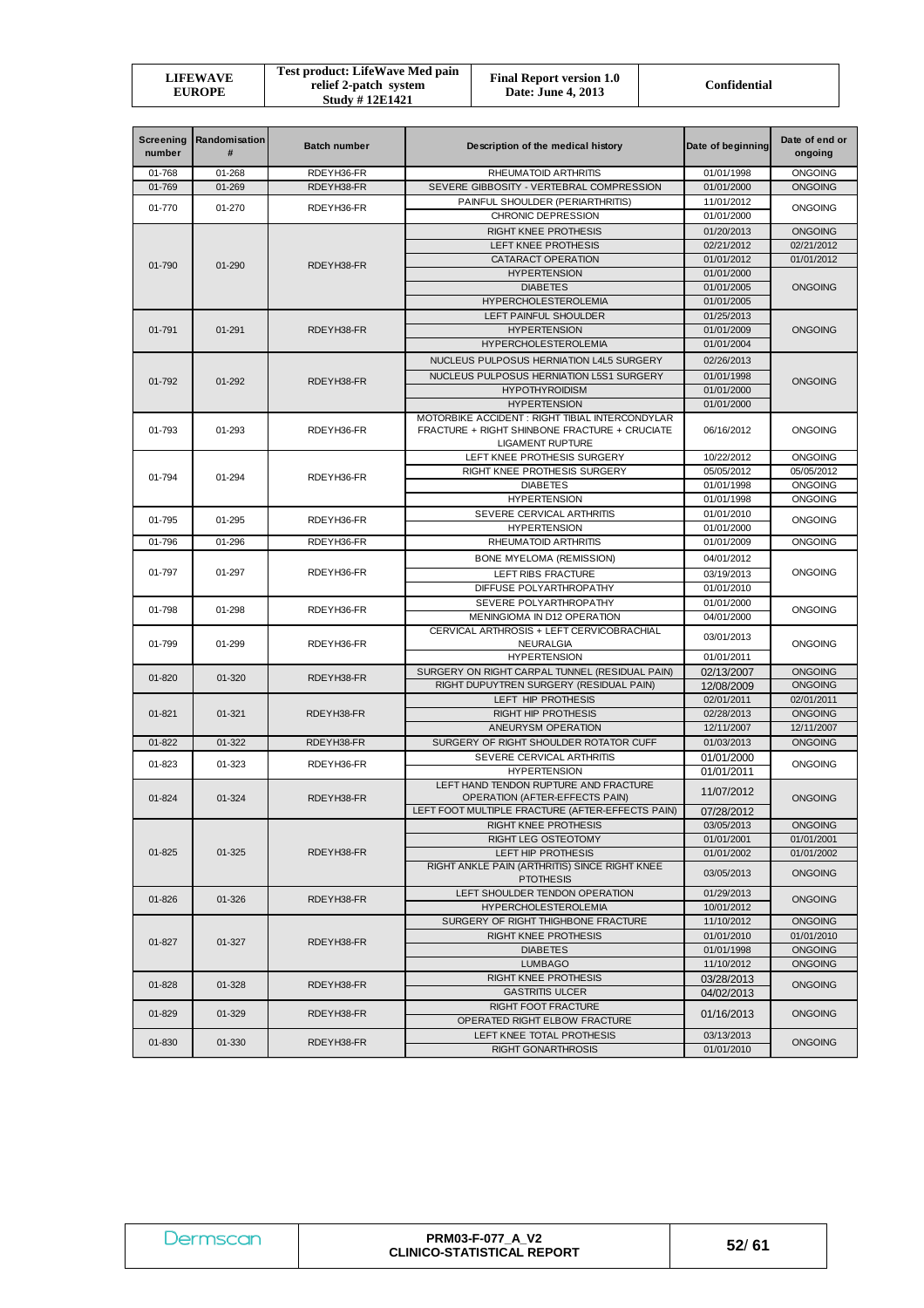| LIFEWAVE<br><b>EUROPE</b> | Test product: LifeWave Med pain<br>relief 2-patch system<br><b>Study #12E1421</b> | <b>Final Report version 1.0</b><br>Date: June 4, 2013 | Confidential |
|---------------------------|-----------------------------------------------------------------------------------|-------------------------------------------------------|--------------|
|---------------------------|-----------------------------------------------------------------------------------|-------------------------------------------------------|--------------|

| <b>Screening</b><br>number | Randomisation<br>#                                   | <b>Batch number</b>      | Description of the medical history                                                | Date of beginning        | Date of end or<br>ongoing        |  |
|----------------------------|------------------------------------------------------|--------------------------|-----------------------------------------------------------------------------------|--------------------------|----------------------------------|--|
| 01-831                     | 01-331                                               | RDEYH36-FR               | CERVICODORSAL ARTHRITIS (INVALIDATING)                                            | 01/01/1990               | <b>ONGOING</b>                   |  |
| 01-832                     | 01-332                                               | RDEYH38-FR               | HAND ARTHRITIS + RIGHT THUMB ARTHRITIS                                            | 01/01/2013               | <b>ONGOING</b>                   |  |
|                            |                                                      | RHIZOMELIC POLYARTHRITIS | 01/01/2008                                                                        |                          |                                  |  |
| 01-833                     | 01-333                                               | RDEYH36-FR               | LUMBAR SPONDYLOSIS                                                                | 01/01/2000               | ONGOING                          |  |
|                            |                                                      |                          | <b>HYPERTENSION</b>                                                               | 01/01/2008               |                                  |  |
| 01-834                     | BILATERAL SHOULDER ARTHRITIS<br>01-334<br>RDEYH36-FR |                          | 01/01/2012                                                                        | <b>ONGOING</b>           |                                  |  |
|                            |                                                      |                          | <b>HYPERTENSION</b>                                                               | 01/01/2003               |                                  |  |
| 01-835                     | 01-335                                               | RDEYH36-FR               | POLYARTHROPATHY                                                                   | 01/01/2000               | <b>ONGOING</b>                   |  |
|                            |                                                      |                          | LEFT KNEE PROTHESIS                                                               | 03/23/2013               |                                  |  |
| 01-840                     | 01-340                                               | RDEYH38-FR               | <b>RIGHT GONARTHROSIS</b>                                                         | 01/01/2000               | <b>ONGOING</b>                   |  |
|                            |                                                      |                          | <b>L5 COLLAPSING</b>                                                              | 11/01/2012               |                                  |  |
|                            |                                                      |                          | <b>HYPERTENSION</b>                                                               | 01/01/2005               |                                  |  |
| 01-841                     | 01-341                                               | RDEYH36-FR               | <b>CERVICAL TRAUMA</b>                                                            | 01/01/2013               | ONGOING                          |  |
|                            |                                                      |                          | RIGHT HIP TOTAL PROTHESIS                                                         | 01/01/2006               |                                  |  |
| 01-842                     | 01-342                                               | RDEYH38-FR               | TRAUMA WITH PROTHESIS ACETABULUM FRACTURE                                         | 12/18/2012               | <b>ONGOING</b>                   |  |
|                            |                                                      |                          | <b>RIGHT BOTTOM PAIN</b>                                                          | 12/18/2012               |                                  |  |
|                            |                                                      |                          | LEFT UPPER LIMB PAIN                                                              | 12/18/2012               |                                  |  |
| 01-843                     | 01-343                                               | RDEYH36-FR               | SEVERE LUMBAR ARTHRITIS                                                           | 01/01/2012               | <b>ONGOING</b>                   |  |
|                            |                                                      |                          | <b>ARTHRITIS</b>                                                                  | 01/01/2000               |                                  |  |
| 01-844                     | 01-344                                               | RDEYH36-FR               | NUCLEUS PULPOSUS HERNIATION L5-S1                                                 | 01/01/2005               | <b>ONGOING</b>                   |  |
|                            |                                                      |                          | THREE BYPASS                                                                      | 03/22/2013               |                                  |  |
|                            |                                                      |                          | SPLENECTOMY                                                                       | 01/01/1987               | 01/01/1987                       |  |
| 01-845                     | $01 - 345$                                           | RDEYH36-FR               | <b>THYROIDECTOMY</b>                                                              | 01/01/2007               | <b>ONGOING</b>                   |  |
|                            |                                                      |                          | <b>POLYARTHROPATHY</b>                                                            | 01/01/20110              |                                  |  |
| 01-846<br>01-847           | 01-346<br>01-347                                     | RDEYH38-FR<br>RDEYH36-FR | RIGHT KNEE FRACTURE OSTEOSYNTHESIS<br>LEFT CRURALGIA (PAIN)                       | 03/12/2013<br>04/08/2013 | <b>ONGOING</b><br><b>ONGOING</b> |  |
|                            |                                                      |                          |                                                                                   | 01/01/2010               |                                  |  |
| 01-849                     | 01-349                                               | RDEYH38-FR               | <b>CERVICAL ARTHRITIS</b><br><b>HYPOTHYROIDISM</b>                                | 01/01/1991               | <b>ONGOING</b>                   |  |
|                            |                                                      |                          | RIGHT KNEE TOTAL PROTHESIS                                                        | 02/22/2013               |                                  |  |
| 01-850                     | 01-350                                               | RDEYH36-FR               | <b>HYPERTENSION</b>                                                               | 01/01/2010               | <b>ONGOING</b>                   |  |
|                            |                                                      |                          | CEREBROVASCULAR NEUROLOGIC DISEASE WITH UPPER                                     |                          |                                  |  |
| 01-851                     | 01-351                                               | RDEYH38-FR               | <b>LIMB PARALYSIS</b>                                                             | 02/03/2013               | <b>ONGOING</b>                   |  |
|                            |                                                      |                          | LEFT SHOULDER PAIN                                                                | 03/03/2013               |                                  |  |
|                            |                                                      |                          | <b>PROSTATECTOMY</b>                                                              | 01/01/2003               |                                  |  |
| 01-852                     | 01-352                                               | RDEYH38-FR               | LEFT HEMIPLEGIA CEREBROVASCULAR NEUROLOGIC                                        | 11/01/2012               | <b>ONGOING</b>                   |  |
|                            |                                                      |                          | DISEASE - LEFT SHOULDER PAIN                                                      |                          |                                  |  |
| 01-853                     | 01-353                                               | RDEYH36-FR               | LEFT BREAST TUMORECTOMY                                                           | 02/08/2012               | <b>ONGOING</b>                   |  |
|                            |                                                      |                          | LEFT SHOULDER PAIN                                                                | 02/08/2012               |                                  |  |
| 01-854                     | 01-354                                               | RDEYH38-FR               | <b>LUMBAGO</b>                                                                    | 01/01/2005               | <b>ONGOING</b>                   |  |
|                            |                                                      |                          | RIGHT HIP PROTHESIS SURGERY                                                       | 01/01/2007               |                                  |  |
| 01-855                     | 01-355                                               | RDEYH38-FR               | LEFT HIP PROTHESIS SURGERY                                                        | 03/01/2013               | <b>ONGOING</b>                   |  |
|                            |                                                      |                          | <b>HYPERTENSION</b>                                                               | 01/01/2010               |                                  |  |
| 01-856                     | 01-356                                               | RDEYH36-FR               | NUCLEUS PULPOSUS HERNIATION L5-S1                                                 | 01/01/2013               | <b>ONGOING</b>                   |  |
| 04-702                     | 04-102                                               | RDEYH38-FR               | LEFT KNEE PROTHESIS                                                               | 01/01/2010               | <b>ONGOING</b>                   |  |
|                            |                                                      |                          | RIGHT KNEE PROTHESIS                                                              | 10/22/2012               | ONGOING                          |  |
| 04-703                     | 04-103                                               | RDEYH38-FR               | <b>FIBROMYALGIA</b>                                                               | 01/01/2012               | <b>ONGOING</b>                   |  |
|                            |                                                      |                          | DIFFUSE POLYARTHROPATHY                                                           | 01/01/2002               |                                  |  |
| 04-704                     | 04-104                                               | RDEYH36-FR               | NUCLEUS PULPOSUS HERNIATION L4L5 SURGERY                                          | 11/09/2012               | 11/09/2012                       |  |
| 04-705                     | 04-105                                               | RDEYH38-FR               | THIGH BONE FRACTURE SURGERY<br><b>SCIATICA PAIN</b>                               | 09/22/2012               | 09/22/2012<br><b>ONGOING</b>     |  |
|                            |                                                      |                          |                                                                                   |                          |                                  |  |
| 04-706                     | 04-106                                               |                          | <b>POLYARTHROPATHY</b><br>LEFT HAND ARTHRITIS                                     | 01/01/1970<br>01/01/2002 | ONGOING                          |  |
|                            |                                                      | RDEYH36-FR               |                                                                                   |                          |                                  |  |
|                            |                                                      |                          | NUCLEUS PULPOSUS HERNIATIONS L3L4, L5-S1 SURGERY<br>RIGHT LEG TIBIA-FIBULA SUGERY | 11/06/2012               | 11/06/2012<br>05/01/2012         |  |
| 04-707                     | 04-107                                               | RDEYH36-FR               | LEFT SHOULDER ROTATOR CUFF LESION                                                 | 05/01/2012<br>01/01/2000 | <b>ONGOING</b>                   |  |
|                            |                                                      |                          |                                                                                   |                          |                                  |  |
| 04-708                     | 04-108                                               | RDEYH36-FR               | NARROW LUMBAR CANAL OPERATION<br>POLYARTHROPATHY                                  | 11/27/2012<br>01/01/1990 | 11/27/2012<br><b>ONGOING</b>     |  |
| 04-709                     | 04-109                                               | RDEYH38-FR               | NUCLEUS PULPOSUS HERNIATION L5-S1 SURGERY                                         |                          | 11/02/2012                       |  |
|                            |                                                      |                          | LEFT HIP PROTHESIS                                                                | 11/02/2012<br>09/25/2012 | 09/25/2012                       |  |
| 04-710                     |                                                      | RDEYH38-FR               | RIGHT HIP PROTHESIS                                                               | 03/07/2003               |                                  |  |
|                            | 04-110                                               |                          | RIGHT KNEE PROTHESIS                                                              | 01/01/2008               | 03/07/2003<br>01/01/2008         |  |
| 04-711                     | 04-111                                               | RDEYH36-FR               | NUCLEUS PULPOSUS HERNIATIONS L4L5 L5-S1 SURGERY                                   | 11/14/2012               | 11/14/2012                       |  |
|                            |                                                      |                          |                                                                                   |                          |                                  |  |

| Jermscan | <b>PRM03-F-077 A V2</b><br><b>CLINICO-STATISTICAL REPORT</b> | 53/61 |
|----------|--------------------------------------------------------------|-------|
|----------|--------------------------------------------------------------|-------|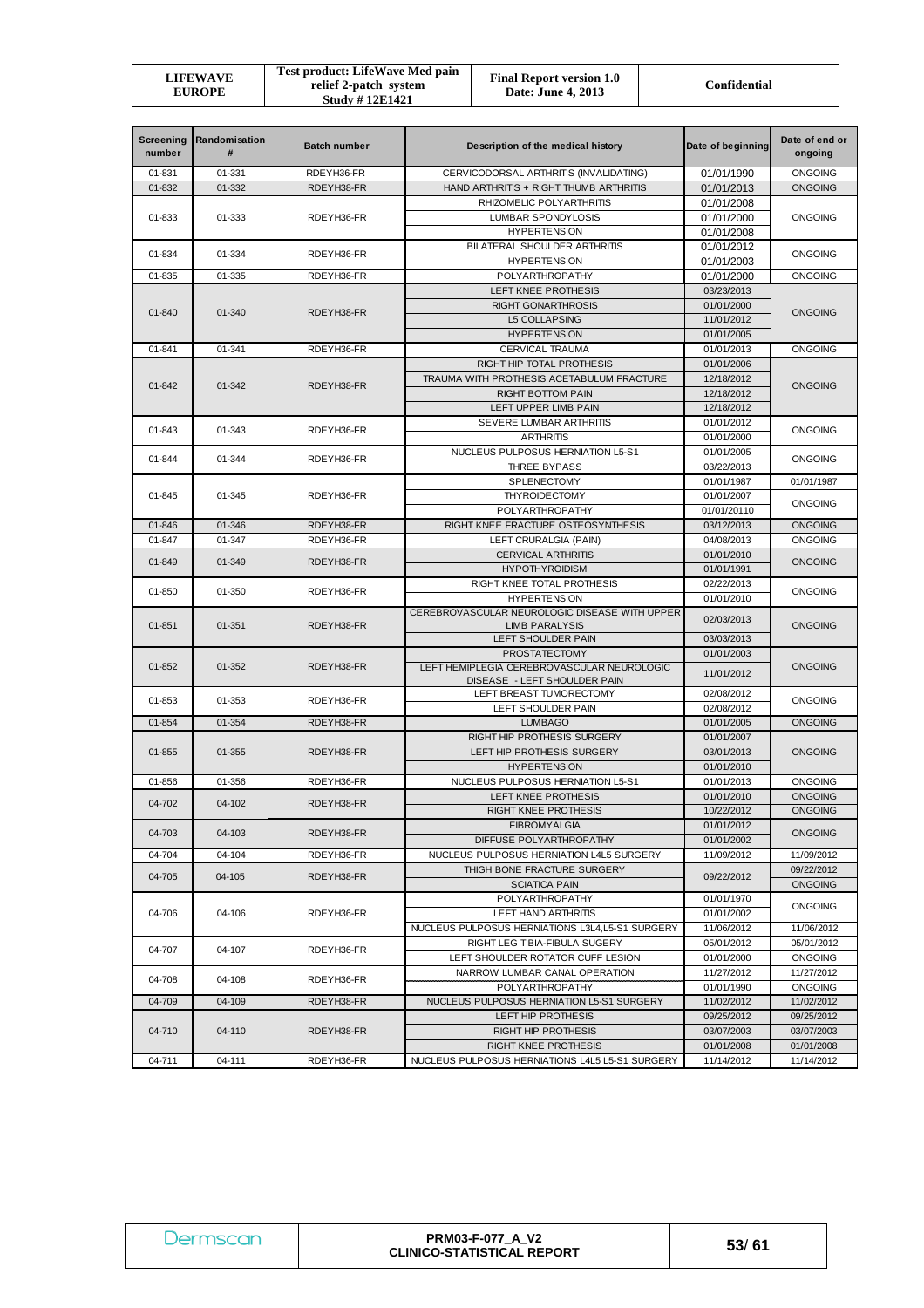| LIFEWAVE<br><b>EUROPE</b> | Test product: LifeWave Med pain<br>relief 2-patch system<br><b>Study #12E1421</b> | <b>Final Report version 1.0</b><br>Date: June 4, 2013 | Confidential |
|---------------------------|-----------------------------------------------------------------------------------|-------------------------------------------------------|--------------|
|---------------------------|-----------------------------------------------------------------------------------|-------------------------------------------------------|--------------|

## *16.2.4.3 Previous treatments*

|                            |                    |                     | Previous or concomitant treatment at the inclusion |                                                      |            |                         |                          |                           |
|----------------------------|--------------------|---------------------|----------------------------------------------------|------------------------------------------------------|------------|-------------------------|--------------------------|---------------------------|
| <b>Screening</b><br>number | Randomisation<br># | <b>Batch number</b> | <b>Treatment</b>                                   | Indication                                           | Posology   | Administration<br>route | Date of<br>beginning     | Date of end<br>or ongoing |
|                            |                    |                     | VOLTARENE LP 100                                   | <b>PAIN</b>                                          |            |                         | 09/04/2012               |                           |
| $01 - 701$                 | $01 - 201$         | RDEYH38-FR          | LEVOTHYROX                                         | <b>HYPERTHYROÏDISM</b>                               | 1/D        | <b>ORAL</b>             | 01/01/2012               | <b>ONGOING</b>            |
|                            |                    |                     | <b>HYTACAND</b>                                    | <b>HYPERTENSION</b>                                  |            |                         | 01/01/2002               |                           |
| 01-702                     | 01-202             | RDEYH36-FR          | DAFALGAN CODEINE<br>DOLIPRANE 1000                 | <b>PAIN</b>                                          | 6/D        | ORAL                    | 07/07/2012               | <b>ONGOING</b>            |
| 01-703                     | 01-203             | RDEYH36-FR          | TOPALGIC 100 mg                                    | PAIN                                                 | 3/D        | ORAL                    | 09/30/2012               | <b>ONGOING</b>            |
|                            |                    |                     | TOPALGIC 100 mg                                    |                                                      |            |                         |                          |                           |
| 01-704                     | 01-204             | RDEYH38-FR          | <b>MYOLASTAN</b>                                   | <b>PAIN</b>                                          | 2/D        | <b>ORAL</b>             | 09/01/2012               | ONGOING                   |
|                            |                    |                     | LEVOTHYROX 75                                      | <b>HYPERTHYROIDISM</b>                               | 1/D        |                         | 01/01/2002               |                           |
| 01-721                     | 01-221             | RDEYH36-FR          | DOLIPRANE 1000                                     | PAIN                                                 | 3/D        | ORAL                    | 10/01/2012               | ONGOING                   |
|                            |                    |                     | <b>VOLTARENE LP 100</b><br>DOLIPRANE 1000          | PAIN                                                 | 1/D<br>3/D |                         | 01/01/2010               |                           |
| 01-722                     | 01-222             | RDEYH36-FR          | <b>TOPALGIC</b>                                    | PAIN                                                 | 2/D        | ORAL                    |                          | <b>ONGOING</b>            |
|                            |                    |                     | VOLTARENE LP 100                                   |                                                      | 1/D        |                         | 12/01/2012               |                           |
|                            |                    |                     | DOLIPRANE 1000                                     | PAIN                                                 | 3/D        |                         | 09/01/2012               |                           |
|                            |                    |                     | <b>ART 50</b>                                      | <b>PAIN - ARTHROSIS</b>                              | 2/D        |                         | 01/01/2011               |                           |
| 01-723                     | 01-223             | RDEYH36-FR          | <b>CHONDROSULF</b>                                 | PAIN - ARTHROSIS                                     | 3/D        | ORAL                    | 01/01/2011               | <b>ONGOING</b>            |
|                            |                    |                     | <b>TOPALGIC</b><br><b>VOLTARENE LP 100</b>         | PAIN<br>PAN                                          | 2/D<br>2/D |                         | 09/01/2012<br>09/01/2012 |                           |
|                            |                    |                     | DOLIPRANE 1000                                     |                                                      | 2/D        |                         | 06/01/2012               |                           |
| 01-724                     | 01-224             | RDEYH36-FR          | <b>BIPROFENID</b>                                  | <b>PAIN</b>                                          | 1/D        | ORAL                    | 09/01/2012               | <b>ONGOING</b>            |
|                            |                    |                     | <b>LAROXYL DROPS</b>                               |                                                      | 10/D       |                         | 10/01/2012               |                           |
| $01 - 725$                 | 01-225             | RDEYH38-FR          | LEVOTHYROX                                         | <b>HYPOTHYROIDISM</b>                                | 1/D        | ORAL                    | 01/01/2011               | <b>ONGOING</b>            |
| 01-726                     | 01-226             | RDEYH38-FR          | DAFALGAN 1000                                      | <b>PAIN</b>                                          | 1/D        | <b>ORAL</b>             | 09/01/2010               | <b>ONGOING</b>            |
|                            |                    |                     | <b>BIPROFENID</b><br><b>CHONDROSULF</b>            | <b>ARTHROSIS</b>                                     | 3/D        |                         | 12/03/2012<br>01/01/2008 |                           |
|                            |                    |                     | <b>GINKOR</b>                                      | <b>VENOUS INSUFFICIENCY</b>                          | 2/D        |                         | 01/01/2000               |                           |
| 01-727                     | 01-227             | RDEYH38-FR          | <b>MODOPAR</b>                                     | <b>PARKINSON</b>                                     | 5/D        | ORAL                    | 01/01/2008               | <b>ONGOING</b>            |
|                            |                    |                     | <b>REQUIP</b>                                      | <b>PARKINSON</b>                                     | 1/D        |                         | 01/01/2008               |                           |
|                            |                    |                     | DAFALGAN 1000                                      | <b>PAIN</b>                                          | 3/D        |                         | 01/01/2012               |                           |
| 01-728                     | 01-228             | RDEYH36-FR          | DOLIPRANE 1000                                     | PAIN                                                 | 3/D        | ORAL                    | 01/01/2011               | <b>ONGOING</b>            |
|                            |                    |                     | <b>BIPROFENID</b>                                  |                                                      | 1/D        |                         | 12/01/2012               |                           |
| 01-729                     | 01-229             | RDEYH36-FR          | DOLIPRANE 1000<br>VOLTARENE LP 100                 | PAIN<br>PAIN                                         | 3/D<br>1/D | ORAL                    | 01/01/2010<br>12/01/2012 | <b>ONGOING</b>            |
|                            |                    |                     | <b>MYOLASTAN</b>                                   | <b>MUSCLES CONTRACTION</b>                           | 1/D        |                         | 12/01/2012               |                           |
|                            |                    |                     | METFORMINE 500                                     | <b>DIABETES</b>                                      | 2/D        |                         | 01/01/2008               |                           |
|                            |                    |                     | <b>JANUVIA</b>                                     | <b>DIABETES</b>                                      | 1/D        |                         | 01/01/2008               |                           |
|                            |                    |                     | <b>PROGRAF</b>                                     | <b>AGAINST REJECTION FOR</b>                         | 5/D        |                         | 01/01/2008               |                           |
| 01-730                     | 01-230             | RDEYH38-FR          | MIFORTIK 360<br><b>EZETROL</b>                     | AGAINST REJECTION FOR<br><b>HYPERCHOLESTEROLEMIA</b> | 2/D<br>1/D | ORAL                    | 01/01/2008<br>01/01/2008 | <b>ONGOING</b>            |
|                            |                    |                     | <b>TAHOR 20</b>                                    | <b>HYPERCHOLESTEROLEMIA</b>                          | 1/D        |                         | 01/01/2008               |                           |
|                            |                    |                     | TAREG 80                                           | <b>HYPERTENSION</b>                                  | 1/D        |                         | 01/01/2008               |                           |
|                            |                    |                     | TOPALGIC 100                                       | <b>PAIN</b>                                          | 2/D        |                         | 11/20/2012               |                           |
| 01-731                     | 01-231             | RDEYH36-FR          | <b>BIPROFENID</b>                                  | PAIN                                                 | 1/D        | ORAL                    | 11/20/2012               | <b>ONGOING</b>            |
|                            |                    |                     | <b>MYOLASTAN</b>                                   | MUSCLES CONTRACTION                                  | 1/D        |                         | 11/20/2012               |                           |
| 01-732                     | 01-232             | RDEYH36-FR          | DOLIPRANE 1000<br><b>LYRICA</b>                    | PAIN                                                 | 3/D<br>3/D | ORAL                    | 08/21/2003<br>01/01/2012 | ONGOING                   |
|                            |                    |                     | <b>RIVOTRIL</b>                                    |                                                      | 1/D        |                         | 01/01/2010               |                           |
|                            |                    |                     | <b>BIPROFENID 100</b>                              | <b>PAIN</b>                                          | 2/D        |                         | 12/09/2012               |                           |
| 01-733                     | 01-233             | RDEYH38-FR          | <b>TETRAZEPAM</b>                                  | <b>MUSCLES CONTRACTION</b>                           | 2/D        | <b>ORAL</b>             | 12/09/2012               | <b>ONGOING</b>            |
|                            |                    |                     | LYRICA <sub>25</sub>                               | <b>PAIN</b>                                          | 2/D        |                         | 12/09/2012               |                           |
|                            |                    |                     | DOLIPRANE 1000                                     | <b>PAIN</b>                                          | 3/D        | ORAL                    | 12/03/2012               |                           |
| 01-734                     | 01-234             | RDEYH36-FR          | <b>TOPALGIC</b><br><b>TAMOXIFENE</b>               | PAIN<br><b>BREAST CANCER</b>                         | 2/D<br>1/D |                         | 12/03/2012<br>05/05/2010 | <b>ONGOING</b>            |
|                            |                    |                     | DOLIPRANE 1000                                     |                                                      | 3/D        |                         | 12/01/2012               |                           |
| 01-735                     | 01-235             | RDEYH36-FR          | BIPROFENID LP 100                                  | PAIN                                                 | 1/D        | ORAL                    | 12/01/2012               | <b>ONGOING</b>            |
|                            |                    |                     | <b>TOPALGIC</b>                                    | <b>PAIN</b>                                          | 2/D        |                         | 12/01/2012               |                           |
| 01-736                     | 01-236             | RDEYH38-FR          | <b>HYPERIUM</b>                                    | <b>HYPERTENSION</b>                                  | 1/D        | <b>ORAL</b>             | 01/01/2003               | <b>ONGOING</b>            |
|                            |                    |                     | <b>COOLMETEC</b>                                   | <b>HYPERTENSION</b>                                  | 1/D        |                         | 01/01/2003               |                           |
|                            |                    |                     | <b>TEMERIT</b><br>PREDNISOLONE                     | <b>HYPERTENSION</b><br><b>POLYARTHRITIS</b>          | 1/D<br>1/D |                         | 01/01/2003<br>01/05/2012 |                           |
| 01-737                     | 01-237             | RDEYH38-FR          | DOLIPRANE 1000                                     | <b>PAIN</b>                                          | 3/D        | <b>ORAL</b>             | 12/03/2012               | <b>ONGOING</b>            |
|                            |                    |                     | <b>TRAMADOL</b>                                    | PAIN                                                 | 1/D        |                         | 12/03/2012               |                           |
| 01-738                     | 01-238             | RDEYH36-FR          | DOLIPRANE 1000                                     | PAIN                                                 | 3/D        | ORAL                    | 01/02/2011               | ONGOING                   |
|                            |                    |                     | <b>BIPROFENID LP 100</b>                           |                                                      | 1/D        |                         | 01/01/2012               |                           |
|                            |                    |                     | DAFALGAN 1000                                      |                                                      | 4/D        |                         | 12/03/2012               |                           |
| 01-739                     | 01-239             | RDEYH38-FR          | <b>BIPROFENID</b><br><b>TOPALGIC</b>               | <b>PAIN</b>                                          | 2/D<br>2/D | <b>ORAL</b>             | 12/03/2012<br>12/03/2012 | <b>ONGOING</b>            |
|                            |                    |                     | <b>ACUPAN</b>                                      |                                                      | 2/D        |                         | 12/03/2012               |                           |
|                            |                    |                     | DOLIPRANE 1000                                     |                                                      | 3/D        |                         | 01/01/2012               | ONGOING                   |
| 01-740                     | 01-240             | RDEYH36-FR          | <b>BIPROFENID</b>                                  | PAIN                                                 | 2/D        | ORAL                    | 12/01/2012               |                           |
|                            |                    |                     | <b>TOPALGIC</b>                                    |                                                      | 1/D        |                         | 12/01/2012               | 12/15/12                  |

| <i>J</i> ermscan | <b>PRM03-F-077 A V2</b><br><b>CLINICO-STATISTICAL REPORT</b> | 54/61 |
|------------------|--------------------------------------------------------------|-------|
|------------------|--------------------------------------------------------------|-------|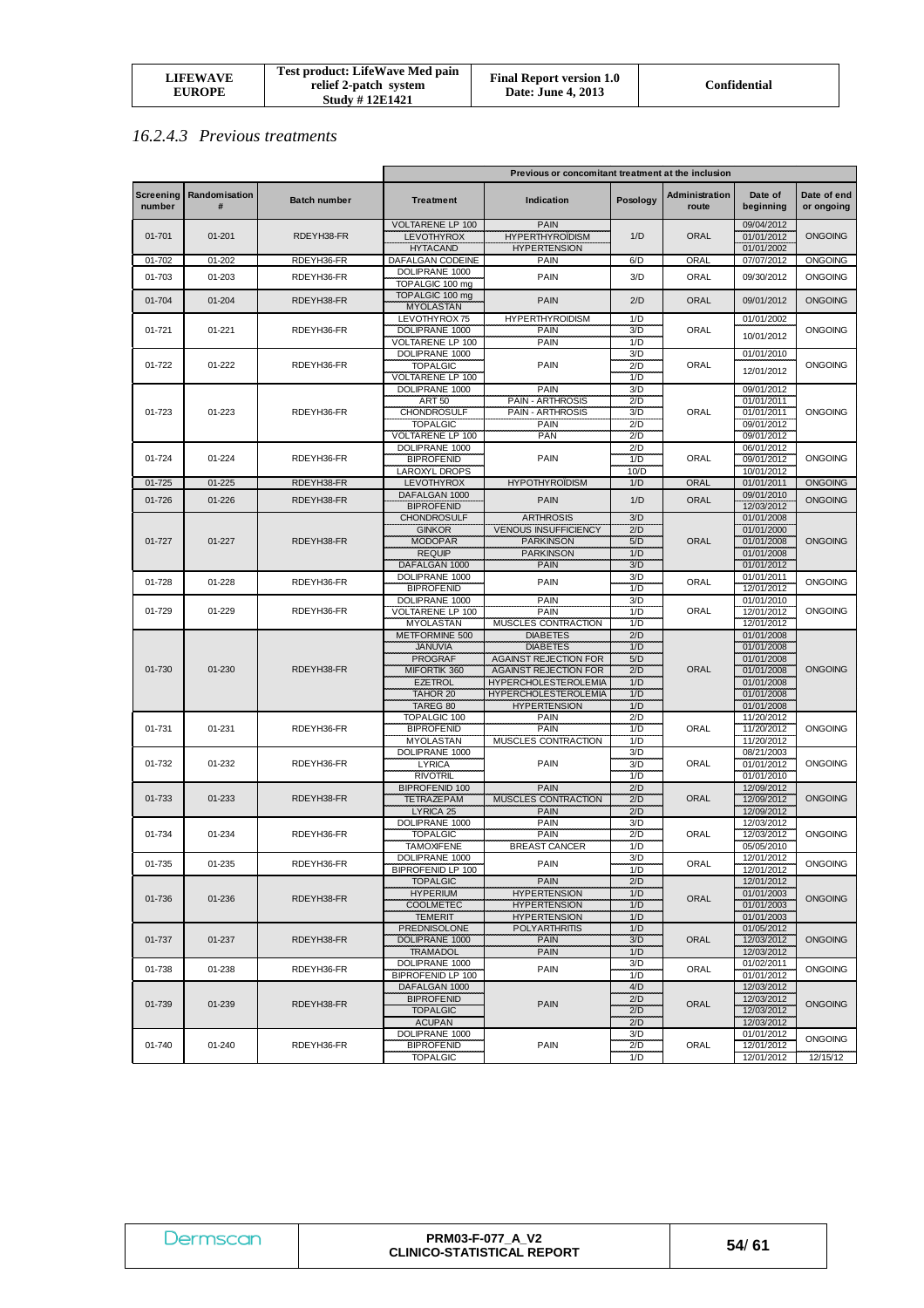| LIFEWAVE<br><b>EUROPE</b> | Test product: LifeWave Med pain<br>relief 2-patch system<br><b>Study #12E1421</b> | <b>Final Report version 1.0</b><br>Date: June 4, 2013 | Confidential |
|---------------------------|-----------------------------------------------------------------------------------|-------------------------------------------------------|--------------|
|---------------------------|-----------------------------------------------------------------------------------|-------------------------------------------------------|--------------|

|                            |                    |                     | Previous or concomitant treatment at the inclusion                                                |                                                                                           |                                 |                                 |                                                                    |                           |
|----------------------------|--------------------|---------------------|---------------------------------------------------------------------------------------------------|-------------------------------------------------------------------------------------------|---------------------------------|---------------------------------|--------------------------------------------------------------------|---------------------------|
| <b>Screening</b><br>number | Randomisation<br># | <b>Batch number</b> | <b>Treatment</b>                                                                                  | Indication                                                                                | Posology                        | Administration<br>route         | Date of<br>beginning                                               | Date of end<br>or ongoing |
| 01-741                     | 01-241             | RDEYH38-FR          | <b>DOLIPRANE</b><br><b>TOPALGIC</b>                                                               | <b>PAIN</b>                                                                               | 3/D                             | ORAL                            | 09/01/2012                                                         | <b>ONGOING</b>            |
| 01-742                     | 01-242             | RDEYH36-FR          | DAFALGAN CODEINE<br><b>BIPROFENID</b>                                                             | PAIN                                                                                      | 2/D                             | ORAL                            | 11/15/2012                                                         | <b>ONGOING</b>            |
|                            |                    |                     | SEROPLEX 10<br><b>STABLON</b>                                                                     | <b>DEPRESSION</b>                                                                         | 1/D<br>3/D                      |                                 | 01/01/2013<br>01/01/2009                                           |                           |
| 01-743                     | 01-243             | RDEYH38-FR          | XANAX 0,25<br><b>STILNOX</b><br><b>BIPROFENID CP 100</b>                                          | <b>ANXIETY</b><br><b>INSOMNIA</b>                                                         | 3/D<br>1/D                      | <b>ORAL</b>                     | 01/01/2013                                                         | <b>ONGOING</b>            |
|                            |                    |                     | <b>TOPALGIC</b><br>DOLIPRANE 1000                                                                 | <b>PAIN</b>                                                                               | 1/D<br>2/D<br>4/D               |                                 |                                                                    |                           |
| 01-744                     | 01-244             | RDEYH38-FR          | DOLIPRANE 1000<br><b>APROVEL 75</b>                                                               | <b>PAIN</b><br><b>HYPERTENSION</b>                                                        | 2/D<br>1/D                      | <b>ORAL</b>                     | 03/27/2012<br>01/01/2003                                           | <b>ONGOING</b>            |
| 01-745                     | 01-245             | RDEYH36-FR          | DOLIPRANE 1000<br><b>IBUPROFENE</b>                                                               | <b>PAIN</b>                                                                               | 2/D                             | ORAL                            | 01/01/2013<br>01/01/2013                                           | <b>ONGOING</b>            |
| 01-746                     | 01-246             | RDEYH36-FR          | DOLIPRANE 1000<br><b>IBUPROFENE</b>                                                               | PAIN                                                                                      | 3/D                             | ORAL                            | 12/01/2012<br>02/01/2013                                           | <b>ONGOING</b>            |
|                            |                    |                     | HYTACAND 8<br>EFFERALGAN 1000<br>VOLTARENE LP 100                                                 | <b>HYPERTENSION</b><br><b>PAIN</b>                                                        | 1/D<br>3/D<br>1/D               | <b>ORAL</b><br><b>ORAL</b>      | 01/01/2008<br>01/01/2013<br>02/01/2013                             |                           |
| 01-747                     | 01-247             | RDEYH38-FR          | <b>LODOZ</b>                                                                                      | <b>HYPERTENSION</b>                                                                       | 1/D                             | <b>ORAL</b>                     | 01/01/2002                                                         | <b>ONGOING</b>            |
|                            |                    |                     | ELISOR 20                                                                                         | <b>HYPERCHOLESTEROLEMIA</b>                                                               | 1/D                             | ORAL                            | 01/01/2002                                                         |                           |
| 01-748                     | 01-248             | RDEYH38-FR          | PARACETAMOL 1000<br><b>IBUPROFENE</b>                                                             | <b>PAIN</b>                                                                               | 3/D                             | <b>ORAL</b>                     | 01/01/2006<br>01/01/2013                                           | <b>ONGOING</b>            |
| 01-749                     | 01-249             | RDEYH36-FR          | DOLIPRANE 1000<br><b>APRANAX</b>                                                                  | <b>PAIN</b>                                                                               | 3/D<br>1/D                      | ORAL                            | 09/01/2012<br>02/01/2013                                           | <b>ONGOING</b>            |
| 01-750                     | 01-250             | RDEYH36-FR          | PARACETAMOL 1000                                                                                  | <b>PAIN</b>                                                                               | 3/D                             | ORAL                            | 01/01/2013                                                         | <b>ONGOING</b>            |
| 01-751                     | $01 - 251$         | RDEYH36-FR          | <b>ACTONEL</b><br>OROCAL D3                                                                       | <b>OSTEOPOROSIS</b>                                                                       | 1/D                             | ORAL                            | 01/01/2010                                                         | <b>ONGOING</b>            |
|                            |                    |                     | <b>IBUPROFENE 400</b><br>EFFERALGAN 1000                                                          | PAIN                                                                                      | 3/D<br>2/D                      |                                 | 01/01/2013                                                         |                           |
| 01-752                     | 01-252             | RDEYH38-FR          | DOLIPRANE 1000<br><b>IXPRIM</b>                                                                   | <b>PAIN</b>                                                                               | 3/D<br>1/D                      | <b>ORAL</b>                     | 01/01/2012<br>02/01/2013                                           | <b>ONGOING</b>            |
| 01-753                     | 01-253             | RDEYH38-FR          | EFFERALGAN 1000                                                                                   | <b>PAIN</b>                                                                               | 3/D                             | <b>ORAL</b>                     | 01/01/2010                                                         | <b>ONGOING</b>            |
| 01-760                     | 01-260             | RDEYH36-FR          | LAMALINE<br>TAHOR 10                                                                              | PAIN<br><b>HYPERCHOLESTEROLEMIA</b>                                                       | 3/D<br>1/D                      | ORAL                            | 12/04/2012<br>01/01/2010                                           | ONGOING                   |
| 01-761                     | 01-261             | RDEYH36-FR          | DOLIPRANE 1000<br>METFORMINE 500                                                                  | <b>PAIN</b><br><b>DIABETES</b>                                                            | 3/D<br><b>NK</b>                | ORAL                            | 02/20/2013<br>01/01/2001                                           | <b>ONGOING</b>            |
| 01-762                     | 01-262             | RDEYH38-FR          | DOLIPRANE 1000<br><b>FLECTOR TISSUGEL</b><br><b>ZALDIAR</b>                                       | <b>PAIN</b>                                                                               | 3/D<br>1/D<br>2/D               | <b>ORAL</b><br><b>CUTANEOUS</b> | 12/24/2012                                                         | <b>ONGOING</b>            |
| 01-763                     | 01-263             | RDEYH38-FR          | DOLIPRANE 1000<br><b>CELEBREX</b>                                                                 | <b>PAIN</b>                                                                               | 3/D<br>2/D                      | ORAL                            | 12/20/2012<br>12/20/2012<br>03/01/2013                             | <b>ONGOING</b>            |
| 01-764                     | 01-264             | RDEYH36-FR          | DOLIPRANe 1000<br>CRESTOR 10<br>METFORMINE 850                                                    | PAIN<br><b>HYPERCHOLESTEROLEMIA</b><br><b>DIABETES</b>                                    | 3/D<br>1/D<br>3/D               | ORAL                            | 12/12/2013<br>01/01/2006<br>01/01/1999                             | <b>ONGOING</b>            |
| 01-765                     | 01-265             | RDEYH38-FR          | DOLIPRANE 1000                                                                                    | <b>PAIN</b>                                                                               | 3/D                             | ORAL                            | 01/01/2013                                                         | <b>ONGOING</b>            |
| 01-766                     | 01-266             | RDEYH38-FR          | <b>IXPRIM</b><br>METFORMINE 500                                                                   | <b>PAIN</b><br><b>DIABETES</b>                                                            | 3/D                             | <b>ORAL</b>                     | 03/01/2013<br>01/01/2005                                           | <b>ONGOING</b>            |
| 01-767                     | 01-267             | RDEYH38-FR          | <b>IXPRIM</b><br><b>MYOLASTAN</b>                                                                 | <b>PAIN</b>                                                                               | 3/D<br>2/D                      | <b>ORAL</b>                     | 01/25/2013<br>03/01/2013                                           | <b>ONGOING</b>            |
| 01-768                     | 01-268             | RDEYH36-FR          | EFFERALGAN 1000                                                                                   | <b>PAIN</b>                                                                               | 3/D                             | ORAL                            | 01/01/2013                                                         | <b>ONGOING</b>            |
| 01-769                     | 01-269             | RDEYH38-FR          | DOLIPRANE 1000                                                                                    | <b>PAIN</b>                                                                               | 3/D                             | <b>ORAL</b>                     | 01/01/2013                                                         | <b>ONGOING</b>            |
| 01-770                     | 01-270             | RDEYH36-FR          | DAFALGAN CODEINE<br>SEROPLEX 10                                                                   | <b>PAIN</b><br><b>DEPRESSION</b>                                                          | 3/D<br>1/D                      | ORAL                            | 01/01/2013<br>01/01/2011                                           | ONGOING                   |
| 01-790                     | 01-290             | RDEYH38-FR          | <b>DEPAMIDE</b><br>DOLIPRANE 1000<br>METFORMINE 850<br>ZOCOR <sub>20</sub><br><b>TENORMINE 50</b> | PAIN<br><b>DIABETES</b><br><b>HYPERCHOLESTEROLEMIA</b><br><b>HYPERTENSION</b>             | 3/D<br>4/D<br>2/D<br>1/D<br>1/D | ORAL                            | 11/01/2011<br>01/20/2013<br>01/01/2005<br>01/01/2005<br>01/01/2000 | <b>ONGOING</b>            |
| 01-791                     | 01-291             | RDEYH38-FR          | DOLIPRANE 1000<br><b>PREVISCAN</b><br>TAHOR 10<br><b>ATACAND</b>                                  | <b>PAIN</b><br><b>ANTICOAGULANT</b><br><b>HYPERCHOLESTEROLEMIA</b><br><b>HYPERTENSION</b> | 1/D<br>0,75/D<br>1/D<br>1/D     | ORAL                            | 01/25/2013<br>02/25/2013<br>01/01/2004<br>01/01/2009               | <b>ONGOING</b>            |
| 01-792                     | 01-292             | RDEYH38-FR          | <b>LAMALINE</b><br>LEVOTHYROX<br><b>LOPRIL</b>                                                    | <b>PAIN</b><br><b>HYPOTHYROIDISM</b><br><b>HYPERTENSION</b>                               | 3/D<br><b>NK</b><br>$N\!K$      | <b>ORAL</b>                     | 02/26/2013<br>01/01/2000<br>01/01/2000                             | <b>ONGOING</b>            |
| 01-793                     | 01-293             | RDEYH36-FR          | LAMALINE                                                                                          | PAIN                                                                                      | 1/D                             | ORAL                            | 06/16/2012                                                         | <b>ONGOING</b>            |

| Dermscan | <b>PRM03-F-077 A V2</b><br><b>CLINICO-STATISTICAL REPORT</b> | 55/61 |
|----------|--------------------------------------------------------------|-------|
|----------|--------------------------------------------------------------|-------|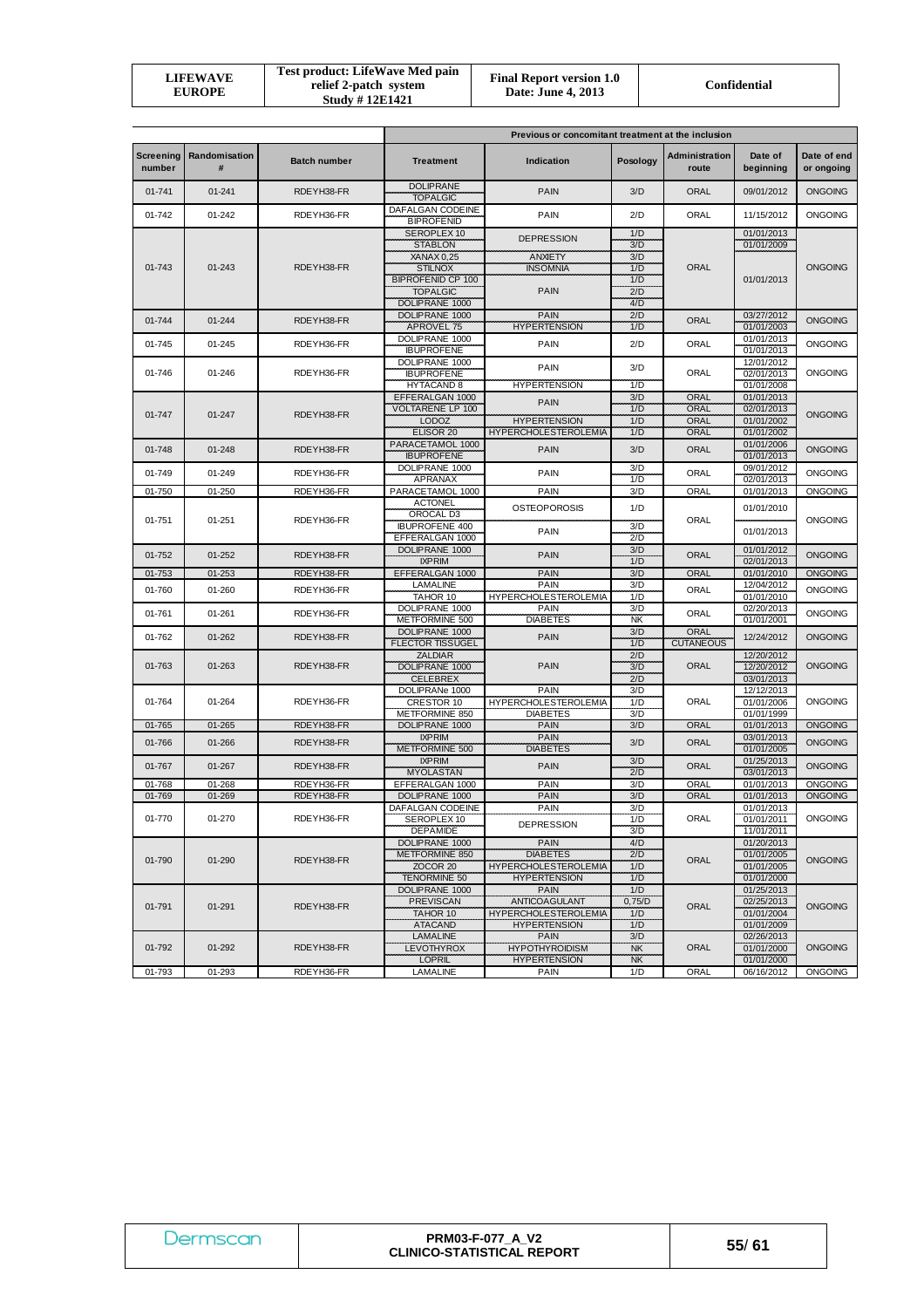|  | <b>LIFEWAVE</b><br>EUROPE | Test product: LifeWave Med pain<br>relief 2-patch system<br><b>Study #12E1421</b> | <b>Final Report version 1.0</b><br>Date: June 4, 2013 | Confidential |
|--|---------------------------|-----------------------------------------------------------------------------------|-------------------------------------------------------|--------------|
|--|---------------------------|-----------------------------------------------------------------------------------|-------------------------------------------------------|--------------|

|            |                              |                     | Previous or concomitant treatment at the inclusion |                                             |                  |                         |                          |                           |  |
|------------|------------------------------|---------------------|----------------------------------------------------|---------------------------------------------|------------------|-------------------------|--------------------------|---------------------------|--|
| number     | Screening Randomisation<br># | <b>Batch number</b> | <b>Treatment</b>                                   | Indication                                  | Posology         | Administration<br>route | Date of<br>beginning     | Date of end<br>or ongoing |  |
|            |                              |                     | <b>TRAMADOL</b>                                    | PAIN                                        | 1/D              |                         | 10/22/2012               |                           |  |
| 01-794     | 01-294                       | RDEYH36-FR          | EFFERALGAN 500                                     | <b>DIABETES</b>                             | 6/D<br>2/D       | ORAL                    | 10/22/2012               | <b>ONGOING</b>            |  |
|            |                              |                     | METFORMINE 500<br><b>ACEBUTOLOL</b>                |                                             | 1/D              |                         | 01/01/1998<br>01/01/1998 |                           |  |
|            |                              |                     | <b>HYPERTEN</b>                                    | <b>HYPERTENSION</b>                         | 1/D              |                         | 01/01/1998               |                           |  |
| 01-795     | 01-295                       | RDEYH36-FR          | DOLIPRANE 1000                                     | PAIN                                        | 3/D              | ORAL                    | 01/01/2013               | <b>ONGOING</b>            |  |
|            |                              |                     | <b>SOTALEX</b>                                     | <b>HYPERTENSION</b>                         | 1/D              | ORAL                    | 01/01/2000               |                           |  |
| 01-796     | 01-296                       | RDEYH36-FR          | DOLIPRANE 1000                                     | <b>PAIN</b>                                 | 3/D              | ORAL                    | 01/01/2013               | <b>ONGOING</b>            |  |
|            |                              |                     | ENBREL<br><b>REVLIMID</b>                          | <b>MYELOMA</b>                              | <b>NK</b><br>1/D | ORAL                    | 01/01/2010<br>02/01/2013 |                           |  |
| 01-797     | 01-297                       | RDEYH36-FR          | DAFALGAN CODEINE                                   | <b>PAIN</b>                                 | 3/D              | ORAL                    | 03/19/2013               | <b>ONGOING</b>            |  |
| 01-798     | 01-298                       | RDEYH36-FR          | EFFERALGAN 1000                                    | PAIN                                        | 3/D              | ORAL                    | 01/01/2010               | ONGOING                   |  |
|            |                              |                     | DOLIPRANE 1000                                     | <b>PAIN</b>                                 | 3/D              |                         | 03/01/2013               |                           |  |
| 01-799     | 01-299                       | RDEYH36-FR          | <b>IBUPROFENE</b>                                  |                                             |                  | ORAL                    |                          | ONGOING                   |  |
|            |                              |                     | APROVEL 300<br><b>LYRICA</b>                       | <b>HYPERTENSION</b>                         | 1/D<br>2/D       |                         | 01/01/2011               |                           |  |
|            |                              |                     | <b>IXPRIM</b>                                      | <b>PAIN</b>                                 | 4/D              |                         |                          |                           |  |
| $01 - 820$ | 01-320                       | RDEYH38-FR          | <b>RIVOTRIL</b>                                    |                                             | 30/D             | <b>ORAL</b>             | 02/13/2007               | <b>ONGOING</b>            |  |
|            |                              |                     | <b>CYMBALTA</b>                                    | PAIN + DEPRESSION                           | 1/D              |                         |                          |                           |  |
|            |                              |                     | LAMALINE                                           | <b>PAIN</b>                                 | 4/D              |                         |                          |                           |  |
|            |                              |                     | AVLOCARDYL<br>ASPEGIC 100                          | <b>HEART</b><br><b>HEART</b>                | 1/D<br>1/D       |                         | 12/11/2007               |                           |  |
|            |                              |                     | <b>IXPRIM</b>                                      | <b>PAIN</b>                                 | 5/D              |                         |                          |                           |  |
| $01 - 821$ | 01-321                       | RDEYH38-FR          | LYRICA 300                                         | <b>PAIN</b>                                 | 1/D              | <b>ORAL</b>             |                          | <b>ONGOING</b>            |  |
|            |                              |                     | <b>TANGANIL</b>                                    | <b>VERTIGO</b>                              | 3/D              |                         | 02/28/2013               |                           |  |
|            |                              |                     | <b>IMOVANE</b>                                     | <b>INSOMNIA</b>                             | 1/D              |                         |                          |                           |  |
|            |                              |                     | <b>MENESTA1</b><br><b>IXPRIM</b>                   | <b>STRESS</b>                               | 1/D              |                         |                          |                           |  |
| $01 - 822$ | 01-322                       | RDEYH38-FR          | DOLIPRANE 1000                                     | <b>PAIN</b>                                 | 2/D<br>3/D       | <b>ORAL</b>             | 01/03/2013               | <b>ONGOING</b>            |  |
|            |                              |                     | DOLIPRANE 1000                                     |                                             | 3/D              |                         |                          | 03/01/2013                |  |
| 01-823     | 01-323                       | RDEYH36-FR          | ASPEGIC 1000                                       | <b>PAIN</b>                                 | 3/D              | <b>ORAL</b>             | 03/01/2013               | <b>ONGOING</b>            |  |
|            |                              |                     | <b>TENORETIC</b>                                   | <b>HYPERTENSION</b>                         | 1/D              |                         | 01/01/2011               |                           |  |
|            |                              |                     | LAMALINE<br><b>IMOVANE</b>                         | <b>PAIN</b><br><b>INSOMNIA</b>              | 6/D              |                         |                          |                           |  |
| 01-824     | 01-324                       | RDEYH38-FR          | <b>DEPOXAT</b>                                     | <b>DEPRESSION</b>                           | 1/D              | <b>ORAL</b>             | 07/28/2012               | <b>ONGOING</b>            |  |
|            |                              |                     | <b>MYOLASTAN</b>                                   | MUSCLES CONTRACTION                         |                  |                         |                          |                           |  |
| 01-825     | 01-325                       | RDEYH38-FR          | LAMALINE                                           | <b>PAIN</b>                                 | 3/D              | ORAL                    | 03/05/2013               | <b>ONGOING</b>            |  |
|            |                              |                     | <b>LAMALINE</b>                                    |                                             | 6/D              |                         |                          |                           |  |
| 01-826     | 01-326                       | RDEYH38-FR          | <b>BIPROFENID</b><br>DOLIPRANE 1000                | <b>PAIN</b>                                 | 1/D<br>3/D       | <b>ORAL</b>             | 01/29/2013               | <b>ONGOING</b>            |  |
|            |                              |                     | <b>EZETROL</b>                                     | HYPERCHOLESTEROLEMIA                        | 1/D              |                         | 10/01/2012               |                           |  |
|            |                              |                     | DOLIPRANE 1000                                     |                                             | 3/D              |                         |                          |                           |  |
| $01 - 827$ | 01-327                       | RDEYH38-FR          | <b>MYOLASTAN</b>                                   | <b>PAIN</b>                                 | 1/D              | <b>ORAL</b>             | 11/10/2012               | <b>ONGOING</b>            |  |
|            |                              |                     | <b>TOPALGIC</b>                                    |                                             | 2/D              |                         |                          |                           |  |
|            |                              |                     | <b>IXPRIM</b><br><b>AMOXICILLINE</b>               | <b>PAIN</b>                                 | 6/D<br>4/D       |                         | 03/28/2013               | <b>ONGOING</b>            |  |
| $01 - 828$ | 01-328                       | RDEYH38-FR          | <b>FLAGYL</b>                                      |                                             | 2/D              | <b>ORAL</b>             |                          |                           |  |
|            |                              |                     | <b>ZECLAR</b>                                      | <b>ULCER</b>                                | 2/D              |                         | 04/02/2013               |                           |  |
|            |                              |                     | <b>MOPRAL</b>                                      |                                             | 2/D              |                         |                          |                           |  |
| 01-829     | 01-329                       | RDEYH38-FR          | <b>LAMALINE</b>                                    | <b>PAIN</b>                                 | 6/D              | <b>ORAL</b>             | 01/16/2013               | <b>ONGOING</b>            |  |
|            |                              |                     | <b>TETRAZEPAM</b><br>DOLIPRANE CODEINE             |                                             | 1/D<br>3/D       |                         |                          |                           |  |
| 01-830     | 01-330                       | RDEYH38-FR          | <b>ACUPAN</b>                                      | <b>PAIN</b>                                 | 1/D              | ORAL                    | 03/13/2013               | <b>ONGOING</b>            |  |
| 01-831     | 01-331                       | RDEYH36-FR          | PARACETAMOL 1000                                   | <b>PAIN</b>                                 | 3/D              | <b>ORAL</b>             | 01/01/2013               | <b>ONGOING</b>            |  |
| 01-832     | 01-332                       | RDEYH38-FR          | PARACETAMOL 1000                                   | <b>PAIN</b>                                 | 3/D              | ORAL                    | 01/01/2012               | <b>ONGOING</b>            |  |
|            |                              |                     | <b>IBUPROFENE 400</b>                              |                                             | 2/D              | 01/01/2013              |                          |                           |  |
| 01-833     | 01-333                       | RDEYH36-FR          | SOLUPRED<br><b>OLMETEC</b>                         | <b>POLYARTHRITIS</b><br><b>HYPERTENSION</b> | 1/D              | ORAL                    | 01/01/2008               | <b>ONGOING</b>            |  |
|            |                              |                     | DOLIPRANE 1000                                     | PAIN                                        | 3/D              |                         | 01/01/2013               |                           |  |
| 01-834     | 01-334                       | RDEYH36-FR          | <b>BIPRETERAX</b>                                  | <b>HYPERTENSION</b>                         | 1/D              | 01/01/2003<br>ORAL      |                          | <b>ONGOING</b>            |  |
|            |                              |                     | DOLIPRANE 1000                                     | PAIN                                        | 3/D              |                         | 01/01/2013               |                           |  |
| 01-835     | 01-335                       | RDEYH36-FR          | EFFERALGAN 500                                     | PAIN                                        | 6/D              | ORAL<br>01/01/2000      |                          | ONGOING                   |  |
| 01-840     | 01-340                       | RDEYH38-FR          | DOLIPRANE 1000<br><b>BIPRETERAX</b>                | <b>PAIN</b><br><b>HYPERTENSION</b>          | 3/D<br>1/D       | <b>ORAL</b>             | 03/28/2013<br>01/01/2005 | <b>ONGOING</b>            |  |
|            |                              |                     | DOLIPRANE 1000                                     |                                             | 3/D              |                         | 01/01/2013               |                           |  |
| 01-841     | 01-341                       | RDEYH36-FR          | <b>BIPROFENID</b>                                  | <b>PAIN</b>                                 | 1/D              | ORAL                    | 01/01/2013               | <b>ONGOING</b>            |  |
| 01-842     | 01-342                       | RDEYH38-FR          | LYRICA 50                                          | <b>PAIN</b>                                 | 2/D              | <b>ORAL</b>             | 12/18/2012               | <b>ONGOING</b>            |  |
| 01-843     | 01-343                       | RDEYH36-FR          | DOLIPRANE 1000                                     | PAIN                                        | 2/D              | ORAL                    | 01/01/2013               | <b>ONGOING</b>            |  |
|            |                              |                     | <b>BIPROFENID</b>                                  |                                             | 1/D              |                         | 04/01/2013               |                           |  |

| <u>, Jermscar</u> | <b>PRM03-F-077 A V2</b><br><b>CLINICO-STATISTICAL REPORT</b> | 56/61 |
|-------------------|--------------------------------------------------------------|-------|
|-------------------|--------------------------------------------------------------|-------|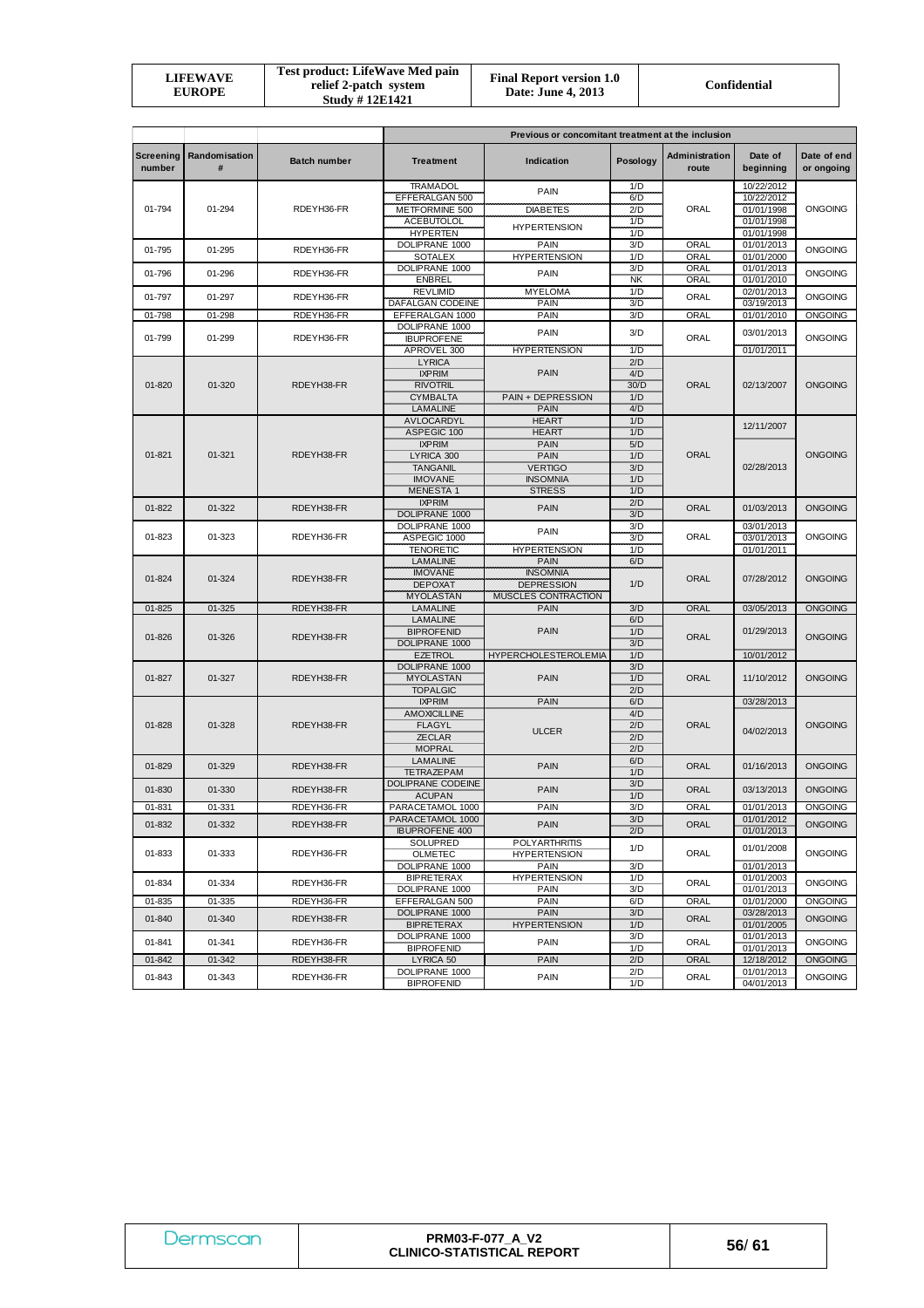|  | LIFEWAVE<br><b>EUROPE</b> | <b>Test product: LifeWave Med pain</b><br>relief 2-patch system<br><b>Study #12E1421</b> | <b>Final Report version 1.0</b><br>Date: June 4, 2013 | Confidential |
|--|---------------------------|------------------------------------------------------------------------------------------|-------------------------------------------------------|--------------|
|--|---------------------------|------------------------------------------------------------------------------------------|-------------------------------------------------------|--------------|

|                            |                      |                     | Previous or concomitant treatment at the inclusion |                                      |            |                         |                          |                           |                |  |  |  |  |
|----------------------------|----------------------|---------------------|----------------------------------------------------|--------------------------------------|------------|-------------------------|--------------------------|---------------------------|----------------|--|--|--|--|
| <b>Screening</b><br>number | Randomisation<br>#   | <b>Batch number</b> | <b>Treatment</b>                                   | Indication                           | Posology   | Administration<br>route | Date of<br>beginning     | Date of end<br>or ongoing |                |  |  |  |  |
|                            |                      |                     | DOLIPRANE 1000                                     | PAIN                                 | 3/D        |                         | 03/22/2013               |                           |                |  |  |  |  |
| $01 - 844$                 | 01-344               | RDEYH36-FR          | <b>TENORMINE 50</b>                                | <b>ANXIETY</b>                       | 1/D        | ORAL                    | 03/22/2013               | <b>ONGOING</b>            |                |  |  |  |  |
|                            |                      |                     | ELISOR 40                                          | <b>HYPERCHOLESTEROLEMIA</b>          | 1/D        |                         | 03/22/2013               |                           |                |  |  |  |  |
|                            |                      |                     | KARDEGIC 75                                        | ANTICOAGULANT                        | 1/D        |                         | 03/22/2013               |                           |                |  |  |  |  |
| $01 - 845$                 | 01-345               | RDEYH36-FR          | <b>ACUPAN</b>                                      | PAIN                                 | 1/D        | ORAL                    | 04/01/2013               | <b>ONGOING</b>            |                |  |  |  |  |
|                            |                      |                     | LEVOTHYROX                                         | <b>HYPOTHYROIDISM</b>                | 1/D        |                         | 01/01/2010               |                           |                |  |  |  |  |
| 01-846                     | 01-346               | RDEYH38-FR          | <b>TOPALGIC</b>                                    | <b>PAIN</b>                          | 2/D        | <b>ORAL</b>             | 03/12/2013               | <b>ONGOING</b>            |                |  |  |  |  |
|                            |                      |                     | <b>BIPROFENID</b>                                  | <b>PAIN</b>                          | 2/D        |                         | 03/12/2013               |                           |                |  |  |  |  |
| 01-847                     | 01-347               | RDEYH36-FR          | <b>VOLTARENE LP</b>                                | PAIN                                 | 2/D        | ORAL                    | 04/08/2013               | <b>ONGOING</b>            |                |  |  |  |  |
|                            |                      |                     | DAFALGAN 1000                                      | <b>PAIN</b>                          | 3/D        |                         | 04/08/2013               |                           |                |  |  |  |  |
| 01-849                     | 01-349               | RDEYH38-FR          | DOLIPRANE 1000                                     | <b>PAIN</b><br><b>HYPOTHYROIDISM</b> | 3/D        | <b>ORAL</b>             | 01/01/2013<br>01/01/1991 | <b>ONGOING</b>            |                |  |  |  |  |
|                            |                      |                     | <b>LEVOTHYROX</b><br>LAMALINE                      | PAIN                                 | 1/D<br>3/D |                         | 02/22/2013               |                           |                |  |  |  |  |
| 01-850                     | 01-350               | RDEYH36-FR          | COAPROVEL                                          | <b>HYPERTENSION</b>                  | 1/D        | ORAL                    | 01/01/2010               | ONGOING                   |                |  |  |  |  |
|                            |                      |                     | <b>PREVISCAN</b>                                   | <b>ANTICOAGULANT</b>                 | 1/D        |                         | 03/02/2013               |                           |                |  |  |  |  |
| $01 - 851$                 | 01-351               | RDEYH38-FR          | LYRICA 25                                          | <b>PAIN</b>                          | 1/D        | <b>ORAL</b>             | 03/03/2013               | <b>ONGOING</b>            |                |  |  |  |  |
|                            |                      |                     | DOLIPRANE 1000                                     | <b>PAIN</b>                          | 3/D        |                         | 01/11/2013               |                           |                |  |  |  |  |
| 01-852                     | 01-352               | RDEYH38-FR          | KARDEGIC 75                                        | ANTICOAGULANT                        | 1/D        | <b>ORAL</b>             | 01/11/2012               | <b>ONGOING</b>            |                |  |  |  |  |
|                            |                      |                     | NOLVADEX                                           | <b>BREAST CANCER</b>                 | 1/D        |                         | 02/08/2013               |                           |                |  |  |  |  |
| $01 - 853$                 | 01-353               | RDEYH36-FR          | DOLIPRANE 1000                                     | PAIN                                 | 1/D        |                         | ORAL                     | 02/08/2012                | <b>ONGOING</b> |  |  |  |  |
| 01-854                     | 01-354               | RDEYH38-FR          | ADVIL 400                                          | <b>PAIN</b>                          | 4/D        | <b>ORAL</b>             | 01/01/2011               | <b>ONGOING</b>            |                |  |  |  |  |
|                            |                      |                     | DOLIPRANE 1000                                     | <b>PAIN</b>                          | 4/D        |                         | 03/01/2013               |                           |                |  |  |  |  |
|                            |                      | RDEYH38-FR          | <b>TOPALGIC</b>                                    | <b>PAIN</b>                          | 1/D        | <b>ORAL</b>             | 03/01/2013               | <b>ONGOING</b>            |                |  |  |  |  |
|                            | $01 - 855$<br>01-355 |                     | <b>NISIS 160</b>                                   | <b>HYPERTENSION</b>                  | 1/D        |                         | 01/01/2010               |                           |                |  |  |  |  |
|                            |                      |                     | SKENAN 30                                          | <b>PAIN</b>                          | 1/D        |                         | 04/01/2013               |                           |                |  |  |  |  |
| 01-856                     | 01-356               | RDEYH36-FR          | <b>IXPRIM</b>                                      | PAIN                                 | 4/D        | ORAL                    | 04/01/2013               | <b>ONGOING</b>            |                |  |  |  |  |
| 04-702                     | 04-102               | RDEYH38-FR          | DAFALGAN 1000                                      | <b>KNEE PAIN</b>                     | 3/D        | ORAL                    | 10/22/2012               | <b>ONGOING</b>            |                |  |  |  |  |
|                            |                      |                     | <b>NEURONTIN</b>                                   |                                      | 3/D        |                         |                          |                           |                |  |  |  |  |
|                            |                      |                     | <b>TOPALGIC</b>                                    |                                      | 3/D        |                         |                          |                           |                |  |  |  |  |
| 04-703                     | 04-103               | RDEYH38-FR          | <b>MYOLASTAN</b>                                   | <b>PAIN</b>                          | 1/D        | <b>ORAL</b>             | 01/01/2012               | <b>ONGOING</b>            |                |  |  |  |  |
|                            |                      |                     | LAROXYL 50mg                                       |                                      | 1/D        |                         |                          |                           |                |  |  |  |  |
|                            |                      |                     | <b>BIPROFENID</b>                                  |                                      | 2/D        |                         |                          |                           |                |  |  |  |  |
| 04-704                     | 04-104               | RDEYH36-FR          | DAFALGAN 1000                                      | PAIN                                 | 3/D        | ORAL                    | 11/09/2012               | <b>ONGOING</b>            |                |  |  |  |  |
|                            |                      |                     | <b>ACUPAN</b>                                      |                                      | 2/D        |                         |                          |                           |                |  |  |  |  |
| 04-705                     | 04-105               | RDEYH38-FR          | LYRICA 150                                         | <b>PAIN</b>                          |            | <b>ORAL</b>             | 09/22/2012               | <b>ONGOING</b>            |                |  |  |  |  |
|                            |                      |                     | <b>VOLTARENE</b>                                   |                                      | 1/D        |                         |                          |                           |                |  |  |  |  |
|                            |                      |                     | <b>MYOLASTAN</b>                                   |                                      |            |                         |                          |                           |                |  |  |  |  |
|                            |                      |                     | <b>ACUPAN</b>                                      |                                      | 3/D        |                         |                          |                           |                |  |  |  |  |
| 04-706                     | 04-106               | RDEYH36-FR          | DAFALGAN 1000                                      | PAIN                                 |            | ORAL                    | 11/06/2012               | <b>ONGOING</b>            |                |  |  |  |  |
|                            |                      |                     | <b>TOPALGIC</b>                                    |                                      | 2/D        |                         |                          |                           |                |  |  |  |  |
|                            |                      |                     | DAFALGAN 1000                                      | PAIN                                 | 3/D        |                         | 05/01/2012               |                           |                |  |  |  |  |
| 04-707                     | 04-107               | RDEYH36-FR          | <b>HYPERIUM</b>                                    | <b>HYPERTENSION</b>                  | 1/D        | ORAL                    | 01/01/2005               | <b>ONGOING</b>            |                |  |  |  |  |
|                            |                      |                     | <b>LOXEN</b>                                       | <b>HYPERTENSION</b>                  |            |                         |                          |                           |                |  |  |  |  |
|                            |                      |                     | LAMALINE                                           | PAIN                                 | 3/D        |                         | 11/01/2012               |                           |                |  |  |  |  |
| 04-708                     | 04-108               | RDEYH36-FR          | <b>FORTZAAR</b>                                    | <b>HYPERTENSION</b>                  |            | ORAL                    | 01/01/2010               | <b>ONGOING</b>            |                |  |  |  |  |
|                            |                      |                     | <b>PRAVASTATINE</b>                                | <b>HYPERCHOLESTEROLEMIA</b>          | 1/D        |                         |                          |                           |                |  |  |  |  |
|                            |                      |                     | <b>SEROPLEX</b>                                    | <b>DEPRESSION</b>                    |            |                         | 01/01/2012               |                           |                |  |  |  |  |
| 04-709                     | 04-109               | RDEYH38-FR          | <b>TOPALGIC</b>                                    | <b>LUMBAR PAIN</b>                   | 1/D        | <b>ORAL</b>             | 11/02/2012               | <b>ONGOING</b>            |                |  |  |  |  |
|                            |                      |                     | <b>VOLTARENE</b>                                   |                                      | 2/D        |                         |                          |                           |                |  |  |  |  |
| 04-710                     | 04-110               | RDEYH38-FR          | DAFALGAN 1000                                      | <b>PAIN</b>                          | 3/D        | <b>ORAL</b>             | 01/25/2012               | <b>ONGOING</b>            |                |  |  |  |  |
|                            |                      |                     | <b>BIPROFENID</b>                                  |                                      | 2/D        |                         | 11/01/2012               |                           |                |  |  |  |  |
| 04-711                     | 04-111               | RDEYH36-FR          | DAFALGAN 1000                                      | <b>LUMBAR PAIN</b>                   | 3/D        | ORAL                    | 11/14/2012               | <b>ONGOING</b>            |                |  |  |  |  |
|                            |                      |                     | <b>TOPALGIC</b>                                    |                                      |            |                         |                          |                           |                |  |  |  |  |

| Dermscan | <b>PRM03-F-077 A V2</b><br><b>CLINICO-STATISTICAL REPORT</b> | 57/61 |
|----------|--------------------------------------------------------------|-------|
|----------|--------------------------------------------------------------|-------|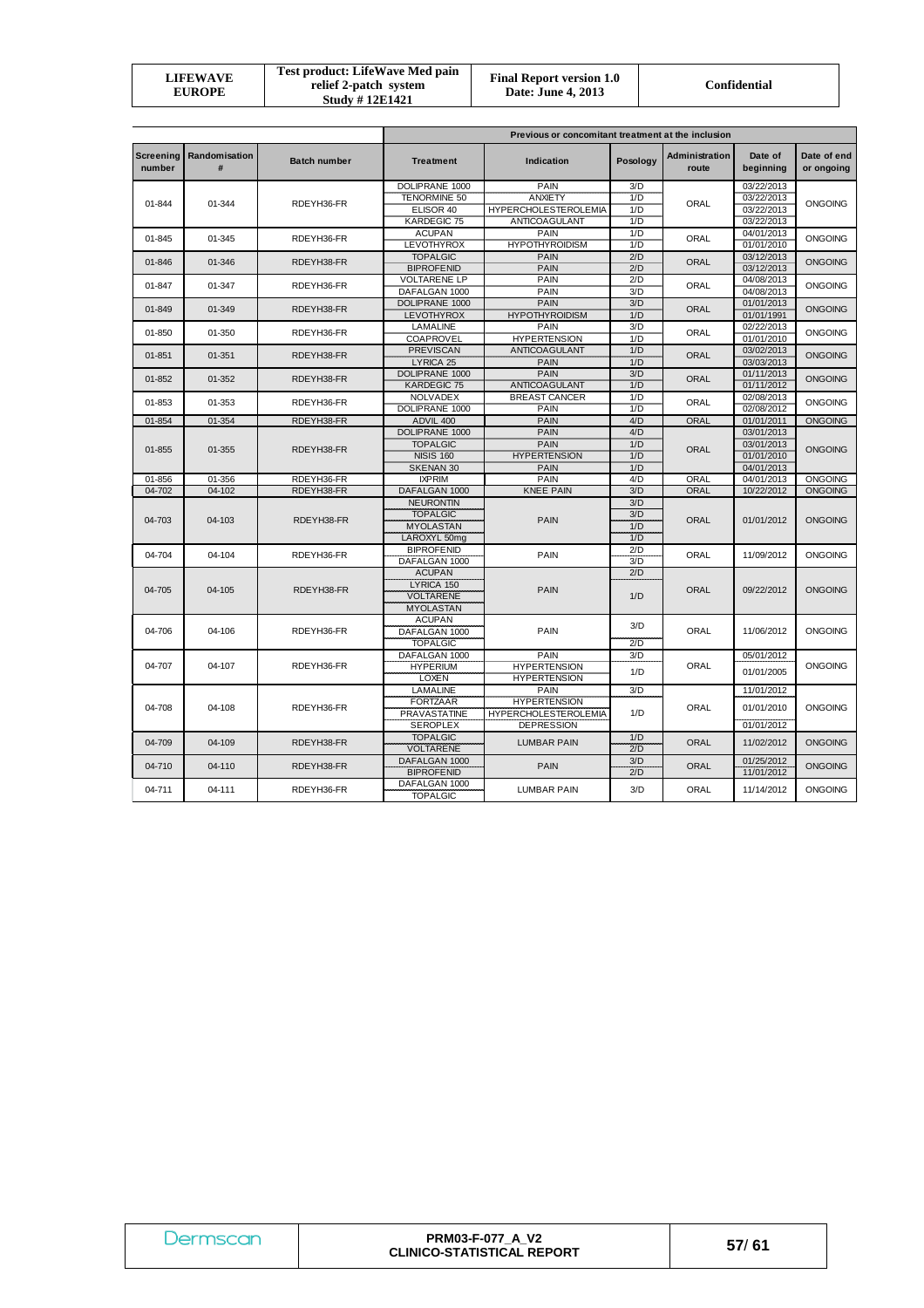| <b>LIFEWAVE</b><br><b>EUROPE</b> | Test product: LifeWave Med pain<br>relief 2-patch system<br><b>Study #12E1421</b> | <b>Final Report version 1.0</b><br>Date: June 4, 2013 | Confidential |
|----------------------------------|-----------------------------------------------------------------------------------|-------------------------------------------------------|--------------|
|----------------------------------|-----------------------------------------------------------------------------------|-------------------------------------------------------|--------------|

# *16.2.4.4 Final patch location and time for pain improvement*

| <b>Subject identification</b> |                        |                 |                                                | Time to obtain pain                  |
|-------------------------------|------------------------|-----------------|------------------------------------------------|--------------------------------------|
| Screening<br>number           | <b>Randomisation #</b> | <b>Initials</b> | Final location of the patchs                   | relief (if inferior to 5<br>minutes) |
| 01-701                        | 01-201                 | TJ              | <b>LEFT KNEE</b>                               | <b>NA</b>                            |
| 01-702                        | 01-202                 | FP              | <b>RIGHT SHOULDER</b>                          | <b>NA</b>                            |
| 01-703                        | 01-203                 | ΒA              | <b>RIGHT SHOULDER</b>                          | <b>NA</b>                            |
| 01-704                        | 01-204                 | BS              | <b>RIGHT SHOULDER</b>                          | <b>NA</b>                            |
| 01-721                        | 01-221                 | LC              | LUMBAR                                         | <b>NA</b>                            |
| 01-722                        | 01-222                 | <b>CM</b>       | <b>CERVICAL</b>                                | <b>NA</b>                            |
| 01-723                        | 01-223                 | RM              | <b>LUMBAR</b>                                  | <b>NA</b>                            |
| 01-724<br>01-725              | 01-224<br>$01 - 225$   | МM<br>TE        | <b>RIGHT SHOULDER</b><br><b>RIGHT SHOULDER</b> | <b>NA</b><br><b>NA</b>               |
| 01-726                        | 01-226                 | CН              | <b>LEFT BUTTOCK</b>                            | <b>NA</b>                            |
| 01-727                        | 01-227                 | SM              | <b>CERVICAL</b>                                | <b>NA</b>                            |
| 01-728                        | 01-228                 | DP              | <b>RIGHT ANKLE</b>                             | <b>NA</b>                            |
| 01-729                        | 01-229                 | BM              | <b>CERVICAL</b>                                | NA                                   |
| 01-730                        | 01-230                 | VM              | <b>LEFT BUTTOCK</b>                            | <b>NA</b>                            |
| $01 - 731$                    | 01-231                 | <b>MG</b>       | <b>RIGHT KNEE</b>                              | <b>NA</b>                            |
| 01-732                        | 01-232                 | <b>FJ</b>       | <b>RIGHT HEMIFACE</b>                          | <b>NA</b>                            |
| 01-733                        | 01-233                 | ТT              | <b>LEFT KNEE</b>                               | <b>NA</b>                            |
| 01-734                        | 01-234                 | VM              | RIGHT MAMMARY ZONE                             | <b>NA</b>                            |
| 01-735                        | 01-235                 | GJ              | <b>RIGHT KNEE</b>                              | <b>NA</b>                            |
| 01-736                        | 01-236                 | GL              | <b>RIGHT HIP</b>                               | <b>NA</b>                            |
| 01-737                        | 01-237                 | СA              | RIGHT KNEE                                     | <b>NA</b>                            |
| 01-738                        | 01-238                 | GP              | <b>LEFT KNEE</b><br><b>LEFT KNEE</b>           | NA<br><b>NA</b>                      |
| 01-739<br>01-740              | 01-239<br>01-240       | BN<br>ВM        | <b>LUMBAR</b>                                  | <b>NA</b>                            |
| 01-741                        | 01-241                 | BZ              | <b>RIGHT SHOULDER</b>                          | <b>NA</b>                            |
| 01-742                        | 01-242                 | PP              | <b>LUMBAR</b>                                  | <b>NA</b>                            |
| 01-743                        | 01-243                 | DM              | <b>LEFT ANKLE</b>                              | <b>NA</b>                            |
| 01-744                        | 01-244                 | GY              | <b>LUMBAR</b>                                  | <b>NA</b>                            |
| 01-745                        | 01-245                 | <b>GR</b>       | <b>RIGHT KNEE</b>                              | <b>NA</b>                            |
| 01-746                        | 01-246                 | <b>GM</b>       | <b>RIGHT ELBOW</b>                             | <b>NA</b>                            |
| 01-747                        | 01-247                 | BC              | CERVICAL                                       | <b>NA</b>                            |
| 01-748                        | 01-248                 | <b>RM</b>       | <b>LEFT KNEE</b>                               | <b>NA</b>                            |
| 01-749                        | 01-249                 | LA              | <b>RIGHT HIP</b>                               | <b>NA</b>                            |
| 01-750                        | 01-250                 | FC              | <b>CERVICAL</b>                                | <b>NA</b>                            |
| 01-751<br>01-752              | 01-251<br>01-252       | LE<br>DV        | <b>RIGHT SHOULDER</b><br><b>BACKBONE</b>       | <b>NA</b><br><b>NA</b>               |
| $01 - 753$                    | 01-253                 | РC              | UNDER FEET                                     | <b>NA</b>                            |
| 01-760                        | 01-260                 | FE              | <b>RIGHT KNEE</b>                              | <b>NA</b>                            |
| 01-761                        | $01 - 261$             | VP              | <b>LEFT KNEE</b>                               | NA                                   |
| 01-762                        | 01-262                 | BA              | <b>RIGHT KNEE</b>                              | <b>NA</b>                            |
| 01-763                        | 01-263                 | GB              | <b>LUMBAR</b>                                  | <b>NA</b>                            |
| 01-764                        | 01-264                 | ΜS              | <b>LUMBAR</b>                                  | <b>NA</b>                            |
| 01-765                        | 01-265                 | AM              | CERVICAL                                       | NA                                   |
| 01-766                        | 01-266                 | <b>RV</b>       | RIGHT KNEE                                     | <b>NA</b>                            |
| 01-767                        | 01-267                 | BJ              | <b>RIGHT KNEE</b>                              | NA                                   |
| 01-768                        | 01-268                 | RE              | <b>RIGHT HAND</b>                              | <b>NA</b>                            |
| 01-769                        | 01-269                 | GH<br>VF        | <b>LUMBAR</b>                                  | <b>NA</b>                            |
| 01-770<br>01-790              | 01-270<br>01-290       | VJ              | RIGHT SHOULDER<br><b>RIGHT KNEE</b>            | NA<br><b>NA</b>                      |
| 01-791                        | 01-291                 | СA              | LEFT SHOULDER                                  | <b>NA</b>                            |
| 01-792                        | 01-292                 | 0R              | <b>LUMBAR</b>                                  | <b>NA</b>                            |
| 01-793                        | 01-293                 | МS              | <b>RIGHT KNEE</b>                              | <b>NA</b>                            |
| 01-794                        | 01-294                 | <b>RP</b>       | <b>LEFT KNEE</b>                               | <b>NA</b>                            |
| 01-795                        | 01-295                 | CМ              | <b>CERVICAL</b>                                | <b>NA</b>                            |
| 01-796                        | 01-296                 | VN              | <b>LEFT FOOT</b>                               | <b>NA</b>                            |
| 01-797                        | 01-297                 | ВC              | <b>LEFT RIBBING</b>                            | <b>NA</b>                            |
| 01-798                        | 01-298                 | MJ              | <b>RIGHT SHOULDER</b>                          | <b>NA</b>                            |
| 01-799                        | 01-299                 | CJ              | <b>CERVICAL</b>                                | <b>NA</b>                            |
| 01-820                        | 01-320                 | CС              | <b>RIGHT HAND</b>                              | <b>NA</b>                            |
| 01-821                        | 01-321                 | FS              | RIGHT HIP                                      | <b>NA</b>                            |
| 01-822                        | 01-322                 | ТA              | RIGHT SHOULDER                                 | <b>NA</b>                            |
| 01-823<br>01-824              | 01-323<br>01-324       | ΝM<br>GF        | <b>CERVICAL</b><br><b>LEFT HAND</b>            | NA<br>NA                             |
| 01-825                        | 01-325                 | GМ              | RIGHT ANKLE                                    | <b>NA</b>                            |
| 01-826                        | 01-326                 | VY.             | LEFT SHOULDER                                  | <b>NA</b>                            |
| 01-827                        | 01-327                 | ВB              | LUMBAR                                         | NA                                   |

| Dermscan | <b>PRM03-F-077 A V2</b><br><b>CLINICO-STATISTICAL REPORT</b> | 58/61 |
|----------|--------------------------------------------------------------|-------|
|----------|--------------------------------------------------------------|-------|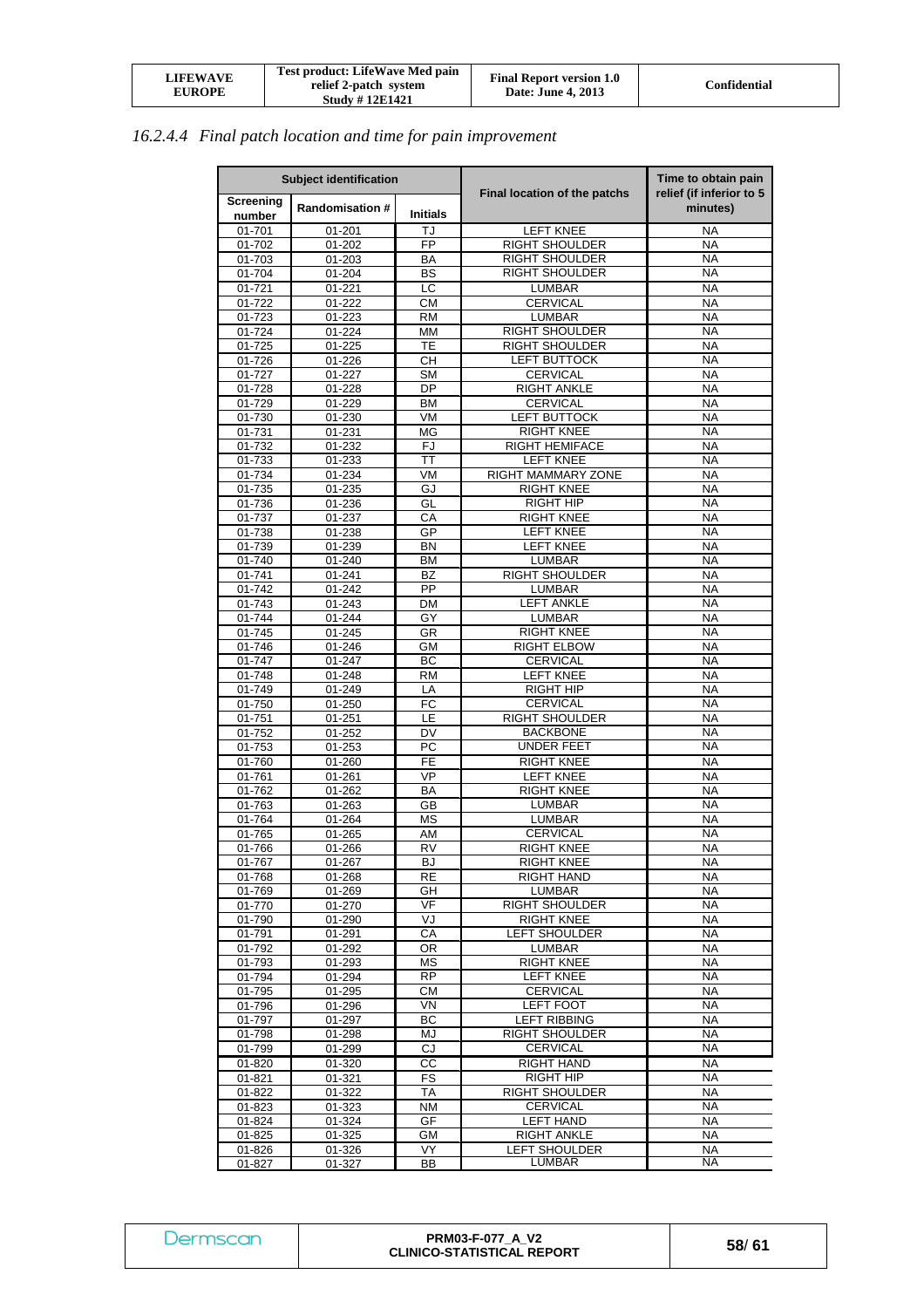| LIFEWAVE<br><b>EUROPE</b> | Test product: LifeWave Med pain<br>relief 2-patch system<br><b>Study #12E1421</b> | <b>Final Report version 1.0</b><br>Date: June 4, 2013 | <b>Confidential</b> |
|---------------------------|-----------------------------------------------------------------------------------|-------------------------------------------------------|---------------------|
|---------------------------|-----------------------------------------------------------------------------------|-------------------------------------------------------|---------------------|

| <b>Subject identification</b> |                        | Final location of the patchs | Time to obtain pain<br>relief (if inferior to 5 |           |
|-------------------------------|------------------------|------------------------------|-------------------------------------------------|-----------|
| Screening<br>number           | <b>Randomisation #</b> | <b>Initials</b>              |                                                 | minutes)  |
| 01-828                        | 01-328                 | BA                           | <b>RIGHT KNEE</b>                               | <b>NA</b> |
| 01-829                        | 01-329                 | GS                           | <b>RIGHT HAND</b>                               | <b>NA</b> |
| 01-830                        | 01-330                 | LM                           | <b>LEFT KNEE</b>                                | <b>NA</b> |
| 01-831                        | 01-331                 | GY                           | <b>DORSAL</b>                                   | <b>NA</b> |
| 01-832                        | 01-332                 | PG                           | <b>RIGHT THUMB</b>                              | <b>NA</b> |
| $01 - 833$                    | 01-333                 | <b>BS</b>                    | <b>LUMBAR</b>                                   | <b>NA</b> |
| 01-834                        | 01-334                 | TJ                           | <b>LEFT SHOULDER</b>                            | <b>NA</b> |
| 01-835                        | 01-335                 | JJ                           | <b>LUMBAR</b>                                   | <b>NA</b> |
| 01-840                        | 01-340                 | <b>MA</b>                    | <b>LUMBAR</b>                                   | <b>NA</b> |
| 01-841                        | 01-341                 | <b>BV</b>                    | <b>CERVICAL</b>                                 | <b>NA</b> |
| 01-842                        | 01-342                 | <b>TY</b>                    | <b>LEFT UPPER LIMB</b>                          | <b>NA</b> |
| 01-843                        | 01-343                 | GJ                           | <b>LUMBAR</b>                                   | <b>NA</b> |
| 01-844                        | 01-344                 | <b>MD</b>                    | <b>LUMBAR</b>                                   | <b>NA</b> |
| 01-845                        | 01-345                 | GC                           | <b>CERVICAL</b>                                 | <b>NA</b> |
| 01-846                        | 01-346                 | <b>RC</b>                    | <b>RHIGHT KNEE</b>                              | <b>NA</b> |
| 01-847                        | 01-347                 | DB                           | <b>LUMBAR</b>                                   | <b>NA</b> |
| 01-849                        | $\overline{0}$ 1-349   | <b>VP</b>                    | <b>CERVICAL</b>                                 | <b>NA</b> |
| 01-850                        | 01-350                 | GP                           | <b>RIGHT KNEE</b>                               | <b>NA</b> |
| 01-851                        | 01-351                 | TR                           | <b>LEFT SHOULDER</b>                            | <b>NA</b> |
| 01-852                        | 01-352                 | <b>TG</b>                    | <b>LEFT SHOULDER</b>                            | <b>NA</b> |
| 01-853                        | 01-353                 | YC                           | <b>SHOULDER</b>                                 | <b>NA</b> |
| 01-854                        | 01-354                 | SJ                           | <b>LUMBAR</b>                                   | <b>NA</b> |
| 01-855                        | 01-355                 | GG                           | <b>LEFT HIP</b>                                 | <b>NA</b> |
| $01 - 856$                    | 01-356                 | VC                           | <b>LUMBAR</b>                                   | <b>NA</b> |
| 04-702                        | 04-102                 | ZS                           | <b>RIGHT KNEE</b>                               | <b>NA</b> |
| 04-703                        | 04-103                 | <b>TD</b>                    | <b>UNDER FOOT</b>                               | <b>NA</b> |
| 04-704                        | 04-104                 | <b>BP</b>                    | <b>BUTTOCKS</b>                                 | <b>NA</b> |
| 04-705                        | 04-105                 | <b>SK</b>                    | <b>RIGHT FEET</b>                               | <b>NA</b> |
| 04-706                        | 04-106                 | SJ                           | <b>LEFT HAND</b>                                | <b>NA</b> |
| 04-707                        | 04-107                 | GJ                           | <b>LEFT SHOULDER</b>                            | <b>NA</b> |
| 04-708                        | 04-108                 | DB                           | <b>UPPER DORSAL</b>                             | <b>NA</b> |
| 04-709                        | 04-109                 | DM                           | <b>LUMBAR</b>                                   | <b>NA</b> |
| 04-710                        | 04-110                 | <b>BL</b>                    | <b>LEFT HIP</b>                                 | <b>NA</b> |
| 04-711                        | 04-111                 | <b>NJ</b>                    | <b>LUMBAR</b>                                   | <b>NA</b> |

| Dermscan | <b>PRM03-F-077 A V2</b><br><b>CLINICO-STATISTICAL REPORT</b> | 59/61 |
|----------|--------------------------------------------------------------|-------|
|----------|--------------------------------------------------------------|-------|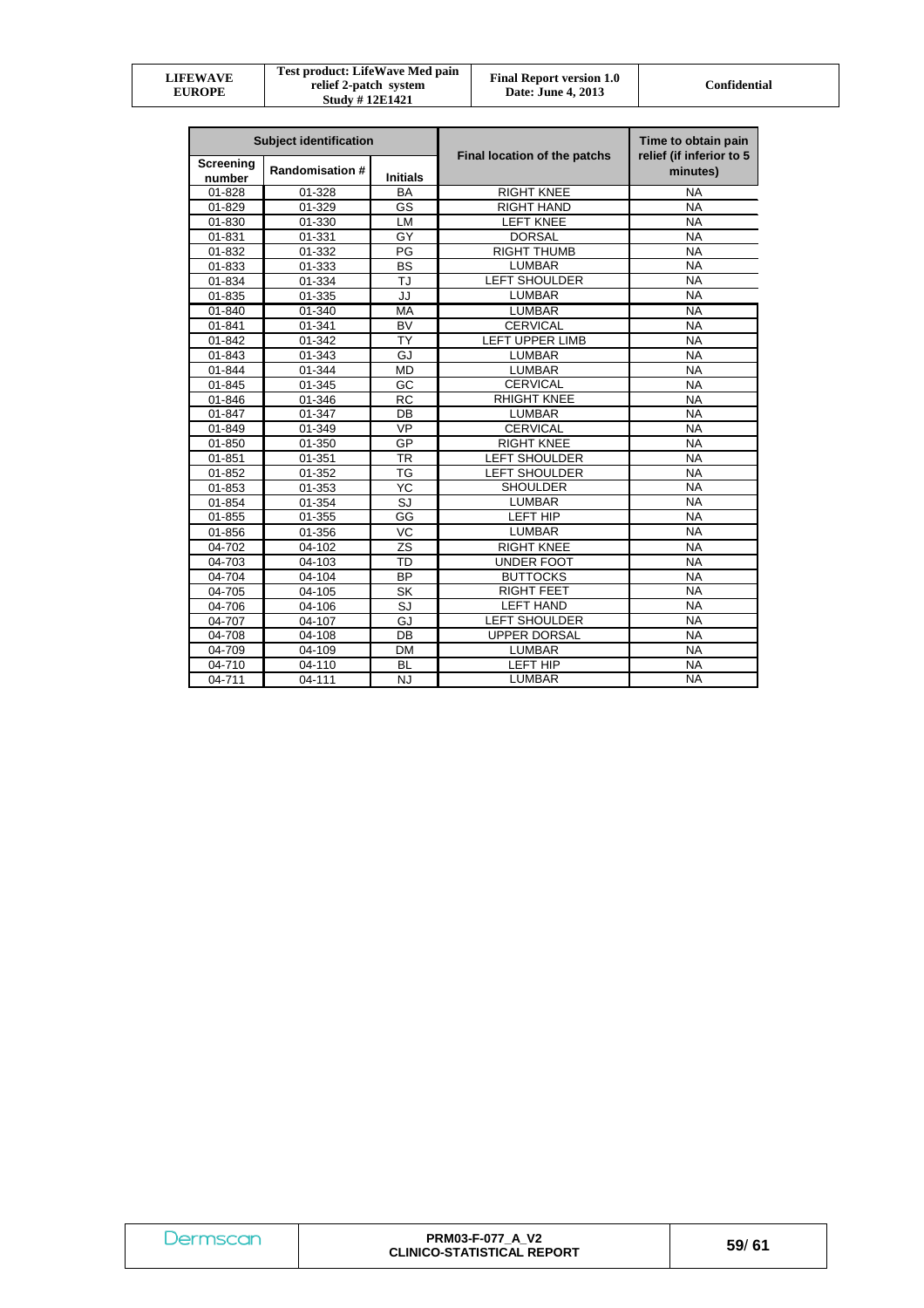| LIFEWAVE<br><b>EUROPE</b> | Test product: LifeWave Med pain<br>relief 2-patch system<br><b>Study #12E1421</b> | <b>Final Report version 1.0</b><br>Date: June 4, 2013 | Confidential |
|---------------------------|-----------------------------------------------------------------------------------|-------------------------------------------------------|--------------|
|---------------------------|-----------------------------------------------------------------------------------|-------------------------------------------------------|--------------|

#### **16.2.5 Data on treatment adherence or on drug concentration (if available)**  Not applicable.

## **16.2.6 Individual Efficacy Response data**

# **Pain scores on the EVA scale**

| <b>Subject identification</b> |                 |                          |                            |                                    |                                          |                          |
|-------------------------------|-----------------|--------------------------|----------------------------|------------------------------------|------------------------------------------|--------------------------|
| Randomisation<br>#            | <b>Initials</b> | <b>Batch number</b>      | Pain score on<br>$T0$ (mm) | Pain score on<br><b>T5 minutes</b> | Pain score on<br>T <sub>15</sub> minutes | Pain score on<br>T1 hour |
| 01-201                        | TJ              | RDEYH38-FR               | 50                         | 30                                 | 0                                        | 0                        |
| 01-202                        | <b>FP</b>       | RDEYH36-FR               | 100                        | 100                                | 80                                       | 70                       |
| 01-203                        | BA              | RDEYH36-FR               | 60                         | 60                                 | 60                                       | 30                       |
| $01 - 204$                    | <b>BS</b>       | RDEYH38-FR               | 60                         | 60                                 | 60                                       | 60                       |
| 01-221                        | LC              | RDEYH36-FR               | 50                         | 30                                 | 10                                       | 10                       |
| 01-222                        | <b>CM</b>       | RDEYH36-FR               | 60                         | 60                                 | 40                                       | 20                       |
| 01-223                        | <b>RM</b>       | RDEYH36-FR               | 70                         | 70                                 | 70                                       | 60                       |
| 01-224                        | MM              | RDEYH36-FR               | 50                         | 20                                 | 20                                       | 10                       |
| 01-225                        | TE              | RDEYH38-FR               | 50                         | 50                                 | 50                                       | 50                       |
| 01-226                        | <b>CH</b>       | RDEYH38-FR               | 60                         | 60                                 | 50                                       | 30                       |
| 01-227                        | <b>SM</b>       | RDEYH38-FR               | 50                         | 50                                 | 50                                       | 45                       |
| 01-228                        | <b>DP</b>       | RDEYH36-FR               | 50                         | 50                                 | 30                                       | 20                       |
| 01-229                        | BM              | RDEYH36-FR               | 70                         | 70                                 | 60                                       | 20                       |
| 01-230                        | VM<br>MG        | RDEYH38-FR<br>RDEYH36-FR | 60<br>50                   | 60<br>40                           | 60                                       | 0<br>30                  |
| 01-231<br>01-232              | FJ              | RDEYH36-FR               | 80                         | 70                                 | 30<br>50                                 | 10                       |
| 01-233                        | π               | RDEYH38-FR               | 60                         | 60                                 | 60                                       | 60                       |
| 01-234                        | VM              | RDEYH36-FR               | 50                         | 40                                 | 20                                       | 20                       |
| 01-235                        | GJ              | RDEYH36-FR               | 70                         | 60                                 | 20                                       | 10                       |
| 01-236                        | GL              | RDEYH38-FR               | 50                         | 35                                 | 30                                       | 20                       |
| 01-237                        | CA              | RDEYH38-FR               | 60                         | 50                                 | 45                                       | 30                       |
| 01-238                        | GP              | RDEYH36-FR               | 60                         | 60                                 | 40                                       | 20                       |
| 01-239                        | <b>BN</b>       | RDEYH38-FR               | 50                         | 40                                 | 20                                       | 10                       |
| 01-240                        | <b>BM</b>       | RDEYH36-FR               | 60                         | 30                                 | 10                                       | 10                       |
| $01 - 241$                    | BZ              | RDEYH38-FR               | 90                         | 60                                 | 50                                       | 50                       |
| 01-242                        | PP              | RDEYH36-FR               | 70                         | 70                                 | 40                                       | 40                       |
| 01-243                        | DM              | RDEYH38-FR               | 50                         | 10                                 | 10                                       | 0                        |
| 01-244                        | GY              | RDEYH38-FR               | 50                         | 50                                 | 50                                       | 40                       |
| $01 - 245$                    | GR              | RDEYH36-FR               | 50                         | 50                                 | 30                                       | 10                       |
| 01-246                        | GМ              | RDEYH36-FR               | 50                         | 30                                 | 0                                        | 0                        |
| 01-247<br>01-248              | BC<br><b>RM</b> | RDEYH38-FR               | 50<br>70                   | 50<br>70                           | 50<br>70                                 | 50<br>70                 |
| 01-249                        | LA              | RDEYH38-FR<br>RDEYH36-FR | 70                         | 70                                 | 30                                       | 0                        |
| 01-250                        | FC              | RDEYH36-FR               | 80                         | 80                                 | 40                                       | 20                       |
| 01-251                        | LE              | RDEYH36-FR               | 70                         | 60                                 | 50                                       | 0                        |
| 01-252                        | <b>DV</b>       | RDEYH38-FR               | 60                         | 60                                 | 60                                       | 60                       |
| 01-253                        | PC              | RDEYH38-FR               | 50                         | 50                                 | 50                                       | 50                       |
| 01-260                        | FE              | RDEYH36-FR               | 50                         | 40                                 | 50                                       | 50                       |
| $01 - 261$                    | VP              | RDEYH36-FR               | 50                         | 30                                 | 20                                       | 0                        |
| 01-262                        | BA              | RDEYH38-FR               | 70                         | 30                                 | 20                                       | 10                       |
| 01-263                        | GB              | RDEYH38-FR               | 70                         | 50                                 | 40                                       | 50                       |
| 01-264                        | MS              | RDEYH36-FR               | 50                         | 30                                 | 30                                       | 30                       |
| 01-265                        | AM              | RDEYH38-FR               | 80                         | 80                                 | 80                                       | 80                       |
| 01-266                        | <b>RV</b>       | RDEYH38-FR               | 60                         | 60                                 | 60                                       | 60                       |
| 01-267                        | <b>BJ</b>       | RDEYH38-FR               | 60                         | 60                                 | 60                                       | 60                       |
| 01-268                        | <b>RE</b>       | RDEYH36-FR               | 70                         | 70                                 | 50                                       | 20                       |
| 01-269                        | GH<br>VF        | RDEYH38-FR               | 50<br>70                   | 50<br>70                           | 40<br>40                                 | 40<br>40                 |
| 01-270<br>01-290              | VJ              | RDEYH36-FR<br>RDEYH38-FR | 50                         | 40                                 | 40                                       | 35                       |
| 01-291                        | CA              | RDEYH38-FR               | 60                         | 30                                 | 20                                       | 10                       |
| 01-292                        | OR              | RDEYH38-FR               | 80                         | 70                                 | 70                                       | 70                       |
| 01-293                        | MS              | RDEYH36-FR               | 50                         | 20                                 | 10                                       | 0                        |
| 01-294                        | <b>RP</b>       | RDEYH36-FR               | 50                         | 40                                 | 40                                       | 10                       |
| 01-295                        | <b>CM</b>       | RDEYH36-FR               | 70                         | 60                                 | 40                                       | 30                       |
| 01-296                        | VN              | RDEYH36-FR               | 50                         | 50                                 | 20                                       | 20                       |
| 01-297                        | BC              | RDEYH36-FR               | 80                         | 80                                 | 60                                       | 50                       |
| 01-298                        | MJ              | RDEYH36-FR               | 70                         | 70                                 | 40                                       | 20                       |
| 01-299                        | CJ              | RDEYH36-FR               | 70                         | 40                                 | 20                                       | 0                        |
| 01-320                        | CC              | RDEYH38-FR               | 80                         | 80                                 | 80                                       | 80                       |
| 01-321                        | FS              | RDEYH38-FR               | 60                         | 40                                 | 50                                       | 50                       |
| 01-322                        | TA              | RDEYH38-FR               | 80                         | 70                                 | 70                                       | 70                       |
| 01-323                        | <b>NM</b>       | RDEYH36-FR               | 80                         | 80                                 | 50                                       | 0                        |
| 01-324                        | GF              | RDEYH38-FR               | 90                         | 90                                 | 100                                      | 100                      |
| 01-325<br>01-326              | GМ<br>VY        | RDEYH38-FR<br>RDEYH38-FR | 50<br>50                   | 20<br>40                           | 20<br>60                                 | 20<br>50                 |
| $01 - 327$                    | <b>BB</b>       | RDEYH38-FR               | 50                         | 40                                 | 25                                       | 50                       |

| Dermscan | <b>PRM03-F-077 A V2</b><br><b>CLINICO-STATISTICAL REPORT</b> | 60/61 |
|----------|--------------------------------------------------------------|-------|
|----------|--------------------------------------------------------------|-------|